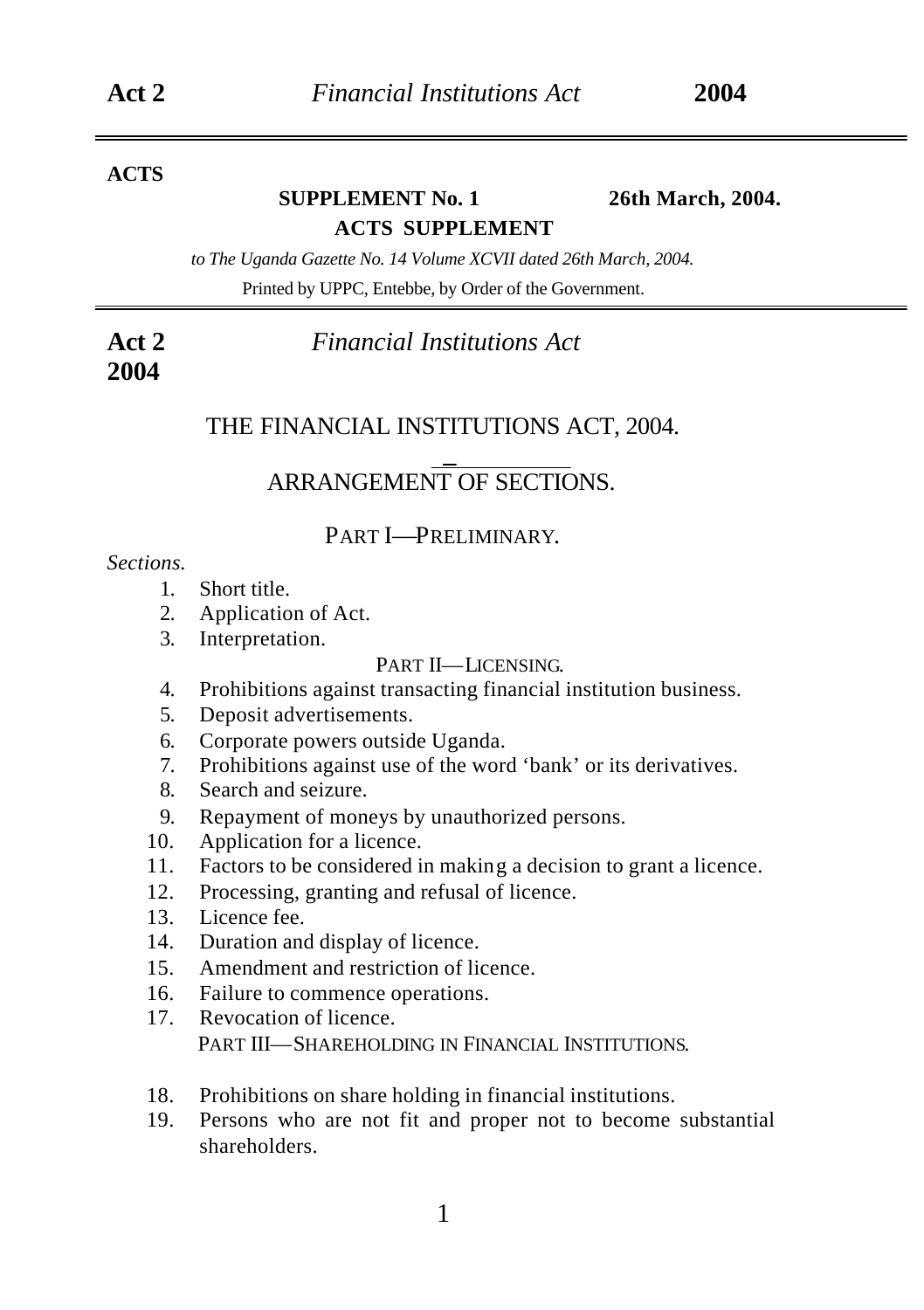- 20. Prohibition on allotment, issue or registration of transfer of shares.
- 21. Registration of shares in the names of nominees.
- 22. Registration of shares contrary to this Act.
- 23. Shareholders register and disclosure of interests in shares.
- 24 Restriction of right to control financial institutions.
- 25. Penalties for violating provisions on share holding.

### PART IV—CAPITAL REQUIREMENTS.

- 26. Minimum capital requirements for financial institutions.
- 27. Minimum on going capital requirements.
- 28. Minimum holding and computation of liquid assets.

### PART V—PROHIBITIONS AND RESTRICTIONS.

- 29. Bar on lending where liquid assets are insufficient.
- 30. Restrictions on lending against own shares and debt instruments.
- 31. Restrictions on credit concentration.
- 32. Restrictions relating to reduction of capital.
- 33. Restrictions on inter institutional placements and loans.
- 34. Prohibitions on insider transactions.
- 35. Restriction on purchase of certain loans.
- 36. Restriction on externalization of assets.
- 37. Engaging in trade, commerce, industry.
- 38. Investments in immovable property.
- 39. Restrictions on engaging in securities activities.
- 40. Foreign exchange holdings.
- 41. Core capital requirements for conducting foreign exchange business.
- 42. Net open position in foreign currencies.
- 43. Suspension of foreign exchange business.
- 44. Stored value cards.
- 45. Restrictions on a mortgage bank.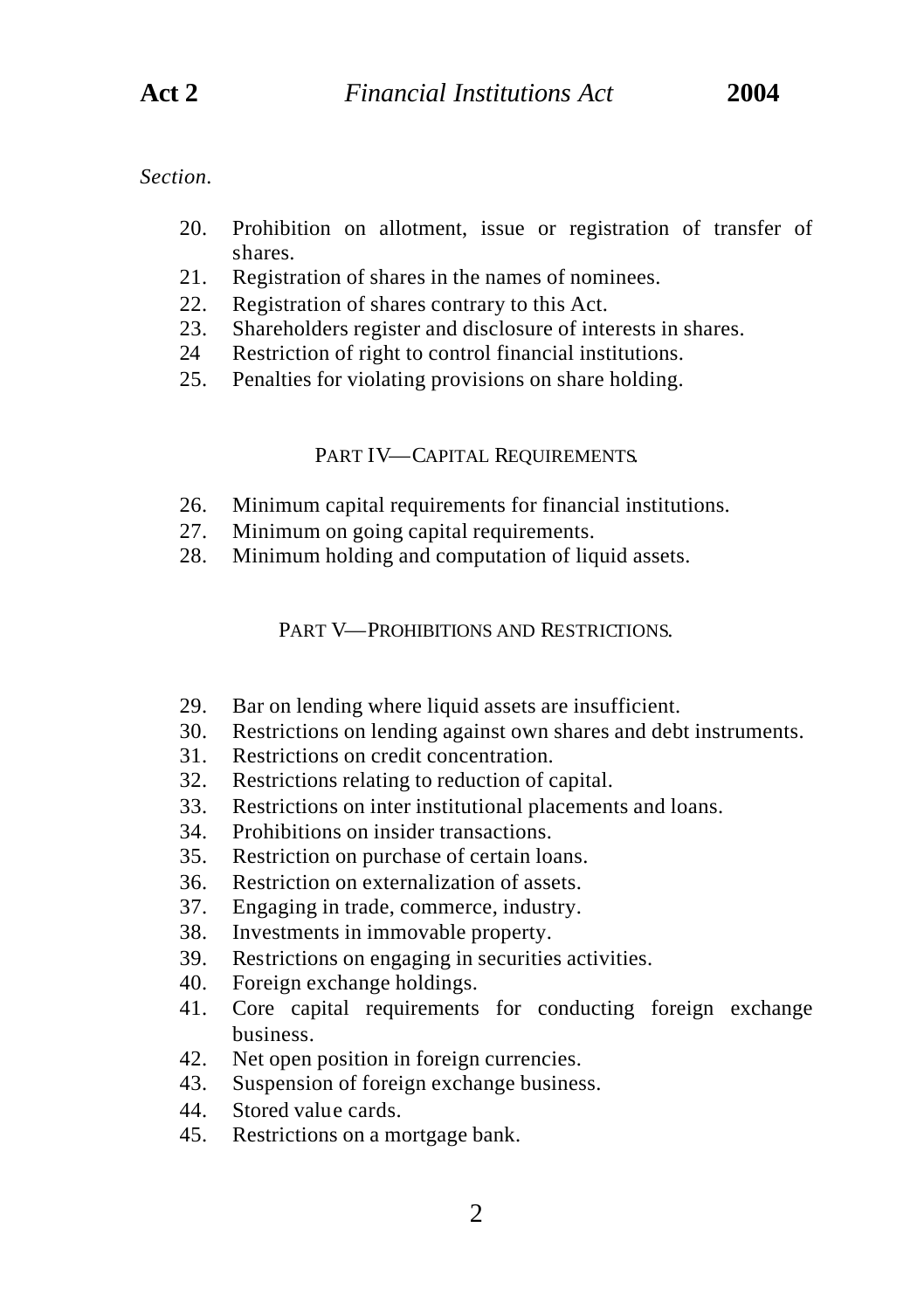### PART VI—ACCOUNTS AND FINANCIAL STATEMENTS.

- 46. Financial ledgers and other financial records.
- 47. Entries in financial ledgers.
- 48. Submission of audited annual financial statements.
- 49. Disclosures to the Central Bank.
- 50. Publication of annual and quarterly financial statements.
- 51. Rectification of audited annual financial statements.

PART VII—CORPORATE GOVERNANCE.

- 52. Appointment of board of directors.
- 53. Disqualification of director.
- 54. Conflict of interest.
- 55. Responsibilities of the board.
- 56. Duties of directors.
- 57. Removal and suspension of directors.
- 58. Board Meetings.
- 59. Audit Committee of the board.
- 60. Asset and Liability Management Committee.
- 61. Internal Auditor.
- 62. External Auditors.
- 63. Approval of External Auditor.
- 64. Disqualification of External Auditor.
- 65. No change of External Auditor.
- 66. Insurance cover by External Auditor.
- 67. Time limit for External Auditor.
- 68. Duties of External Auditor to financial institution.
- 69. Duties of External Auditor to Central Bank.
- 70. External Auditors right to access financial records.
- 71. Information by External Auditors to Central Bank.
- 72. Audit report.
- 73. Qualified audit report.
- 74. Rejection of audit report.
- 75. Requirements on provisions.
- 76. Special and further investigations by External Auditors.
- 77. Control over management.
- 78. Credit Reference Bureau.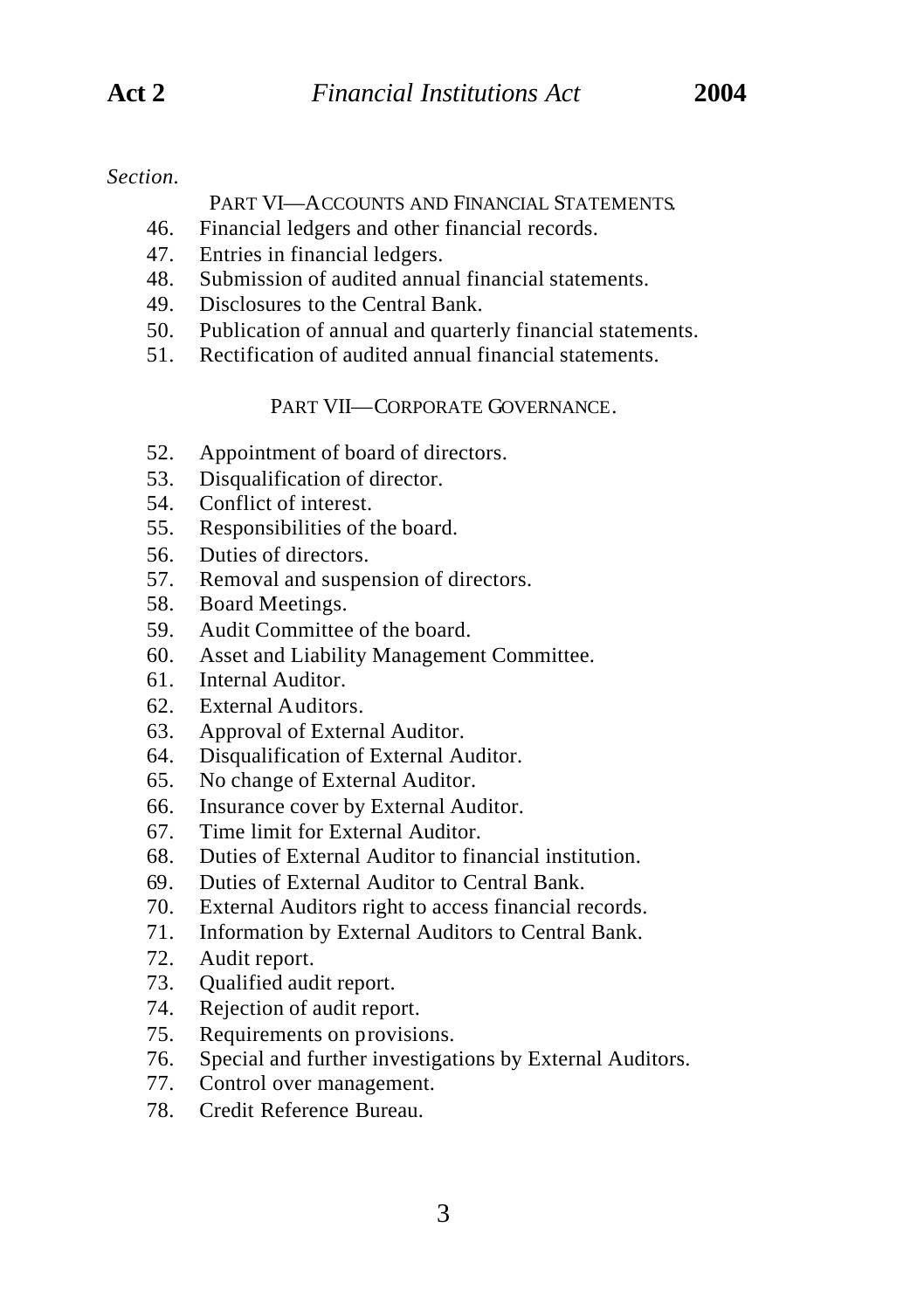#### PART VIII—SUPERVISION.

- 79. Inspection of financial institutions.
- 80. Information to be provided by financial institutions.
- 81. Information for consolidated supervision.

### PART IX— CORRECTIVE A CTIONS.

- 82. Intervention.
- 83. Modification, cancellation and upholding of orders.
- 84. Prompt mandatory corrective actions.
- 85. Adequately capitalised financial institutions suffering large losses.
- 86. Undercapitalised financial institutions.
- 87. Significantly undercapitalised financial institutions.
- 88. Management take-over.
- 89. Powers of Central Bank on taking over management of financial institution.
- 90. Duties of a statutory manager.
- 91. Prohibition on legal proceedings against a financial institution under management of Central Bank.
- 92. Management by Central Bank not relief from contractual obligations.
- 93. Costs of management.

### PART X—RECEIVERSHIP.

- 94. Placing of financial institution under receivership.
- 95. Options available to the receiver.
- 96. Prohibitions on proceedings against a financial institution in receivership.

### PART XI—LIQUIDATION.

- 97. Bar on liquidation or winding up proceedings.
- 98. Voluntary liquidation.
- 99. Liquidation by the Central Bank.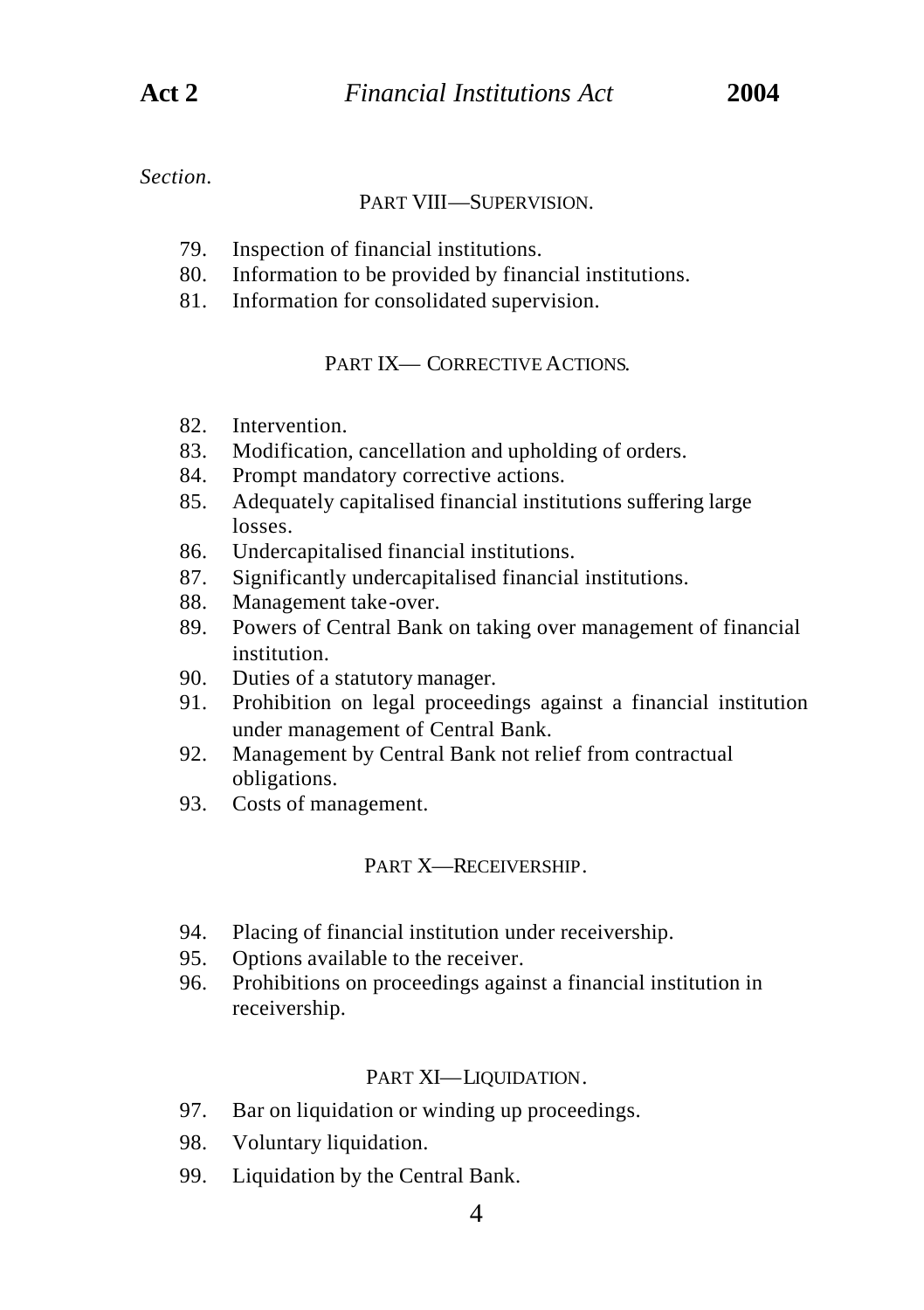- 100. Powers of liquidator.
- 101. Stay of proceedings.
- 102. Invitation of claims from creditors.
- 103. Report on assets and liabilities by liquidator.
- 104. Creditors and contributories meeting.
- 105. Payment to Creditors and ranking of claims.
- 106. Financial ledgers and financial records of liquidator.
- 107. Release of liquidator.

PART XII—THE DEPOSIT PROTECTION FUND.

- 108. Establishment of Deposit Protection Fund.
- 109. Contributions to the Fund.
- 110. Protection of deposits and payments out of the Fund.
- 111. Annual Report of the Deposit Protection Fund.

#### PART XIII—AMALGAMATIONS, ARRANGEMENTS, AND AFFECTED TRANSACTIONS.

- 112. Amalgamations and arrangements.
- 113. Reconstruction within group of companies.
- 114. Alteration of memorandum and articles.
- 115. Alteration of memorandum and articles of association in accordance with directions of Central Bank.

#### PART XIV—MISCELLANEOUS.

- 116. Branches.
- 117. Representative offices for foreign banks.
- 118. Freezing of accounts.
- 119. Unclaimed balances.
- 120. Disqualification of officers.
- 121. Officers deemed public officers.
- 122. Fines and penalties.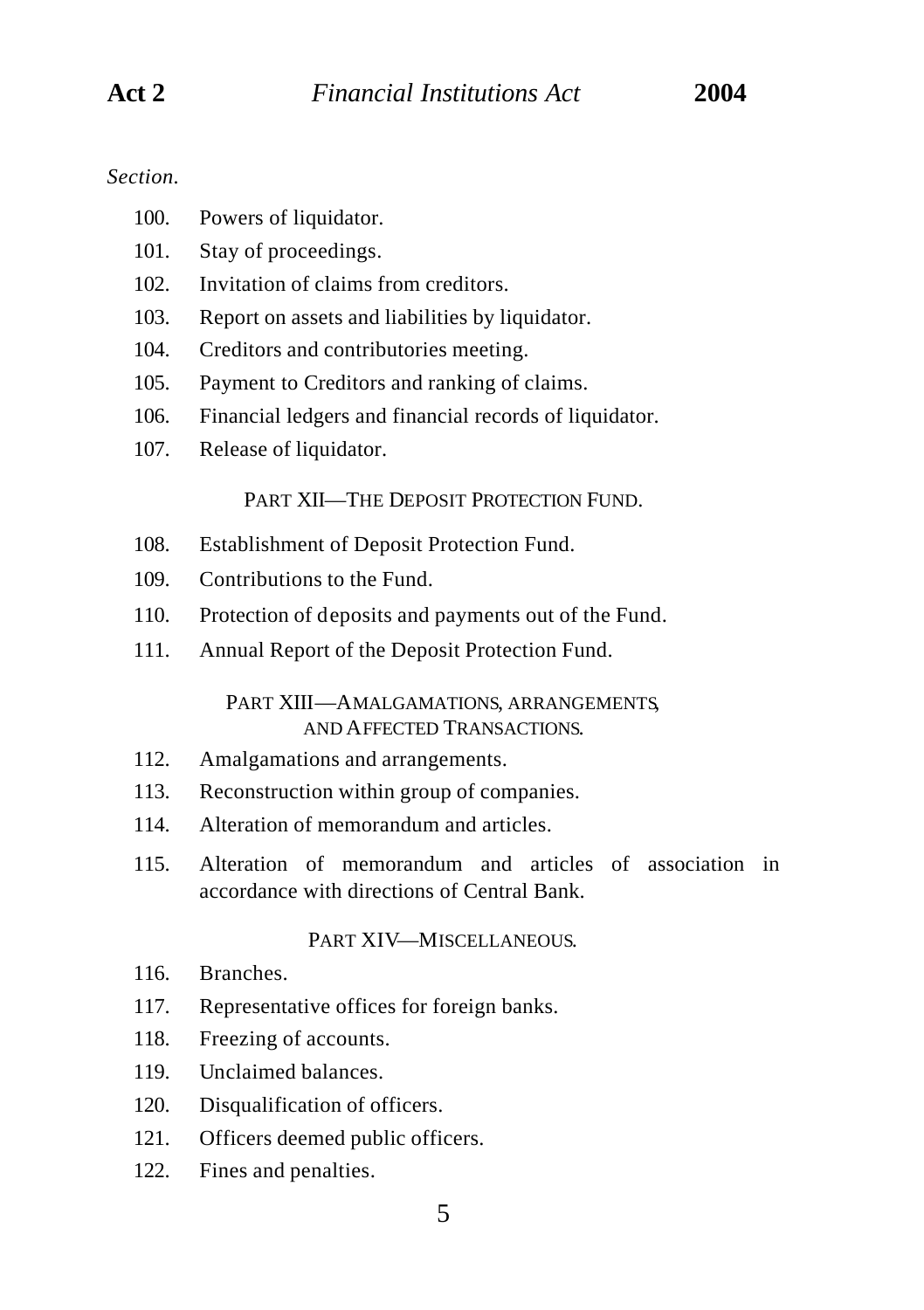- 123. Obligations under Companies Act.
- 124. Protection of Central Bank.
- 125. Bank holidays.
- 126. Offences *etc*.
- 127. Powers to summon officers, directors and shareholders.
- 128. Recovery of civil penalties.
- 129. Control of money laundering.
- 130. Action against money laundering.
- 131. Regulations.
- 132 Amendment of Schedules.
- 133. Precedence of Act.
- 134. Repeal and saving.

# SCHEDULES.

FIRST SCHEDULE—Currency Point.

SECOND SCHEDULE—Types of financial institutions.

THIRD SCHEDULE—Criteria for determining whether a person is a fit and proper person to manage, control, become a director or substantial shareholder in a financial institution.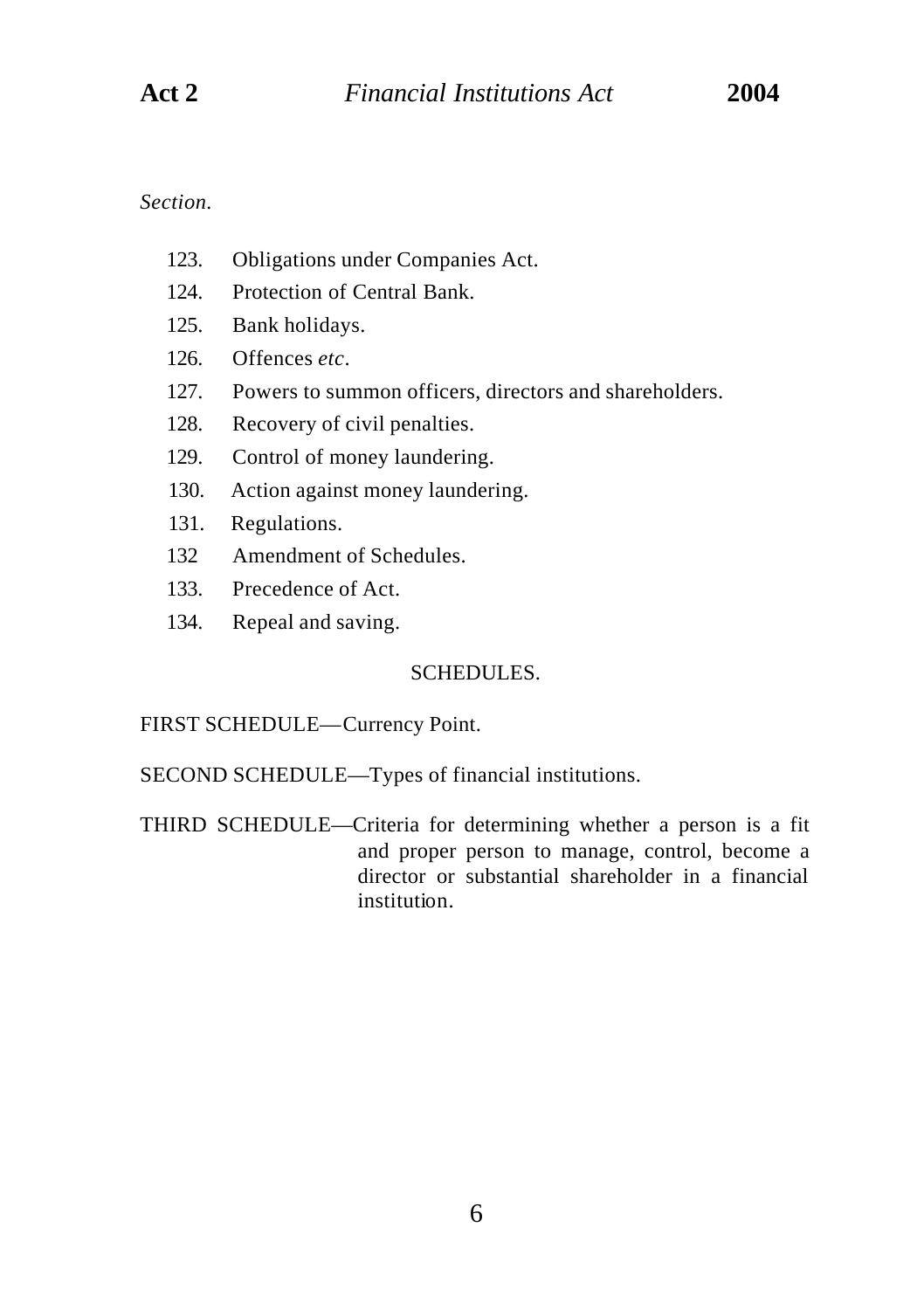### **THE FINANCIAL INSTITUTIONS ACT, 2004.**

**An Act to revise and consolidate the law relating to financial institutions; to provide for the regulation, control and discipline of financial institutions by the Central Bank; to repeal the Financial Institutions Act, Cap. 54 and to provide for other related matters.**

DATE OF ASSENT: 21st March, 2004.

*Date of commencement*: 26th March, 2004.

BE IT ENACTED by Parliament as follows—

#### PART I—PRELIMINARY.

**1.** This Act may be cited as the Financial Institutions Act, 2004.

**2.** (1) This Act applies to a financial institution defined in section 3 of this Act.

Short title

Application of Act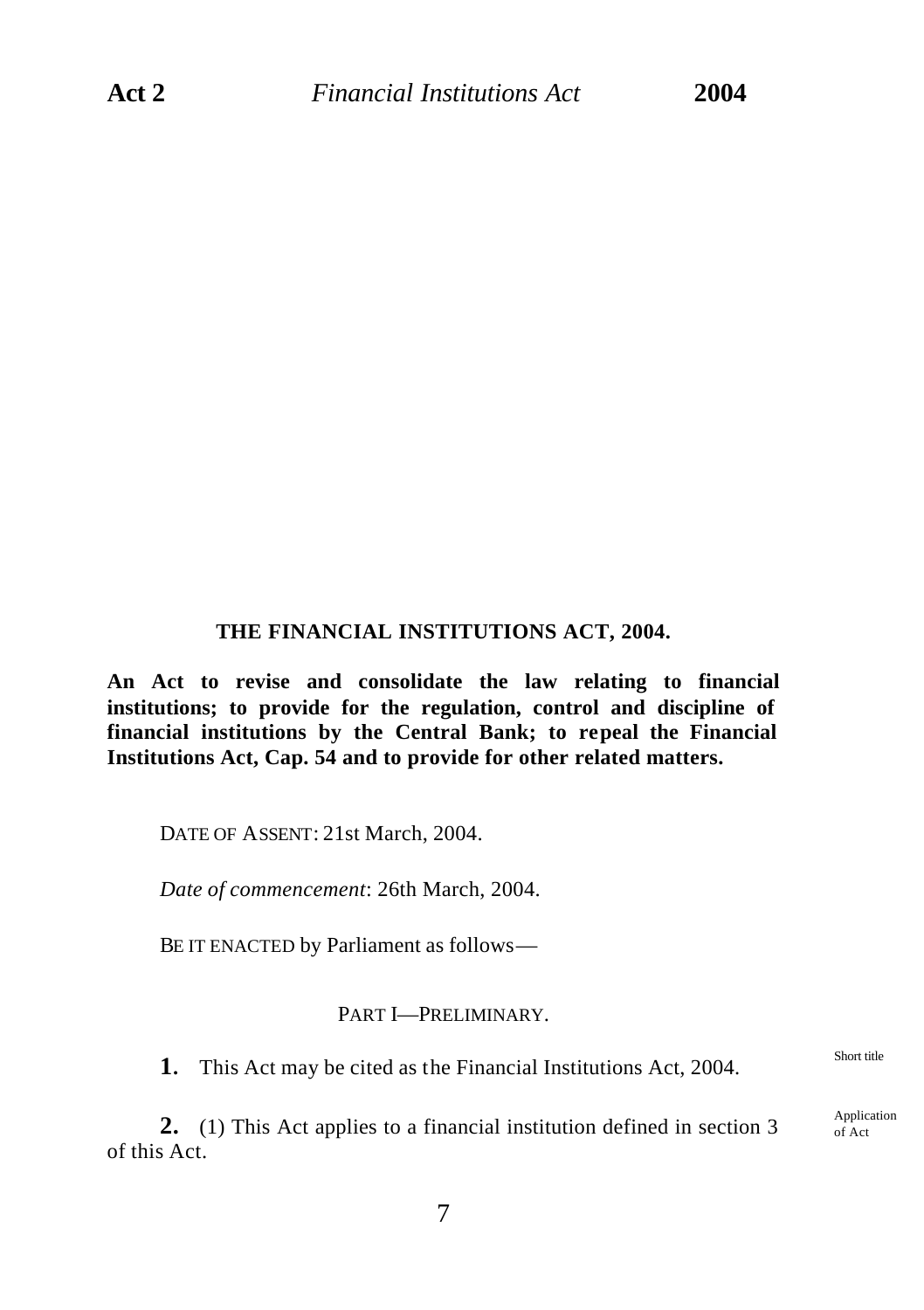Cap. 112

2) This Act shall not apply to a co-operative society registered under the Co-operative Societies Act, except a co-operative society established for the purpose of accepting deposits from the public.

(3) This Act does not apply to a micro finance deposit-taking institution.

Interpretation

- **3.** In this Act, unless the context otherwise requires—
	- "acceptance house" means a company licensed to conduct the financial institution business in Uganda which is specified in the Second Schedule to this Act as its principal business and which consists mainly in the granting of acceptance facilities;
	- "affiliate" in respect of any financial institution means any entity, corporate or unincorporated where five per cent or more of any class of its voting shares or other voting participation is directly or indirectly owned or controlled by that financial institution or is held by it with power to vote;

"associate" means—

*(a)* in relation to a natural person—

- (i) where the relationship is through marriage, includes wife, husband, mother or father in law, wife or husband's sister, wife or husband's brother;
- (ii) where the relationship is through consanguinity includes father, mother, sister, brother, son, daughter, niece, nephew, grandson or granddaughter, maternal or paternal uncle or aunt or cousin german;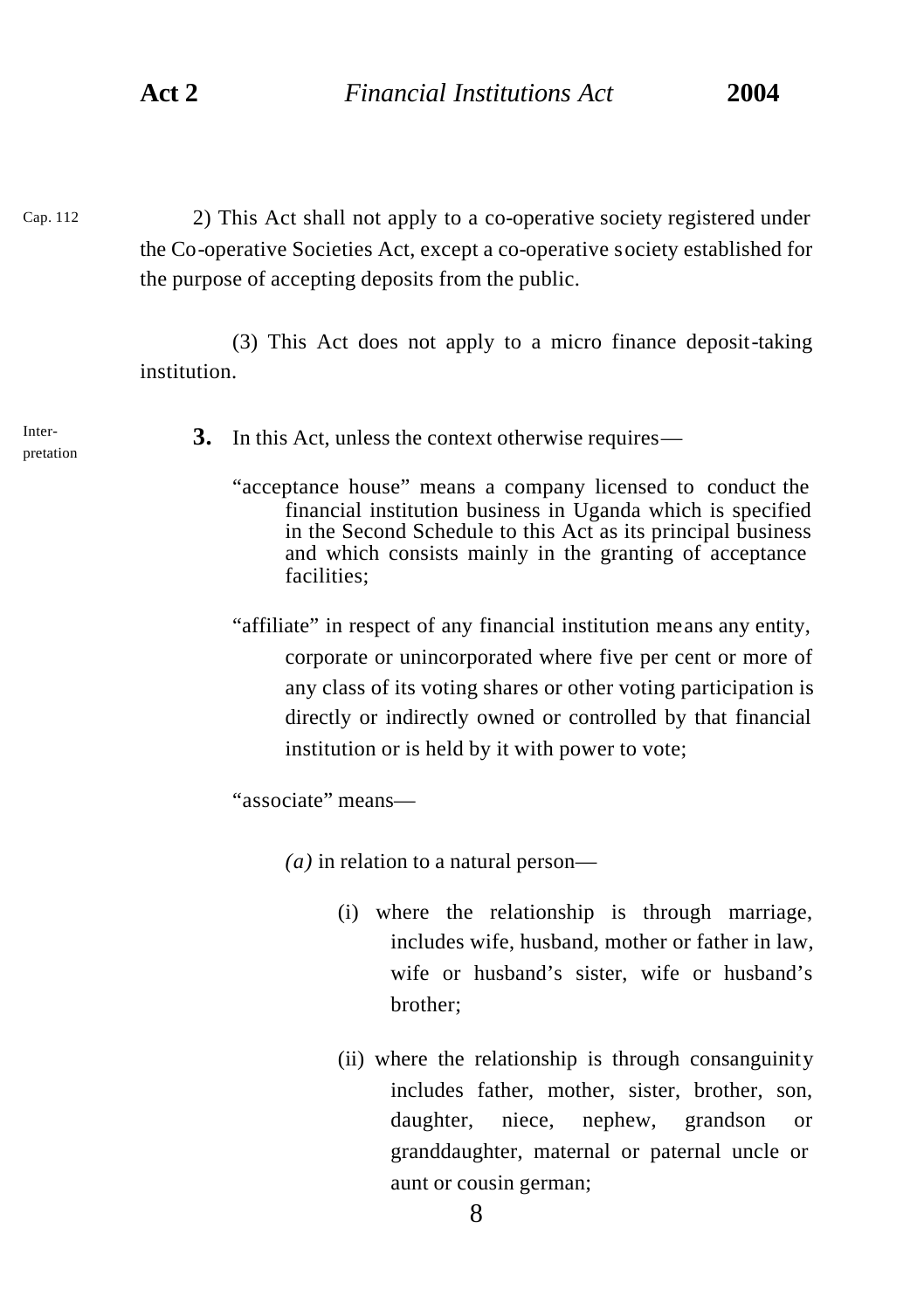- (iii) any company of which that person is a director;
- (iv) any person who is an employee or partner of that person;
- *(b)* in relation to a company, any company which enjoys common share holding or common shareholders with another company directly or indirectly;
- *(c)* in relation to trusts the trustees of any settlement in which that person is a beneficiary;
- "bank" means any company licensed to carry on financial institution business as its principal business, as specified in the Second Schedule to this Act and includes all branches and offices of that company in Uganda;

"Bank of Uganda securities" includes bills and bonds issued by the Bank of Uganda;

"board" in relation to the Central Bank means the board of directors of the Central Bank and in relation to a financial institution, means the board of directors of the financial institution;

"branch" means a place of business which forms a legally dependent part of a financial institution and which conducts directly all or some of the operations inherent in the business of the financial institution;

- "building society" means a society formed for the purpose of raising by subscriptions of members a stock or fund from which to make advances to members and registered in accordance with the Building Societies Act;
- "Central Bank" means the Bank of Uganda existing under the Bank of Uganda Act; Cap. 51.

Cap. 108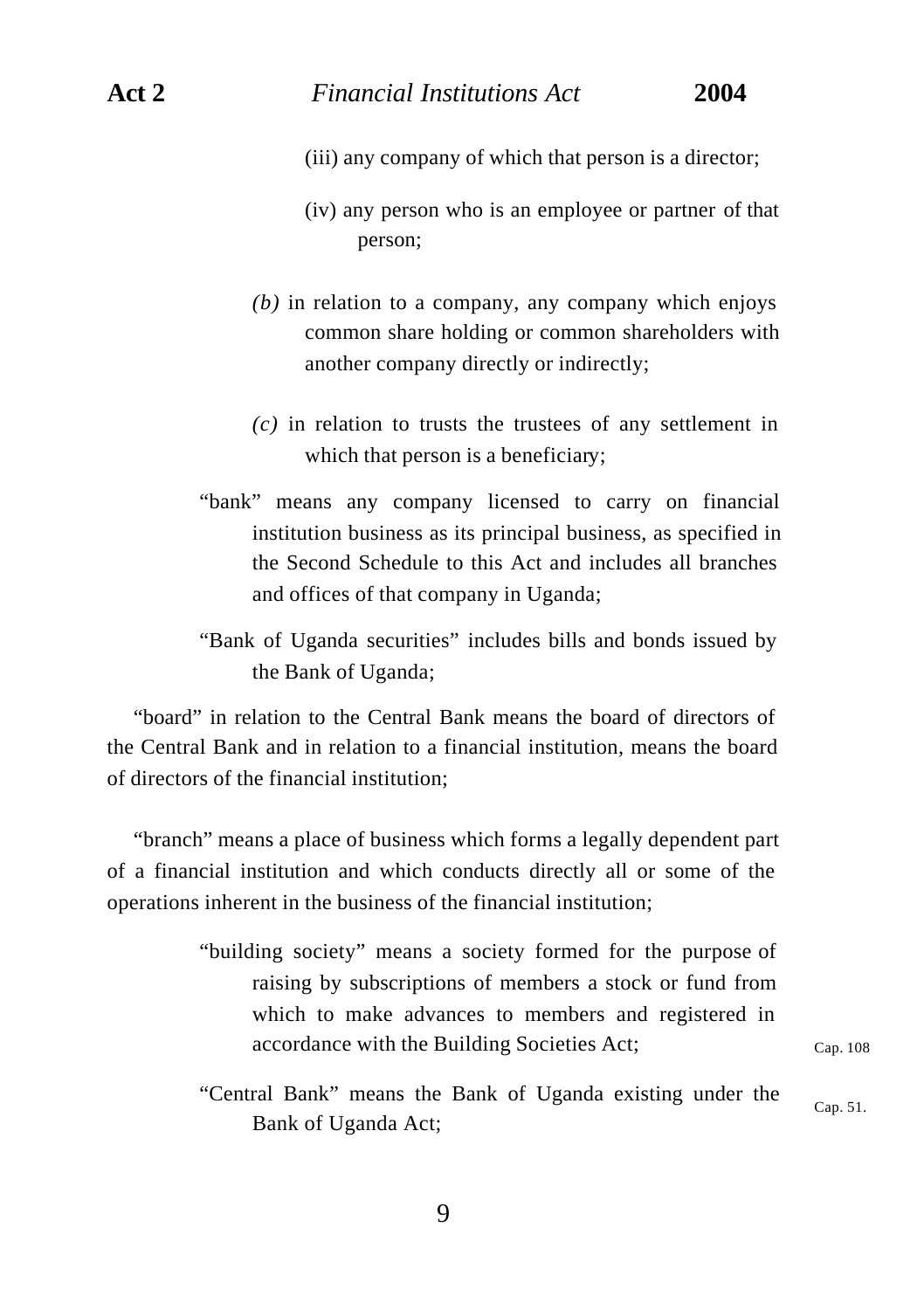**Act 2** *Financial Institutions Act* **2004**

"commercial bank" means a company licensed to carry on financial institution business in Uganda and whose principal business consists mainly in the acceptance of call, demand, savings and time deposits withdrawable by cheque or otherwise, in the capacity of a bank, provision of overdrafts and short to medium term loans; provision of foreign exchange, participation in inter-bank clearing systems and the provision and assumption of guarantees, bonds and other warranties on behalf of others;

| Cap. 110 | "company" means a company incorporated or registered under the<br>Companies Act and includes—                                                                                      |
|----------|------------------------------------------------------------------------------------------------------------------------------------------------------------------------------------|
| Cap. 56. | $(a)$ the Uganda Development Bank established by the<br>Uganda Development Bank Act;                                                                                               |
| Cap. 108 | $(b)$ a building society duly incorporated under the<br>Building Societies Act; and                                                                                                |
|          | $(c)$ any institution classified as a financial institution<br>under this Act;                                                                                                     |
|          | "control" means the relationship between the parent undertaking<br>the contract of the contract of the contract of the contract of the contract of the contract of the contract of |

and a subsidiary undertaking or similar relations between an individual and an undertaking or the power to determine the financial and operational policy of a financial institution pursuant to its charter or to an agreement, or direct or indirect influence by a person over decision-making and the management of a financial institution;

> "core capital" means permanent shareholders equity in the form of issued and fully paid-up shares plus all disclosed reserves, less goodwill or any intangible assets;

> "credit accommodation" includes contractual commitments to lend, letters of credit and guarantees issued on behalf of any persons;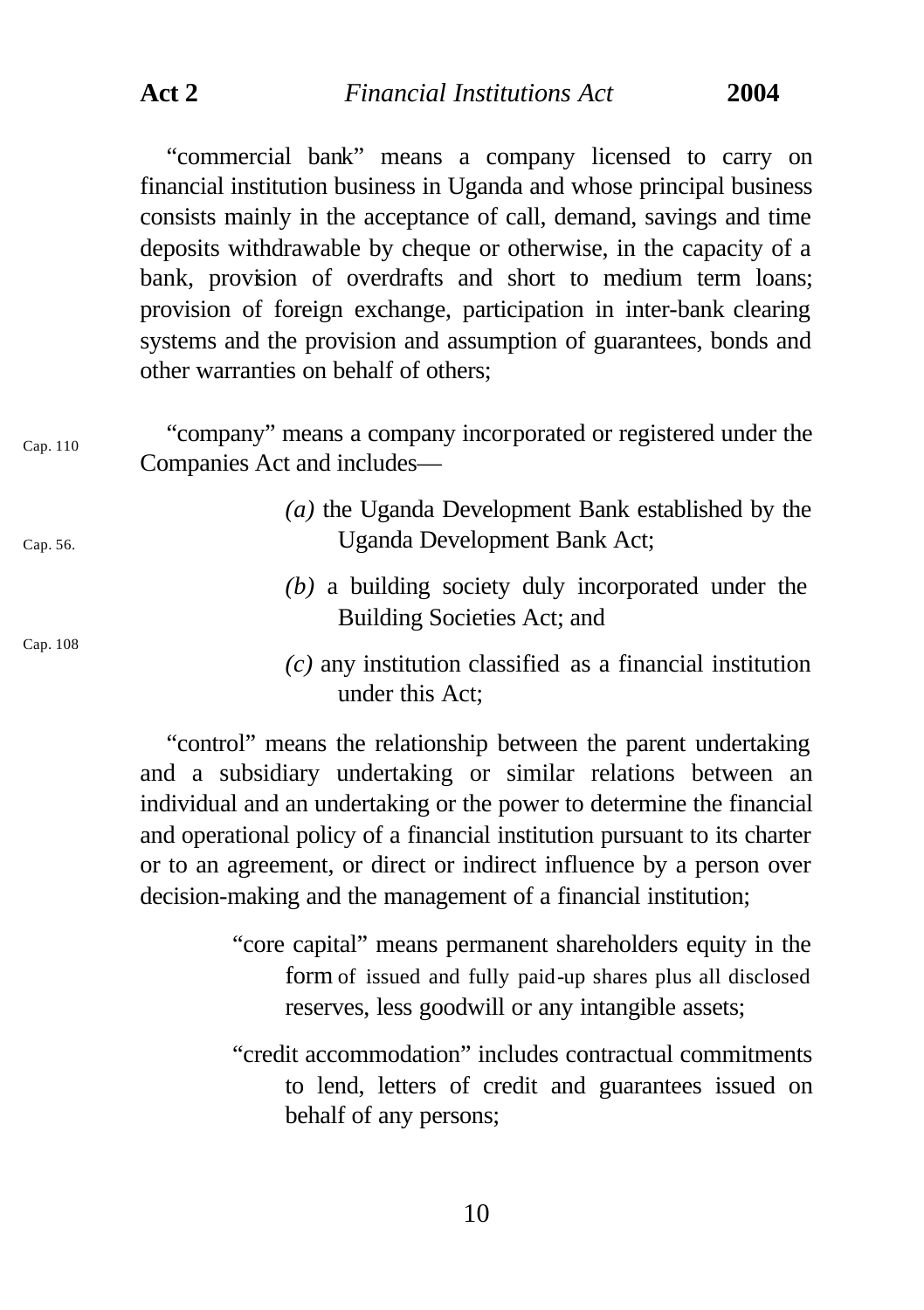- "credit institution" means any company licensed to carry on financial institution business in Uganda which is specified in the Second Schedule to this Act as its principal business, and any other body specified by the Central Bank to be a credit institution for the purposes of this Act; and includes all branches and offices of that company or body in Uganda;
- "currency point" has the value specified in the First Schedule to this Act;
- "demand deposits" means deposits which are repayable on demand and are withdrawable by cheque, draft, order or by other means;
- "demand liabilities" means the total deposit liabilities of a bank or credit institution which are denominated in any currency and payable upon demand;
- "deposit advertisement" means any advertisement containing an invitation to make a deposit or information, which is intended or might reasonably be presumed to be intended to lead directly or indirectly to the making of a deposit;
- "deposit substitutes" means funds received from the public through the issue, endorsement or acceptance of debt instruments of any kind other than deposits, or through the issue of participations, certificates of assignment, repurchase agreements or similar instruments;
- "director" means a natural person occupying the position of a director, by whatever name called, of a body corporate, and "board of directors" or "directors" refers to the directors of a body corporate as a body;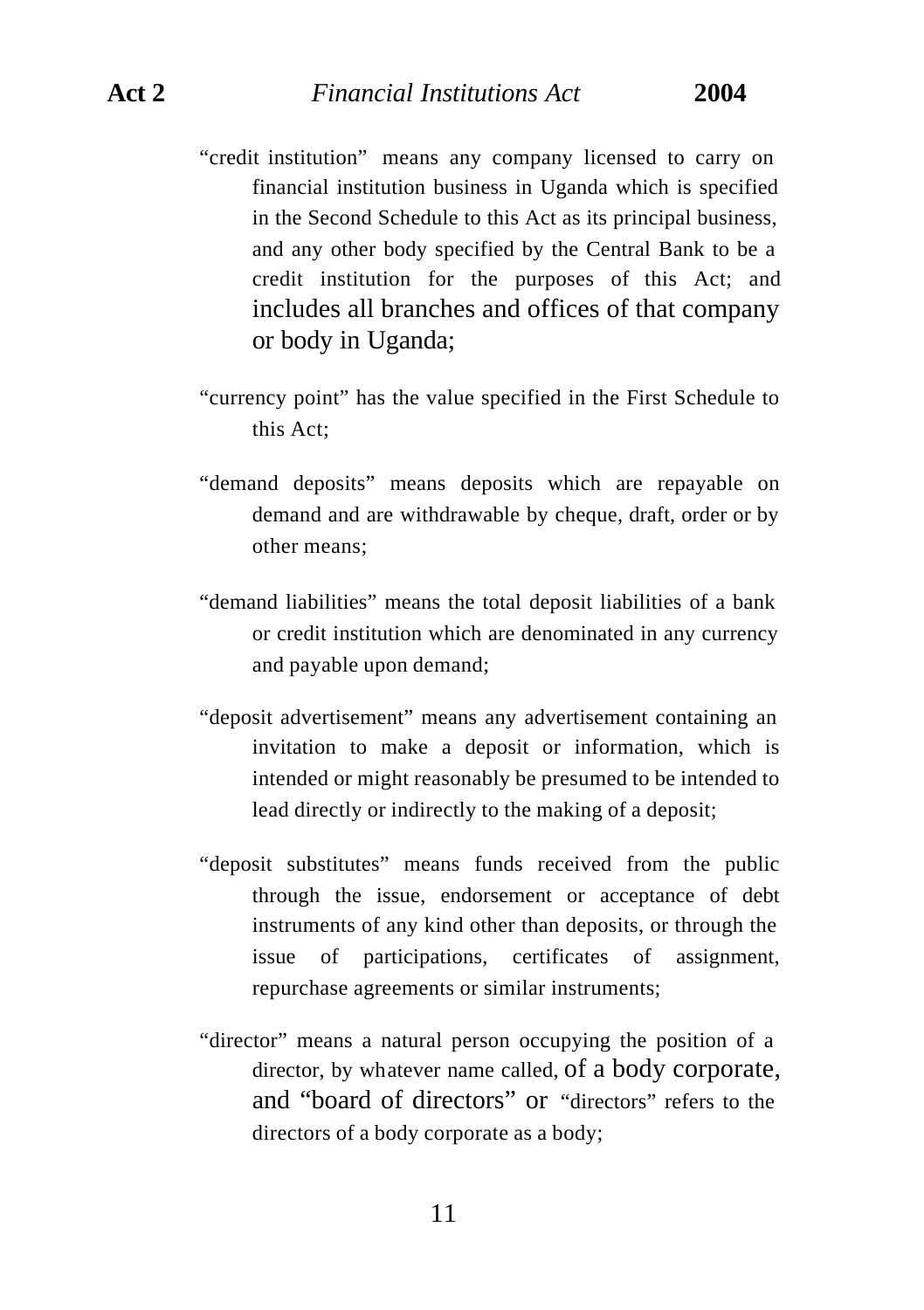- "disclosed reserves" includes all reserves created or increased through share premiums, retained profits, after deducting all expenses, provisions, taxation, and dividends and general reserves if the disclosed reserves are permanent and unencumbered and thus able to absorb losses;
- "discount house" means a company licensed to carry on or conduct the financial institution business in Uganda which is specified in the Second Schedule to this Act as its principal business and which consists mainly in the acceptance of deposits from banks and other financial institutions, discounting of bills of exchange, bankers' acceptances and trade in money market making in a variety of short-term financial instruments;
- "draft" means a bankers' draft payable on demand drawn by or on behalf of a bank upon itself whether payable at the head office or some other office of the bank;
- "entity" means a body corporate, trust, partnership, fund or organization;
- "exposure" shall include loans, advances, overdrafts, holding of papers as well as off balance sheet commitments such as acceptances, guarantees, underwriting, endorsements, placements, documentary credits, performance bonds and other contingent liabilities;
- "finance house" means a company licensed to conduct financial institution business in Uganda which is specified in the Second Schedule to this Act as its principal business and which consists mainly in acceptance of time deposits, hirepurchase financing, operational and finance leasing, and factoring and provision of short and medium term loans;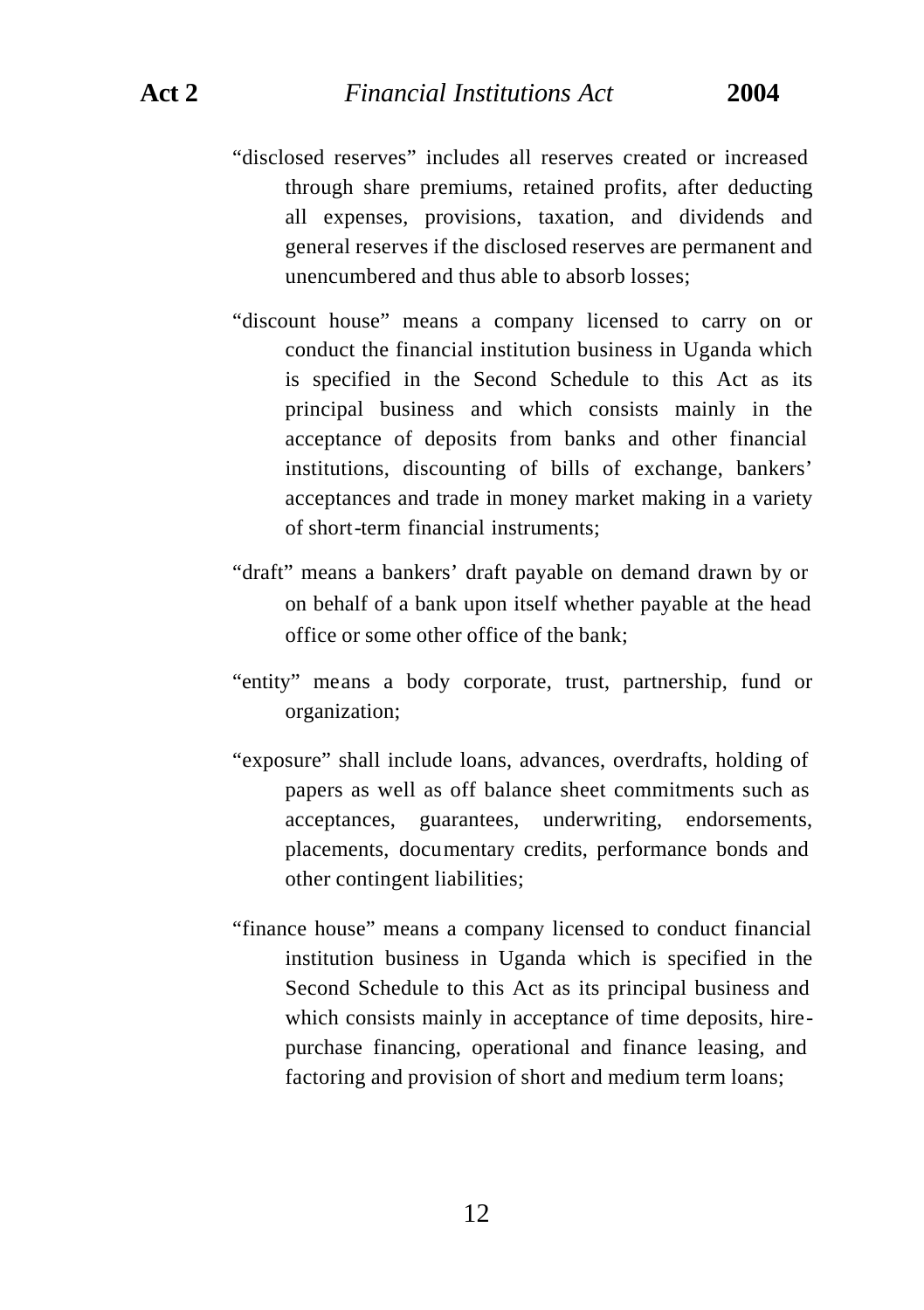"financial institution" means a company licensed to carry on or conduct financial institutions business in Uganda and includes a commercial bank, merchant bank, mortgage bank, post office savings bank, credit institution, a building society, an acceptance house, a discount house, a finance house or any institution which by regulations is classified as a financial institution by the Central Bank;

"financial institution business" means the business of—

- *(a)* acceptance of deposits;
- *(b)* issue of deposit substitutes;
- *(c)* lending or extending credit, including—
	- (i) consumer and mortgage credit;
	- (ii) factoring with or without recourse;
	- (iii) the financing of commercial transactions;
	- (iv) the recovery by foreclosure or other means of amounts so lent, advanced or extended;
	- (v) forfeiting, namely, the medium term discounting without recourse of bills, notes and other documents evidencing an exporter's claims on the person to whom the exports are sent;

(vi) acceptance credits;

*(d)* engaging in foreign exchange business, in particular buying and selling foreign currencies, including forward and option type contracts for the future sale of foreign currencies;

> *(e)* issuing and administering means of payment, including credit cards, travellers' cheques and banker's drafts;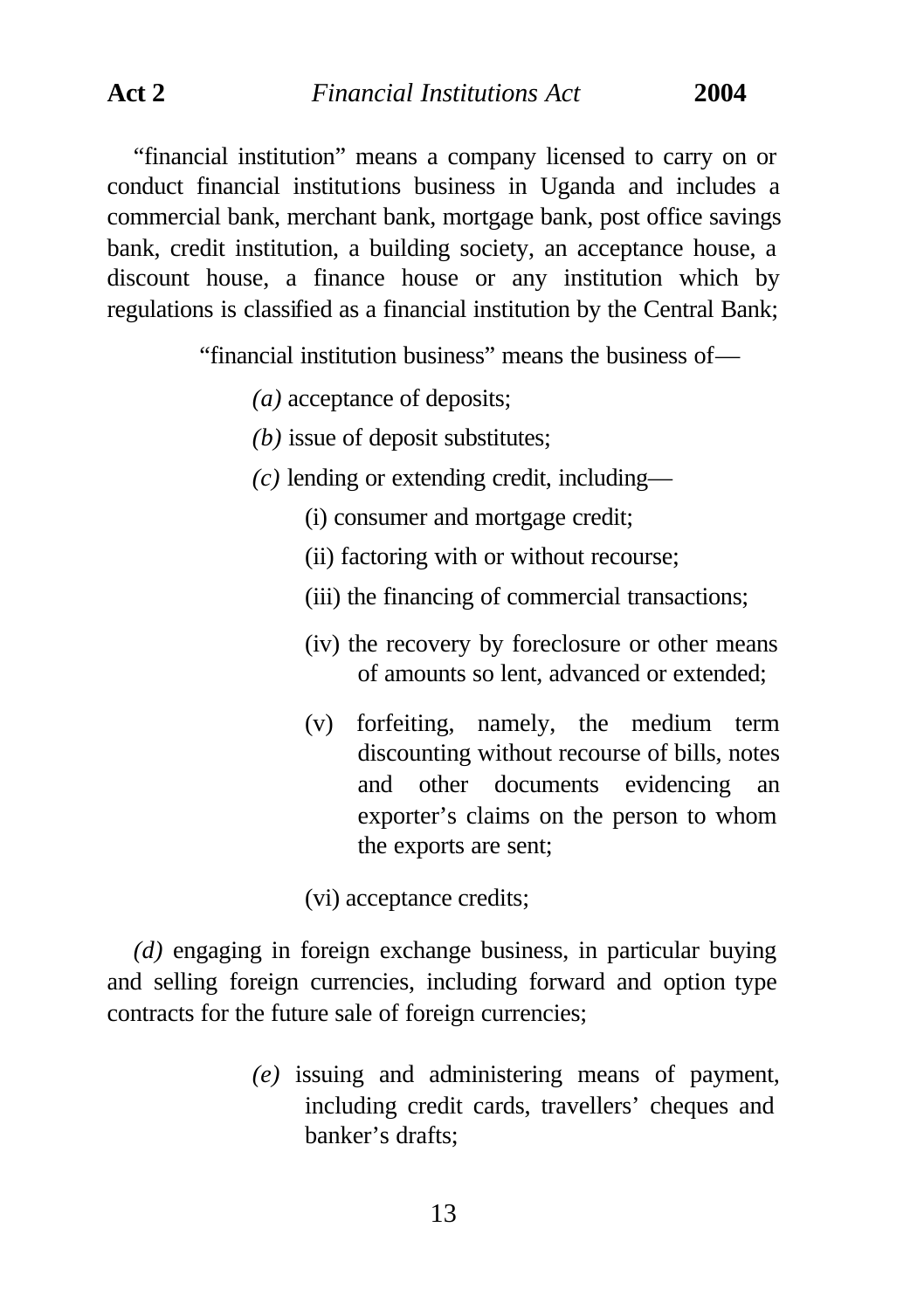Cap. 84.

*(f)* providing money transmission services;

- *(g)* trading for own account or for account of customers in—
	- (i) money market instruments, including bills of exchange and certificates of deposit;
	- (ii) debt securities and other transferable securities;
	- (iii) futures, options and other financial derivatives relating to debt securities or interest rates;
- *(h)* safe custody and administration of securities;
- *(i)* soliciting of or advertising for deposits;
- *(j)* money broking;
- *(k)* financial leasing if conducted by a financial institution;
- *(l)* merchant banking;
- *(m)* mortgage banking;
- *(n)* creating and administration of electronic units of payment in computer networks;
- *(o)* dealing in securities business as an exempt dealer within the meaning of section 48 of the Capital Markets Authority Act;
- *(p)* transacting such other business as may be prescribed by the Central Bank.
- "financial statements" includes the balance sheet, profit and loss accounts, statements of funds flow and notes to the financial statements;
- "fit and proper person" means fit and proper person as determined according to the criteria specified in the Third Schedule to this Act;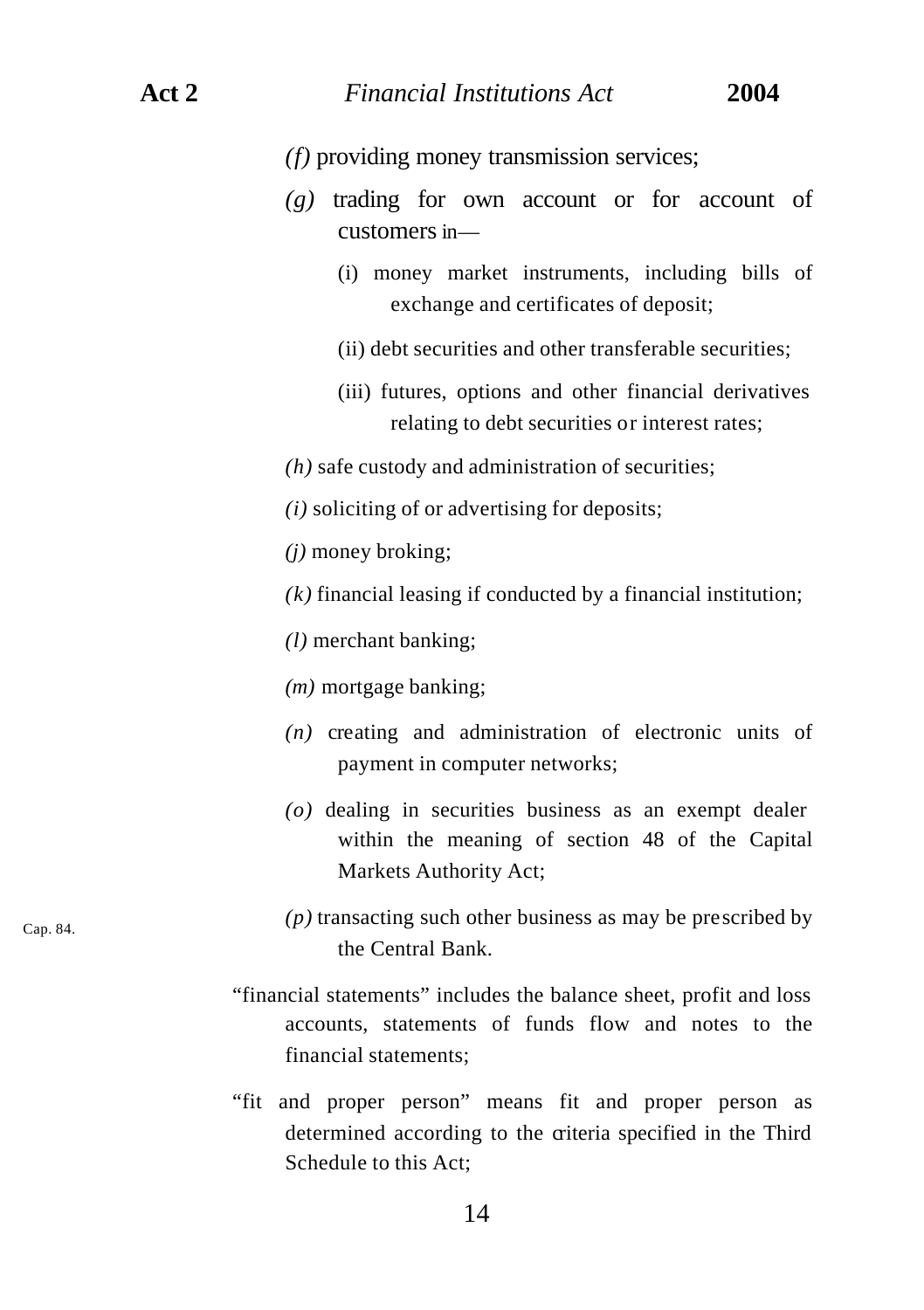- "foreign bank" means a body corporate or entity incorporated or formed under the laws of a country other than Uganda that—
	- *(a)* is a bank according to the laws of any foreign country where it carries on business;
	- *(b)* carries on a business in a country other than Uganda that if carried out in Uganda , would be wholly or to a significant extent, financial institution business;
	- *(c)* employs, to identify or describe its business, a name that includes the word "bank", "banque", "banking" or "bancaire", either alone or in combination with other words or any word or words in any language other than English or French corresponding generally to any such word;
- "foreign company" means a company not being a local company;

"foreign currency" means a currency other than legal tender of Uganda;

"foreign exchange business" means any facility offered, business undertaken or transaction executed with any person involving a foreign currency inclusive of any account facility, credit extension, lending, issue of guarantee, counter-guarantee, purchase or sale by means of cash, cheque, draft, transfer or any other instrument denominated in a foreign currency;

"forward transaction" or "forward purchase" or "forward buy" or "forward sale" means a transaction that is to be executed after more than two working days from the date the transaction is contracted or agreed;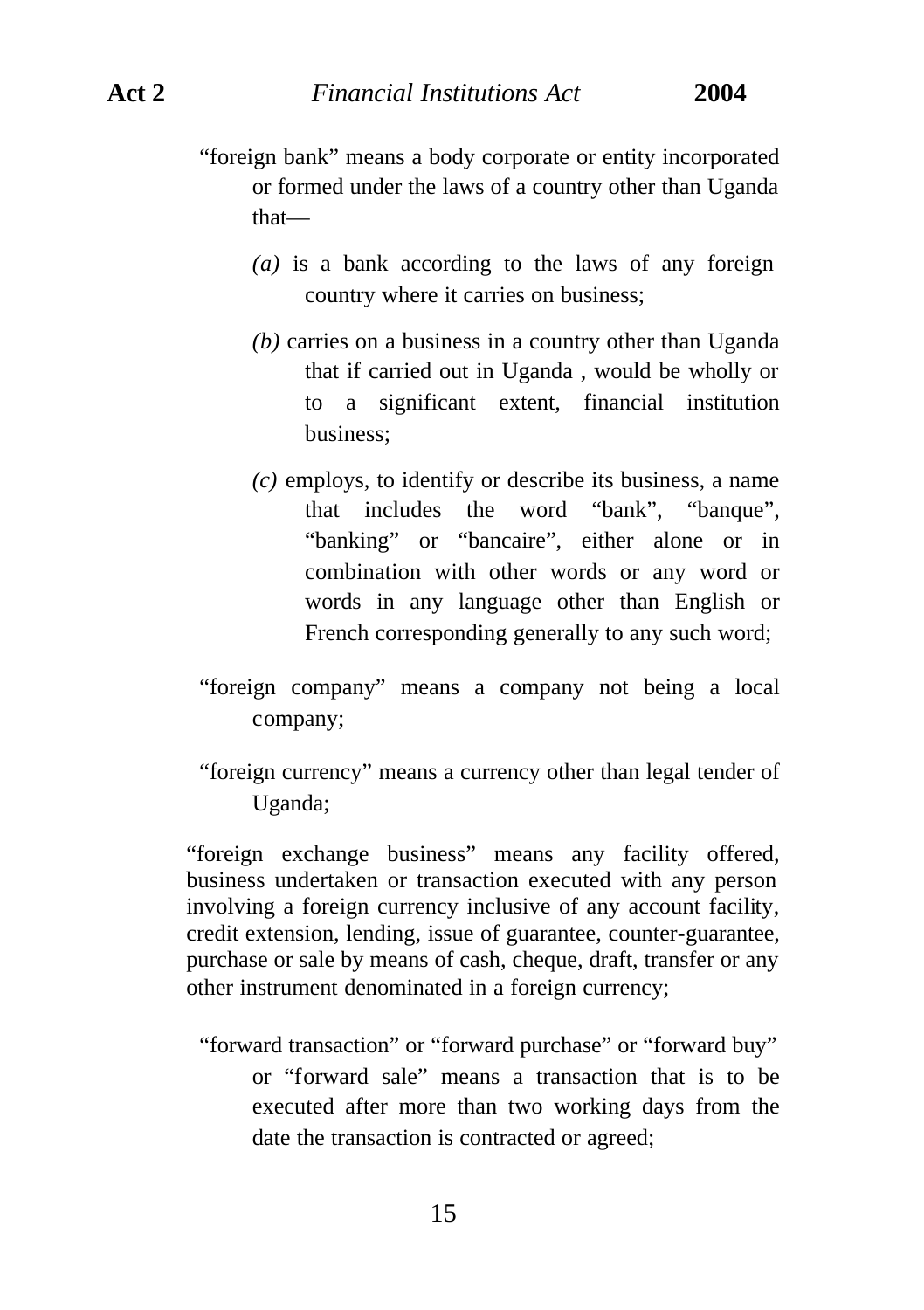- "government securities" includes treasury bills and government bonds issued by the Government of Uganda;
- "home country regulator" means the supervisory authority of the home country where the head office of the parent financial institution is based ;
- "insider" means a director or person who has executive authority or a shareholder of a financial institution and includes any related person and any related interest of such person;
- "large exposure" means an exposure, which is equal to or exceeds ten percent of a financial institution's core capital;
- "licence" means a licence issued under section 12 of this Act;

"licensed" means licensed under this Act;

- "local company" means a company registered or incorporated under the Companies Act in which the majority shares and actual controlling interest are held by citizens of Uganda;
- "long position" or "long open position" or "overbought position" of a financial institution in a foreign currency means the holding by the financial institution of that foreign currency for its own account in excess of all its contractual spot, same day value and forward transaction commitments in that foreign currency;
- "management letter" means a letter written by the external auditor to the management of the financial institution pointing out apparent weaknesses in the internal controls which require management action to correct;

16

Cap. 110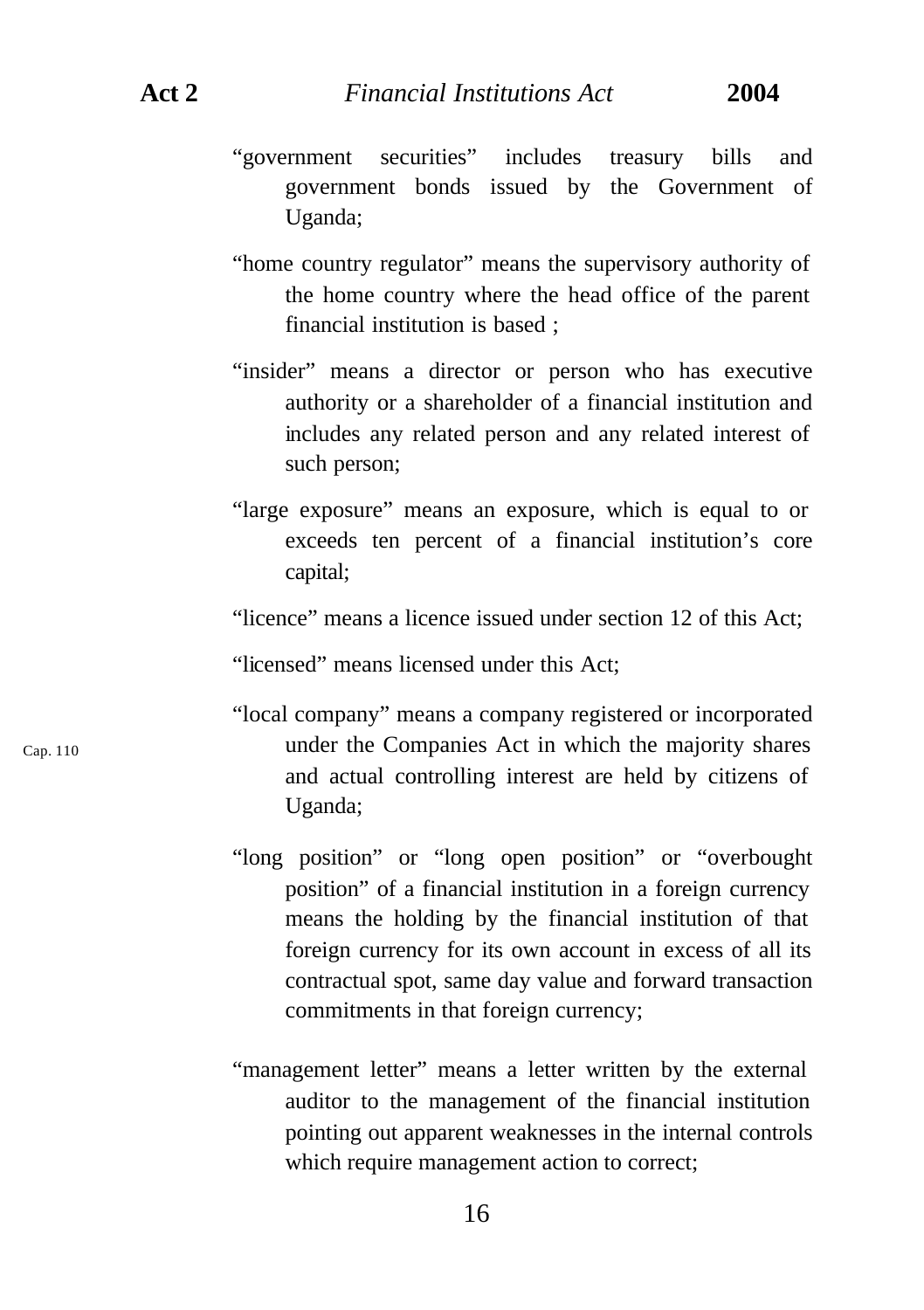- "manager" means an officer of a financial institution empowered to control, direct, and influence decisionmaking of the financial institution;
- "merchant bank" means a company licensed to carry on financial institution business in Uganda and whose business consists mainly in the acceptance of call and time deposits from corporate, institutional and international clients, withdrawable by cheque or otherwise and engaging in the financing of international trade, provision of corporate services advisory services, provision of foreign exchange facilities; engaging in bond issues and other securities, buying and selling of shares, investment portfolio management, investment advisory services; arranging finance, lending or participation in syndicated loans and acting as guarantors and financing or lending in the institutional money markets;

"merchant banking" means the business of a merchant bank;

- "micro finance deposit-taking institution" means a company licensed to carry on, conduct, engage in or transact microfinance business in Uganda;
- "microfinance business" means the business of accepting deposits from and providing short-term loans to small micro enterprises and low income households, usually characterised by the use of collateral substitutes, such as group guarantees;

"Minister" means the Minister responsible for finance;

"money laundering" has the meaning assigned to it by section 130(2) of this Act;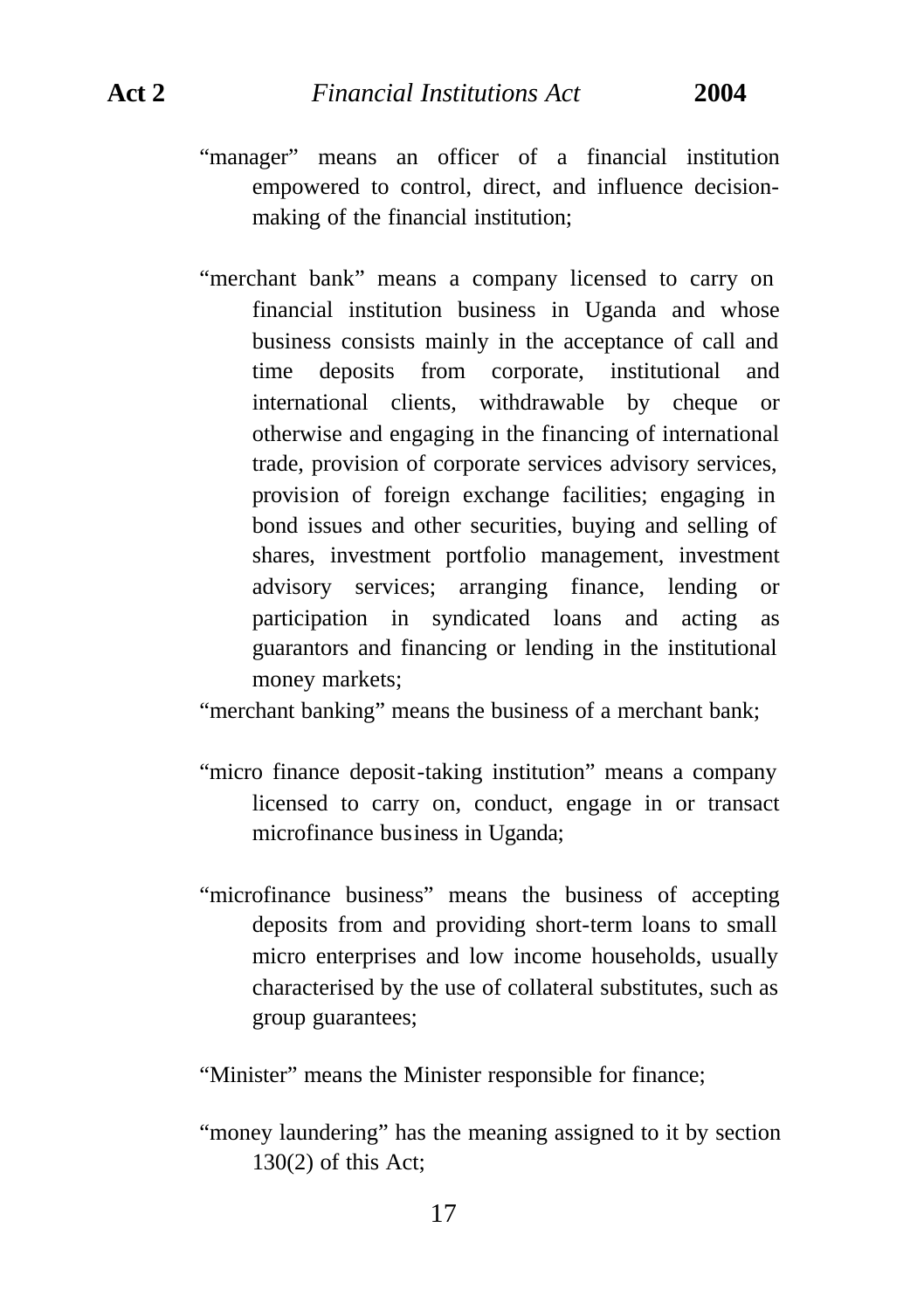"mortgage bank" means a company licensed to carry on financial

institutions business in Uganda and whose business consists mainly in the granting of loans for the acquisition, construction, enlargement, repair, improvement and maintenance of urban or rural real estate and for the substitution of mortgages taken out for that same purpose; acceptance of deposits of participation in mortgage loans and in special accounts; provision of guarantees, bonds or other forms of collateral connected with the operations in which they may take part and acting as an intermediary in loans extended in local and foreign currency;

"mortgage banking" means the business of a mortgage bank;

- "net open position" of a financial institution in a foreign currency means the sum of all its assets and liabilities inclusive of all its spot, same day value and forward transactions and its off balance sheet items in that foreign currency;
- "non-bank financial institution" includes a credit institution, a building society, an acceptance house, a discount house and a finance house and any other institution classified by the Central Bank as a non-bank financial institution;

"non-resident" means any person other than a resident;

"off balance sheet items" includes all items not shown on the balance sheet but which constitute credit risk and such other risks as in guarantees, acceptances, performance bonds, letters of credit, and other off balance sheet items deemed to constitute risk as such by the Central Bank;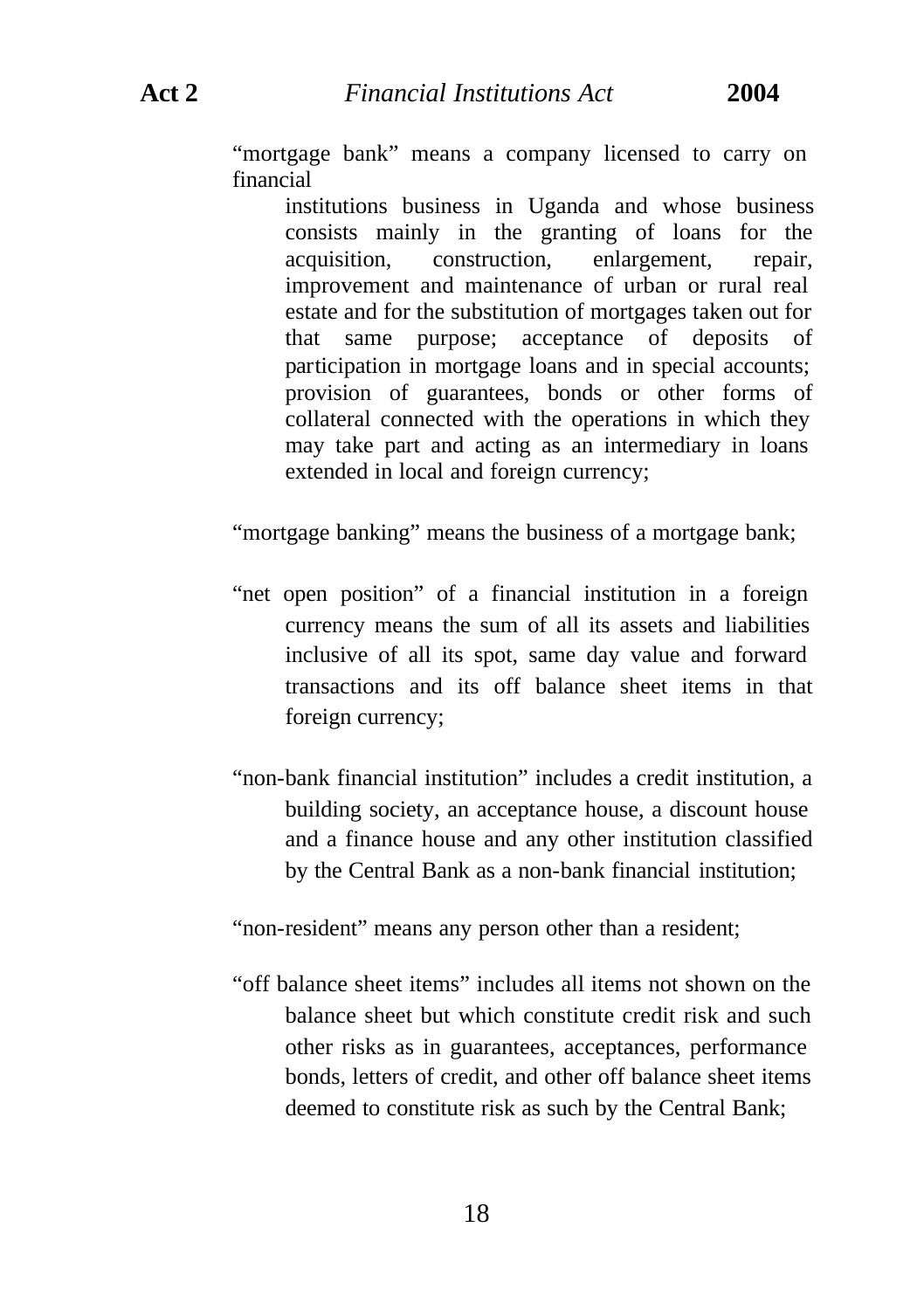- "off balance sheet activities" includes activities which relate to off balance sheet items;
- "officer" includes a person who carries out or is empowered to carry out functions relating to the direction of a financial institution;
- "order" when used in conjunction with the word "cheque" or "draft", means an unconditional order in writing constituting a bill of exchange as defined in the Bills of Exchange Act;
- "person" means any individual, a personal representative, company, partnership, trust, fund, foundation or enterprise wherever located or incorporated;
- "personal representative" means a person who stands in a place of and represents another person and without limiting the generality of the foregoing, includes, as the circumstances require, a trustee, an executor, an administrator, a guardian, a tutor, a curator, an assignee, a receiver, an agent, or an attorney of any person;
- "prudential standard" means formal rules, bench marks and regulations set by the Central Bank;
- "public company" for the purposes of this Act means a company which is owned by at least fifty people and whose articles of association do not restrict the right to transfer its shares;

"related person" or "group of related persons" means—

- *(a)* in relation to natural persons—
	- (i) an associate or close relative of the person;

Cap. 68.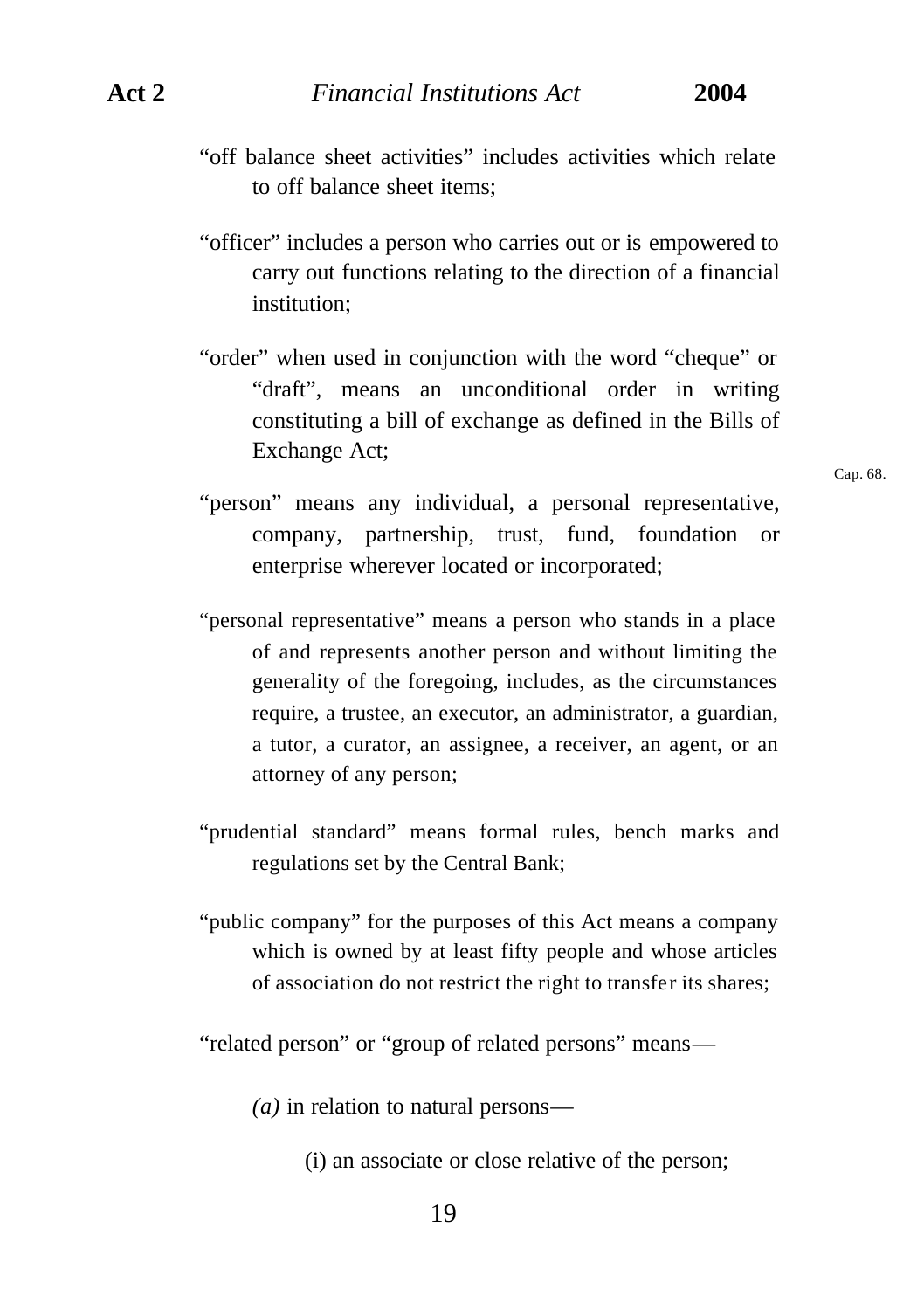- (ii) any person who has entered into an agreement or arrangement with the first-mentioned person, relating to the acquisition, holding or disposal of, or the exercising of voting rights in respect of shares in the financial institution in question;
- *(b)* in relation to a company means any—
	- (i) subsidiary or holding company of that company, any other subsidiary of that holding company and any other company of which that holding company is a subsidiary;
	- (ii) associate of the company;
- *(c)* in relation to a non- natural person which is not a company, means another non-natural person which would have been a subsidiary of the first mentioned non- natural person—
	- (i) had the first-mentioned non-natural person been a company; or
	- (ii) where that other non-natural person, is not a company, had both the first mentioned nonnatural person and that other non- natural person been a company;
- *(d)* any person in accordance with whose direct or indirect directions or instructions the board of directors or where the non-natural person is not a company, the governing body of that non-natural person is accustomed to act; and
- *(b)* in relation to any person—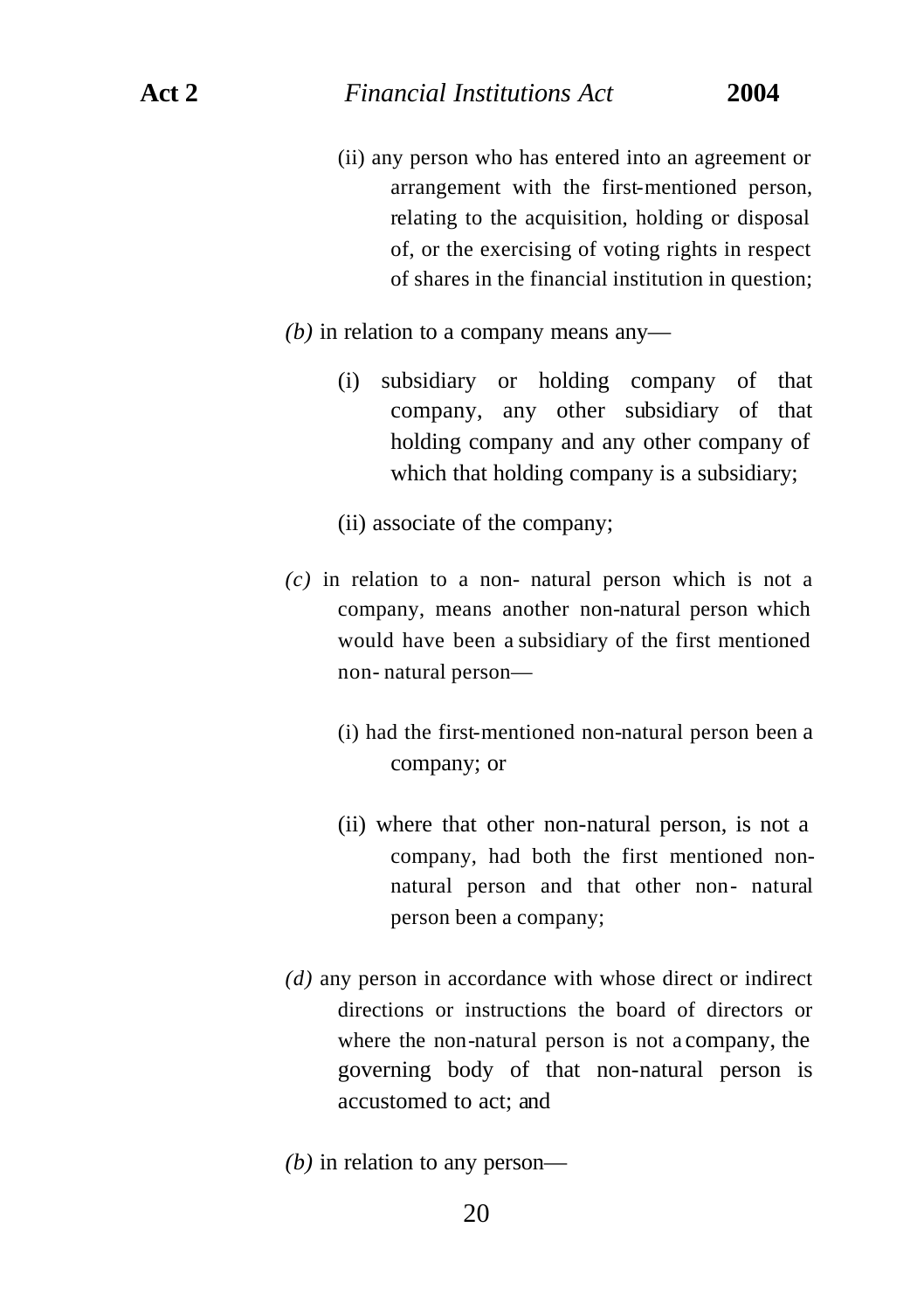- (i) means any non- natural person of which the board of directors or, where that non- natural person is not a company, of which the governing body is accustomed to act in accordance with directions or instructions of the person first-mentioned in this paragraph; and
- (ii) includes any trust controlled or administered by that person;
- "related interest" means interests of affiliates, associates and their related persons and the business interests of any of them;
- "representative office" means premises in Uganda from which any person conducts business or holds himself out as ready to conduct business as a representative of a foreign bank";
- "repurchase agreement" means an agreement between a seller and a buyer of securities, by which the seller agrees to repurchase the securities at an agreed upon price or interest rate or both, and usually at a stated price;
- "reputable financial institution" means a financial institution licensed to conduct banking or other financial institution business under the laws of any state, country or territory and which meets such other criteria as may be prescribed by the Central Bank;
- "reputable publicly held company" means a company that is financially strong, whose ownership is not concentrated in a few hands and which is of good public standing and meets such other criteria as may be prescribed by the Central Bank.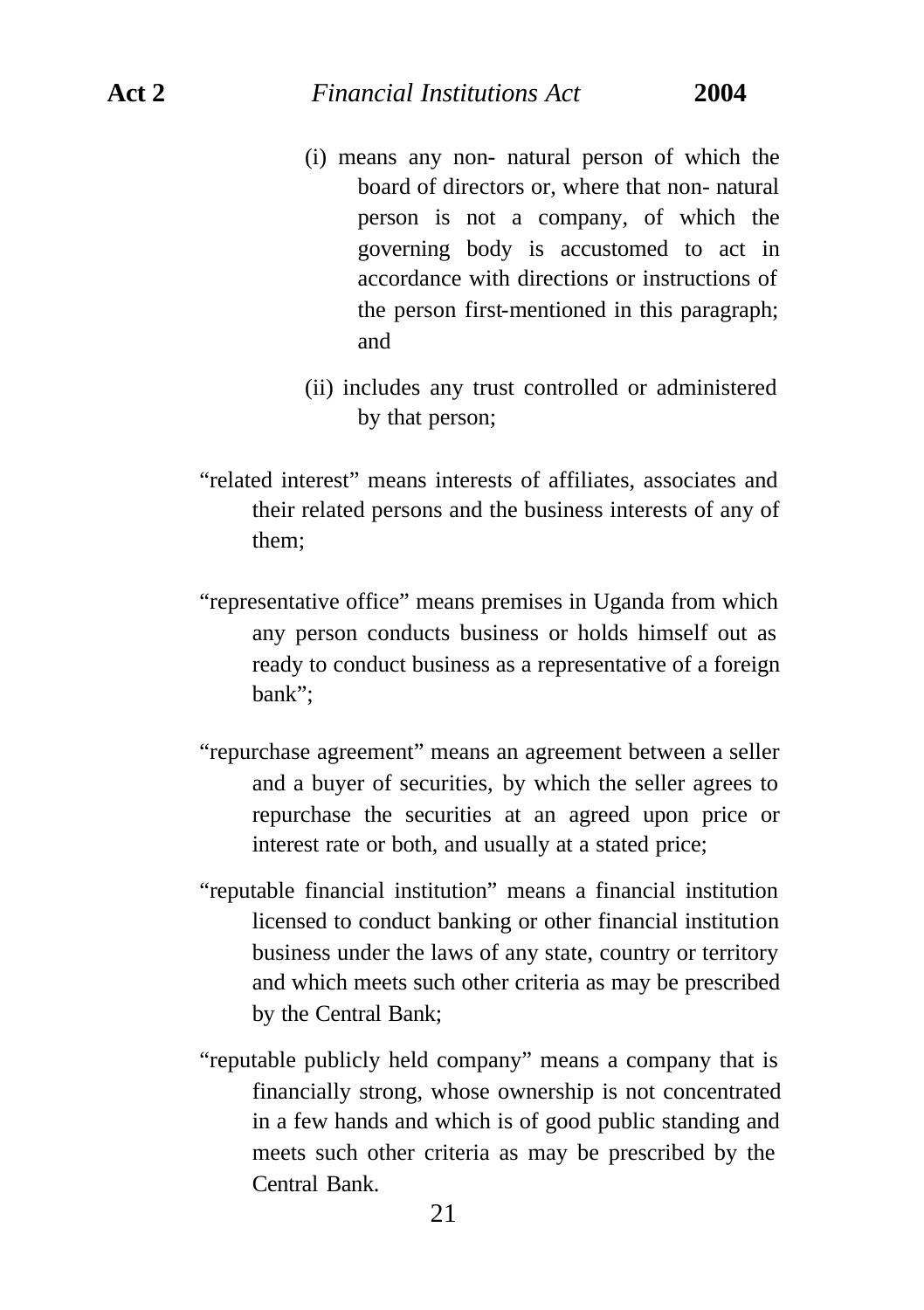"resident" mean—

- *(a)* an individual who is ordinarily resident in Uganda for one year or more;
- *(b)* the Government of Uganda and its diplomatic representations located outside of Uganda;
- *(c)* a company, firm or enterprise whose principal place of business or centre of control and management is located in Uganda;
- *(d)* a corporation, firm or enterprise incorporated or formed under the laws of Uganda;
- *(e)* a branch located within Uganda of a company, firm or other enterprise whose principal place of business is located outside of Uganda;
- except that "resident" does not include a foreign diplomatic representation or an accredited official of that representation located within Uganda, office of an organization established by international treaty located within Uganda, or a branch located outside Uganda of a company, firm, or enterprise whose principal place of business is located in Uganda;
- "same day transaction" or "same day purchase" or "same day buy" or a "same day sale" means a transaction having a same day value;
- "same day value" means the transaction to which it is referred is to be executed on the very day it is contracted or agreed;

"securities" includes—

- *(a)* debentures, stocks or bonds issued by or proposed to be issued by a Government;
- *(b)* debentures, stocks, bonds or notes issued or proposed to be issued by a body corporate;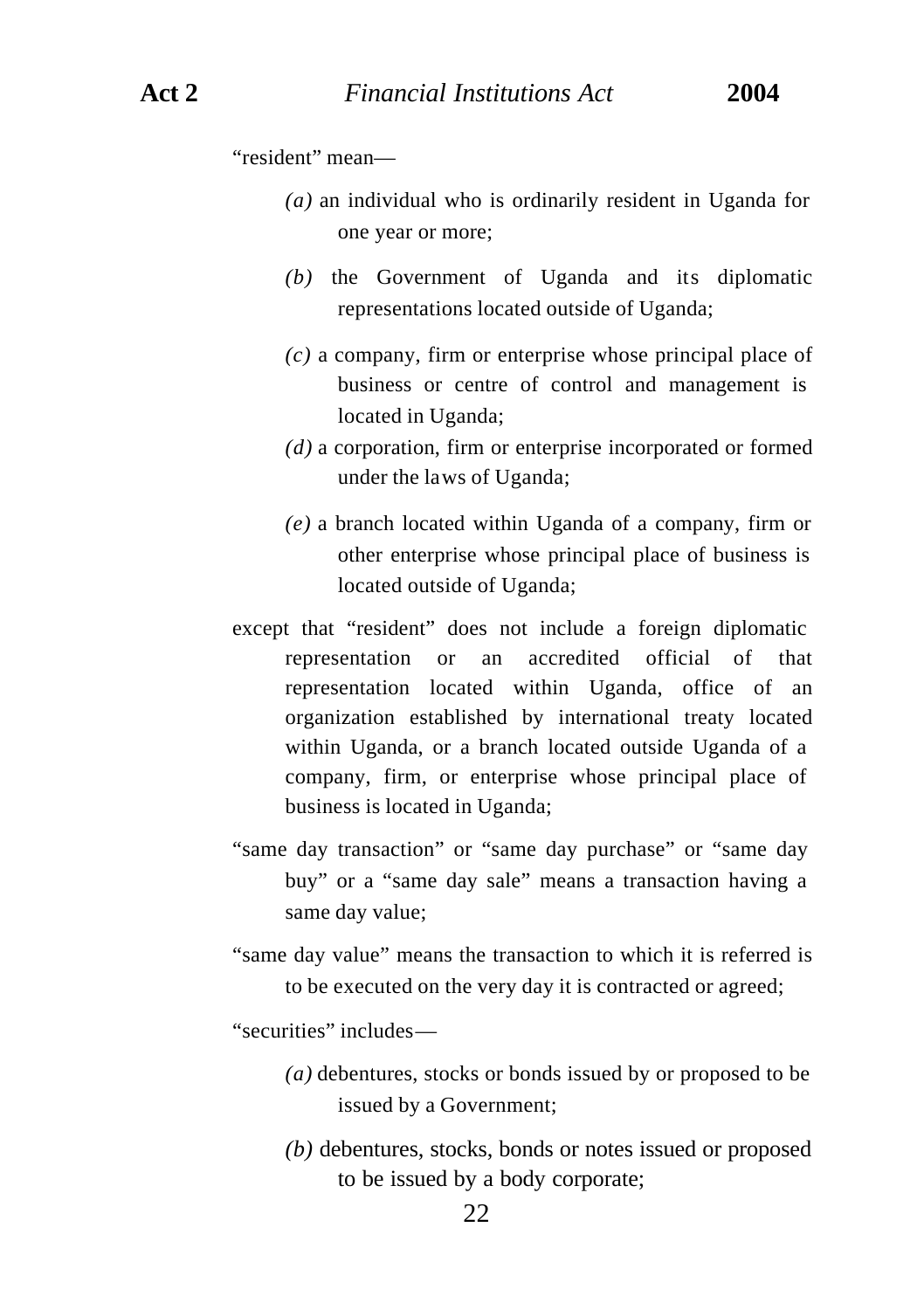### **Act 2** *Financial Institutions Act* **2004**

- *(c)* any right, warrant, option or futures in respect of any debenture, stocks, shares, bonds, notes or in respect of commodities; or
- *(d)* any instrument commonly known as securities, but does not include bills of exchange, promissory notes or certificates of deposit issued by a financial institution;
- "significantly undercapitalised" has the meaning assigned to it in section 87(4) of this Act;
- "short position" or "short open position" or "oversold position" of a financial institution in a foreign currency means that the holding by the financial institution of that foreign currency for its own account is less than all its contractual spot, same day value and forward transaction commitments in that foreign currency;

"spot transaction" or "spot purchase" or "spot buy" or "spot sale" means a

transaction having a spot value;

- "spot value" means the transaction to which it is referred is to be executed two working days from the date it is contracted or agreed;
- "substantial shareholder" means any person who holds more than five percent of the shares of a financial institution;
- "supplementary capital" means general provisions which are held against future and current unidentified losses that are freely available to meet losses which subsequently materialize, and revaluation reserves on financial institution premises which arise periodically from independent valuation of those premises, and any other form of capital as may be determined from time to time by the Central Bank;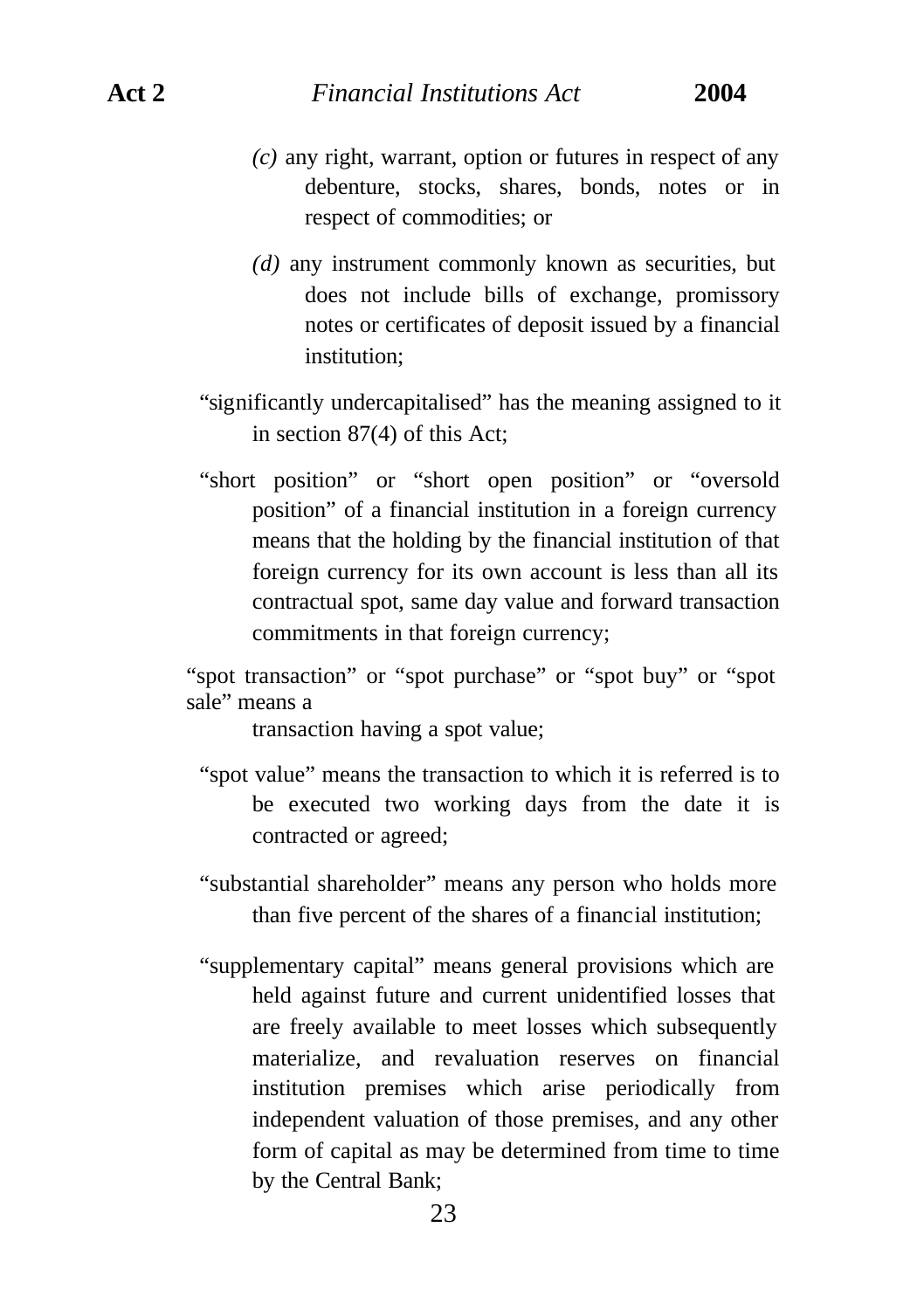- "time deposits" means deposits repayable after a fixed period or after notice and includes saving deposits;
- "time liabilities" means deposit liabilities other than demand liabilities of a financial institution which are denominated in any currency and are subject to payment after a fixed period of time or after notice;
- "total capital" means the sum of core capital and supplementary capital;

"unsecured advances or unsecured credit facilities" means advances or credit facilities made without security or, in respect of any advance or credit facility made with security or any part of it which at any time exceeds the market value of the assets constituting that security, or where the Central Bank is satisfied that there is no established market value, on the basis of a valuation approved by the Central Bank;

> "value date" of a transaction means the date on which it is to be executed.

# PART II—LICENSING.

**4.** (1) A person shall not transact any deposit-taking or other financial institution business in Uganda without a valid licence granted for that purpose under this Act.

(2) No person shall be granted a licence to transact business as a financial institution unless it is a company within the meaning of this Act.

- (3) A financial institution shall not—
- *(a)* transact any financial institution business not specified in its licence;
- *(b)* effect any major changes or additions to its licensed business or principal activities without the approval of the Central Bank.

**Prohibitions** against transacting financial institution business.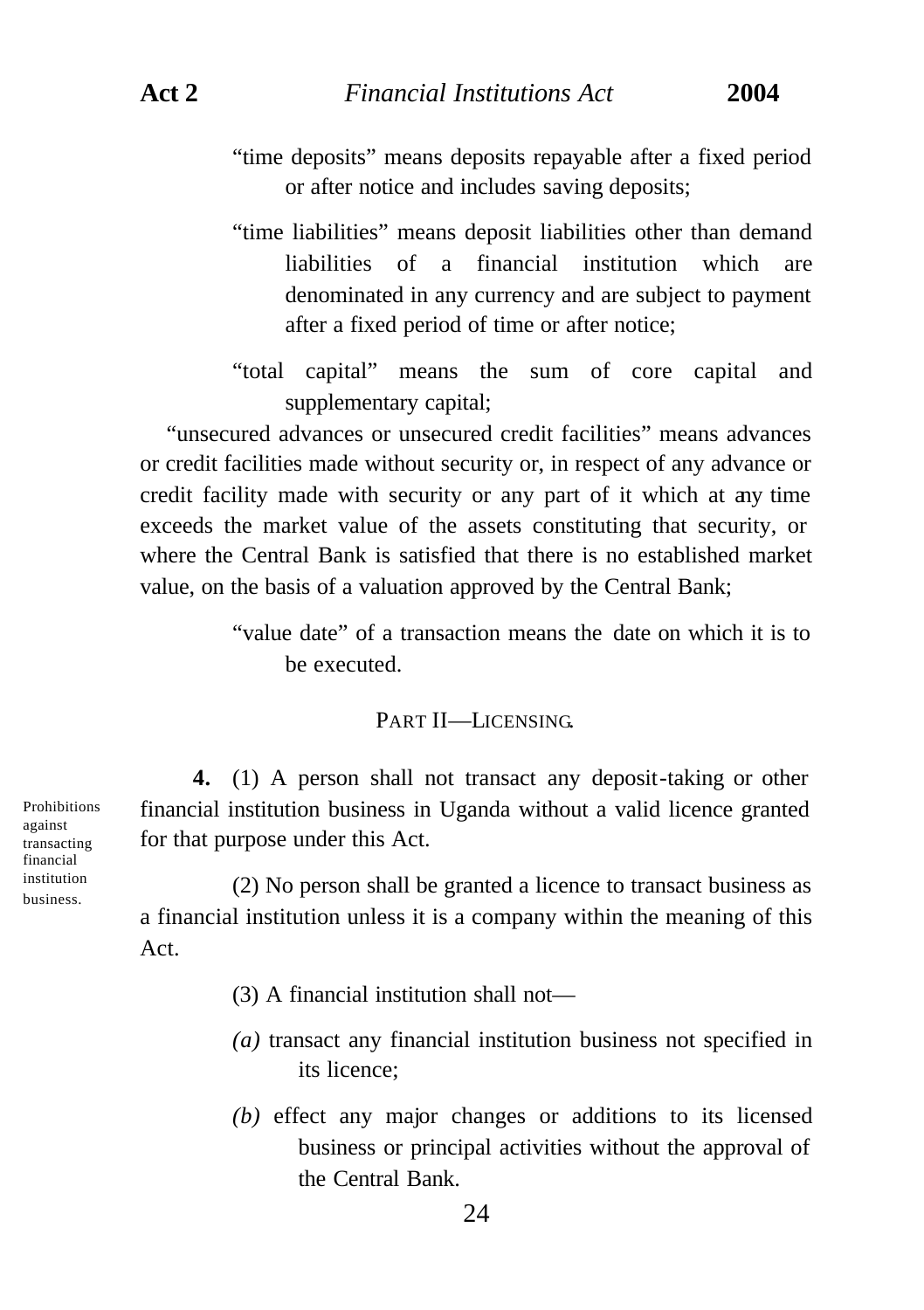(4) For purposes of this section "deposit" means a sum of money paid on terms—

- *(a)* under which it will be repaid, with or without interest or a premium, and either on demand or at a time or in circumstances agreed by or on behalf of the person making the payment and the person receiving it; and
- *(b)* which are not referable to the provision of property or services or the giving of security.

(5) For the purposes of paragraph *(b)* of subsection (4), money is paid on terms which are referable to the provision of property or services or to the giving of security only if—

- *(a)* it is paid by way of advance or part payment under a contract for the sale, hire or other provisions of property or services, and is repayable only where the property or services is not or are not in fact sold, hired or otherwise provided;
- *(b)* it is paid by way of security for the performance of a contract or by way of security in respect of loss which may result from the non-performance of a contract; or
- *(c)* without prejudice to paragraph *(b)*, it is paid by way of security for the delivery up or return of any property whether in a particular state of repair or otherwise.

(6) For the purposes of this section, "deposit" does not include—

- *(a)* a sum paid by the Central Bank or the sums paid to a cooperative society; or
- *(b)* a sum which is paid by a person to an associate of that person.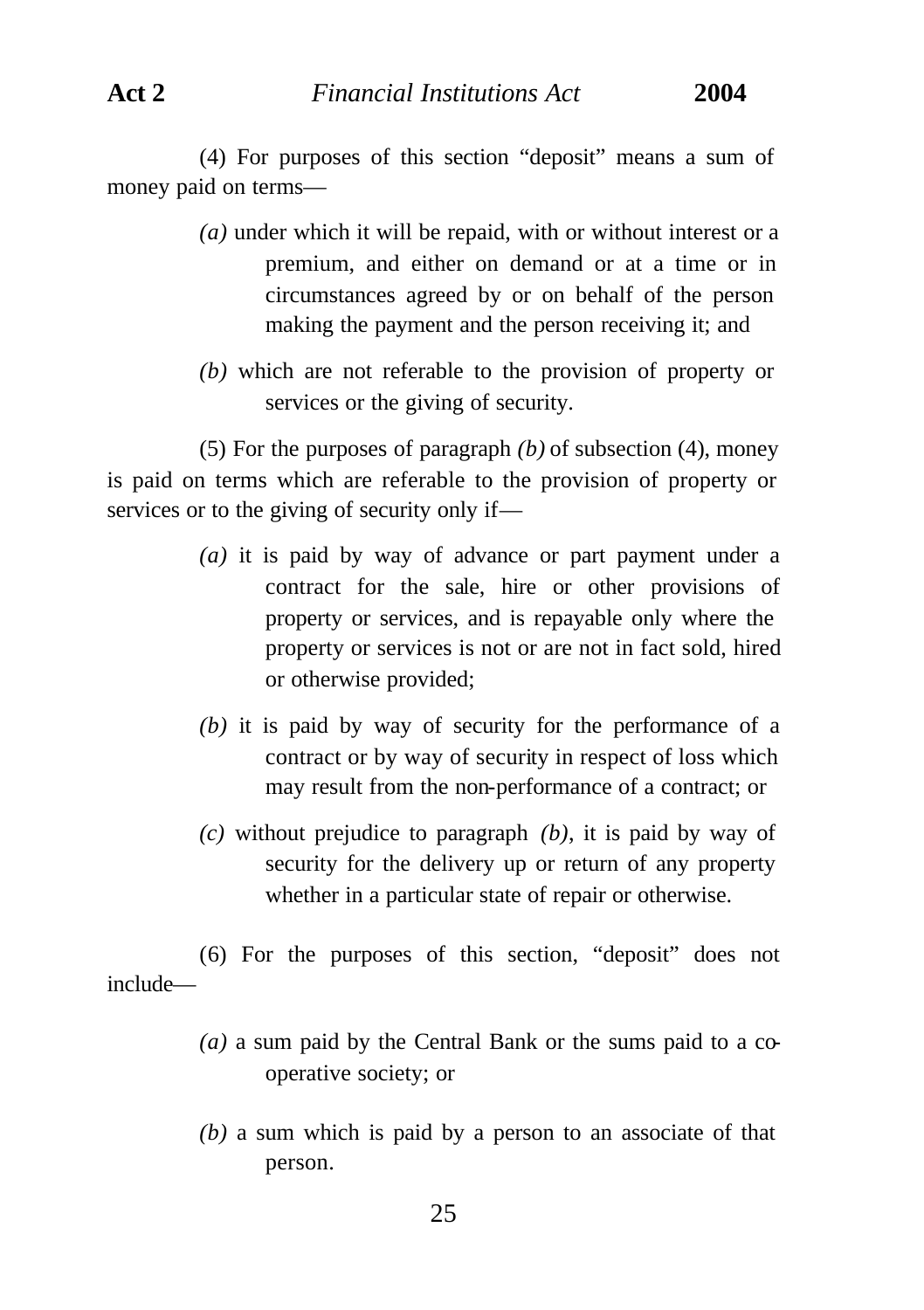(7) For the purposes of this section, a business is a deposittaking business if—

> *(a)* in the course of the business money received by way of deposit is lent to others; or

*(b)* any other activity of the business is financed, wholly or to any material

extent, and out of the capital of or the interest on money received by way of deposit.

(8) Notwithstanding that paragraph *(a)* or *(b)* of subsection (7) applies to a business, it is not a deposit-taking business for the purposes of this section if—

- *(a)* the person carrying it on does not hold himself or herself out as accepting deposits on a day-to-day basis; and
- *(b)* any deposits, which are accepted, are accepted only on particular occasions, whether or not involving the issue of debentures or other securities.

(9) For the purposes of subsection (7), all the activities, which a person carries on by way of business, shall be regarded as a single business carried on by him or her.

(10) In determining, for the purposes of paragraph *(b)* of subsection (8), whether deposits are accepted only on particular occasions, regard shall be had to the frequency of those occasions and to any characteristics distinguishing them from each other.

(11) Any person who contravenes subsection (1) commits an offence and is liable on conviction to a fine not exceeding three hundred and fifty currency points or imprisonment not exceeding two years or both.

(12) A person convicted of an offence under subsection (11) of this section shall be disqualified from acquiring a licence under this Act and under any other law authorizing the taking of deposits.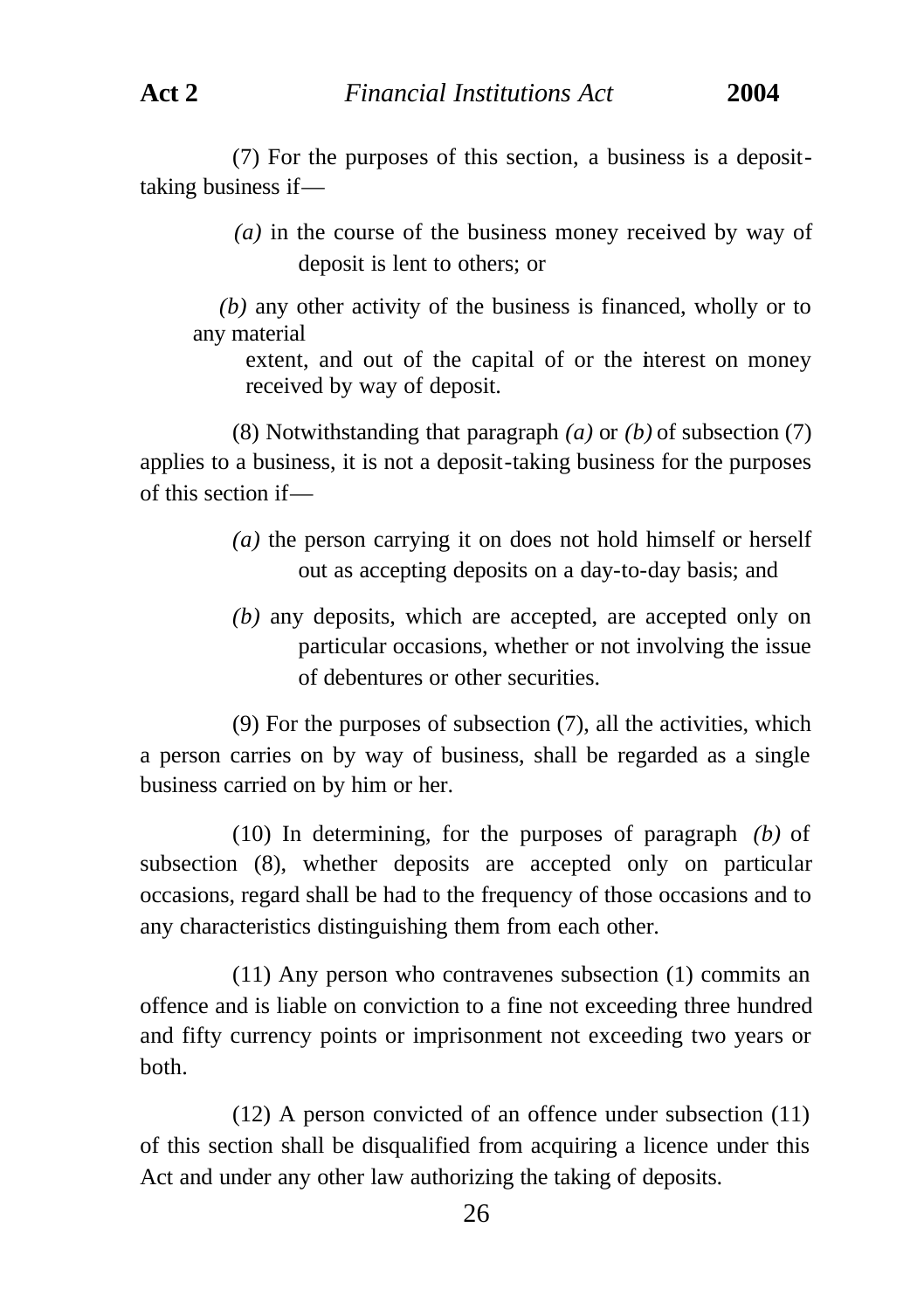**Act 2** *Financial Institutions Act* **2004**

**5.** (1) Any person who issues any advertisement, brochure, circular, or other document inviting or intended to induce any person to make a deposit whichDeposit advertisement

- *(a)* falsely represents that he or she is authorised to accept deposits or is otherwise licensed under this Act;
- *(b)* is contrary to the regulations issued by the Central Bank under this section,

commits an offence under this Act and is liable on conviction to a fine not exceeding three hundred and fifty currency points or imprisonment not exceeding two years or both.

(2) The Central Bank may at any time direct in writing any person to withdraw, amend, or refrain from issuing any advertisement, brochure, circular or other document relating to deposits which, in its sole discretion, it considers to be misleading.

(3) Any person who, without lawful excuse, fails or refuses to comply with a direction under subsection (2) commits an offence and is liable on conviction to a fine not exceeding fifty currency points or imprisonment not exceeding one year or both.

**6.** (1) A financial institution shall not open or set up a subsidiary, branch or representative office or transact financial institution business outside Uganda or acquire an interest in any undertaking conducting business outside Uganda, except with the consent of the Central Bank.

**Corporate** powers outside Uganda

(2) Before granting any approval under this section, the Central Bank may require to be satisfied as to the financial institution's capital adequacy and proposed business plans and may require such additional information as shall be specified by the Central Bank in regulations made under this Act.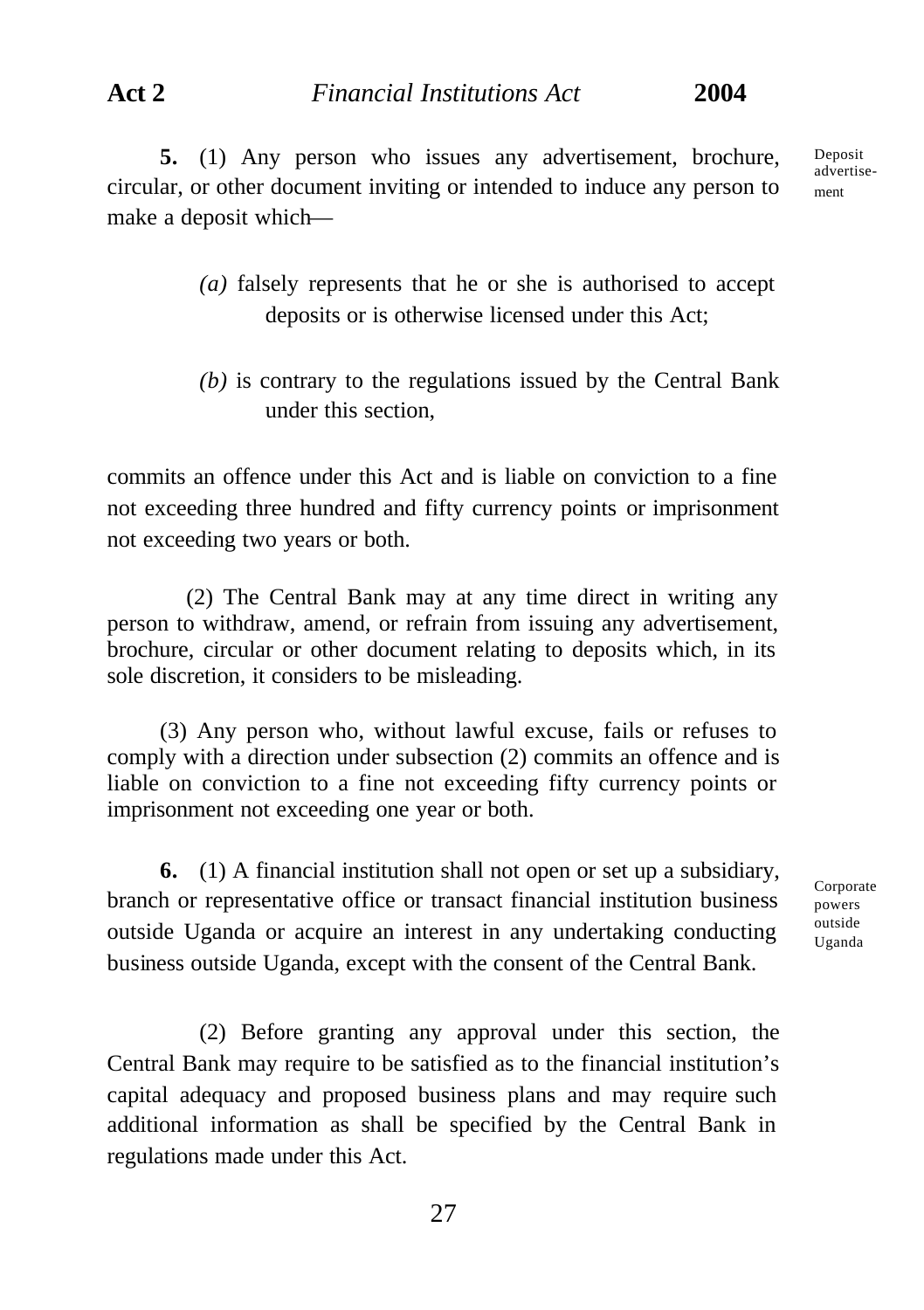$(3)$  In the case of an acquisition referred to in subsection (1), the Central Bank shall, in accordance with regulations made under this Act, appoint a firm of accountants to examine and report on the financial position of the undertaking to be acquired, to ensure that the acquisition is not detrimental to the interests of the depositors of the acquiring financial institution.

(4) After establishing the subsidiary, branch or representative office outside Uganda, the financial institution concerned shall, in writing, notify the Central Bank of—

- *(a)* any change of address of the subsidiary, branch or representative office in question; or
- *(b)* the closing of the subsidiary, branch or representative office;

as soon as it occurs.

(5) The provisions of subsections  $(1)$ ,  $(2)$  and  $(4)$  in so far as they are relevant, shall, with the necessary modifications, apply in respect of any controlling company.

Prohibitions against use of the word "bank" or its derivatives.

**7.** (1) No person other than a person licensed as a commercial bank, merchant bank, mortgage bank, or post office bank under this Act, shall except with the consent of the Central Bank—

- *(a)* use the word "bank" or any other expression, name, title or symbol indicating or likely to create the impression that the person is conducting or is authorised to conduct business as a commercial bank, merchant bank, or post office savings bank under this Act;
- *(b)* make or continue to make any representation indicating the transaction of the business specified in paragraph *(a)* of this subsection in any bill head, letter-paper, notice, advertising or in any other manner.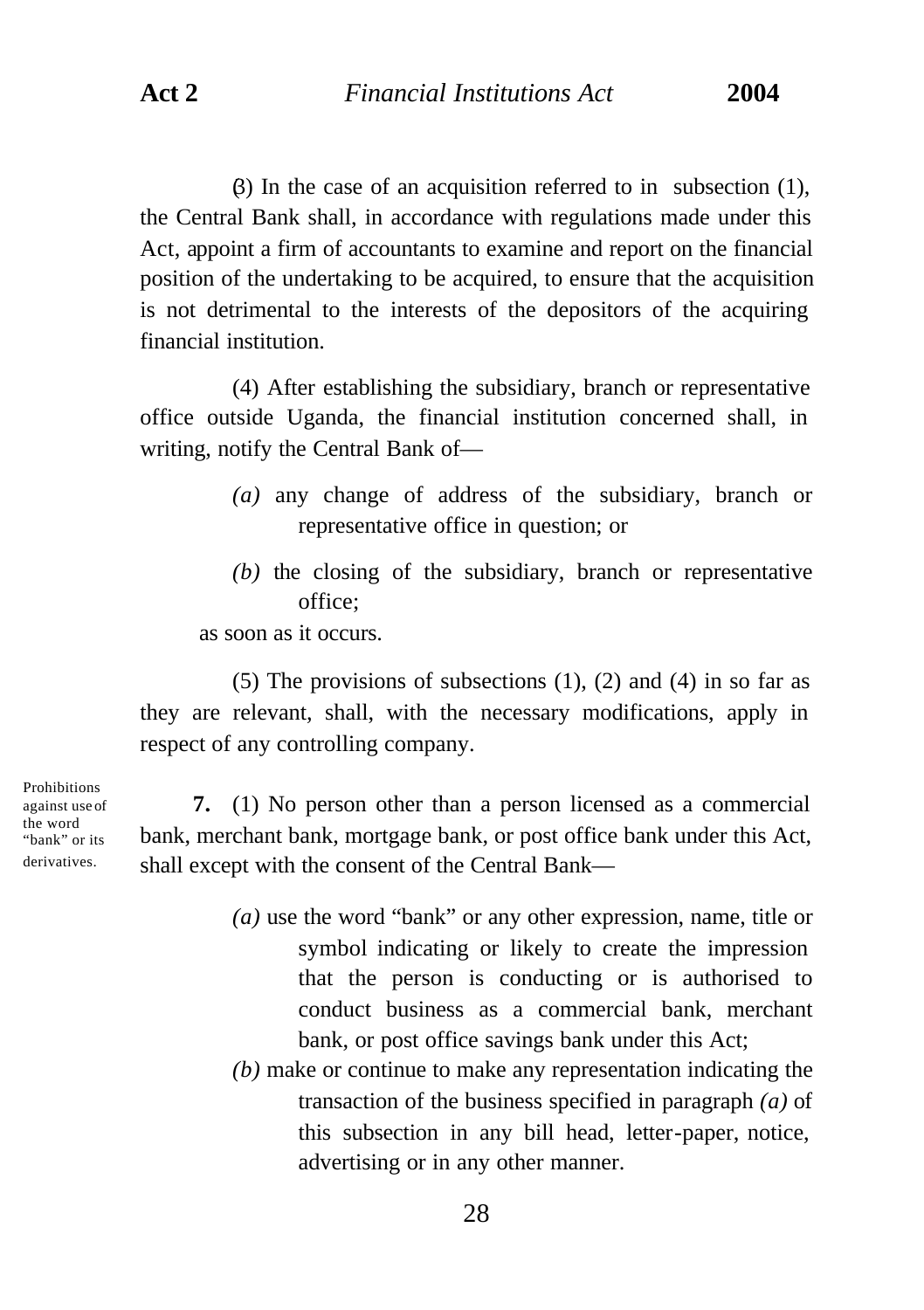(2) A financial institution may not be licensed under this Act with a name—

- *(a)* that is prohibited by an Act of Parliament;
- *(b)* that is in the opinion of the Central Bank, deceptively misdescriptive;
- *(c)* that is the same as or, in the opinion of the Central Bank, similar to, any existing trade-mark or trade name, or corporate name of a body corporate, exc ept where the trade name or trade mark is being changed or the body corporate is being dissolved or is changing its corporate name and the consent to the use of the trade mark or trade name, or corporate name is signified to the Central Bank in such manner as the Central Bank may require;
- *(d)* that is the same as, or in the opinion of the Central Bank, substantially the same as or confusingly similar to, the known name under or by which any entity carries on business or is identified.

(3) No company shall carry on business as a commercial bank, merchant bank, mortgage bank or post office savings bank unless it uses as part of its name the word "bank" or one of its derivatives.

(4) A person who contravenes sub-section (1) or (3) of this section, commits an offence and is liable on conviction, to a fine not exceeding five currency points for every day during which the offence continues.

**8.** (1) The Central Bank may, at any time and without prior notice, if it has reason to believe that a person is transacting or carrying on business as a financial institution or taking deposits in contravention of section 4, in writing, authorize an officer of the Central Bank toSearch and seizure.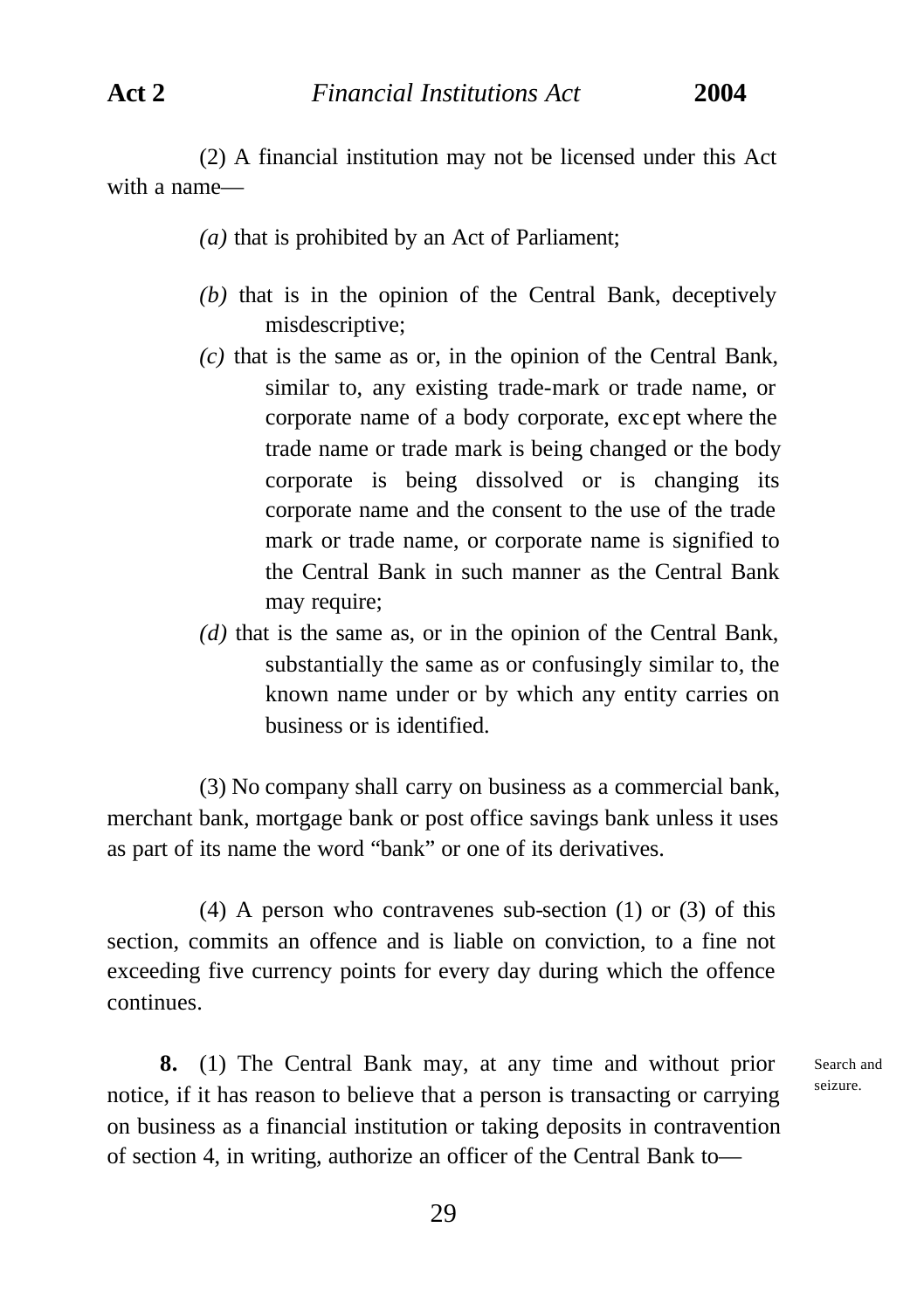- *(a)* enter any premises which the Central Bank has reason to believe are occupied or used by any person for the purpose of or in connection with the contravention of section 4;
- *(b)* search for any book, record statement, document or other item used, or which is believed to be used, in connection with the contravention of section 4;
- *(c)* seize or make a copy of any book, record, statement, documents or other item referred to in paragraph *(b),* or seize any money found on the premises;
- *(d)* question any person who is present on the premises referred to in paragraph *(a)*, or the auditors, directors, members or partners of any person conducting business on the premises, in connection with the conducting of the business on the premises;
- *(e)* direct that the premises referred to in paragraph *(a)* or any part of it or anything on the premises, should be left undisturbed for as long as it is necessary to search the premises for any book, record, statement, document or item under paragraph *(b)*;
- *(f)* by notice in writing addressed and delivered to any person who has control over or custody of any book, record, statement, document or other item referred to in paragraph *(b),* require the person to produce the book, record, statement, document or other item to the officer of the Central Bank issuing the notice, at the place, on the date and at the time specified in the notice;
- *(g)* examine any book, record, statement, document or other item referred to in paragraph *(b)* and may require from any person referred to in paragraph *(d)* an explanation regarding any entry in the book, record, statement, document or other item;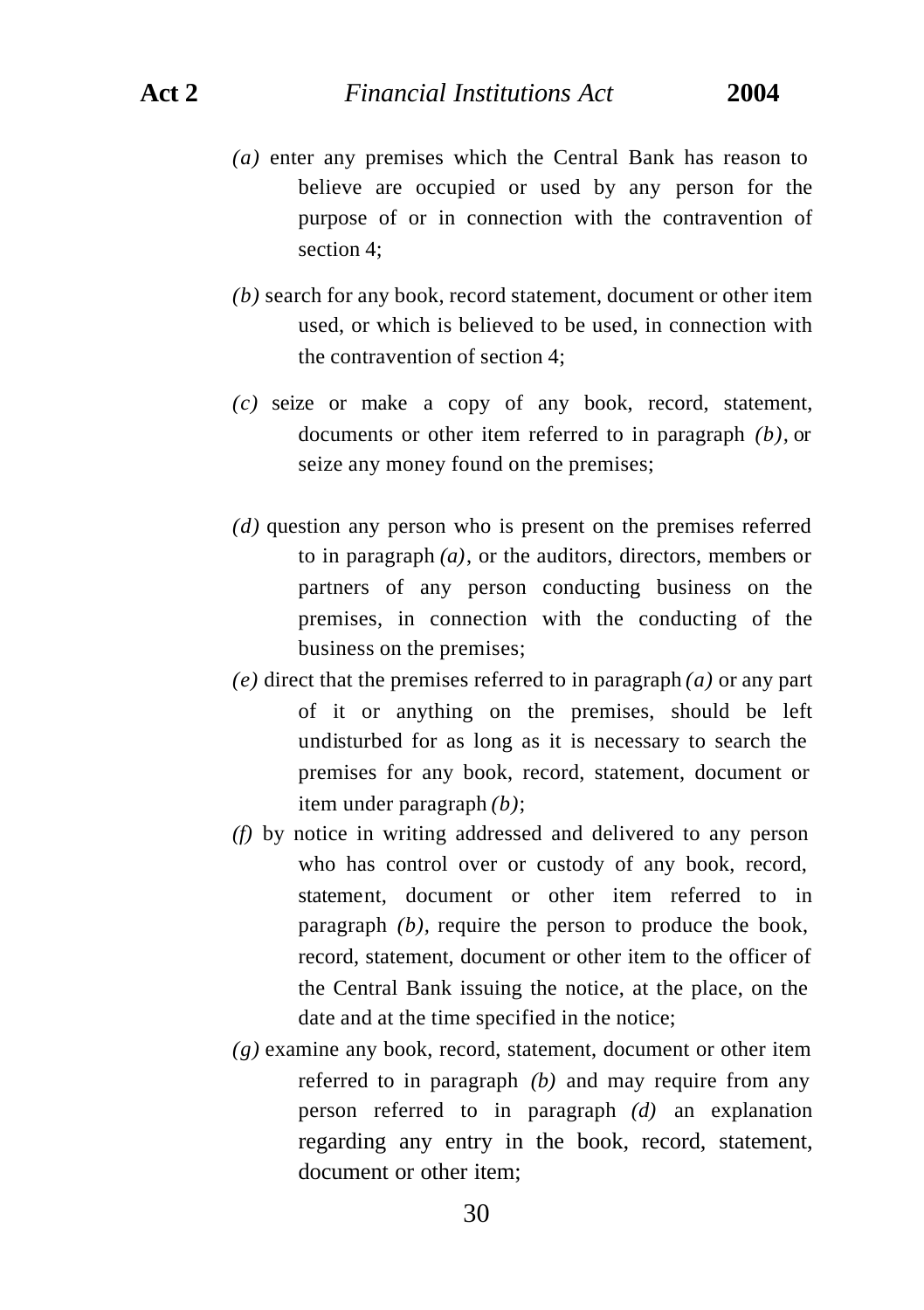# **Act 2** *Financial Institutions Act* **2004**

- *(h)* by notice in writing delivered to a financial institution, instruct the financial institution to freeze summarily any bank account or accounts of any person referred to in this subsection with the financial institution and to retain all moneys in that bank account or those accounts, pending the further instructions of the Central Bank;
- *(i)* by notice in writing delivered to any person referred to in this section, direct that the business of that person be summarily suspended, pending the investigation by the Central Bank under this section;
- *(j)* if any person has been convicted of an offence under subsection (11) of section 4, close down the business of that person.

(2) If the officer of the Central Bank referred to in subsection (1) of this section performs a function under this section in the presence of any person affected by the performance of the function, the officer shall, at the request of the person affected, exhibit to the person the written authorization referred to in that subsection.

(3) No person shall—

- *(a)* hinder or obstruct an officer of the Central Bank authorized under subsection (1) in the performance of his or her functions;
- *(b)* refuse or fail to comply with any request made by an officer under subsection (1) in the performance of the officer's functions;
- *(c)* refuse or fail to answer any question which an officer under subsection (1) lawfully directs at that person in the performance of that officer's functions;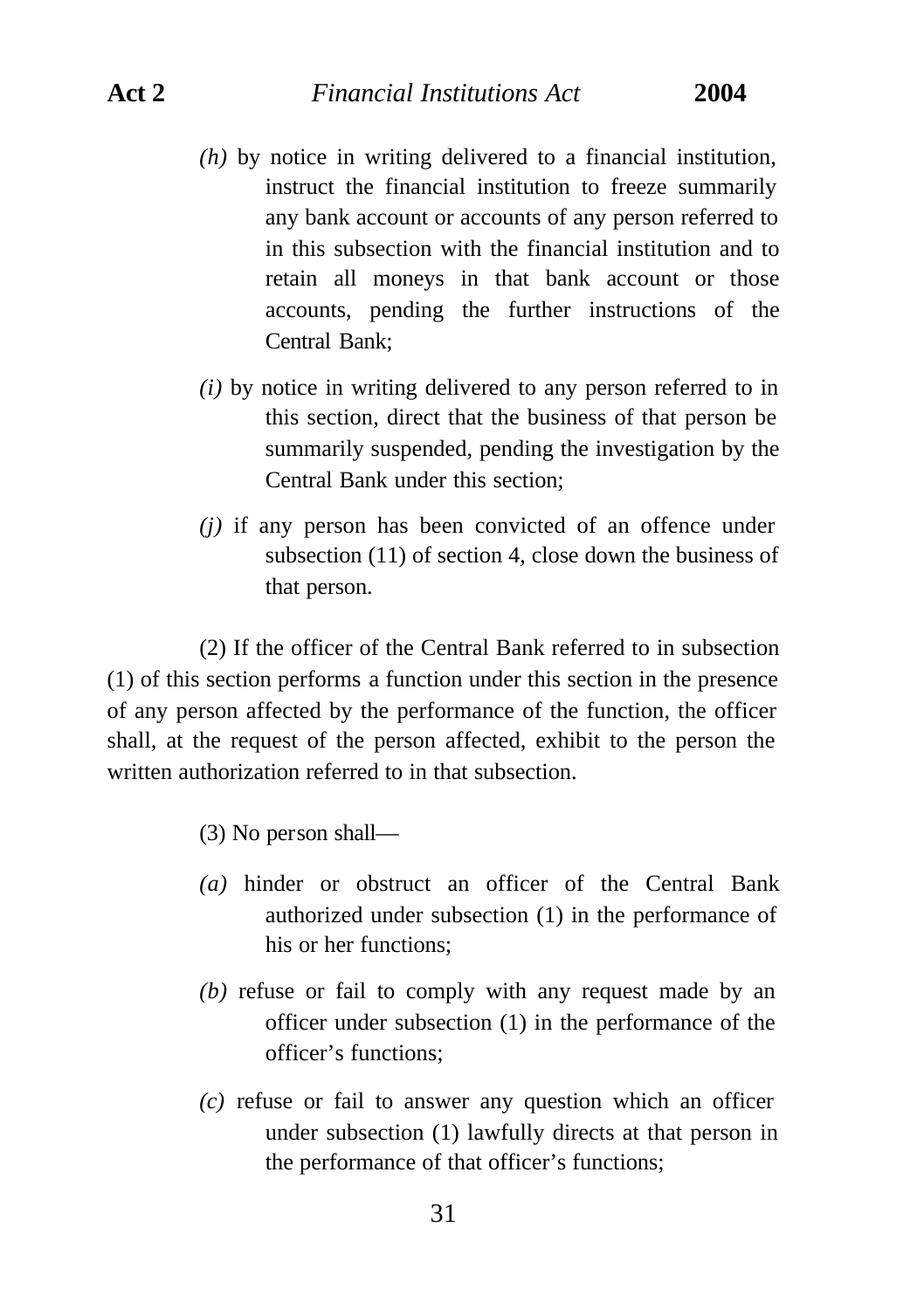- *(d)* wilfully furnish false or misleading information to an officer under subsection (1); or
- *(e)* falsely give himself or herself out as an officer under subsection  $(1)$ .

(4) For the purposes of this section, "premises" includes any building or structure, or part of a building or structure, whether above or below the surface of the land or water, or any vehicle, vessel or aircraft.

(5) Any person who contravenes any of the provisions of subsection (3) of this section commits an offence and is liable on conviction to a fine not exceeding one hundred currency points or imprisonment not exceeding one year or both.

Repayment of monieys by unauthorised persons

**9.** (1) If the Central Bank is satisfied that a person has obtained any moneys in contravention of section 4, the Central Bank shall, in writing, direct the person to repay all the moneys obtained by him or her and all profits accruing to that person as a result of the illegally obtained monies or deposits, including any interest or other amounts which may be owing by that person in respect of those moneys—

- *(a)* to the respective persons from whom he or she has obtained the moneys;
- *(b)* in the manner and in accordance with the direction; and
- *(c)* within the period of time imposed by the Central Bank and specified in the direction.

(2) Any person referred to in subsection (1) who refuses or fails to comply with a direction under that subsection, shall, for the purposes of section 223 of the Companies Act, be deemed to be unable to pay its debts, or for the purposes of the Bankruptcy Act be deemed to have committed an act of bankruptcy, as the case may be, and the Central Bank may apply to the High Court for the winding-up, or for the sequestration of the estate, of that person, as the case may be. Cap 110. Cap 67.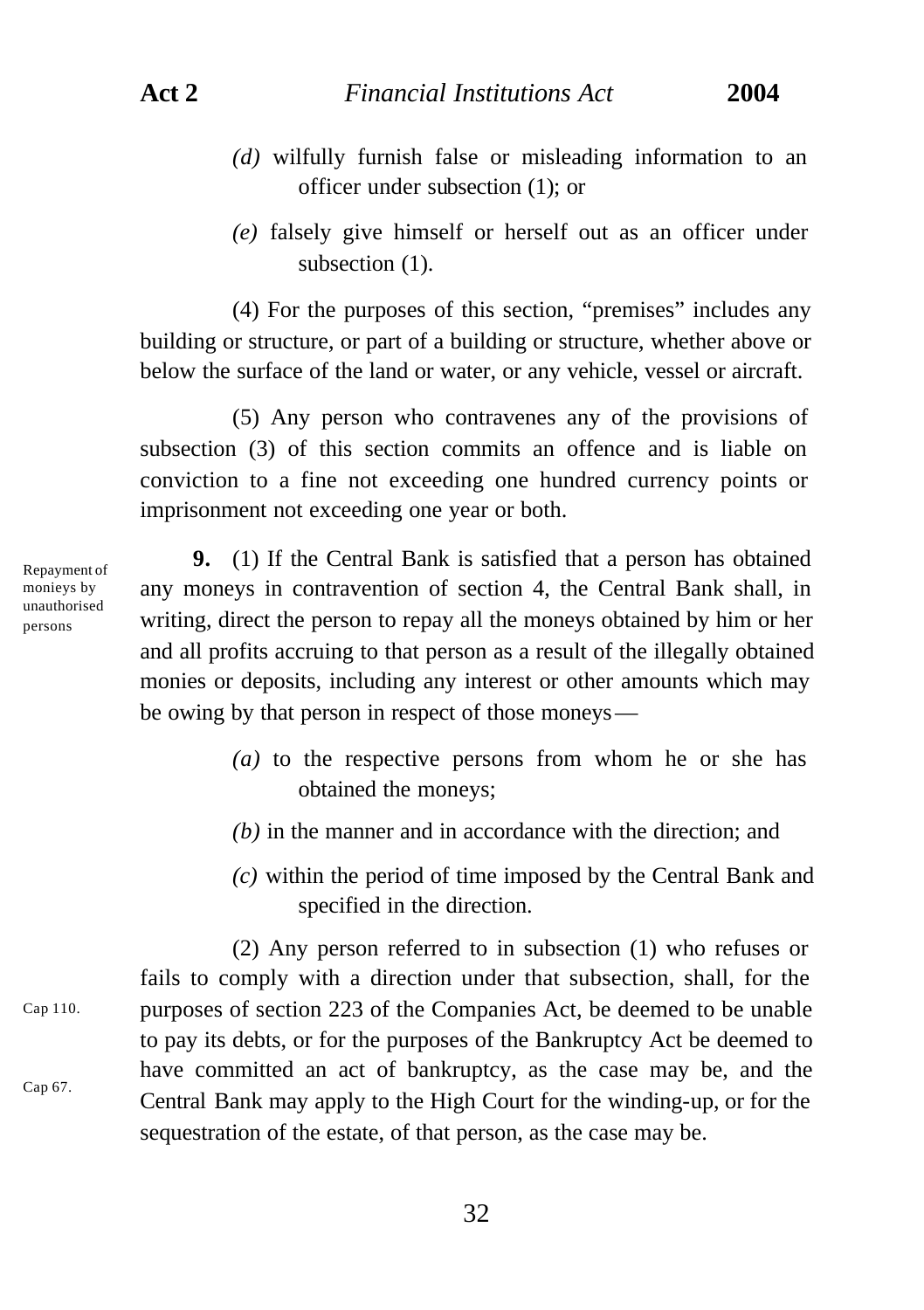(3) Subsections (1) and (2) shall be in addition to, and not derogate from, any criminal liability under this Act or any other law, of a person referred to in those subsections.

**10.** (1) A company proposing to transact or carry on business as a financial institution shall apply, in writing, to the Central Bank for a licence under this Act.

Applicatio n for a licence

(2) An application for a licence under this section shall contain the following information—

*(a)* the name and address of—

- (i) the proposed financial institution;
- (ii) the directors;
- (iii) the shareholders;
- *(b)* the nationality of directors;
- *(c)* the nationality and shareholding of each shareholder;
- *(d)* the proposed location where the financial institution is going to operate from;
- *(e)* the estimated number of persons to be employed;
- *(f)* the qualifications, experience, nationality and other relevant particulars of the proposed management and staff;
- *(g)* the capital structure and earning prospects of the financial institution;
- *(h)* the applicant's business, financial plans and earnings forecasts namely, balance sheet, income statement and cash flow, for at least three years and sufficient detail to describe the operating plan, demand for financial products and services and existing competition in the proposed market;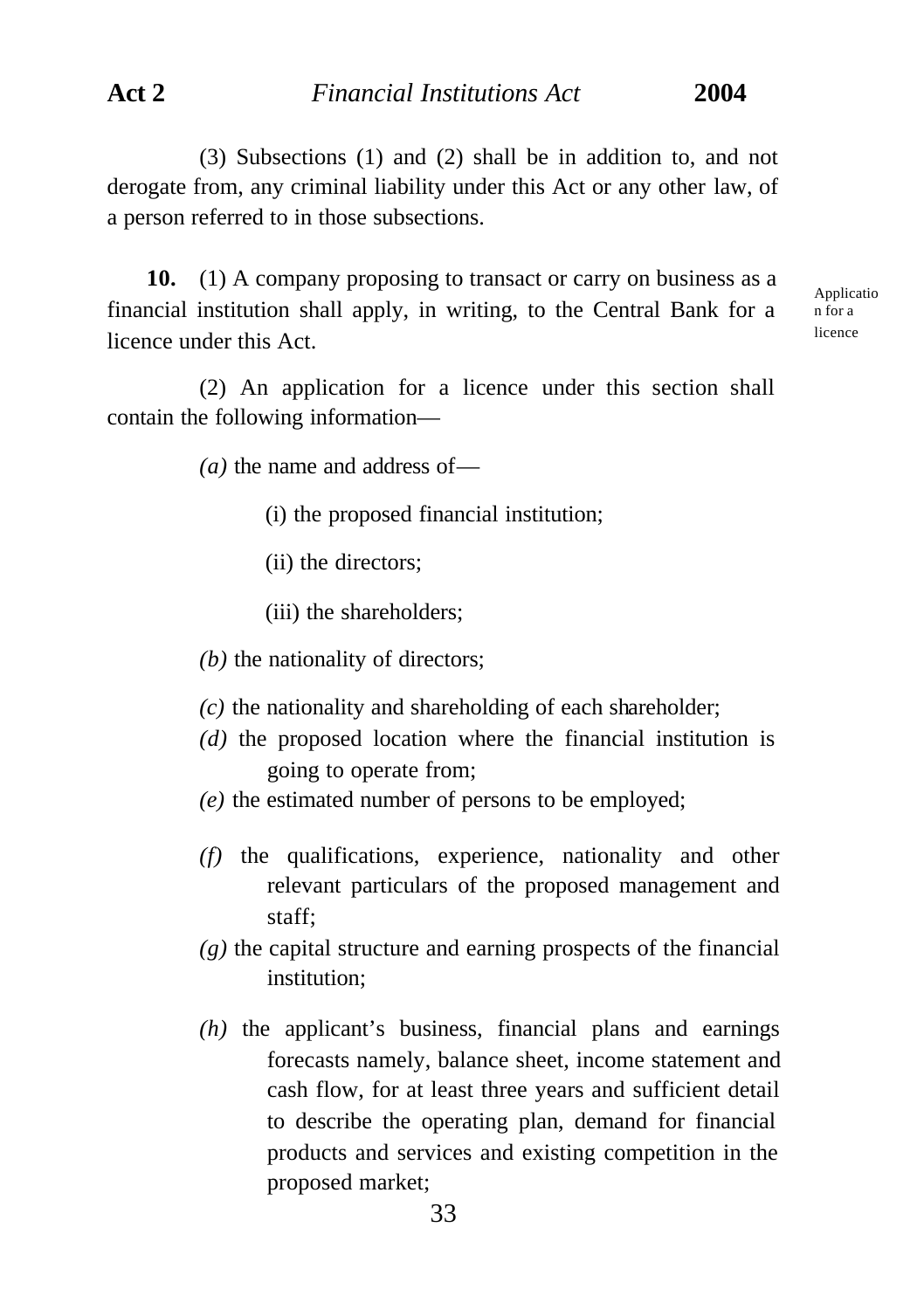- *(i)* a summary of the applicant's board risk management policies and management operating procedures and systems that will ensure the integrity of its financial controls;
- *(j)* a description of the applicant's proposed organisational and management structure, reporting lines and responsibilities of its Board;
- *(k)* any other information relating to the viability of the financial institution or other matters as the applicant considers relevant to its application.

(3) The following classes of licences shall expressly be included in the provisions of this law, the permitted main financial services provided or businesses conducted, particulars of which are more elaborately specified in the Second Schedule to this Act as—

*(a)* the business of a commercial bank( Class 1);

- *(b)* the business of a post-office savings bank( Class 2);
- $(c)$  the business of a merchant bank( Class 3);
- *(d)* the business of a mortgage bank( Class 4);
- *(e)* the business of a credit institution( Class 5);
- *(f)* the business of an acceptance house ( Class 6);
- $(g)$  the business of a discount house (Class 7);
- *(h)* the business of a finance house( Class 8).

(4) The list of classes of licences specified in subsection (3) does not preclude the issue by the Central Bank of other classes of licence which by reason of the provision of other financial services fall within the scope of this Act.

(5) Subject to subsections (3) and (4) of this section, the applicant shall state the class of licence in which it seeks to be licensed.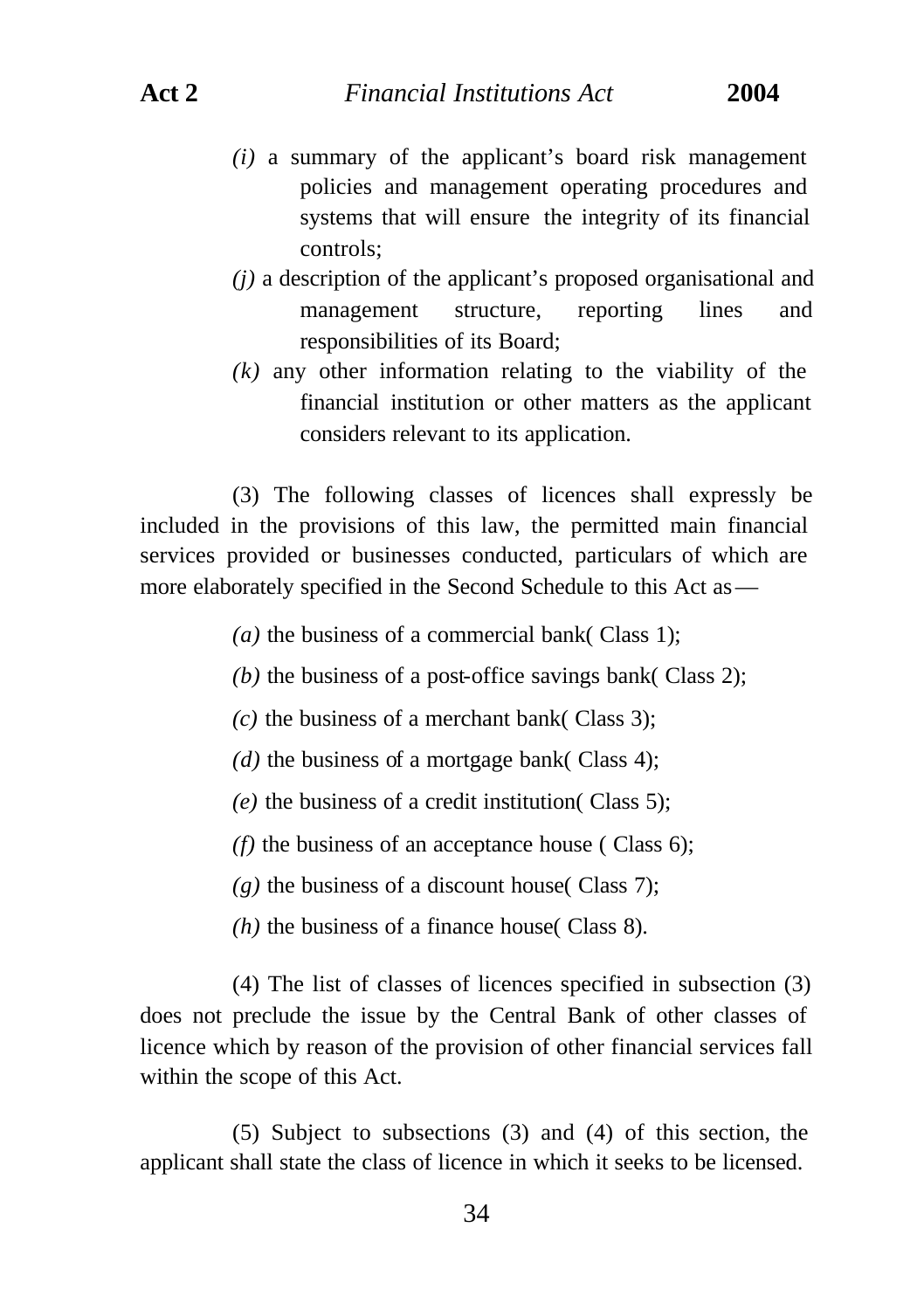(6) An application under subsection (1) of this section shall be accompanied by—

- *(a)* the applicant's memorandum and articles of association or other instrument under which the company is incorporated and its certificate of incorporation;
- *(b)* a certified copy of the resolution of the board of the applicant authorizing the preparation and submission of the application;
- *(c)* a sworn declaration for all individuals proposing to become directors, shareholders, controllers or managers, issued in a form specified by the Central Bank in regulations made under this Act.

(7) Where an application under subsection (1) of this section does not provide all the relevant information or if clarification is necessary, the applicant may be called upon to provide that information or clarification to complete the application.

(8) Any person who, in relation to an application for a licence under this Act, knowingly or recklessly provides the Central Bank or any other person with information which is false or misleading in a material particular, shall for purposes of this Act, cease to be a fit and proper person, without prejudice to that person being prosecuted under this Act.

**11.** The Central Bank shall, in considering an application for a licence under section 10 of this Act, require to be satisfied as to—

- *(a)* the financial condition and history of the applicant;
- *(b)* the nature of the business of the applicant including the range of services and products proposed;
- *(c)* the competence and integrity of the proposed management;
- *(d)* the adequacy of the applicant's capital structure, earning prospects, business plans, financial plans;

Factors to be considered in making a decision to grant a licence.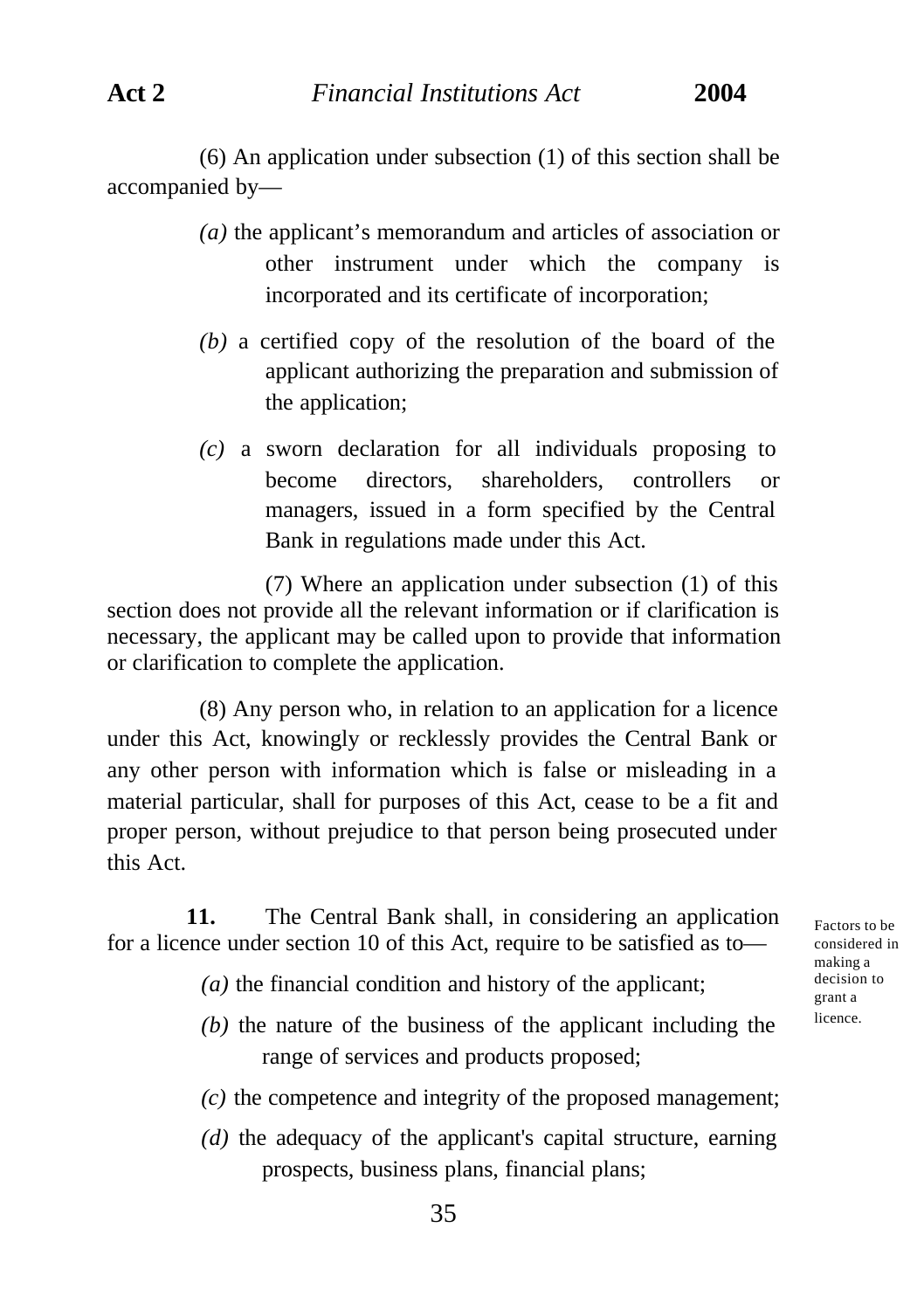- *(e)* the convenience and needs of the community to be served;
- *(f)* geographical locations and branch distribution network of the proposed business;
- *(g)* whether the directors and officers of the applicant are fit and proper persons for the purpose of transacting business as a financial institution, according to the criteria set out in the Third Schedule to this Act and such other criteria as the Central Bank may determine;
- *(h)* the structure and shareholding of the group of companies of which the applicant forms a part or intends to form a part;
- *(i)* whether the applicant is or will be able to apply or maintain adequate, effective and proper internal control systems when conducting financial institution business under the licence;
- *(j)* whether public or economic interest will be served by the granting of the licence;
- *(k)* whether the promoters, controllers, and substantial shareholders are fit and proper persons;
- *(l)* whether the institution's business is or is required to be directed by at least two individuals;
- *(m)* the existence of a moratorium in force against the licensing of new financial institutions;
- *(n)* any other matter which the Central Bank may regard as relevant to the application or to the applicant.

Processing granting and refusal o f licence

**12.** (1) The Central Bank shall, within six months after receipt of an application, or of the additional information or clarification referred to in subsection (7) of section 10 of this Act, investigate and prepare a detailed report in respect of each application.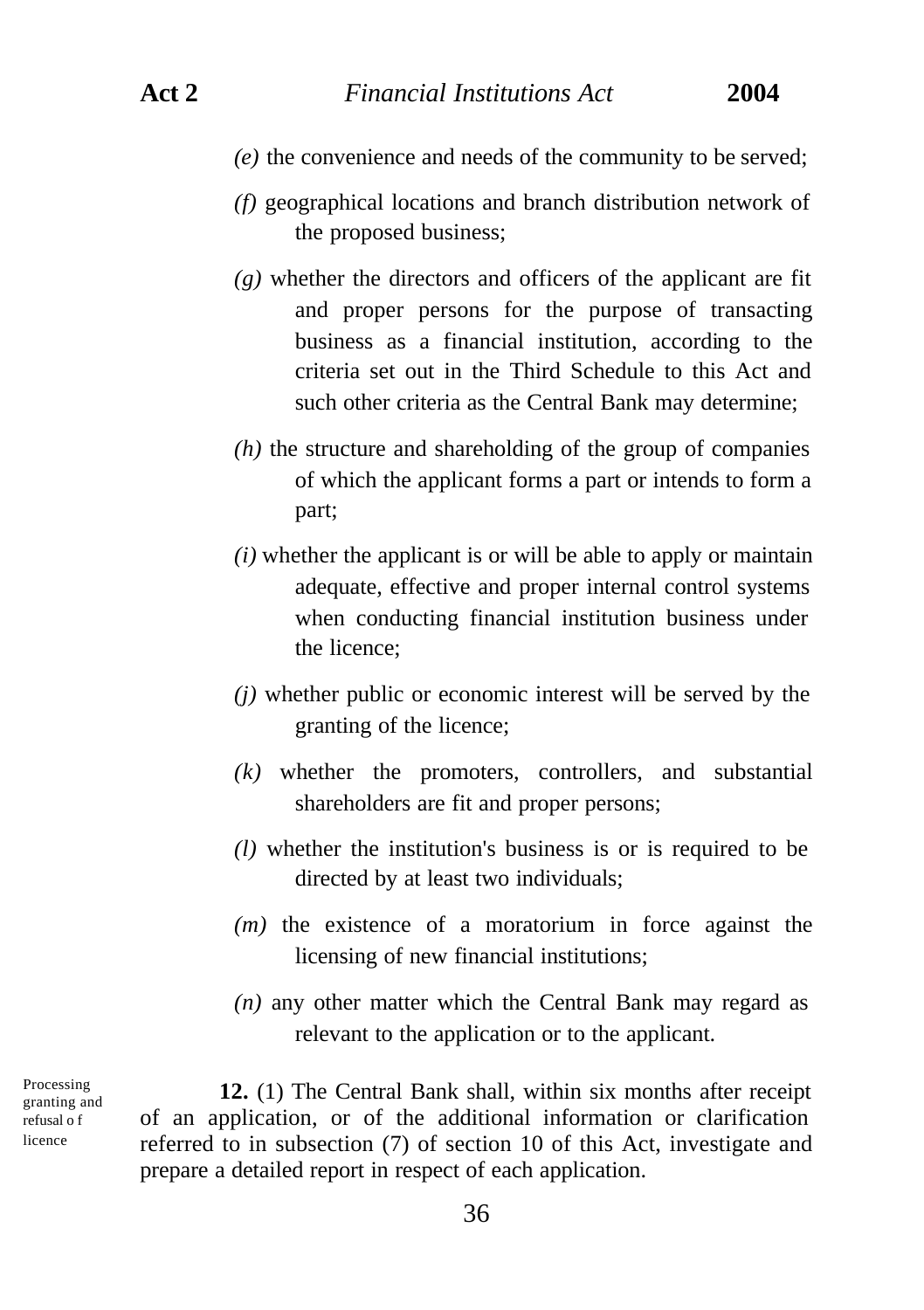(2) The Central Bank shall within fourteen days after the period referred to in subsection (1) of this section consider the application and the report, and shall—

- *(a)* grant the licence if it is satisfied that the application is in accordance with this Act; or
- *(b)* grant the applicant a conditional licence with such conditions as it may deem necessary; or
- *(c)* grant the applicant a limited licence covering only the part of financial institution business for which it is satisfied that the applicant meets the requirements of this Act; or
- *(d)* refuse to grant the licence for reasons that shall be stated in the letter of refusal.

(3) The Central Bank shall, within seven days after its decision under subsection (2), inform the applicant of its decision in writing.

(4) A licence granted under this Act shall clearly indicate—

*(a)* the name and address of the financial institution;

- *(b)* the nature or classification of the financial institution;
- *(c)* the type of financial institution business and financial services it is licensed to conduct;
- *(d)* the place or places at which the licensee is authorised to conduct the business.

(5) A financial institution shall not engage in any business other than the business specified in its licence.

(6) A financial institution which contravenes subsection (5) shall pay to the Central bank a fine of three hundred currency points per day on which the violation continues.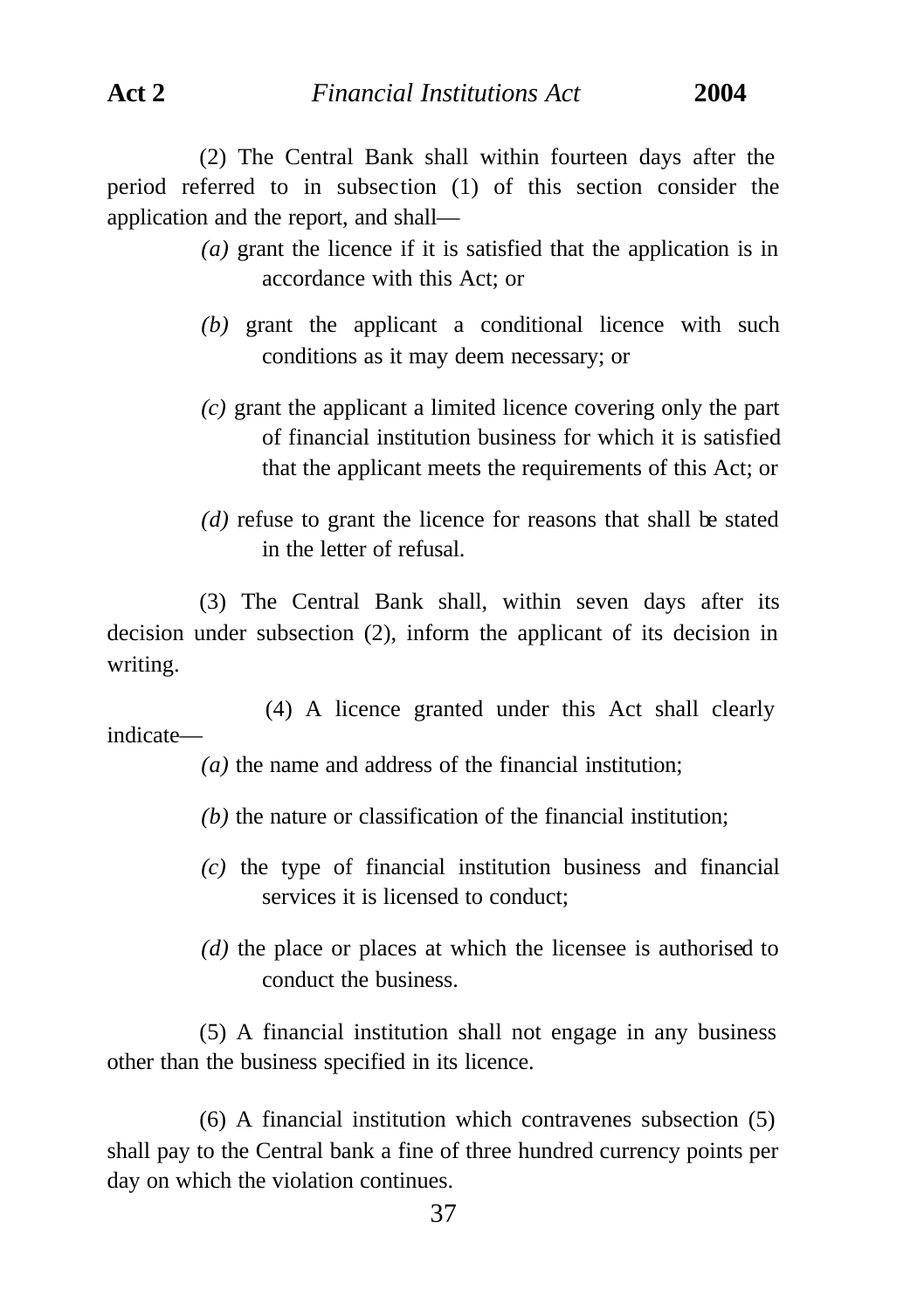(7) Any financial institution which, at the commencement of this Act was a licensed financial institution within the meaning of this Act, is deemed to have been licensed under this Act; except that that financial institution shall, within ninety days after the coming into force of this Act, submit its existing licence to the Central Bank for classification in accordance with the requirements of subsection (3) of section 10 and the Second Schedule to this Act.

(8) Sub-section (7) shall not be construed as preventing the Central Bank from amending the licence under section 15 of this Act to prohibit the financial institution from engaging in any activity under the licence.

(9) Any person aggrieved by a decision of the Central Bank under this section may appeal to the High Court against the decision of the Central Bank within thirty days after being notified of the decision and the High Court may confirm or set aside the decision.

(10) Where the High Court sets aside a decision of the Central Bank under subsection (9), the High Court shall direct the Central Bank to reconsider its decision and refund the financial institution the fines so far paid.

(11) On an appeal under subsection (9), the question for determination of the High Court shall be whether, for the reasons stated by the appellant, the decision appealed against was unlawful or not justified by the evidence on which it was based.

Licence fee.

**13.** (1) The applicant shall, upon being granted a licence under this Act, pay a fee prescribed by the Central Bank by notice and the holder of the licence shall after that pay an annual fee prescribed by the Central Bank on or before the 31st day of January of each year.

(2) If a financial institution fails to pay the prescribed annual licence fees before or on the date specified in subsection (1) of this section—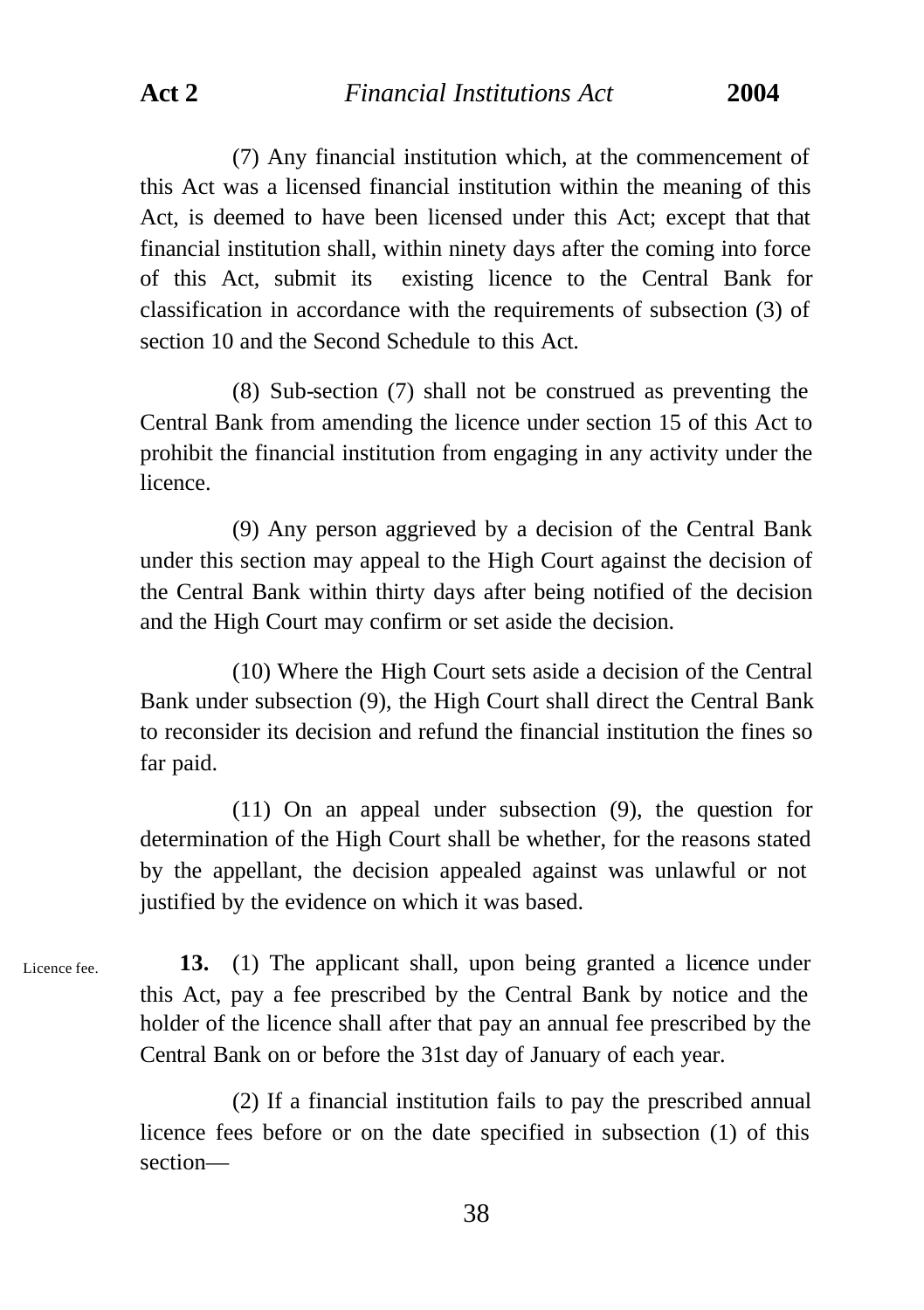- *(a)* the financial institution shall pay to the Central Bank a late payment civil penalty at a rate of fifty percent of the licence fee.
- *(b)* the unpaid annual licence fee and any civil penalty payable under paragraph *(a)* of this subsection shall be a debt due to the Central Bank by the financial institution.

**14.** (1) A licence granted under section 12 of this Act shall remain in force until revoked.

(2) A licence granted under section 12 of this Act shall be kept displayed in its original form in a conspicuous place in the premises in which the financial institution carries on its lawful business, and copies of it shall be similarly displayed in each of its branch offices.

**15.** (1) Subject to this section, the Central Bank may at any time amend or restrict a financial institution's licence or any term or condition of its licenceDuration and display of licence

Amendment and restriction of licence

- *(a)* to correct any error;
- *(b)* if the institution requests the amendment;
- *(c)* if the Central Bank considers the amendment necessary to reflect the true nature of the business which the *(d)* if institution is conducting;<br>*(d)* if it is desirable for the protection of that institution's depositors or potential depositors; or
- *(e)* if for any other reason the Central Bank considers the amendment necessary or desirable in the public interest.

(2) Before amending a financial institution's licence in accordance with sub-section (1), other than at the institutions' request, the Central Bank shall notify the institution, in writing, of the nature of the amendment it proposes to make and of its reasons for making the amendment and shall give the institution an opportunity to make representations in that matter.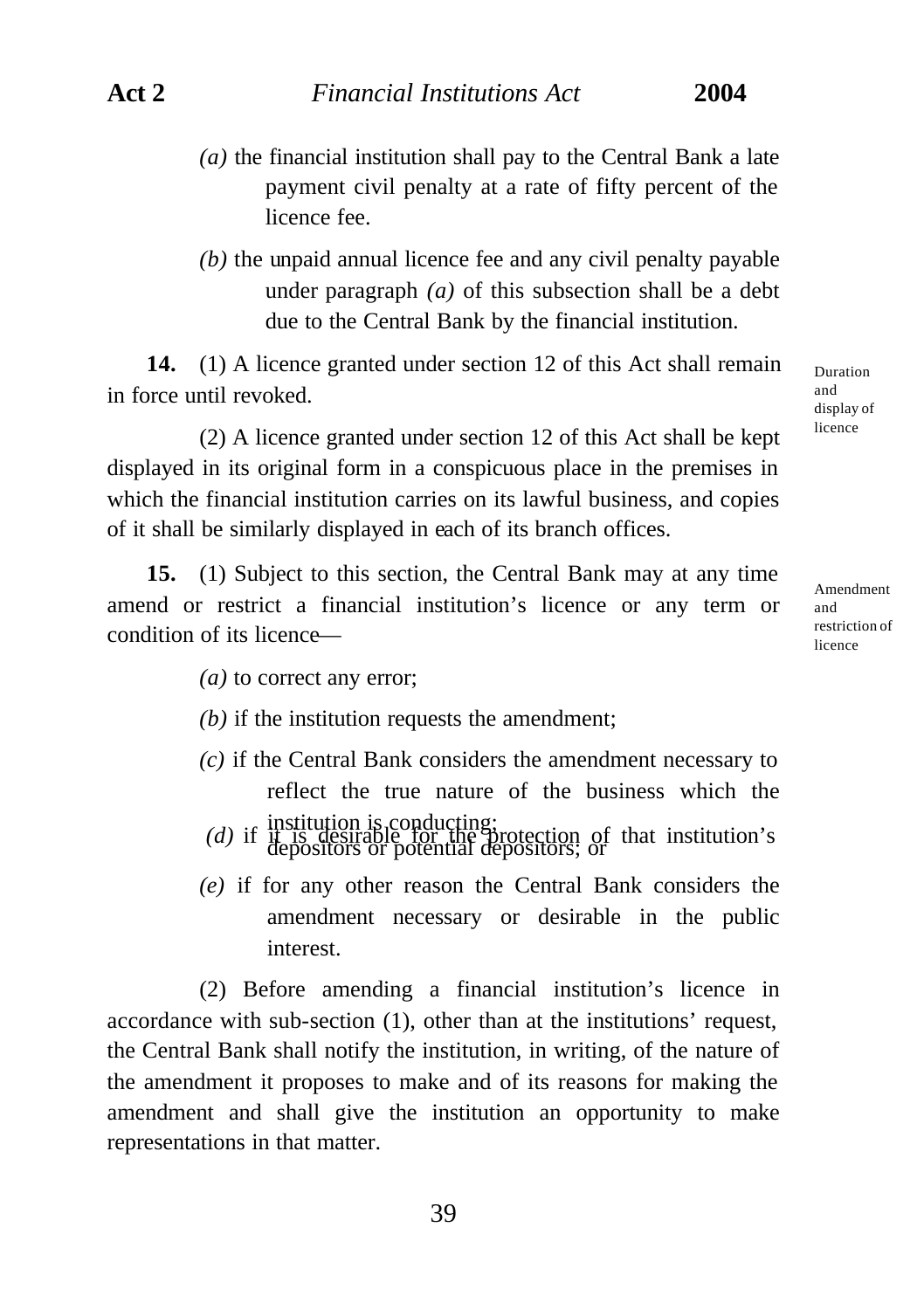(3) If the Central Bank refuses to make an amendment in accordance with paragraph *(b)* of subsection (1) of this section, it shall, within a reasonable time after reaching its decision notify the institution, in writing, of its decision and the reasons for it.

Failure to commence operations

Revocation of licence

operations within twelve months from the date of issue of the licence shall be revoked.

**16.** The licence of a financial institution which fails to commence

**17.** The Central Bank may, at any time, revoke a licence of a financial institution if it is satisfied that the financial institution at any time—

- *(a)* has ceased to carry on business;
- *(b)* is significantly undercapitalised as defined in subsection (4) of section 87 of this Act or is unable to pay its liabilities as they mature;
- *(c)* has gone into liquidation;
- *(d)* has been wound up;
- *(e)* has been dissolved;
- *(f)* is in the opinion of the Central Bank conducting business in a manner detrimental to the interests of depositors;
- *(g)* has in the view of the Central Bank contravened this Act or any other financial law in a manner which is serious or persistent;
- *(h)* has engaged in serious deception of the Central Bank or the general public in respect of its financial condition, ownership, management, operations or other facts material to its business;
- *(i)* has without the cons ent of the Central Bank arnalgamated with another financial institution or sold or otherwise transferred its assets and liabilities to another financial institution;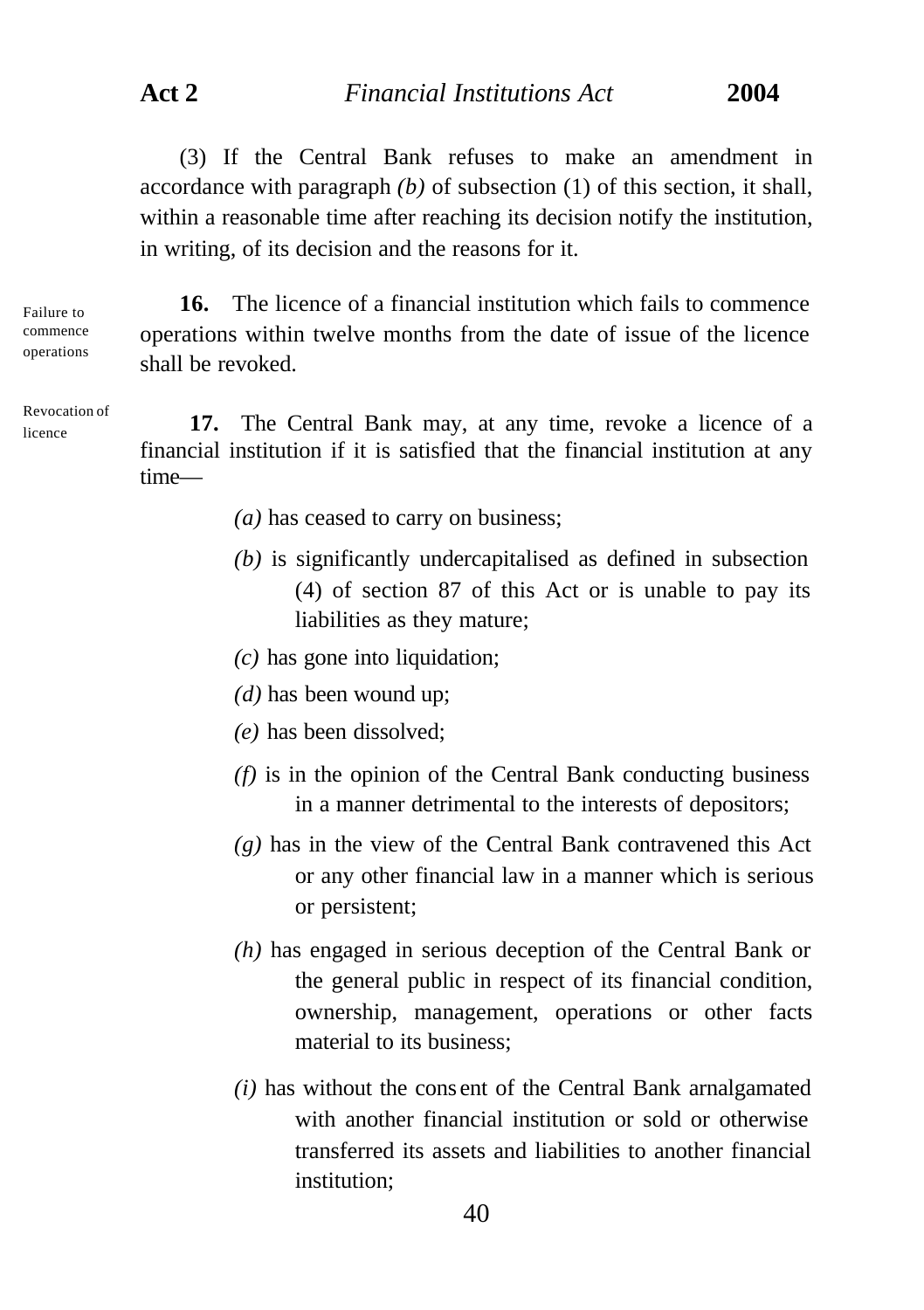*(j)* has failed to comply with any condition stipulated by the Central Bank under subsection (2) of section 12 of this Act;

*(k)* has failed to comply with any instruction or direction given by the Central Bank under Part IX of this Act to remedy managerial or financial deficiencies.

> *(l)* does not or may not fulfil or has not or may not have fulfilled any of the licensing conditions specified in section 11 of this Act.

PART III—SHAREHOLDING IN FINANCIAL INSTITUTIONS.

- **18.** (1) Except as expressly provided in this Act, no— *(a)* individual; or
	- *(b)* body corporate controlled by one individual;

shall own or acquire more than forty nine per cent of the shares of a financial institution.

(2) Notwithstanding the provisions of the Companies Act, no financial institution shall, except with the permission of the Central Bank, allot or issue, or register the transfer of five per cent or more of any of its shares to one person.

(3) Permission under subsection (2) may be obtained from the Central Bank on application in writing.

(4) Permission under subsection (2) for the acquisition of shares in a financial institution shall not be granted unless the Central Bank is satisfied that the proposed acquisition of shares—

*(a)* will not be contrary to the public interest;

- *(b)* will not be contrary to the interests of the financial institution concerned or its depositors; and
- *(c)* will not be detrimental to the financial services industry in general.

Prohibitions on share holding in financial institutions.

Cap. 110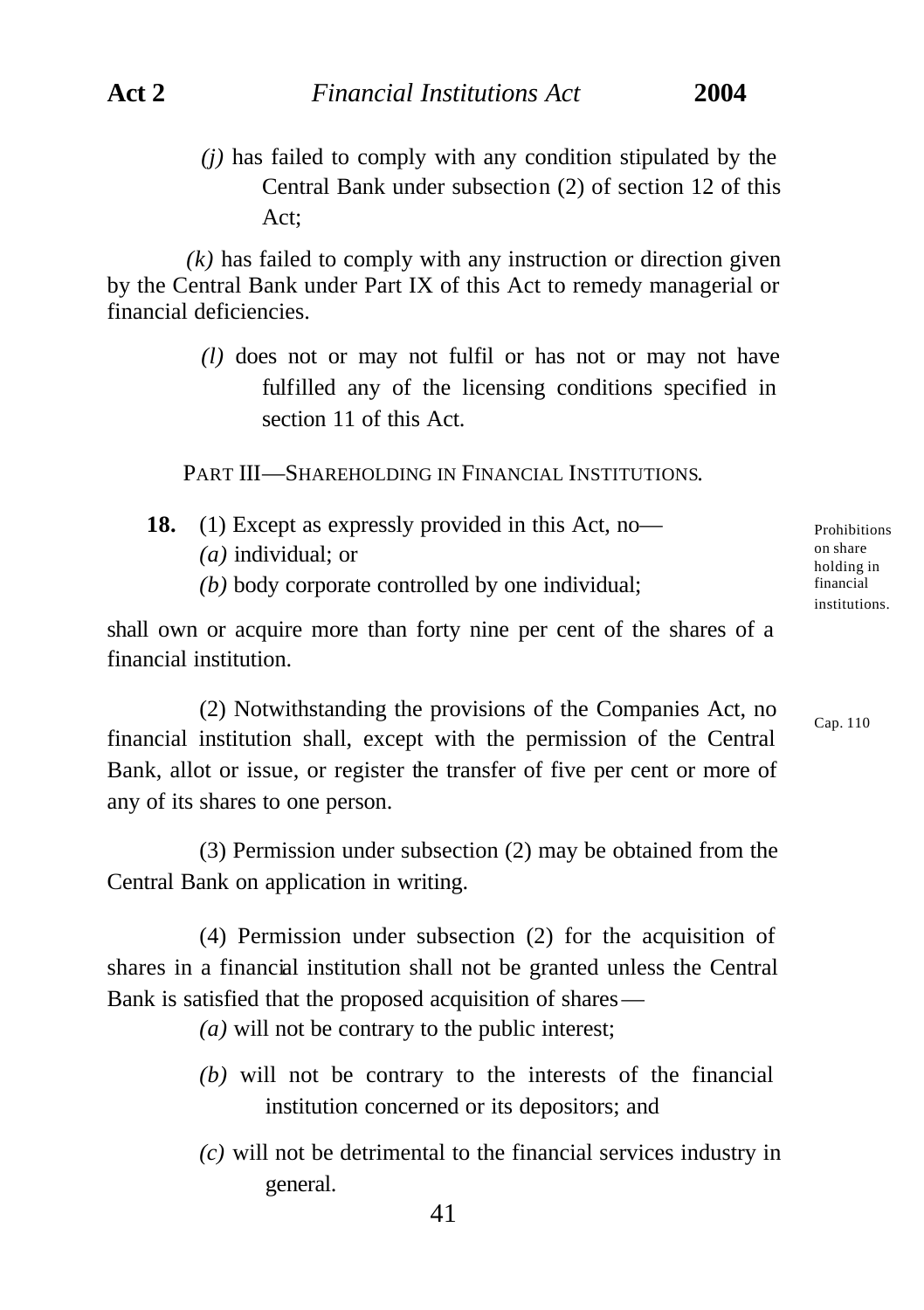(5) If through on site inspection the Central Bank discovers that the retention of a certain amount of shareholding in a financial institution by a person will be to the detriment of the financial institution or the depositors concerned, the Central Bank may—

- *(a)* order that person to reduce, within a period not exceeding three years, that person's shareholding in the financial institution to such percentage of the total nominal value of all the issued shares of that financial institution as the Central Bank shall determine as sufficient to achieve the objective in subsection (5); and the person so ordered shall within ninety days after the order is given present to the Central Bank the plan of action regarding the reduction of their share holding;
- *(b)* consider the plan of action submitted under paragraph *(a)* of this subsection and make further orders on it;
- *(c)* limit, with immediate effect, the voting rights that may be exercised by that shareholder by virtue of that person's shareholding to such percentage of the voting rights attached to all the issued shares of the financial institution as the Central Bank may by notice determine.

(6) If, at the commencement of this Act any individual or body corporate controlled by one individual holds more than forty nine percent of the shares in a financial institution or controlling company, that individual or body corporate controlled by one individual shall—

> *(a)* within a period not exceeding seven years, reduce their shareholding in the financial institution or controlling company to the percentage prescribed in subsection (1) of this section;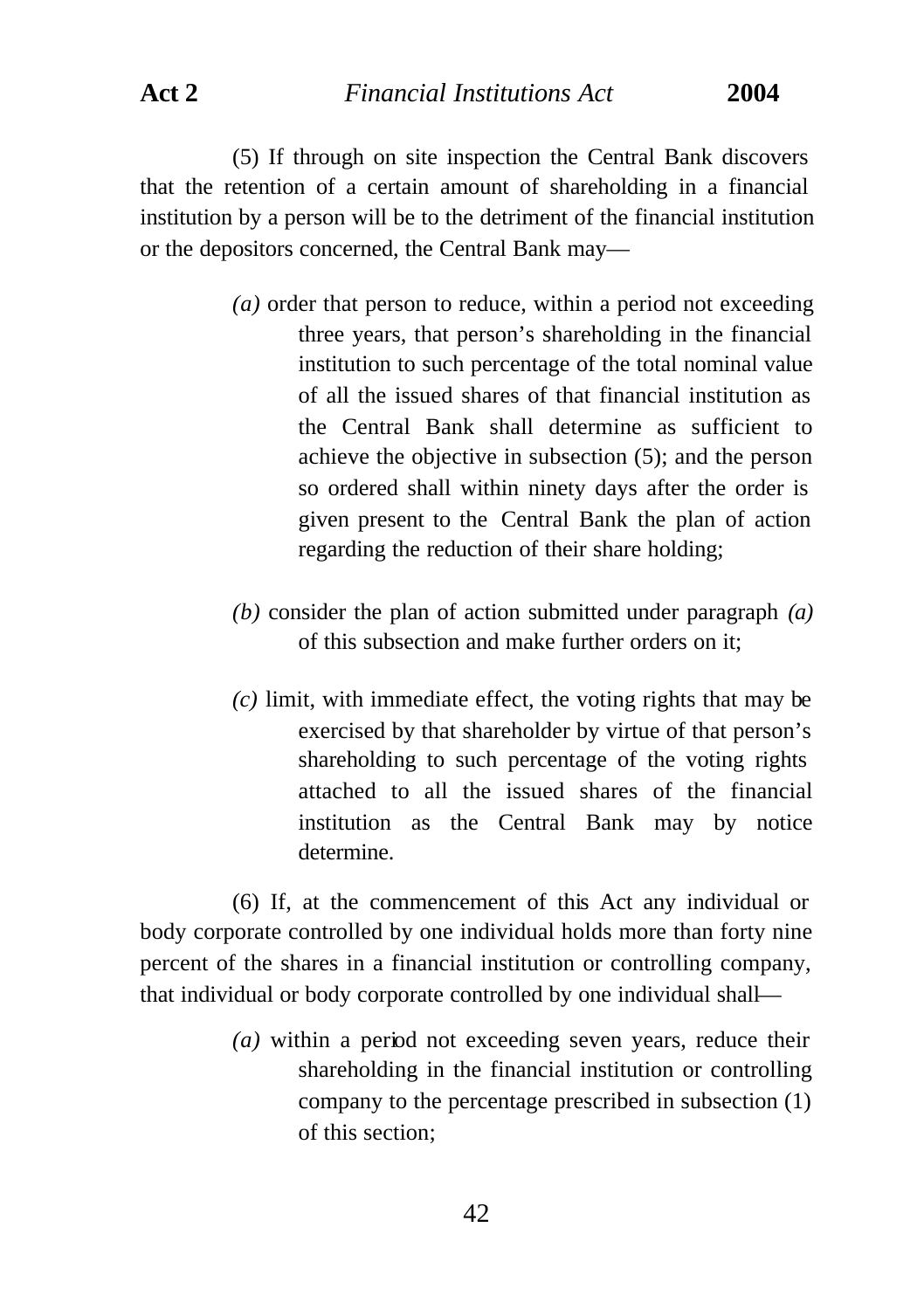*(b)* within six months after the commencement of this Act, present to the Central Bank a credible plan of action regarding the reduction of the share holding.

(7) If any person fails to submit a plan of action as required by paragraph *(b)* of subsection (6) of this section, the Central Bank shall limit, with immediate effect, the voting rights that may be exercised by that person by virtue of their shareholding to such percentage of the voting rights attached to all the issued shares of the financial institution as the Central Bank may by notice determine until such a time as a credible plan is submitted.

(8) The Central Bank shall, within forty five days after receipt of the plan of action submitted under paragraph *(b)* of subsection (6) consider the plan of action and either approve it, or make further orders on it, or reject the plan in writing with reasons.

(9) Where any plan is rejected the person concerned shall within thirty days of notification submit another plan.

(10) Where the Central Bank has not received a plan or is not satisfied with the plan of action submitted to it, and the person has failed, refused or neglected to provide an acceptable plan which satisfies the requirements of the Central Bank, then the Central Bank shall draw up a plan of action which shall be followed by that person.

(11) Any person who fails to comply with—

- *(a)* a plan of action instituted by the Central Bank under subsection(10) of this section; or
- *(b)* an order of the Central Bank issued under paragraph *(a)* of subsection (6) of this section;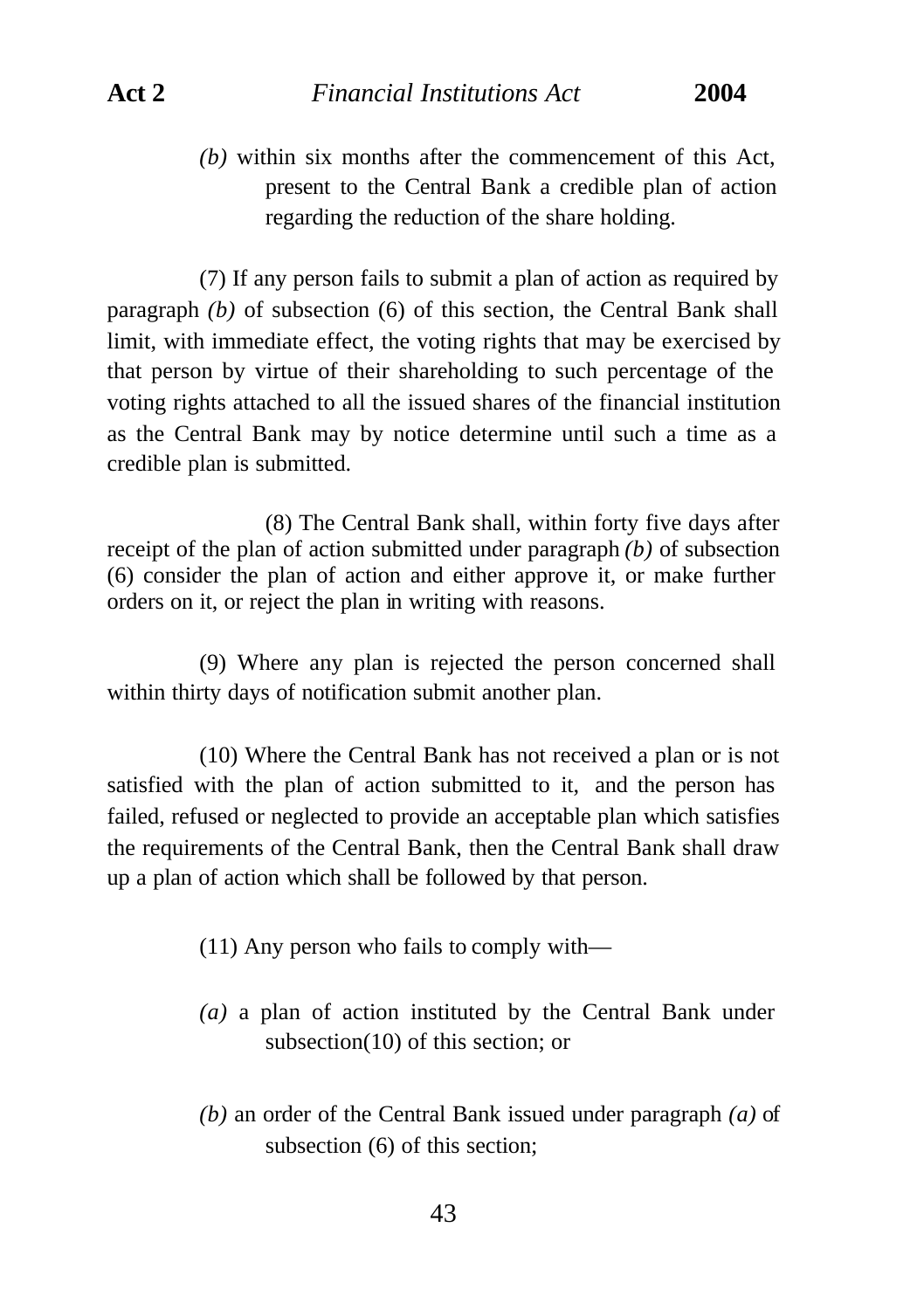shall cease to be a fit and proper person for the purposes of this Act and shall not remain a substantial shareholder in a financial institution.

(12) Subsections (1), (2) and (6) of this section shall, subject to the Central Bank's approval, not apply to the holding or acquisition of shares in a financial institution by a reputable financial institution or in exceptional cases, a reputable public company.

Persons who are not fit and proper not to become substantial shareholders

**19.** (1) A person or group of related persons who do not satisfy the criteria for the fit and proper test relating to substantial shareholders as determined by the Central Bank in accordance with the Third Schedule to this Act shall not acquire more than five per cent of the shares of a financial institution.

(2) No person or group of related persons shall acquire more than five per cent of the shares  $f$  a financial institution unless the Central Bank has—

- *(a)* received from them a written notice of their intention to become substantial shareholders; and
- *(b)* given them a written notice of no objection.

(3) The Central Bank shall not issue a notice of no objection unless it is satisfied that—

- *(a)* the person or the whole group of related persons are fit and proper persons to become substantial shareholders of a financial institution;
- *(b)* the interests of depositors would not be in any manner threatened by that person's or group of related persons' becoming substantial shareholders.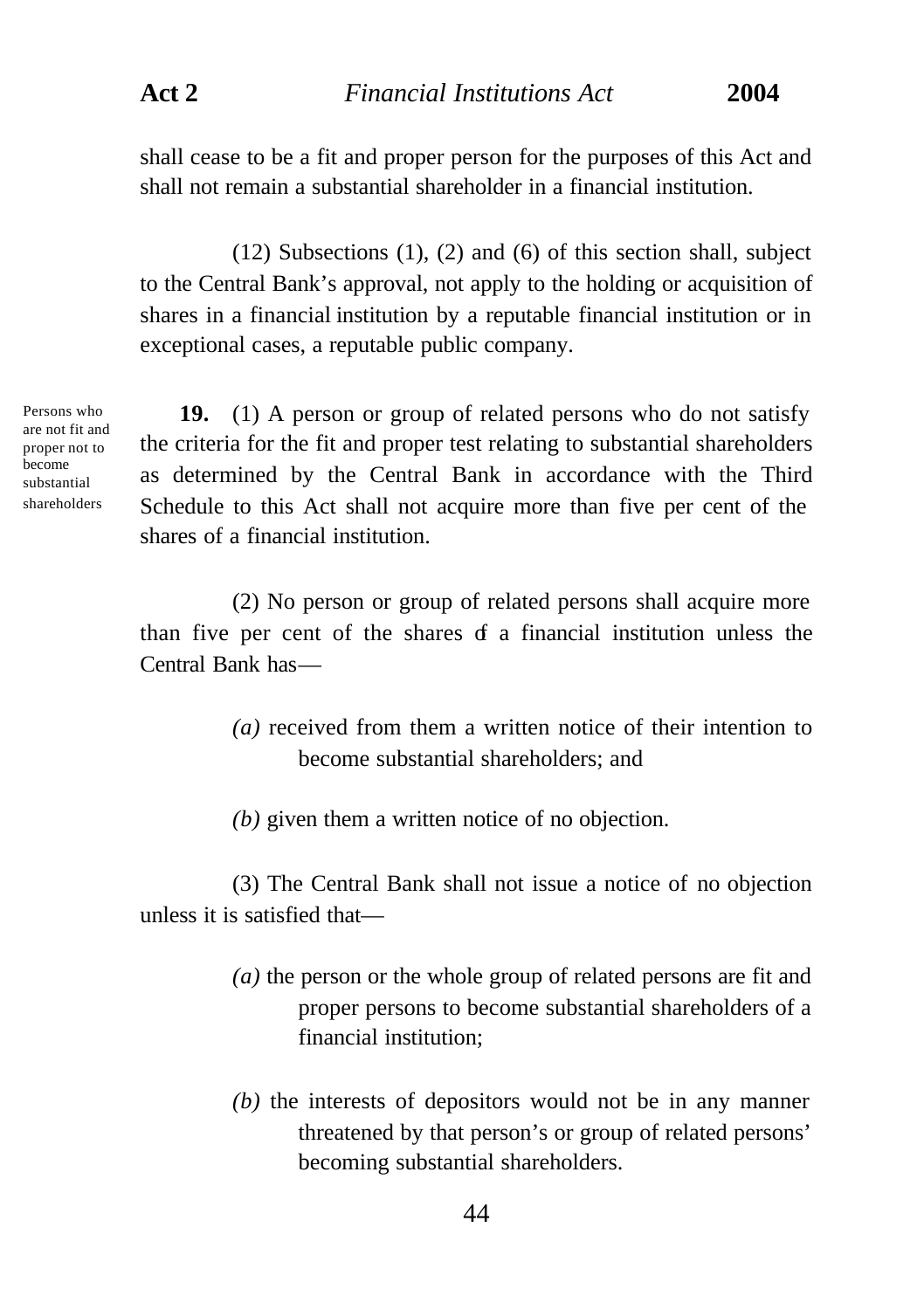(4) Where the Central Bank receives a notice under paragraph *(a)* of subsection (2) it may seek such further information and documents from any person including the applicants.

**20.** (1) No financial institution shall allot or issue or register a transfer of shares exceeding five percent of the shares of a financial institution to any person or group of related persons, if that person or group of related persons has not obtained a notice of no objection from the Central Bank.

(2) The registrar of companies shall not register any transfer of shares of a financial institution referred to in subsection (1) without receiving a notice of no objection from the Central Bank.

**21.** (1) Notwithstanding the provisions of the Companies Act, no financial institution or controlling company shall without the written approval of the Central Bank—

- *(a)* allot or issue any of its shares to, or register any of its shares in the name of any person other than the intended beneficial shareholder;
- *(b)* transfer any of its shares in the name of a person other than the beneficial shareholder, or
- *(c)* allow any of its shares to remain registered in the name of a person other than the beneficial shareholder at any time after thirty days after the commencement of this Act.

(2) Subsection (1) shall not affect the allotment or issue, or the registration of the transfer of shares in a financial institution—

> *(a)* in the name of any executor, administrator, trustee, curator, guardian or liquidator under the Companies Act;

Prohibition on allotment, issue or registration of transfer of shares.

Registration of shares in the names of nominees Cap 110.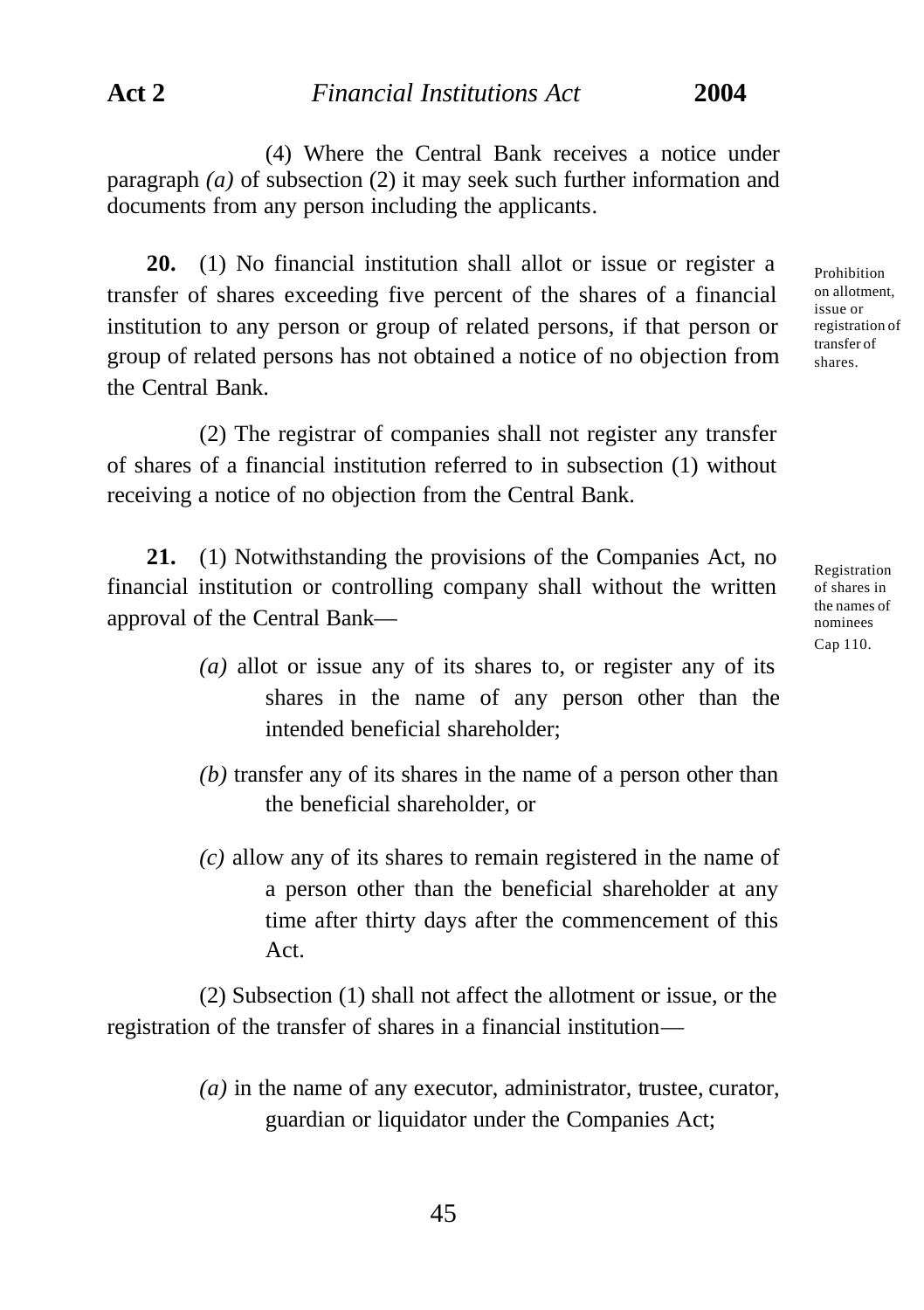*(b)* for a period of not more than six months, in the name of a stockbroker or a company established by him or her for the purposes of the Capital Markets Authority Act; except that the Central Bank shall require to be satisfied that the shares are allotted, issued or registered in such a manner in order to facilitate delivery of the shares to the purchaser of the shares.

(3) The financial institution shall on issue or allotment, transfer or registration of any shares under subsection (2) provide the Central Bank in writing with the full particulars of the transaction relating to the allotment, issue, registration, or transfer of the shares under that subsection.

(4) The voting rights attached to the shares registered under subsection (2) shall, unless otherwise determined by the Central Bank, not be more than twenty percent of the aggregate of the voting rights attached to all the issued shares of the financial institution concerned.

(5) Any person who contravenes subsection (1) of this section commits an offence and is liable on conviction to a fine equal to twice the nominal value of the shares registered or transferred in contravention of subsection (1) for each day on which the shares remain so registered.

**22.** (1) No person shall—

*(a)* either personally or by proxy granted to any other person, cast a vote attached to; or

*(b)* receive a dividend payable on,

any share in a financial institution allotted or issued to him or her or registered in his or her name in contravention of this Act.

(2) The validity of any resolution adopted by a financial institution shall not be affected by a vote being cast in contravention of paragraph *(a)* of subsection (1), if that resolution was adopted by the requisite majority of votes which were validly cast.

Registration of shares contrary to this Act.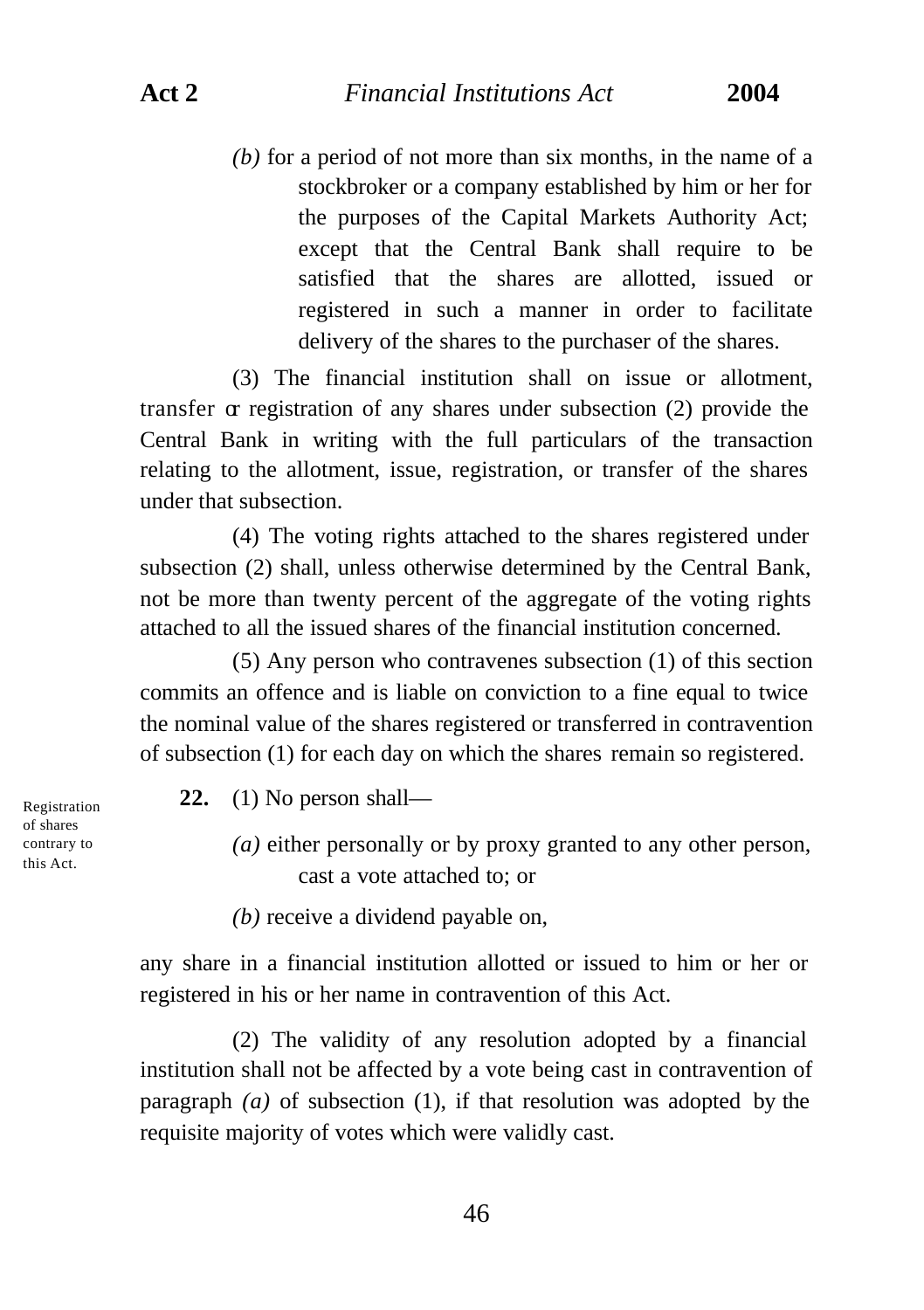(3) A dividend referred to in paragraph *(b)* of subsection (1) shall accrue to the financial institution concerned.

**23.** (1) A financial institution shall maintain a register of the current beneficial holders of all shares in the financial institution in such form and manner as the Central Bank may approve.

(2) A financial institution shall every six months provide the Central Bank with the most up to-date returns of the register referred to in subsection (1).

(3) No transfer of shares of a financial institution shall be valid unless the transfer is recorded in the register.

(4) Any person or group of related persons who acquire a substantial interest in shares comprised in the financial institution's share capital or ceases to be interested in shares so comprised, whether or not retaining an interest in other shares so comprised, shall within twenty one days after the acquisition or ceasure of holding that interest, notify the financial institution of the interest so acquired or ceasing to be held.

**24.** (1) No person other than a reputable financial institution or in exceptional cases a reputable public company, may exercise control over a financial institution.

(2) For the purposes of this section a person shall be deemed to exercise control over a financial institution if, where that person is a company, the financial institution is a subsidiary of that company, or, whether or not that person is a company, if that person by himself or herself or together with his or her associates, related persons or group of related persons—

> *(a)* is entitled or has the power to determine the appointment of the majority of the directors of that financial institution, including

Shareholders register and disclosure of interests in shares.

Restriction of right to control financial institutions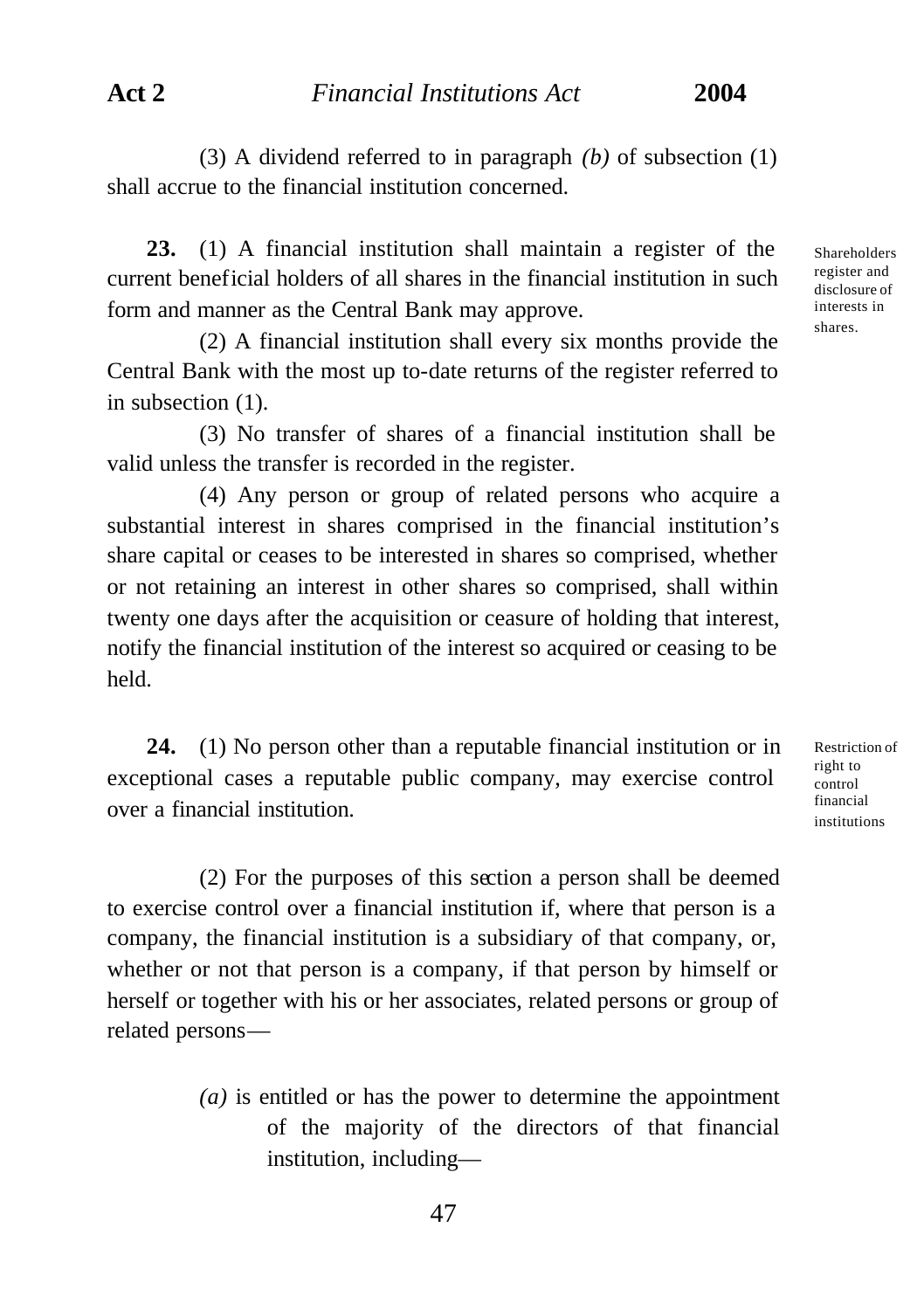(i) the power to appoint or remove, without the concurrence of any other person, all or the majority of such directors; or

(ii) the power to prevent any person from being appointed a director without his or her consent, and if a person's appointment as a director of the financial institution follows necessarily from his or her appointment as a director of the person first-mentioned in this subsection, the first-mentioned appointment shall for the purposes of this subsection be deemed to be an appointment by virtue of a power of a person first-mentioned;

> *(b)* exercises directly or indirectly a controlling influence over the financial institution, its major policies or strategies singly or in concert with a related person or group of related persons.

Penalties for violating provisions on share holding

**25.** (1) The Central Bank may, in writing, if it is satisfied that a financial institution or any other person has contravened any of the provisions of sections 18, 19, 20, 23 or 24 as the case may be , make a preliminary order imposing one or more of the restrictions specified in subsection (2) on the person or on the financial institution as the case may be, as the Central Bank may consider appropriate.

(2) A preliminary order by the Central Bank under subsection (1) may, in respect of any of the shares forming the subject of, or related to, the contravention referred to in that subsection, prohibit—

- *(a)* the transfer of, or the due performance in terms of any agreement to transfer, the shares; or
- *(b)* in the case of unissued shares, the transfer of, or the right to be issued with, the unissued shares;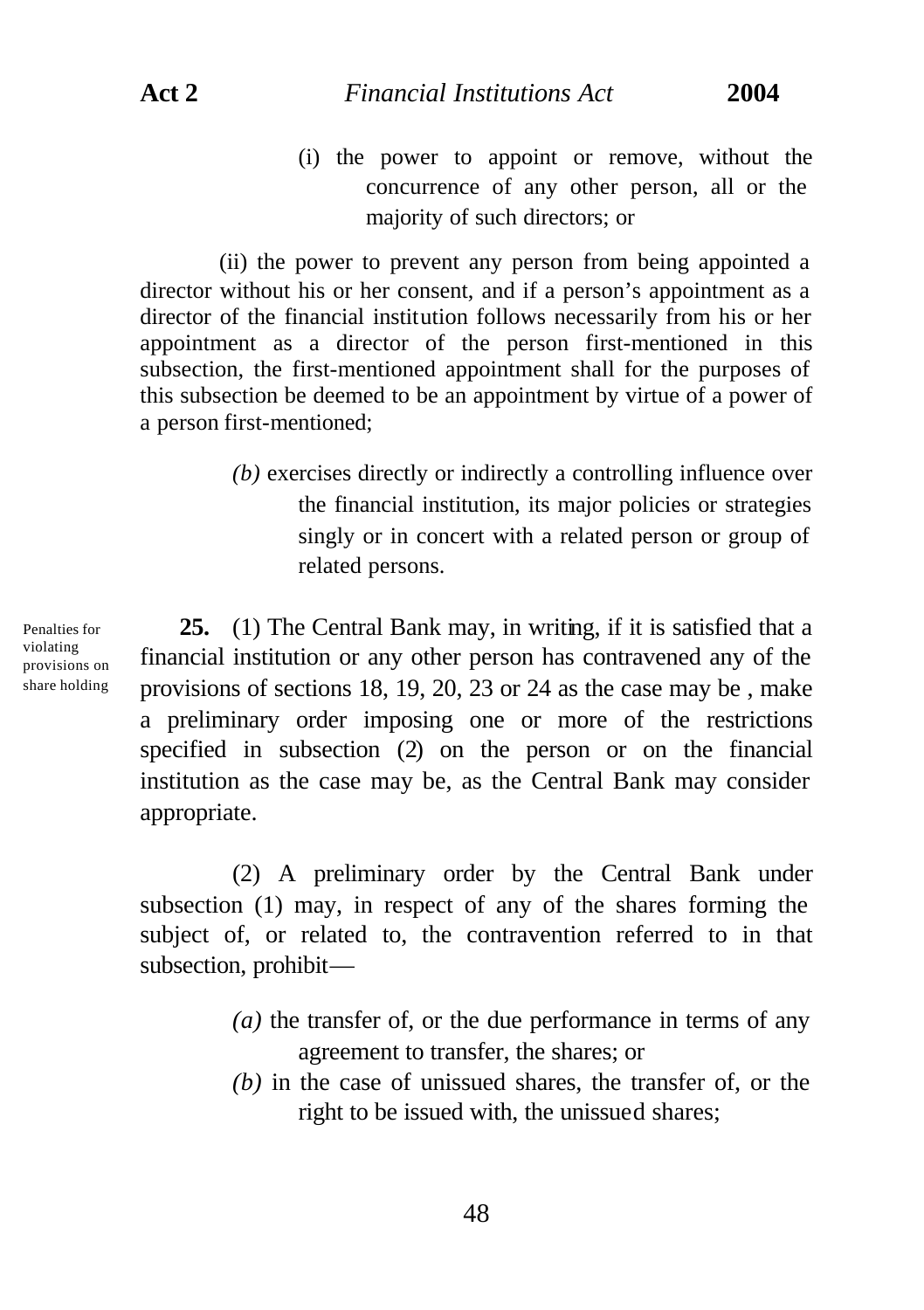- *(c)* the exercise of any voting rights in respect of the shares;
- *(d)* the issue of any further shares in accordance with any offer made to the holder of the shares; or
- *(e)* except in the case of liquidation, the payment of any amount due by the financial institution in respect of the shares.

(3) A preliminary order made by the Central Bank under subsection (1) shall—

- *(a)* be in the prescribed form and shall be signed by a person appointed by the Central Bank;
- *(b)* be addressed to the financial institution or the person concerned;
- *(c)* specify and contain full particulars of the order made by the Central Bank; and

*(d)* during normal hours of business be delivered by a person appointed in writing by the Central Bank for the purpose, upon the principal officer of the financial institution or upon the other person referred to in subsection (1), as the case may be, to whom the preliminary order is directed or, in the case of a financial institution, if the principal officer is not available, upon any person above the age of 18 years employed by the financial institution.

(4) The person to whom the preliminary order is delivered under subsection (3) *(d)*, shall—

*(a)* in writing, acknowledge receipt of the order, specifying—

- (i) the full names and designation of the person who received the order; and
- (ii) the date and time of the receipt; and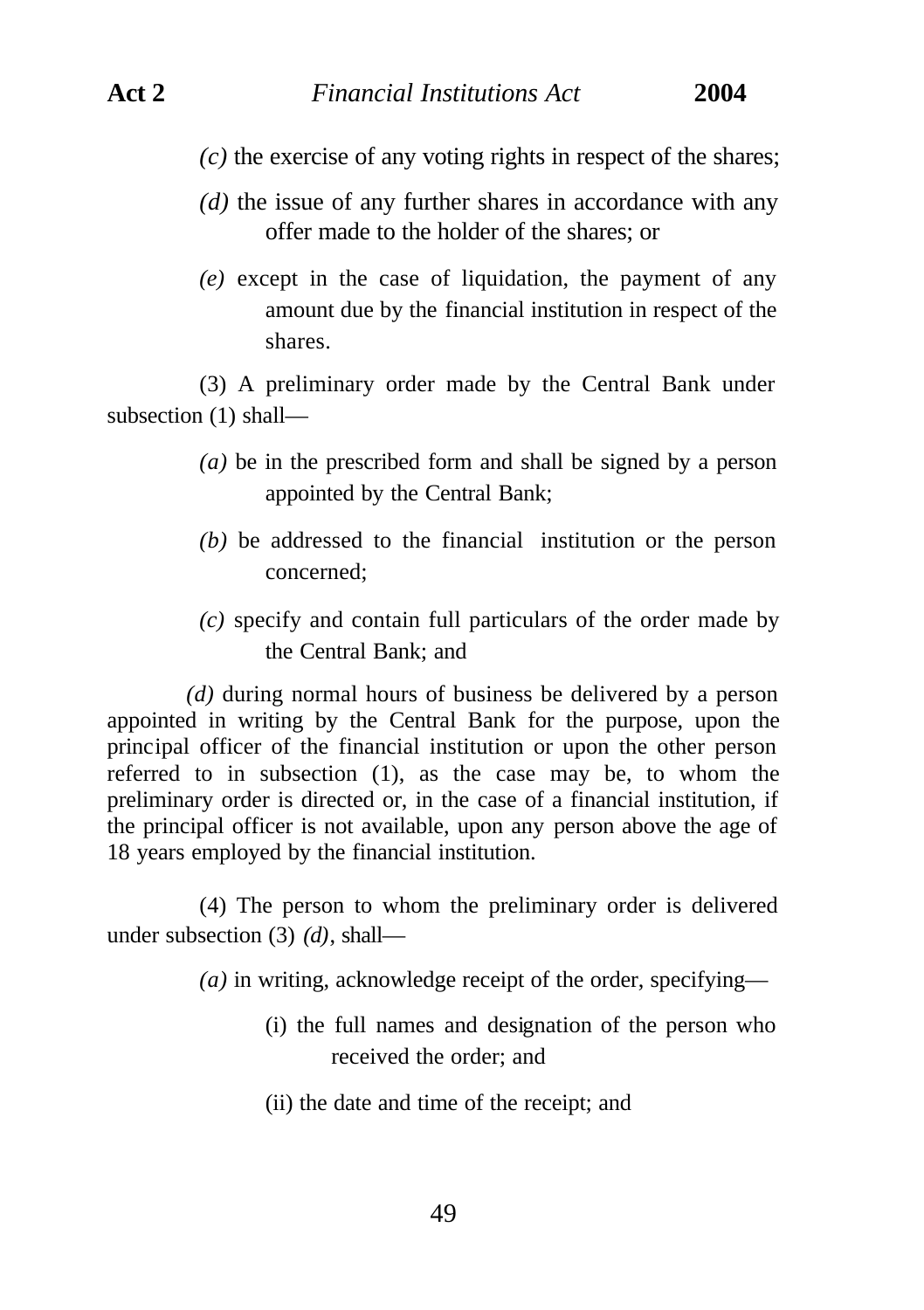*(b)* sign the acknowledgement of receipt referred to in paragraph *(a)*.

(5) The Central Bank may, at its discretion and in addition to the delivery of the preliminary order under paragraph *(d)* of subsection (3) to the financial institution or upon the other person concerned, publish the preliminary order in one or more of the newspapers in the manner and form as the Central Bank may specify.

(6) A preliminary order delivered upon a financial institution or other person referred to under subsection 3 *(d)* shall, from the date of the delivery, be binding upon the financial institution or the other person, as the case may be, to whom the order is directed and to whom it is delivered under that subsection.

(7) A person holding shares in a financial institution and to whom a preliminary order has been delivered under paragraph *(d)* of subsection (3) shall, within seven days after the date of service, or within such longer period as the Central Bank may allow, surrender the share certificate concerned to the Central Bank, together with such other documents relating to the shares as the Central Bank may specify in the order.

(8) Any person to whom a preliminary order has been delivered under paragraph *(d)* of subsection (3) or any other person prejudiced by the order, may within fourteen days after the date of service of the order, or after the date upon which he or she became aware of the order, as the case may be, make written representations to the Central Bank applying for—

- *(a)* the cancellation of the order on the grounds that the person had not contravened any provision of this Act as specified in the order; or
- *(b)* an amendment of the order on the grounds specified in the application.

(9) The Central Bank may, after consideration of the representations made to it under subsection (8)—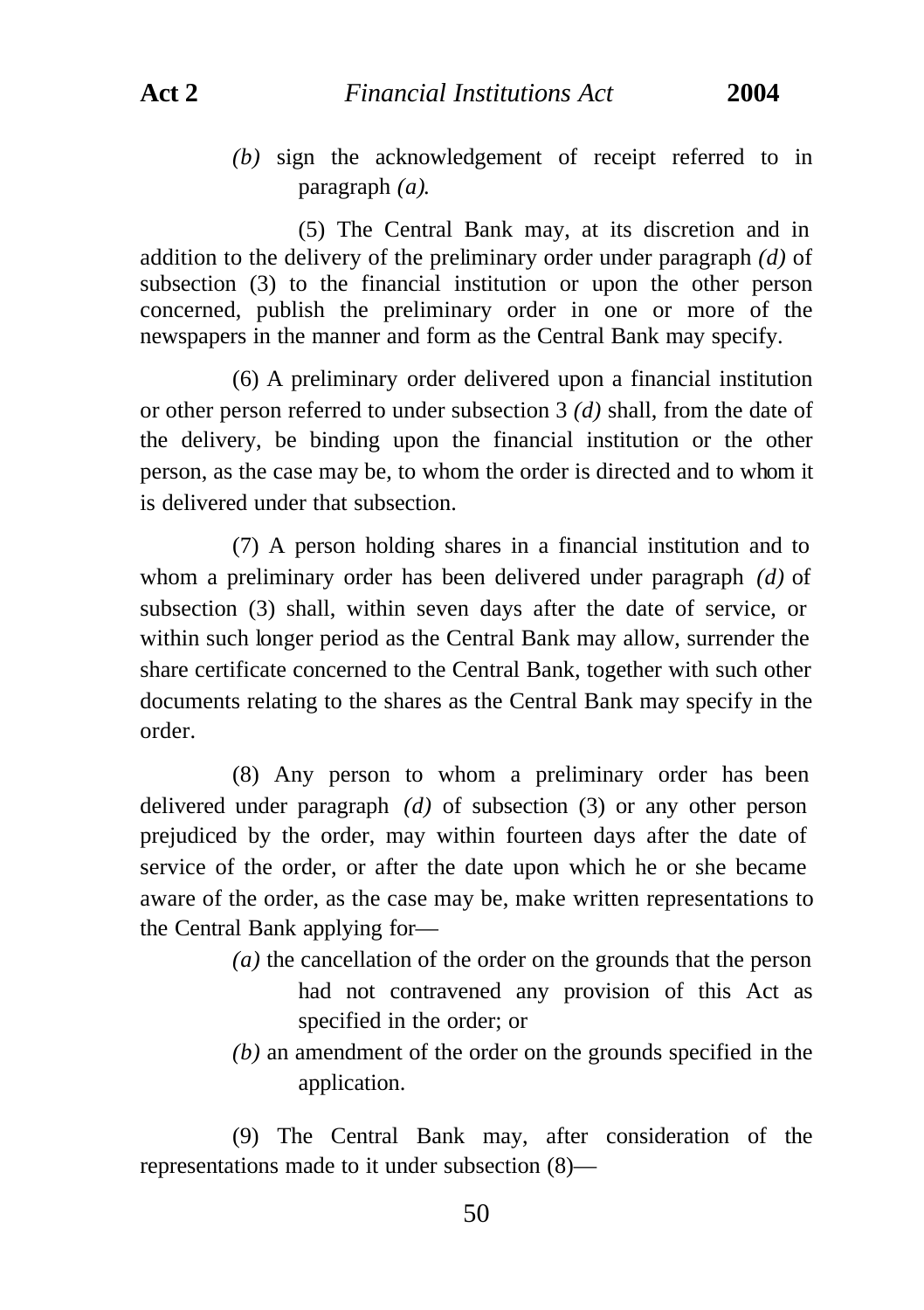- *(a)* confirm the preliminary order;
- *(b)* cancel the preliminary order; or
- *(c)* confirm the preliminary order subject to such amendments as the Central Bank may consider appropriate.

(10) If the Central Bank confirms a preliminary order under subsection (9), it may dispose of the shares surrendered to it under subsection (7), at a fair valuation determined by the Central Bank in such manner as it may consider appropriate, to a person qualified to hold such shares under this Act.

(11) The proceeds of a sale of shares under subsection (10) shall, subject to subsection (12), be paid by the Central Bank to the person entitled to the proceeds.

(12) If the Central Bank—

*(a)* in writing for any reason declines to pay the proceeds referred to in subsection (11) to any person claiming to be entitled to it:

(b) does not receive a claim under subsection (11) within a period of two years after the date of sale of the shares referred to in subsection(11),

then the proceeds shall be kept in an account with the Central Bank and the Central Bank may apply to the High Court for directions as to the disposal of the proceeds.

(13) The Central Bank may, in writing, give such instructions or directions to the directors or officers of a financial institution referred to in subsection (1) as the Central Bank may consider necessary to give effect to an order made by the Central Bank under this section.

(14) Any transaction, including any agreement or arrangement, in relation to any shares or security, or to any interest in any shares or security, which contravenes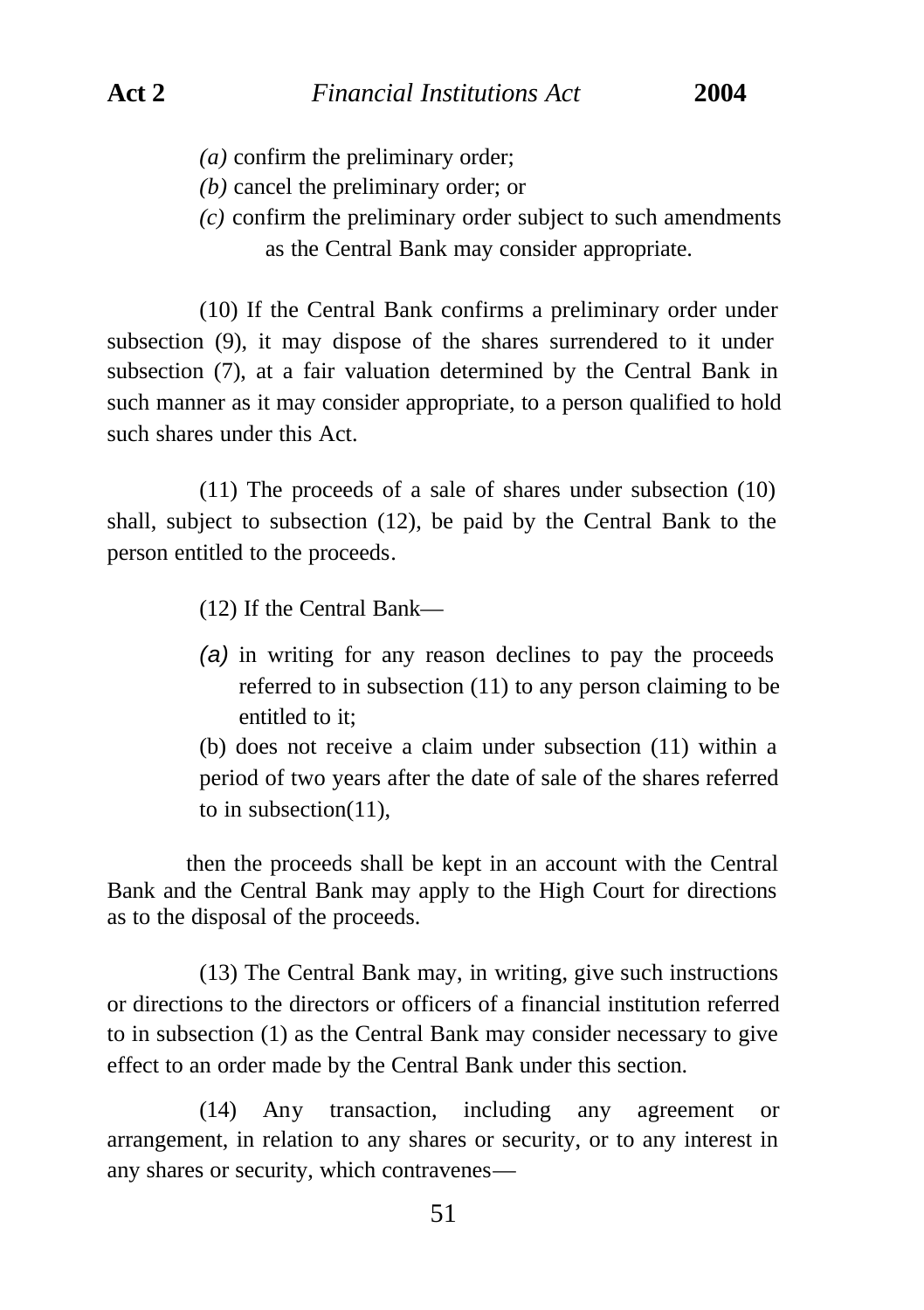*(a)* any order made under this section; or

*(b)* any instruction or direction given under subsection (13), by the Central Bank,

shall be null and void.

(15) The Central Bank may, irrespective of whether a person referred to in subsection (1) has been prosecuted in respect of the contravention of a provision of this Act referred to in that subsection, make a preliminary order or take such other steps as the Central Bank may consider appropriate.

(16) Any person who contravenes subsection (4) of this section commits an offence and is liable on conviction to a fine not exceeding one hundred currency points or imprisonment not exceeding one year or both.

## PART IV—CAPITAL REQUIREMENTS.

Minimum capital requirements for financial institutions

**26.** (1) A person proposing to transact financial institution business in the capacity of a bank in Uganda shall have a minimum paid-up cash capital of not less than two hundred thousand currency points invested initially in such liquid assets in Uganda as the Central Bank may approve.

(2) The minimum capital funds unimpaired by losses of a bank shall at any time not be less than two hundred thousand currency points.

(3) A person proposing to transact business as a non- bank financial institution shall have a minimum paid up cash capital of not less than fifty thousand currency points invested in such liquid assets in Uganda as the Central Bank may approve.

(4) The minimum capital funds unimpaired by losses of a nonbank financial institution shall at any time not be less than fifty thousand currency points.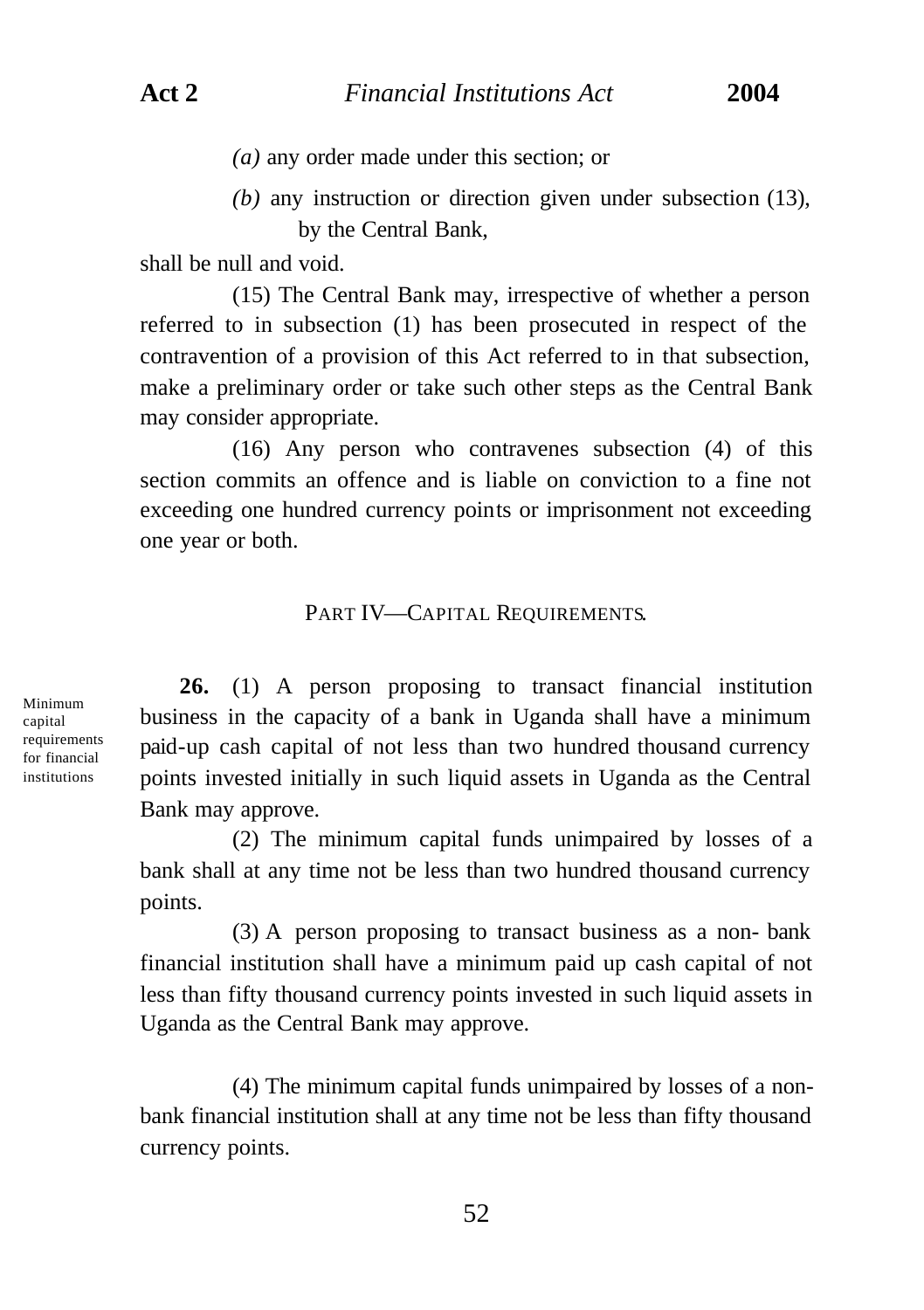(5) The Minister, on the advice of the Central Bank, may from time to time revise the minimum capital requirements of financial institutions by a statutory instrument, which shall immediately be laid before Parliament

**27.** (1) A financial institution shall at all times maintain—

- *(a)* a core capital of not less than eight percent of total risk adjusted assets plus risk adjusted off balance sheet items as may be determined by the Central Bank by statutory instrument;
- *(b)* a total capital of not less than twelve percent of its total risk adjusted assets plus risk adjusted off balance sheet items as may be determined by the Central Bank by statutory instrument.

(2) The Central Bank may prescribe higher on-going capital requirements for a specific financial institution if the supervisory review process reveals existing risks in the financial institution warranting the increase.

**28.** (1) A financial institution shall maintain a minimum holding of liquid assets, as determined by the Central Bank in accordance with subsection (2) of this section.

(2) Subject to subsections (1) and (2) of section 26, the minimum holding of liquid assets under this section shall be expressed as a proportion of the demand and time liabilities of a financial institution and shall not exceed thirty percent of such demand and time liabilities, except that—

- *(a)* different proportions may be determined for demand liabilities and time liabilities and for different types of financial institutions;
- *(b)* demand or time liabilities due by a financial institution to its head office or to any bank situated outside Uganda may, at the discretion of the Central Bank, be included wholly or in part.

Minimum ongoing capital requirements

Minimum holding and computation of liquid assets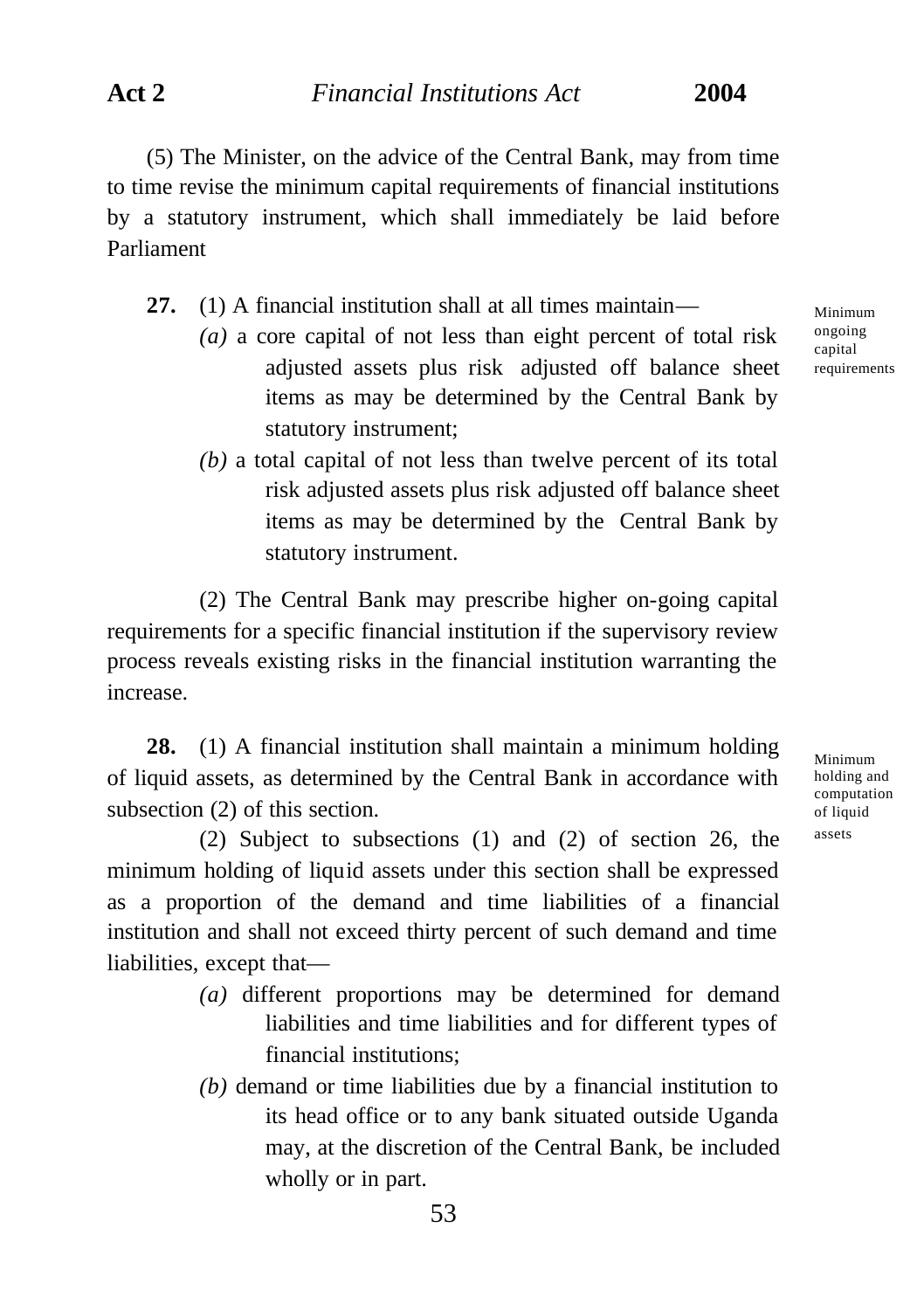(3) The Central bank shall prescribe the minimum amount of liquid assets to be held by a financial institution, including the offsetting of general or specified liquid assets against demand and time liabilities; except that in so doing the Central Bank may distinguish between requirements for deposit liabilities denominated in foreign currency and those denominated in Uganda shillings.

(4) In computing the minimum amount of liquid assets to be held by a financial institution operating in Uganda and elsewhere, all offices or branches of that financial institution in Uganda shall be deemed to constitute one institution.

(5) A financial institution which contravenes this section is liable to pay, to the Central Bank, a civil penalty of one-tenth of one percent of the amount of the deficiency for every day on which the deficiency continues.

(6) For the purposes of this section "liquid assets" means all or any of the following—

- *(a)* notes and coins which are legal tender in Uganda and any other currency prescribed by the Central Bank;
- *(b)* balances held at the Central Bank as may be approved by the Central Bank;
- *(c)* moneys at call and balances at banks in Uganda other than the Central Bank after deducting balances owed to those banks;
- *(d)* Uganda Treasury Bills maturing within a period not exceeding ninety one days;

*(e)* marketable Government securities that are held by financial institutions for trading purposes ;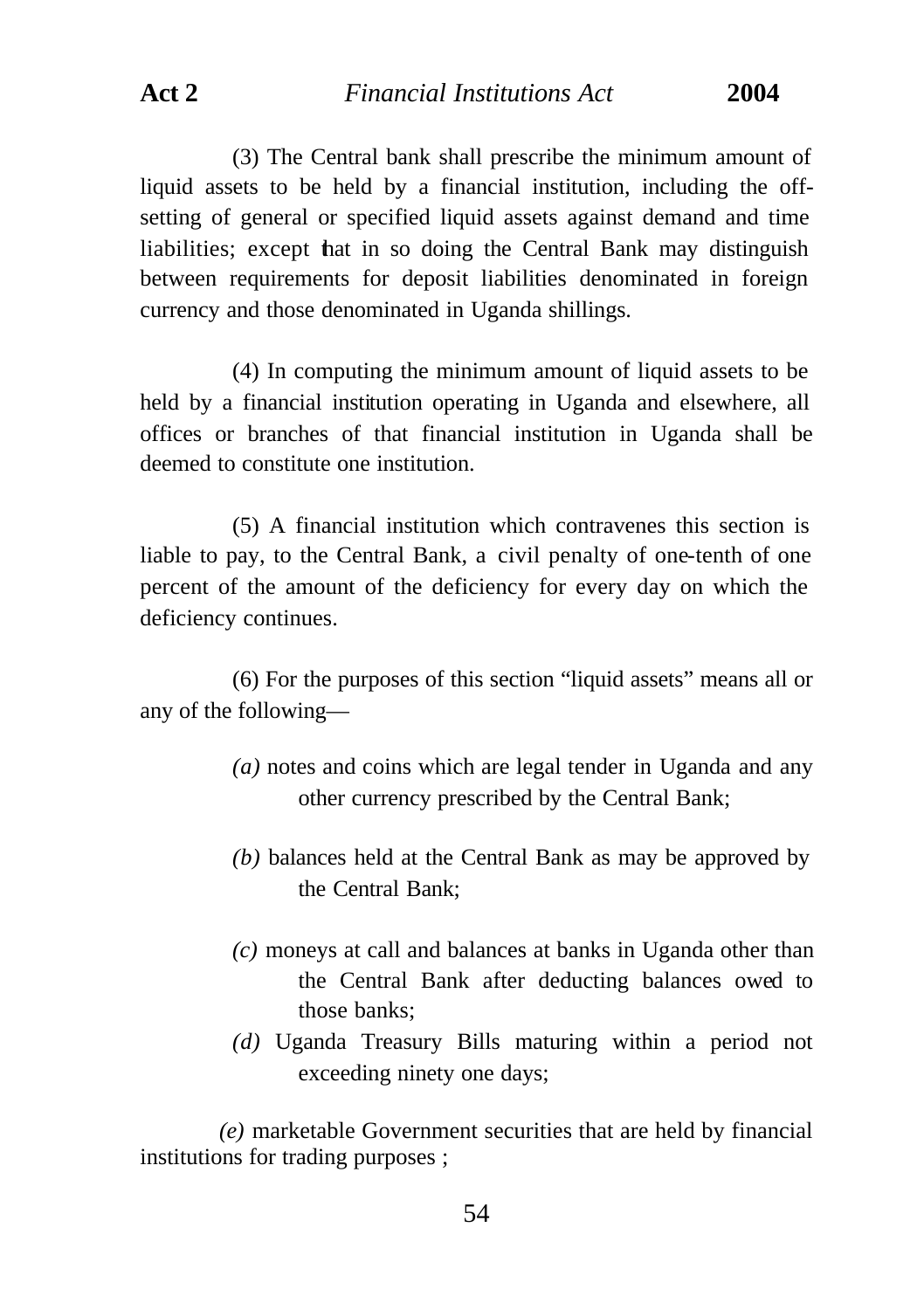*(f)* uncommitted balances at banks outside Uganda withdrawable on demand and money at call outside Uganda after deducting therefrom balances owed to banks outside Uganda, if the balances and money at call are in currencies which are freely negotiable and transferable in international exchange markets consistent with the articles of agreement of the International Monetary Fund;

- *(g)* commercial bills and promissory notes which are eligible for discount by commercial banks or by the Central Bank under the Bank of Uganda Act;
- *(h)* any other asset that the Central Bank may by statutory instrument approve.

(7) The Central Bank shall allow reasonable time after a minimum holding is prescribed or increased under subsection (1) of this section to enable the financial institution comply with the requirement.

PART V—PROHIBITIONS AND RESTRICTIONS.

**29.** Where a financial institution fails to maintain the minimum amount of liquid assets it shall not grant any new or additional loan or credit accommodation to any person without the prior written approval of the Central Bank

Bar on lending where liquid assets are insufficient

Restrictions on lending against own shares and debt instruments

**30.** A financial institution shall not grant any advance or credit facility or accommodation against—

- *(a)* security of its own shares or those of a company affiliated to it:
- *(b)* any instruments which may qualify as capital of the financial institution.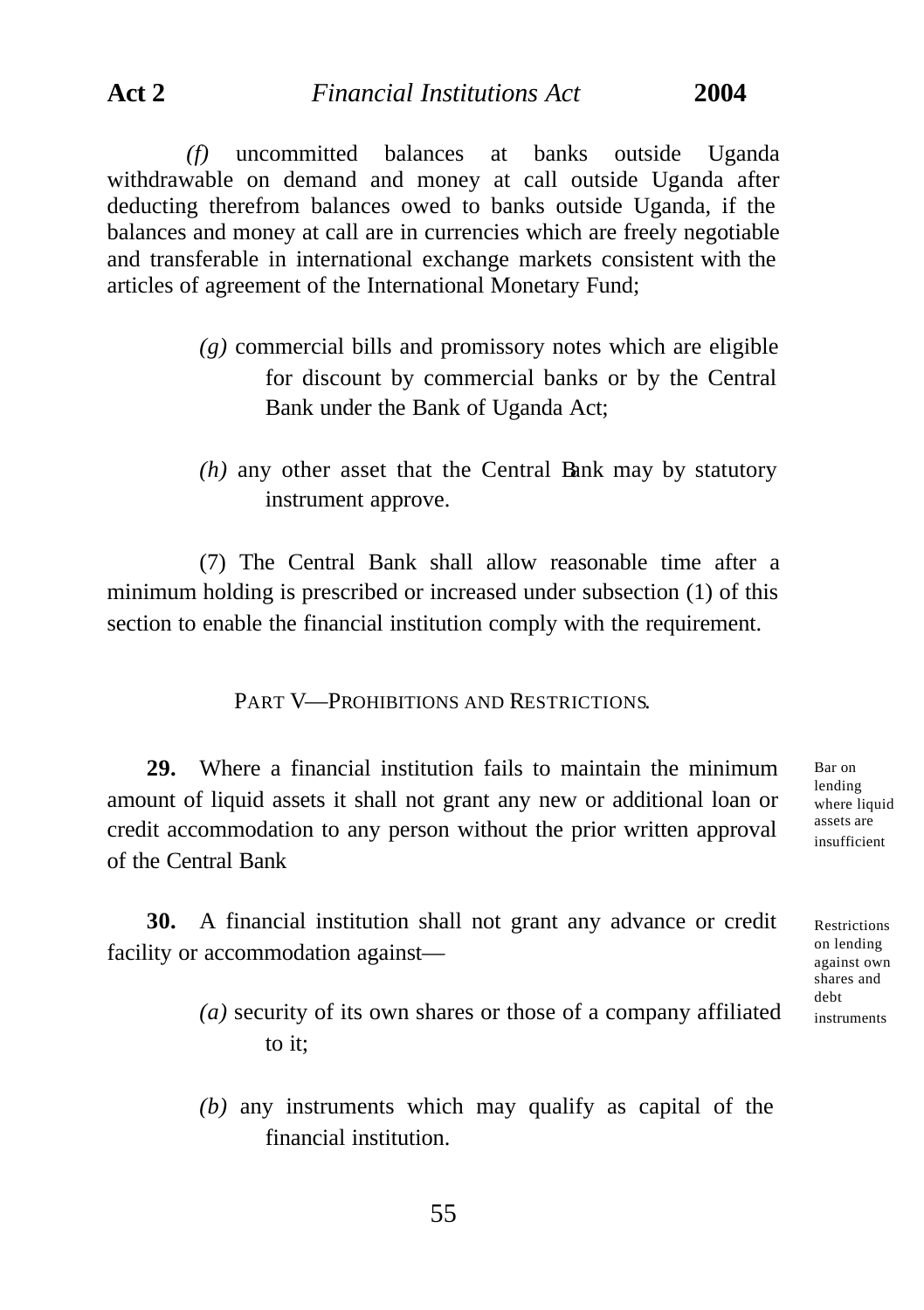**Restrictions** on credit concentration

**31.** (1) A financial institution shall not grant or promise to grant to a single person, or to a group of related persons any advance or credit accommodation which is more than twenty five percent of its total capital.

(2) Notwithstanding subsection (1), a financial institution may grant an advance or credit facility in excess of twenty five percent but not more than fifty percent of its total capital if the facility is selfliquidating, and its maturity or expiry does not exceed three years and is adequately secured by—

- *(a)* Uganda Government securities to be pledged to the financial institution;
- *(b)* fixed deposits held by the financial institution and secured by a lien;
- *(c)* other qualifying securities as the Central Bank may by statutory instrument prescribe.

(3) The Central Bank shall aggregate as a single advance or credit facility all loans and credit accommodations made by a financial institution to one or more persons with a common interest.

(4) A common interest shall be deemed to exist between persons for the purposes of this section if—

> *(a)* the exposure to those persons constitutes a single exposure because of the fact that one of them directly or indirectly exercises control over others;

*(b)* although the persons to whom the financial institution is exposed are different entities, they are so interconnected that if one of them experiences financial difficulties, another one or all of them are likely to experience lack of liquidity;

*(c)* the persons are affiliates within the meaning of this Act;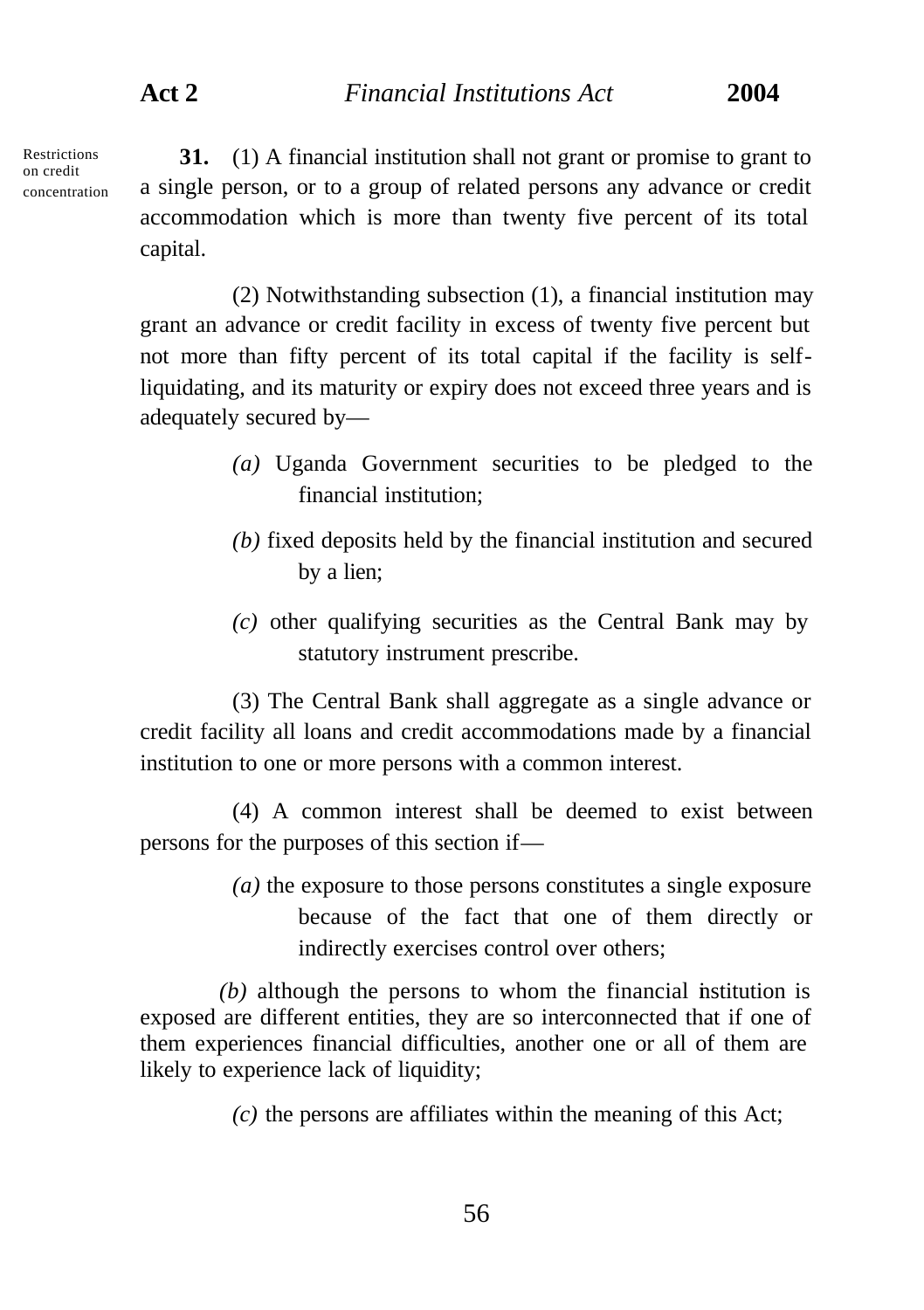*(d)* those persons are related persons within the meaning of this Act;

*(e)* those persons have common control;

*(f)* those persons are associates within the meaning of this Act.

(5) In addition to but without derogation from subsections (1), (2) and (3) of this section, a financial institution shall not have large exposures which in the aggregate exceed eight hundred percent of its total capital.

(6) Notwithstanding subsections (1) and (2) of this section, a financial institution may grant to another financial institution an advance or credit facility which is more than twenty five percent of its total capital except that the advance or credit facility—

*(a)* shall not exceed fifty percent of its total capital;

*(b)* shall not have a maturity exceeding one year; and

*(c)* shall immediately be reported to the Central Bank.

(7) Where the advance or credit facility by a financial institution to another financial institution exceeds one year, it shall be secured in accordance with subsection (2) of this section.

(8) A financial institution which at the commencement of this Act has outstanding credit facilities which contravene the provisions of this section shall comply with those provisions within a period of three years from the date of commencement.

**32.** (1) A financial institution shall not at any time— *(a)* pay or declare any dividend;

Restrictions relating to reduction of capital

*(b)* make any transfer from profits or capital; or

*(c)* make any other distributions,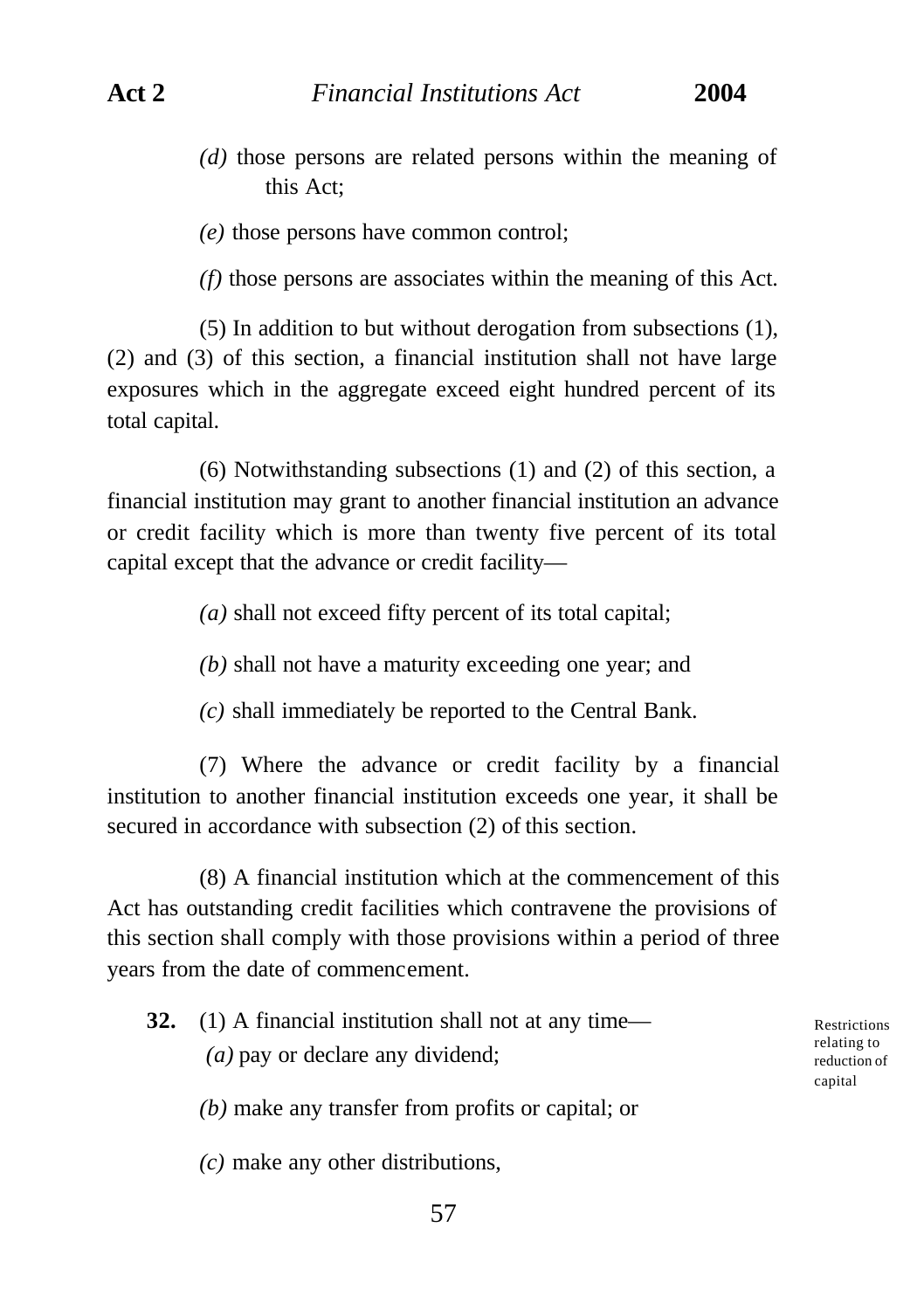other than to a reserve account, if the dividend, payment, or distribution is likely to result in the financial institution not meeting its capital requirements.

(2) Subsection (1) of this section shall apply with the necessary modifications to any financial institution that does not meet the capital requirements prior to the payment or distribution.

(3) The Central Bank shall direct any institution which contravenes this section to—

- *(a)* recall all the dividends, payments or distributions made or make good their full value and in addition;
- *(b)* pay a civil penalty equivalent to twice the value of dividends or distributions payments made.

**33.** (1) A financial institution whose core capital is less than forty percent of the core capital prescribed in this Act shall not take any placement or receive any loan from any financial institution in Uganda.

(2) Placements between affiliated financial institutions shall be considered as insider transactions and shall be subject to all the provisions of section 34 of this Act;

(3) Where the Central Bank finds that any person has contravened any of the provisions of this section it shall—

*(a)* where the person is a financial institution—

(i) order the immediate repayment by the taking financial institution of the excess by which the placement exceeded the limits prescribed in this section and impose a civil penalty on the offending financial institution of two hundred and fifty currency points for each day on which the contravention continues;

Restrictions on inter institutional placements and loans.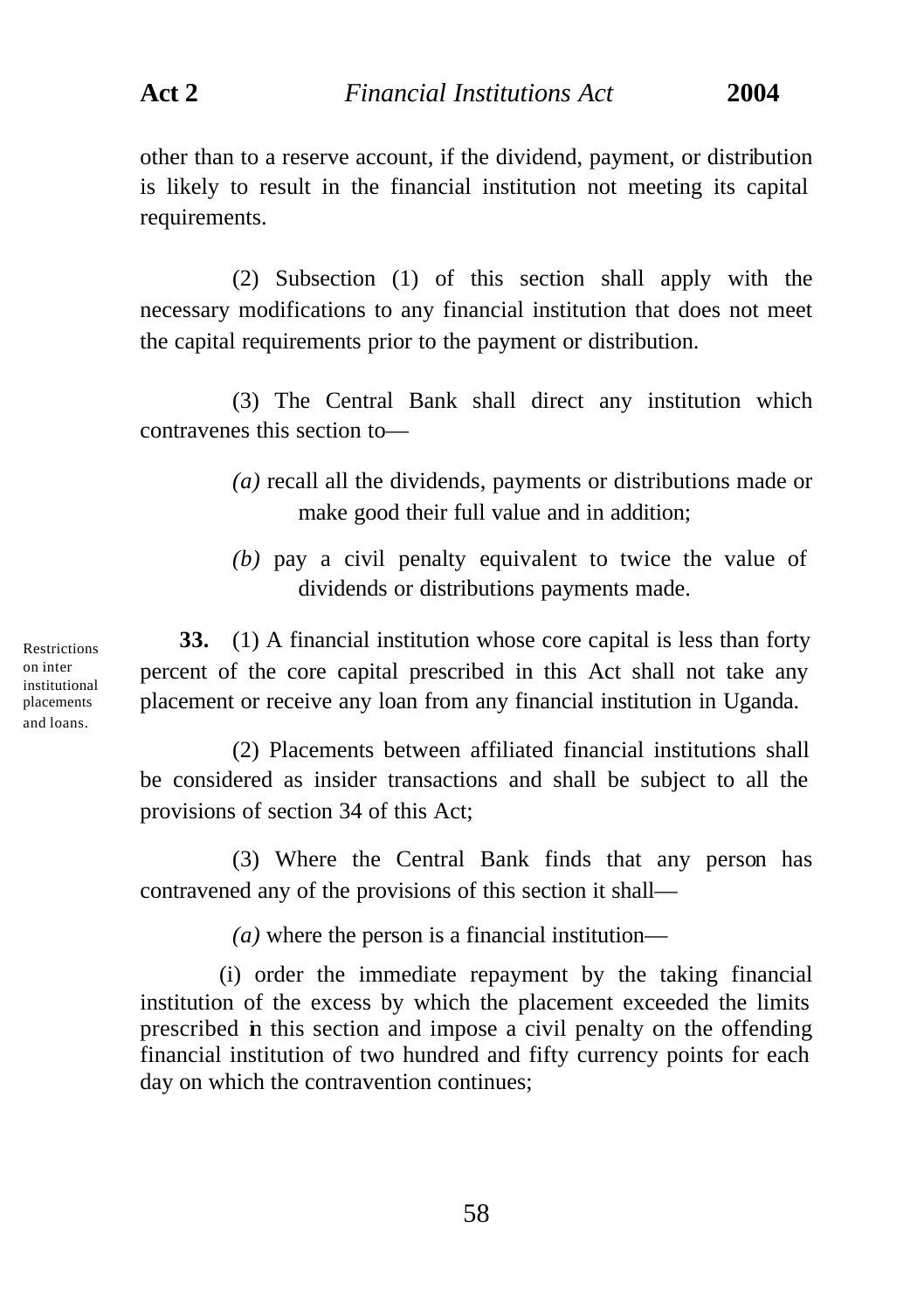sub-section  $(1)$ .

- (ii) impose one or more of the foregoing penalties as it, in its own discretion, deems fit.
- *(b)* where the person is an individual, impose civil penalty of fifty currency points per day on which the contravention continues, which fine shall be paid personally by every officer, or director who authorised the contravention.

(4) A civ il penalty imposed under subsection (3) of this section shall be a debt due from that person to the Central Bank and shall—

- *(a)* in case of officers and directors if not paid within sixty days after demand of the civil penalty be recoverable by personal action against them; or
- *(b)* in case of the financial institution be recoverable by debit to their account with the Central Bank.

**34.** (1) A financial institution shall not grant or permit to be outstanding a loan or credit accommodation to any of its affiliates and associates, directors, persons with executive authority, substantial shareholders or to any of their related persons or their related interests except on terms which are non-preferential in all respects including creditworthiness, term, interest rate and the value of the collateral.

(2) For the purpose of subsection (1) "non-preferential" means upon terms no more favourable than those which would be offered under prevailing conditions to persons other than those referred to under

(3) A financial institution shall not grant or permit to be outstanding loans or credit accommodations to its affiliates and associates, directors, persons with executive authority, substantial shareholders or to any of their related persons or group of related persons or their related interests which, in the aggregate, exceed twenty percent of its core capital.

Prohibitions on insider transactions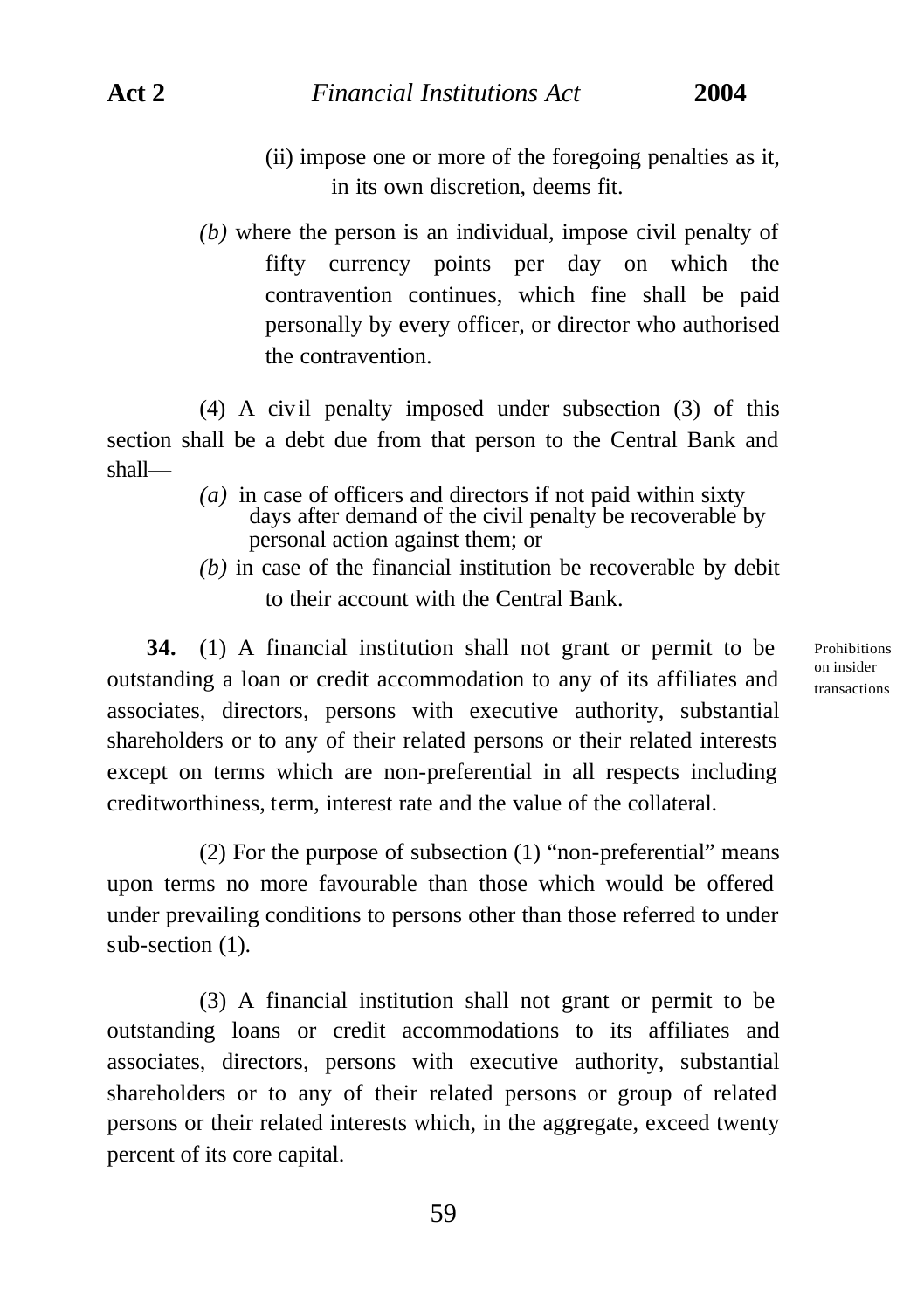(4) Every loan or credit accommodation by a financial institution to any of its affiliates and associates, directors, persons with executive authority, substantial shareholders or to any of their related persons or group of related persons or their related interests shall be secured at all times by collateral having a market value of at least one hundred and twenty percent of the outstanding amount of the loan throughout its term.

(5) Any collateral required by subsection (4) shall be assigned to the financial institution and shall at all times be an enforceable or realisable security.

(6) A financial institution shall not grant or permit to be outstanding aggregate loans and credit accommodations to any one of its employees, including executive directors, in excess of two years' salary of the officer or executive director.

(7) Subsection (6) shall not apply to any residential mortgage loan which is governed by subsection (9) of this section.

(8) A financial institution shall not grant or permit to be outstanding loans or credit accommodations to any one of its nonexecutive directors and his or her related interests, in excess of 2.5 percent of core capital of the financial institution.

(9) Notwithstanding subsection (6), a financial institution may grant to an employee a secured loan or credit accommodation which aggregate up to three times one year's salary of the employee for the purpose of purchasing or constructing a primary residence for the employee.

(10) A loan or credit accommodation shall not be granted to any officer including an executive director under subsection (6) and (9) while any other loan to that person is non-performing.

(11) "Non-performing" shall have the same meaning as that assigned to it in subsection (2) of section 35 of this Act.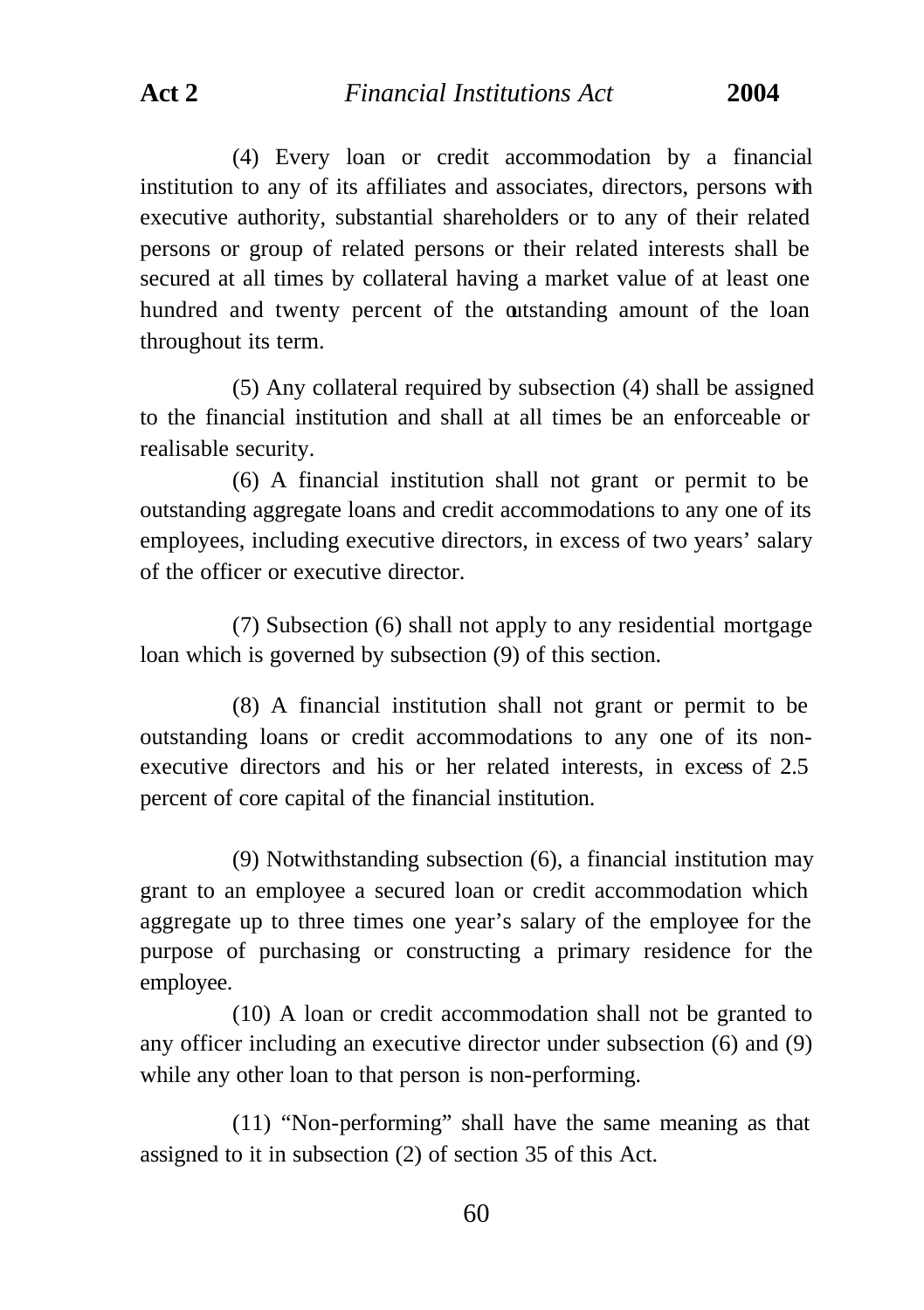(12) A director of a financial institution who contravenes this section, shall immediately cease to be a 'fit and proper' person for the purposes of this Act and shall cease to be a member of the board of directors of the financial institution and in addition, shall not be permitted to be reappointed to the board of directors of that financial institution or appointed to any board of directors of a financial institution in Uganda without the prior written permission of the Central Bank.

(13) A person who grants or receives a loan or credit accommodation which contravenes any of the provisions of this section commits an offence and is liable on conviction to a fine of fifty percent of the amount in excess of the limit or imprisonment not exceeding one year or both.

(14) Notwithstanding subsection (13) of this section, the Central Bank may order for—

- *(a)* repayment by the offending officer and director of any amount which exceeds the legal lending limits prescribed in this section;
- *(b)* the execution of proper security documentation where applicable;
- *(c)* delivery of adequate collateral;
- *(d)* regularization of any preferential terms or conditions of a loan as the case may be;
- *(e)* dismissal from the financial institution of the offending officer;
- *(f)* bar the offending officer from any future employment at any financial institution for a specified or indefinite period.

(15) Where a financial institution enters into a transaction that it is prohibited from entering into by this section, the institution shall deduct the outstanding amount of the loan or sum granted or extended to the insider when computing the on-going capital requirements of the institution.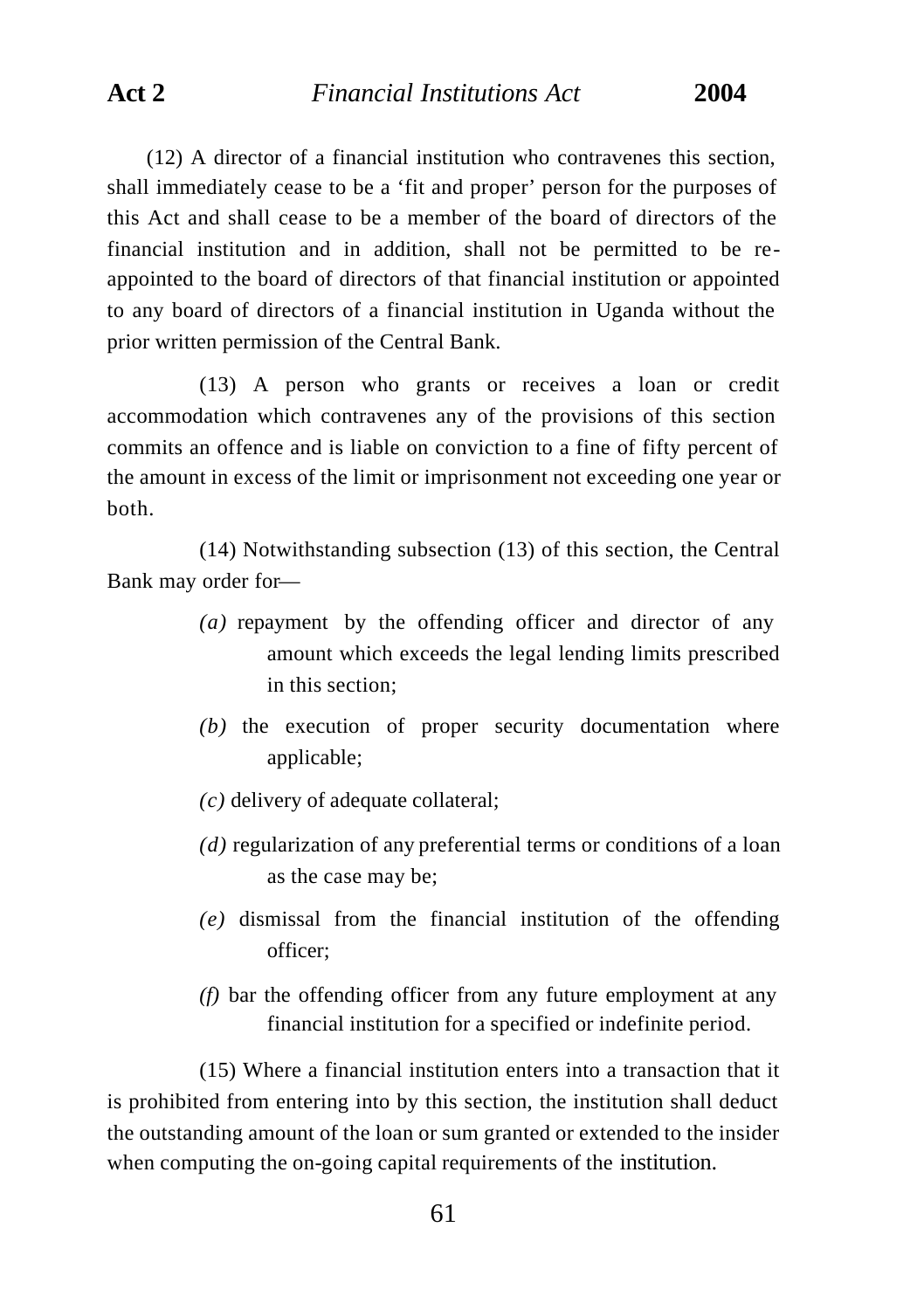Restriction on purchase of certain loans.

**35.** A financial institution shall not purchase a non-performing or low quality asset from any of its affiliates and associates, directors, persons with executive authority, substantial shareholders or from any of their related persons or group of related persons or their related interests.

(2) For the purpose of this section a "non-performing asset" means a loan, credit accommodation or asset whose principal or interest has been due and unpaid for ninety days or more, or where its principal or interest payments, overdue by ninety days or more have been capitalized, restructured or renewed.

Restriction on externalization of assets

**36.** (1) A financial institution shall not transfer any part of its assets out of Uganda where the aggregate of assets to be transferred exceeds twenty five percent of its total capital, without the prior notice to the Central Bank unless the transfer is done in the normal course of business of the institution.

(2) A financial institution which contravenes subsection (1) of this section commits an offence and is liable on conviction to a fine not exceeding one hundred currency points per day on which the contravention continues.

- **37.** A financial institution shall not—
	- *(a)* engage directly or indirectly for its own account, alone or with others in trade, commerce, industry, insurance or agriculture, except in the course of the satisfaction of debts due to it in which case all such activities and interests shall be disposed of at the earliest reasonable opportunity;
	- *(b)* acquire or hold, directly or indirectly, in the aggregate, any part of share capital of, or make any capital investment or otherwise have any interest in enterprises engaged in trade, commerce, industry or agriculture in excess of twenty five percent of its core capital, except in the course of the satisfaction of debts due to it; but in such a case all shares and interests shall be disposed of at the earliest reasonable opportunity.

Engaging in trade, commerce, industry.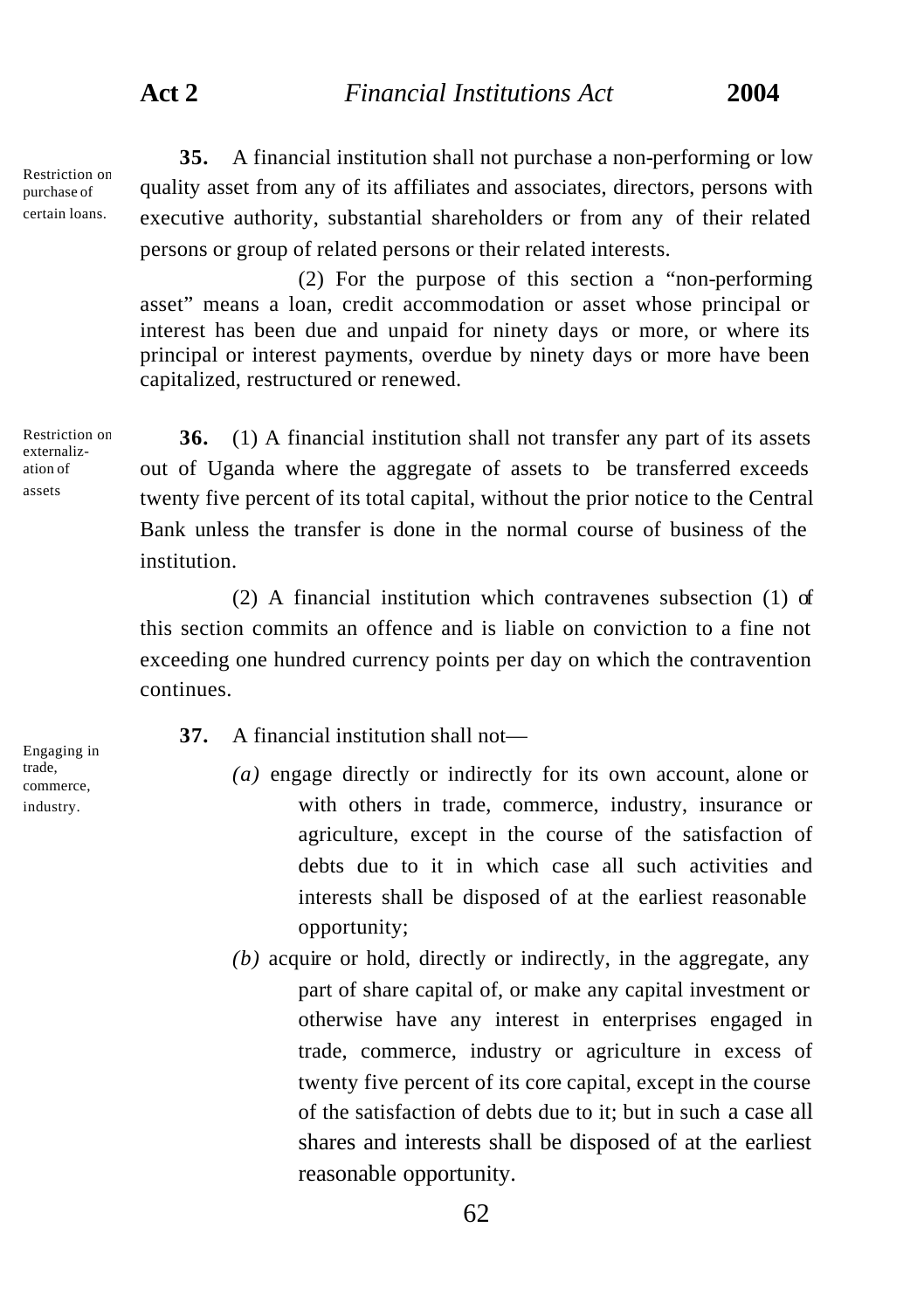**38.** (1) A financial institution shall not purchase or acquire any immovable property or any right in it except as may be reasonably necessary for the purpose of conducting its business or of housing or providing amenities for its staff, in which case the cost of the property, in aggregate, shall not exceed one hundred percent of the financial institution's core capital.

(2) A financial institution which on the date of commencement of this Act, holds directly or indirectly, in the aggregate immovable property, the cost of which exceeds one hundred percent of its core capital, shall within five years from that date—

- *(a)* dispose of the property in order to comply with this Act; or
- *(b)* add new capital as shall be directed by the Central Bank in order to comply with this Act.

(3) The provisions of this section shall not be construed so as to prevent a financial institution from securing a debt on any immovable property and in case of default of payment of the debt, from holding the immovable property for realization at the earliest reasonable opportunity to the financial institution.

(4) A financial institution which contravenes subsection (1) of this section shall pay to the Central Bank a civil penalty of five currency points for each day on which the contravention continues.

**39.** (1) No financial institution which is licensed to accept deposits shall on its own account or at its own risk engage in—

Restrictions on engaging in securities activities

*(a)* any underwriting of shares; or

*(b)* any securities brokerage or dealing activities.

(2) A financial institution which contravenes this section shall pay to the Central Bank a civil penalty of five currency points for each day on which the contravention continues.

Investments in immovable property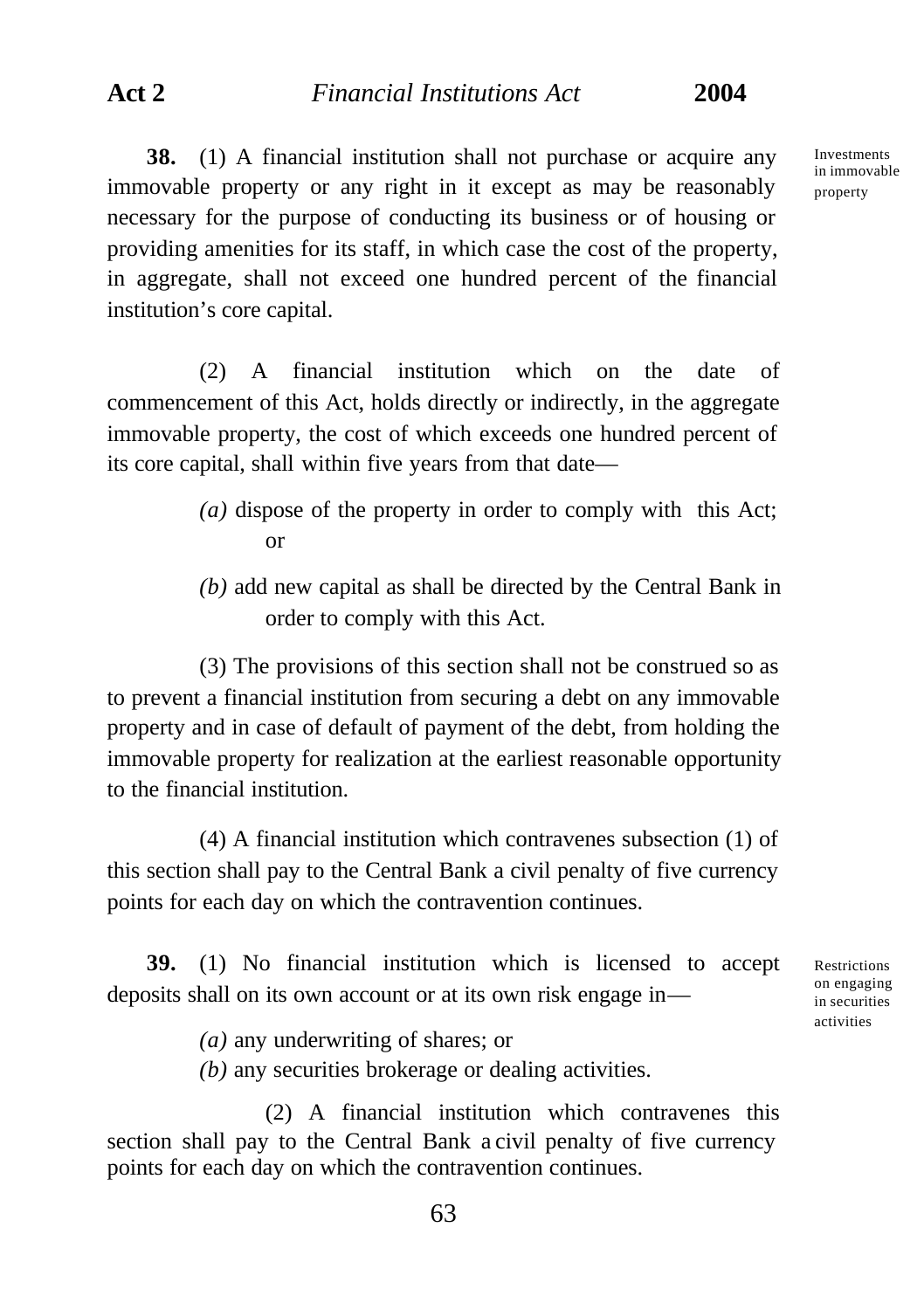- (3) For the purposes of this section—
- *(a)* securities brokerage means any activity engaged in by a person whether as principal or agent, who acts as an intermediary between a buyer and a seller of securities;
- *(b)* securities dealing means any activities engaged in by a person, whether as a principal or an agent who buys and sells securities or otherwise deals in securities on his or her own account.

(4) Subsection (1) of this section does not apply to government securities and Bank of Uganda securities.

**40.** (1) The Central Bank may, by notice, prescribe rules applicable to financial institutions for the conduct of foreign exchange business.

(2) The Central Bank may, by notice, impose restrictions on the foreign exchange business of a financial institution.

(3) Any person who—

- *(a)* contravenes a rule prescribed under subsection (1) of this section; or
- *(b)* fails to comply with a restriction imposed under subsection (2) of this section,

commits an offence and is liable on conviction to a fine not exceeding two hundred and fifty currency points or imprisonment not exceeding two years or both.

Core capital requirements for conducting foreign exchange business

**41.** (1) A financial institution shall not conduct any new foreign exchange business if it is significantly under capitalised as defined in subsection (4) of section 87 of this Act.

(2) Any financial institution which contravenes subsection (1) commits an offence.

64

Foreign exchange holdings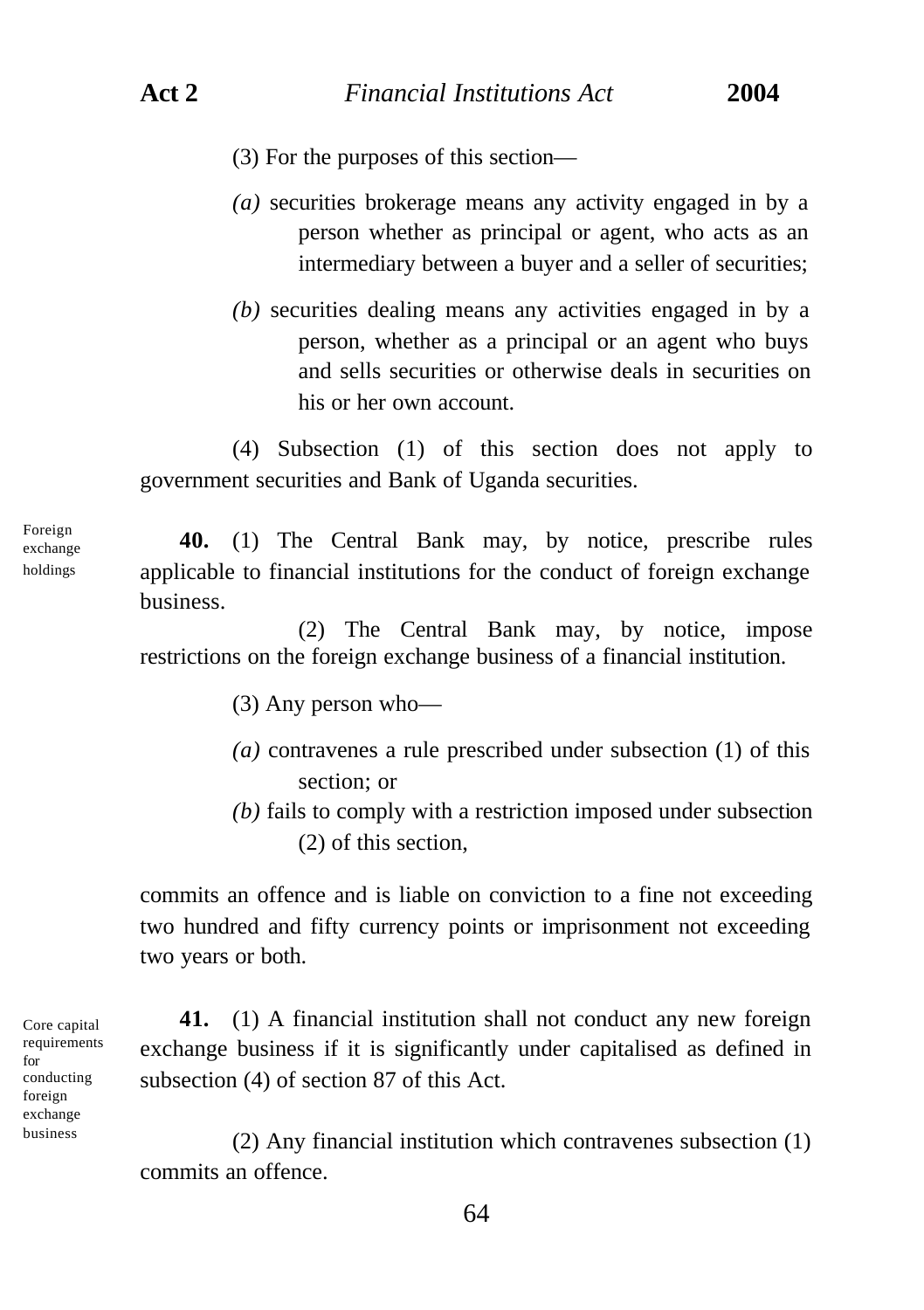(3) Where a financial institution commits an offence under subsection (2), the financial institution shall be liable to a fine not exceeding two hundred and fifty currency points for each day on which the offence continues.

**42.** (1) The Central Bank may fix or prescribe a manner of determination of—

Net open position in foreign currencies

- *(a)* the net open position of the financial institution in foreign currencies generally or in any specified foreign currency;
- *(b)* the maximum limit for the net open position in foreign currencies generally or in any specified foreign currency that the financial institution may create which shall not exceed twenty five per cent of the core capital of the financial institution.

(2) The Central Bank may prescribe, by notice, the manner of correcting the net open position of a financial institution that exceeds the maximum limit.

(3) A financial institution whose net open position in foreign currencies generally or in any specified foreign currency exceeds the limit prescribed under paragraph *(b)* of subsection (1) shall pay to the Central Bank a civil penalty of one percent of the excess net open position per day on which the contravention continues.

(4) All financial institutions shall in such format as shall be prescribed by the Central Bank, provide to the Central Bank daily or weekly or monthly returns for their net open position in foreign currencies.

(5) Any financial institution that fails to comply with subsection (4) or submits inaccurate returns shall pay to the Central Bank a civil penalty of fifty currency points for each day on which the contravention continues.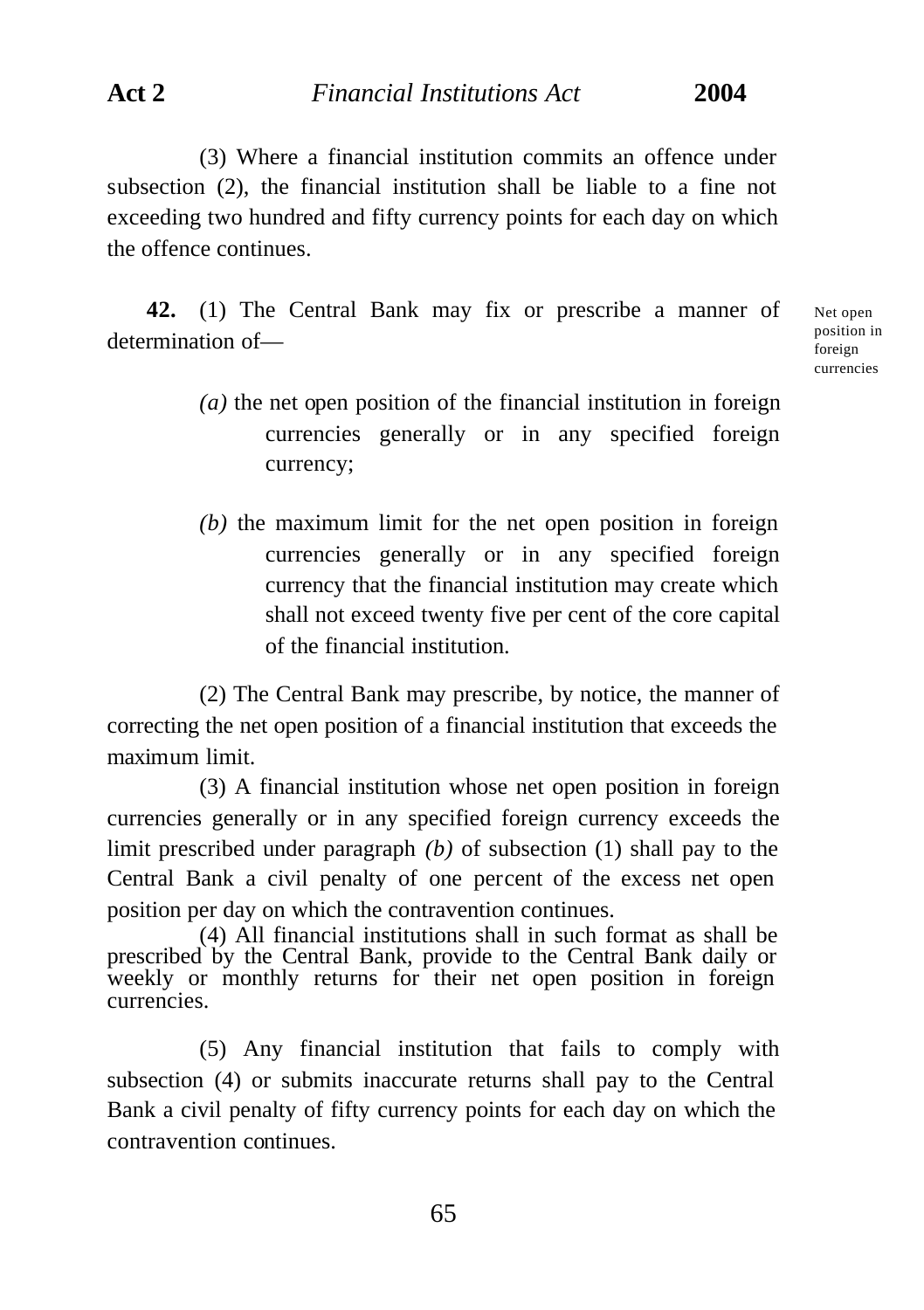(6) A financial institution which provides false information in the returns to the Central Bank under subsection (4) commits an offence and is liable on conviction to a fine not exceeding two hundred and fifty currency points for each day on whic h the return remains uncorrected.

Suspension of foreign exchange business.

**43.** The Central Bank may suspend any financial institution from conducting foreign exchange business if the financial institution is under any criminal investigation concerning its dealings in foreign exchange.

**44.** (1) No person shall, in Uganda, issue any stored value card except— Stored value cards

> *(a)* a financial institution which has obtained the approval of the Central Bank; or

*(b)* a person, for payment only of goods or services or both goods and saxies provided directly by that person.

(2) The Central Bank may impose terms and conditions under which a stored value card may be issued by a financial institution.

(3) Where a financial institution which has obtained the approval of the Central Bank issues a stored value card, the proceeds arising from the issue by the financial institution of the stored value card shall be subject to such reserve and liquidity requirements as the Central Bank may by notice in accordance with this section prescribe.

(4) Any person who—

- *(a)* issues a stored value card otherwise than in accordance with this section; or
- *(b)* fails to comply with such requirements as the Central Bank may impose under this section,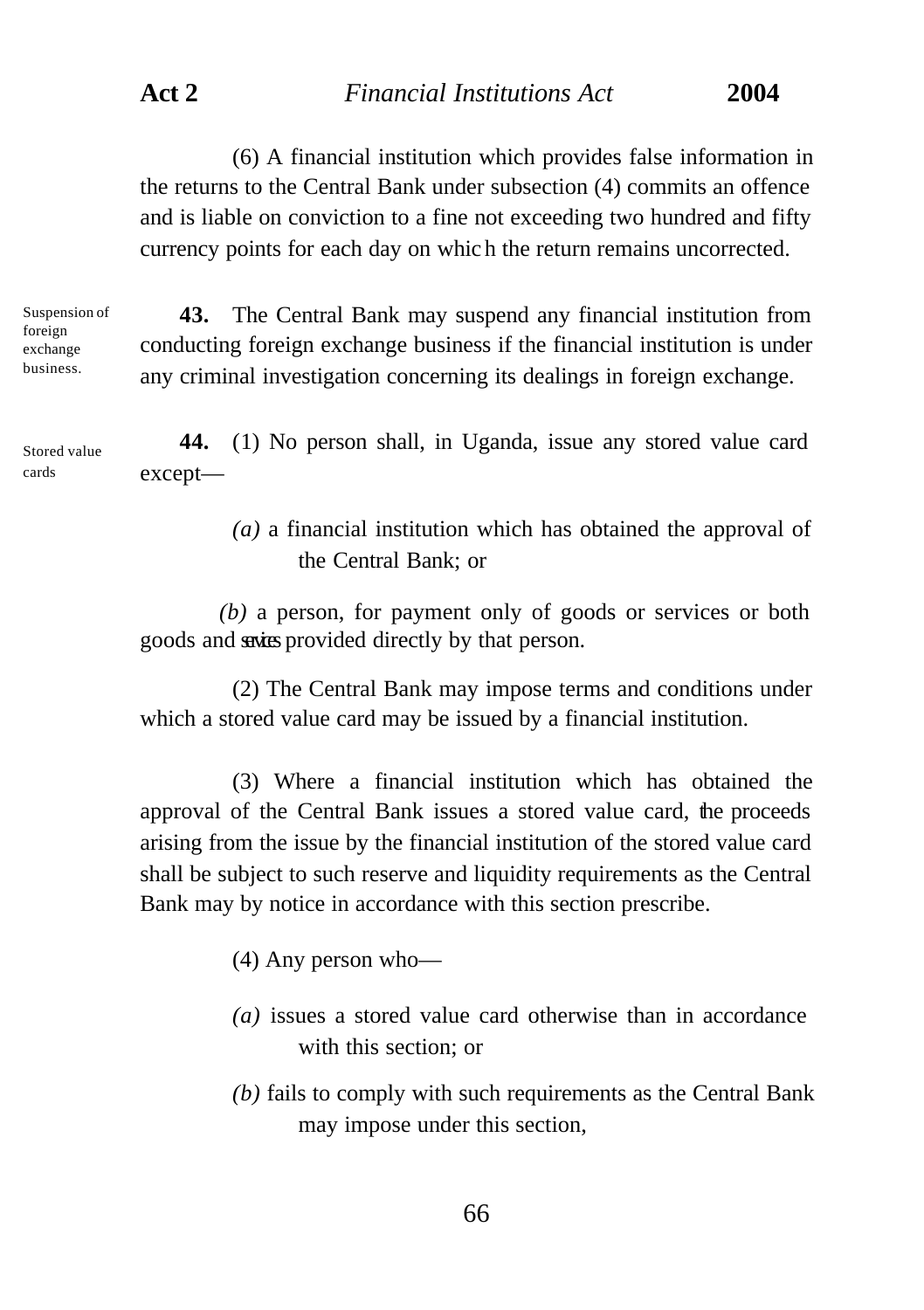commits an offence and is liable on conviction to a fine not exceeding five hundred currency points or imprisonment not exceeding three years or both.

(5) For the purpose of this Act, the holder of a store value card shall be considered as a depositor and the issuer of a store value card shall, until his or her claim is settled by the financial institution, be considered as a creditor of the financial institution.

(6) In this section "stored value card" means a card for which a person pays in advance a sum of money to the issuer in exchange for an undertaking by the issuer that on production of the card to the issuer or a third party (whether or not some other action is required), the issuer or the third party, as the case may be, will supply goods or services or both goods and services; and for the purpose of this section "card" includes any token, coupon, stamp, form, booklet, other document or thing.

**45.** No mortgage bank shall advance more than twenty five percent of all its loans for a purpose other than the acquisition, construction, enlargement, repair, improvement and maintenance of urban or real estate or the substitution of mortgages taken out for that same purpose.

Restrictions on mortgage bank

## PART VI—ACCOUNTS AND FINANCIAL STATEMENTS.

**46.** (1) A financial institution shall at all times keep financial ledgers and other financial records which—

- *(a)* show a complete, true and fair state of its affairs; and
- *(b)* explain its transactions and financial position to enable the Central Bank to determine whether the financial institution has complied and continues to comply with this Act.

(2) The financial year of every financial institution shall be the period of twelve months ending on the 31st December in each calendar year.

other financial records

Financial ledgers and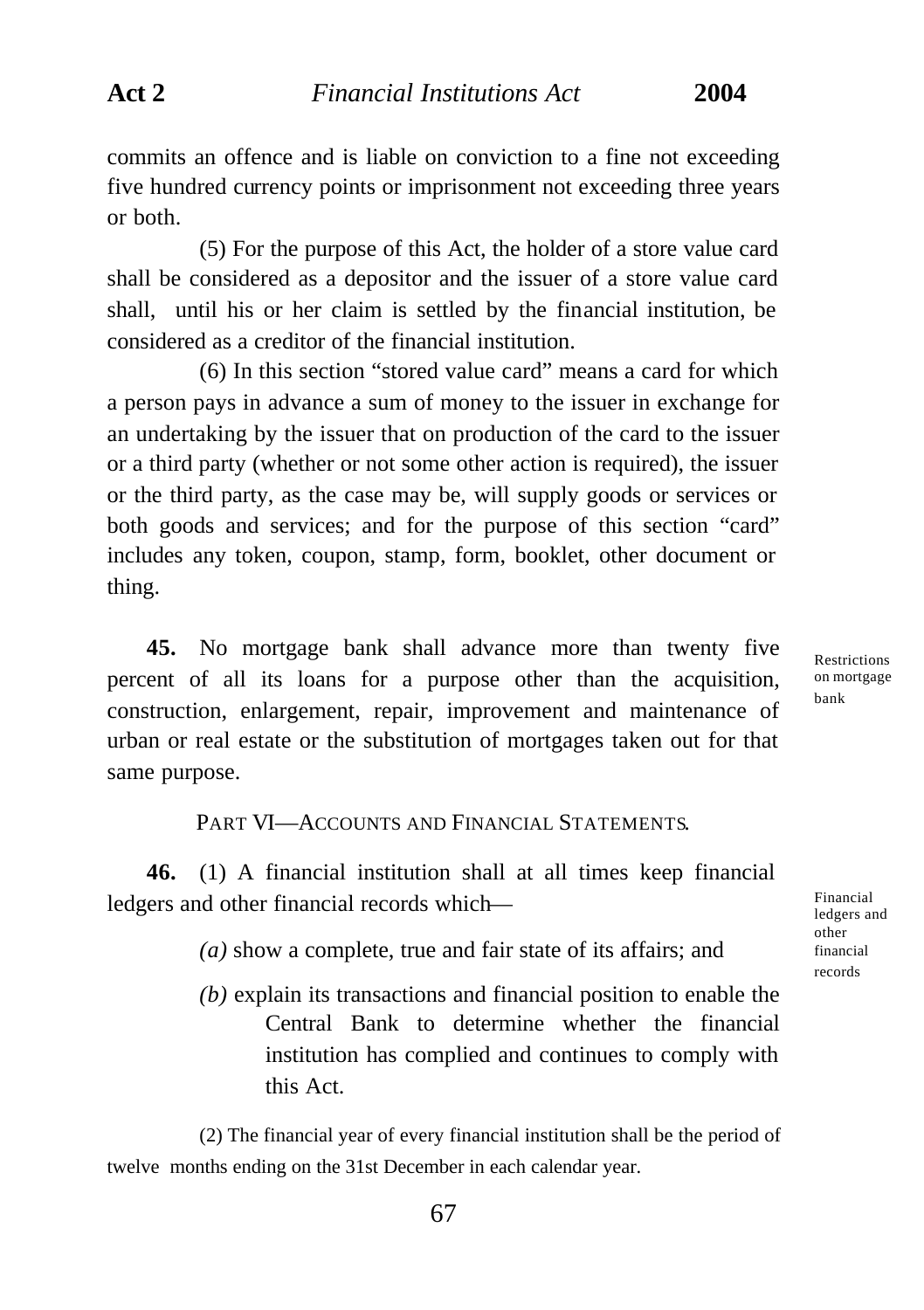(3) Where the financial year of a financial institution is different from that prescribed in subsection (2), the financial institution shall, within twelve months from the commencement of this Act, change its financial year to comply with subsection (2).

(4) The financial ledgers and other financial records to which this section applies shall be kept in Uganda and shall comply with the requirements of—

- *(a)* the Companies Act,
- *(b)* International Accounting Standards, and
- *(c)* such other requirements as the Central Bank may in writing prescribe.

(5) All accounting entries in financial ledgers and all financial records to be kept by a financial institution shall be kept and recorded in the English language using the system of numerals employed in Government accounts.

(6) A financial institution shall preserve the financial ledgers and other financial records referred to in this section for a period of not less than ten years.

(7) For the purposes of this section, 'financial records' include any book, computer record, report, statement or document relating to the business affairs, transactions, and property of a financial institution.

(8) Without derogation from subsections (1) and (4) of this section, every financial institution shall maintain within Uganda such nonfinancial records as are necessary—

- *(a)* to reveal clearly and correctly the state of its business affairs and financial condition; and
- *(b)* to explain its transactions so as to enable the Central Bank to determine whether the institution has complied with this Act.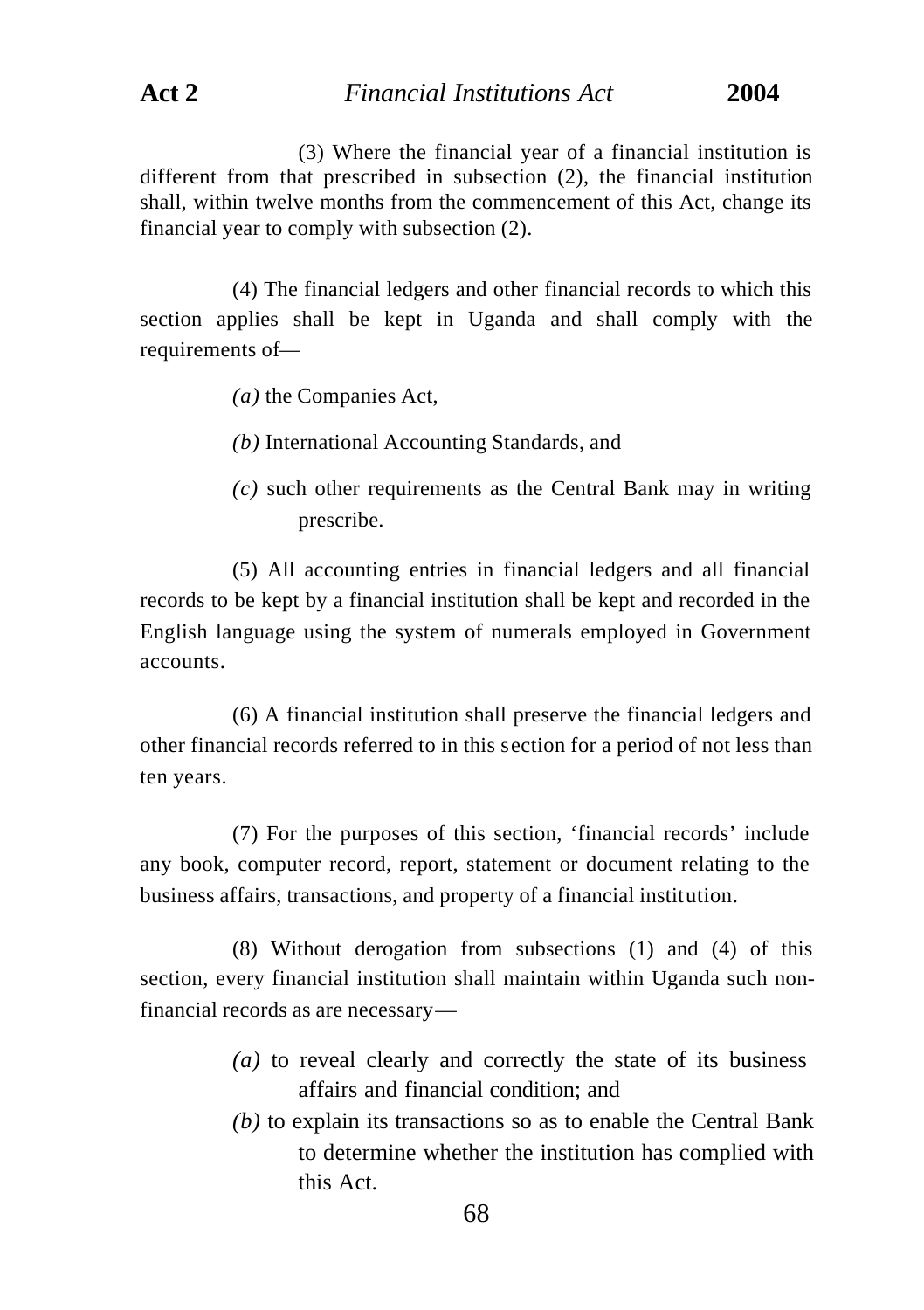(9) An institution and its agents shall take reasonable precaution to—

*(a)* prevent loss or destruction of;

- *(b)* prevent the falsification of the entries in;
- *(c)* facilitate the detection and correction of inaccuracies in; and
- *(d)* ensure that unauthorized persons do not have access to or use of information in

the registers and records required or authorised by this Act to be prepared and maintained.

**47.** (1) No person shall with intent to deceive or mislead in any financial ledger, record, report, statement or other document relating to the business affairs, transactions, property, assets, liabilities or accounts of a financial institution—

Entries in Financial ledgers

- *(a)* make a false entry knowing the entry to be false, or cause such an entry to be made; or
- *(b)* omit an entry or cause an entry to be omitted; or
- *(c)* alter, abstract, conceal, remove or destroy an entry, or cause an entry to be altered, abstracted, concealed, removed or destroyed.

(2) A financial institution shall indicate in its profit and loss account any civil penalty levied against it under this Act.

(3) A person who contravenes subsection (1) or (2) of this section commits an offence and is liable on conviction to a fine not exceeding one hundred currency points or imprisonment not exceeding five years or both.

**48.** (1) A financial institution shall within a period of three months after the end of its financial year, submit to the Central Bank its audited annual financial statements approved by its board of directors together with the auditors' report and the management letter.

Submission of audited annual financial statements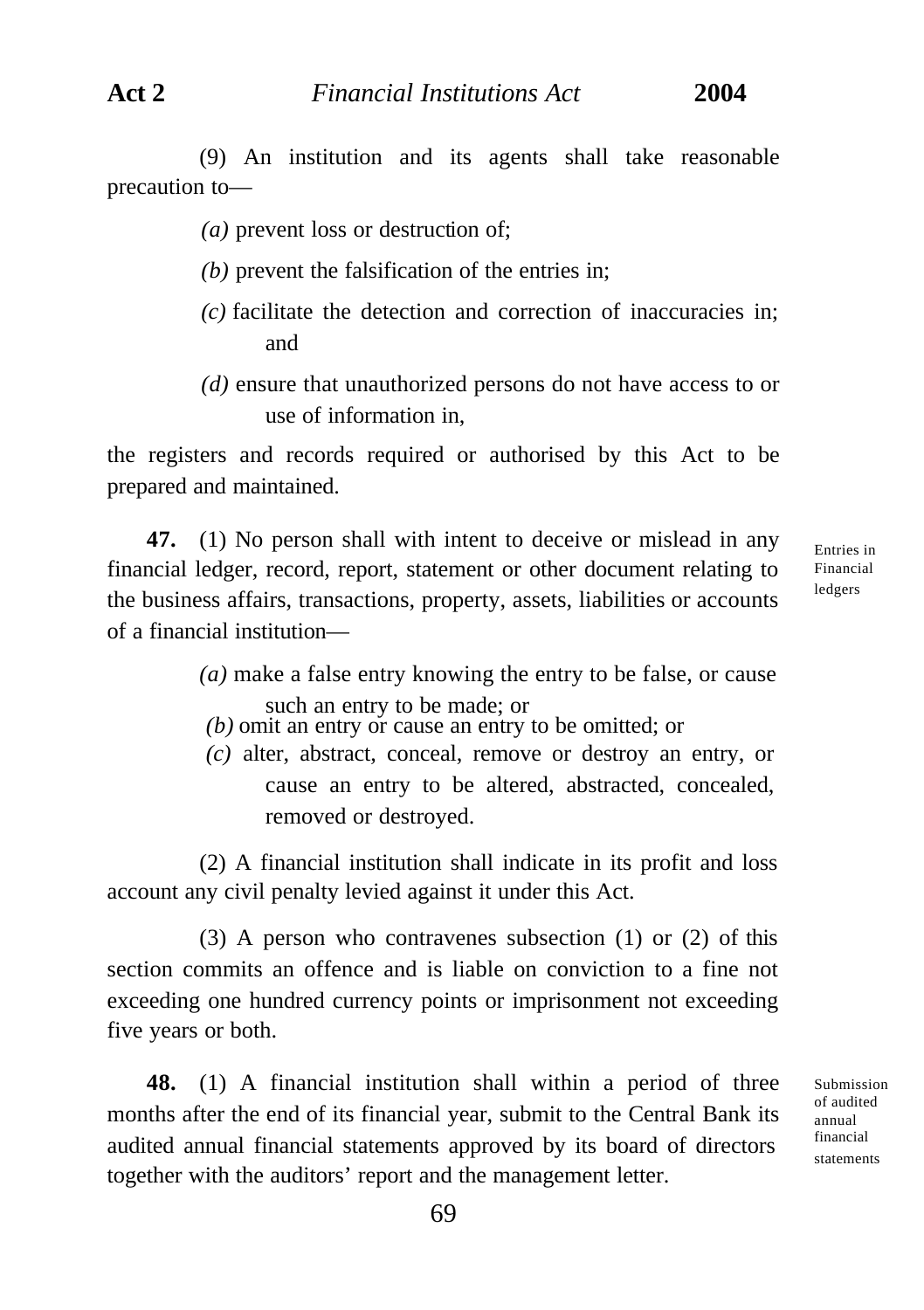(2) The form and contents of the audited annual financial statements required under this section shall comply with the requirements in the regulations made by the Central Bank under section 131 of this Act.

(3) A financial institution which fails to submit the audited annual financial statements within the period prescribed in subsection (1) of this section shall pay to the Central Bank a civil penalty of twenty currency points for every day on which the default continues.

**49.** (1) The audited annual financial statements shall at least disclose the following—

- *(a)* the name of any person or group of related persons who hold five per cent or more of the total voting rights in the financial institution;
- *(b)* the number of borrowers and the aggregate amount of advances or credit facilities exceeding twenty five per cent of core capital lent to a single person or group of related persons.
- *(c)* the names and amount of any lending to directors, shareholders and companies in which the directors and shareholders directly or indirectly have an interest; and
- *(d)* the range of interest rates and performance status of such insider loans during the reporting period.

(2) In this section, 'reporting period' means the period to which the financial statements referred to in subsection (1) relate.

Publication of annual and quarterly financial statements

**50.** (1) A financial institution shall within four months after the end of its financial year, publish its audited annual financial statements together with the auditors report, in a newspaper circulating in the whole of Uganda in the format prescribed in the regulations or in such other format as may be prescribed by notice to the financial institution issued by the Central Bank.

Disclosures to the Central Bank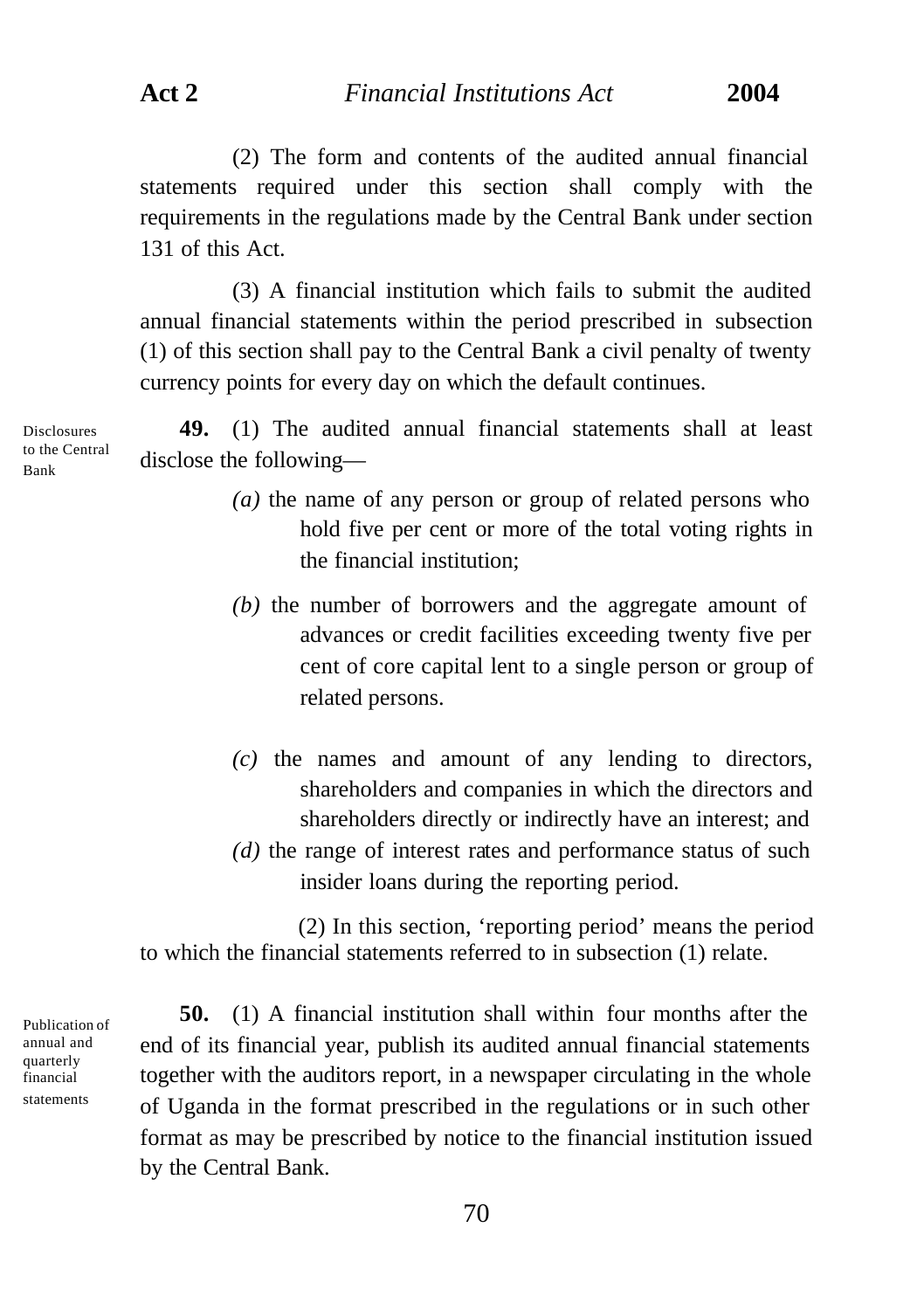(2) A financial institution shall exhibit on a half yearly basis, in the banking hall of each of its offices and branches a copy of its unaudited financial statement stating the fact that they are not audited.

(3) A financial institution shall exhibit throughout the year in a conspicuous place in the banking hall of each of its offices and branches a copy of its audited annual financial statements together with the auditor's report.

(4) A financial institution which fails to publish the audited annual financial statements within the period prescribed in subsection (1) of this section shall pay to the Central Bank a civil penalty of twenty currency points for each day on which the default continues.

**51.** Where the Central Bank is satisfied that the audited annual financial statements of a financial institution do not comply with the requirements of this Act or contain information that may be misleading in any way, or are not published in the form and with the contents specified by this Act, the Central Bank may require the financial institution toRectification of audited annual financial statements

Appointment of board of directors

- *(a)* amend or correct the audited annual financial statements to comply with this Act or any other additional requirements;
- *(b)* correct the misleading information;
- *(c)* re-publish the amended or corrected audited annual financial statements;
- *(d)* submit to the Central Bank any further documents or information or explanations relating to any document or information.

PART VII—CORPORATE GOVERNANCE.

**52.** (1) Every financial institution shall have a board of directors of not less than five directors.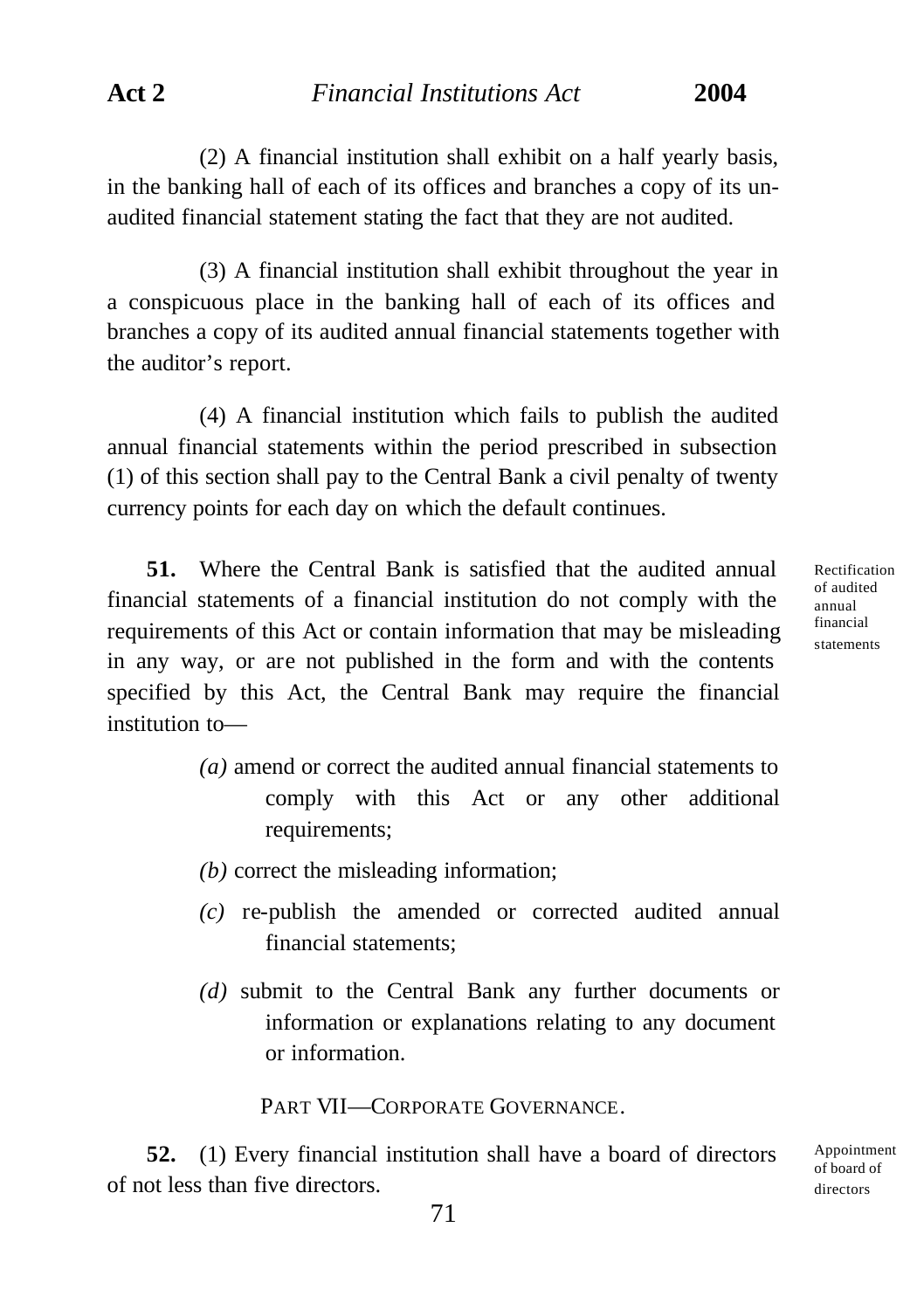(2) The board of directors shall be headed by a Chairperson who shall be a non-executive director.

(3) Notwithstanding anything to the contrary in any other written law, or any agreement, not more than fifty percent of the directors of the financial institution shall be employees of the financial institution or any of its subsidiaries or affiliates except in such cases where the Central Bank is satisfied that all those directors who are employees have been deemed fit and proper to be directors of a financial institution by the home country regulator of the financial institution.

(4) No person who is not a fit and proper person in accordance with the fit and proper test specified in the Third Schedule shall become or remain a director of a financial institution, and for the purposes of this subsection, the Central Bank shall vet all persons proposed as directors of a financial in stitution within six months and notify the financial institution accordingly.

(5) Notwithstanding the provisions of the Companies Act, no appointment of a director of a financial institution shall have legal effect for the purposes of this Act or any other law unless that person has complied with the requirements of subsection (4). Cap. 110.

> (6) Subject to subsection (1) no person who on the date of commencement of this Act is a director of a financial institution shall, on the expiry of his or her current term of office be eligible for reappointment as a director unless or until he or she qualifies for appointment under subsection (4).

> (7) No person who on the date of commencement of this Act is a director of a financial institution shall six months after the commencement of this Act remain a director unless or until he or she qualifies for such appointment under subsection (4).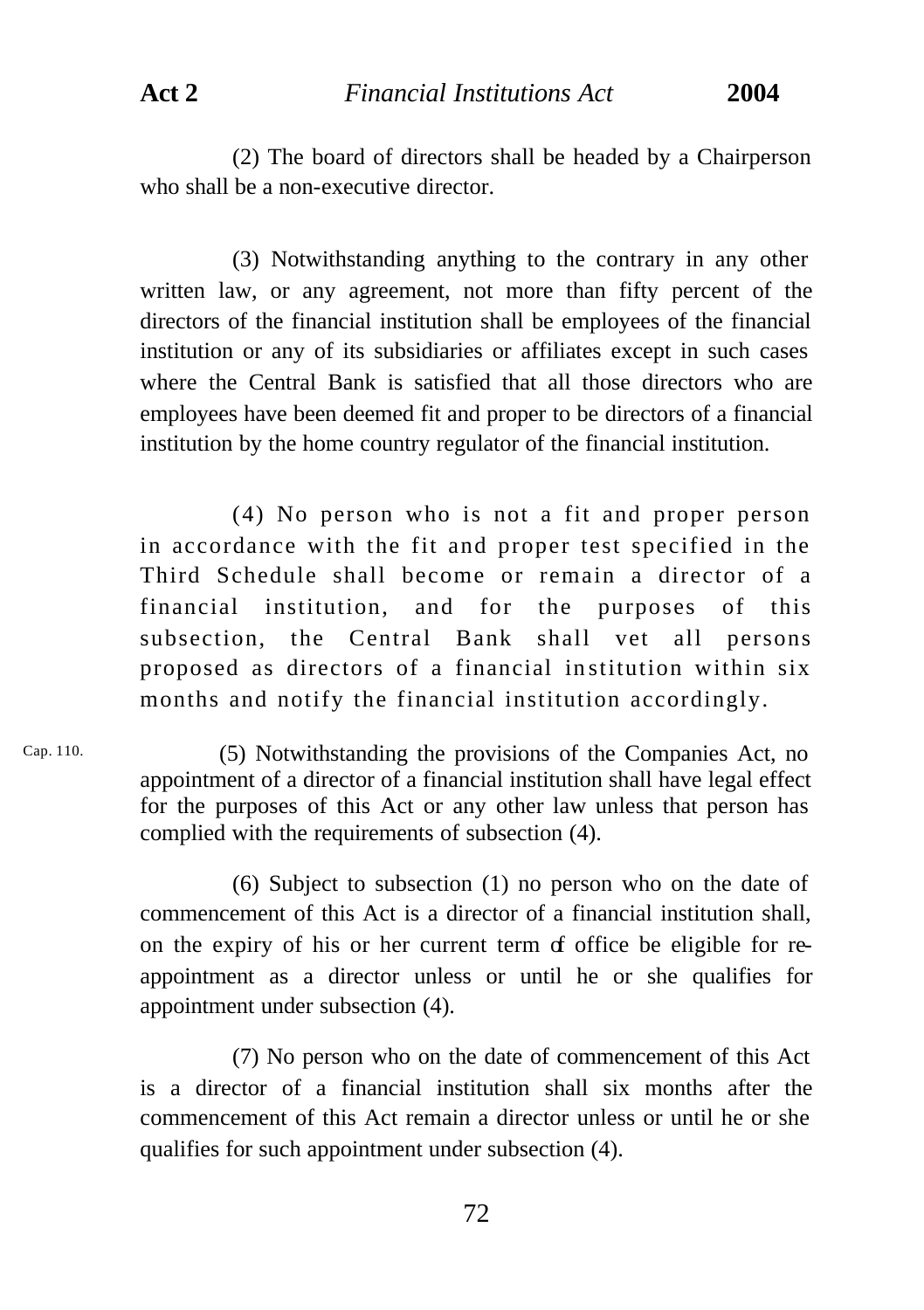**53.** (1) No person shall become a director in a financial institution unless— Disqualificati on of director

- *(a)* he or she is above eighteen years of age;
- *(b)* he or she is of sound mind and has not been declared to be of unsound mind by any court of law in Uganda or elsewhere;
- *(c)* he or she is not an undischarged bankrupt;
- *(d)* he or she is a natural person;
- *(e)* the financial institution has served a written notice on the Central Bank of its nomination of that person to become a director; and
- *(f)* the Central Bank has given a written approval of his or her compliance with the fit and proper test.

(2) The Central Bank may, on receipt of the notice referred to in subsection (1) of this section, seek further information and documents from the applicant or from other sources.

(3) After due consideration has been given to the written notice, the Central Bank may—

- *(a)* give its approval of the applicant to become a director; or
- *(b)* withhold its approval on the ground that the person concerned is not a fit and proper person to become a director.

(4) Any person who under subsection (1) or subsection (2) of this section knowingly or recklessly provides information to the Central Bank which is false or misleading in a material particular commits an offence and is liable on conviction to a fine not exceeding two hundred and fifty currency points or imprisonment not exceeding two years or both.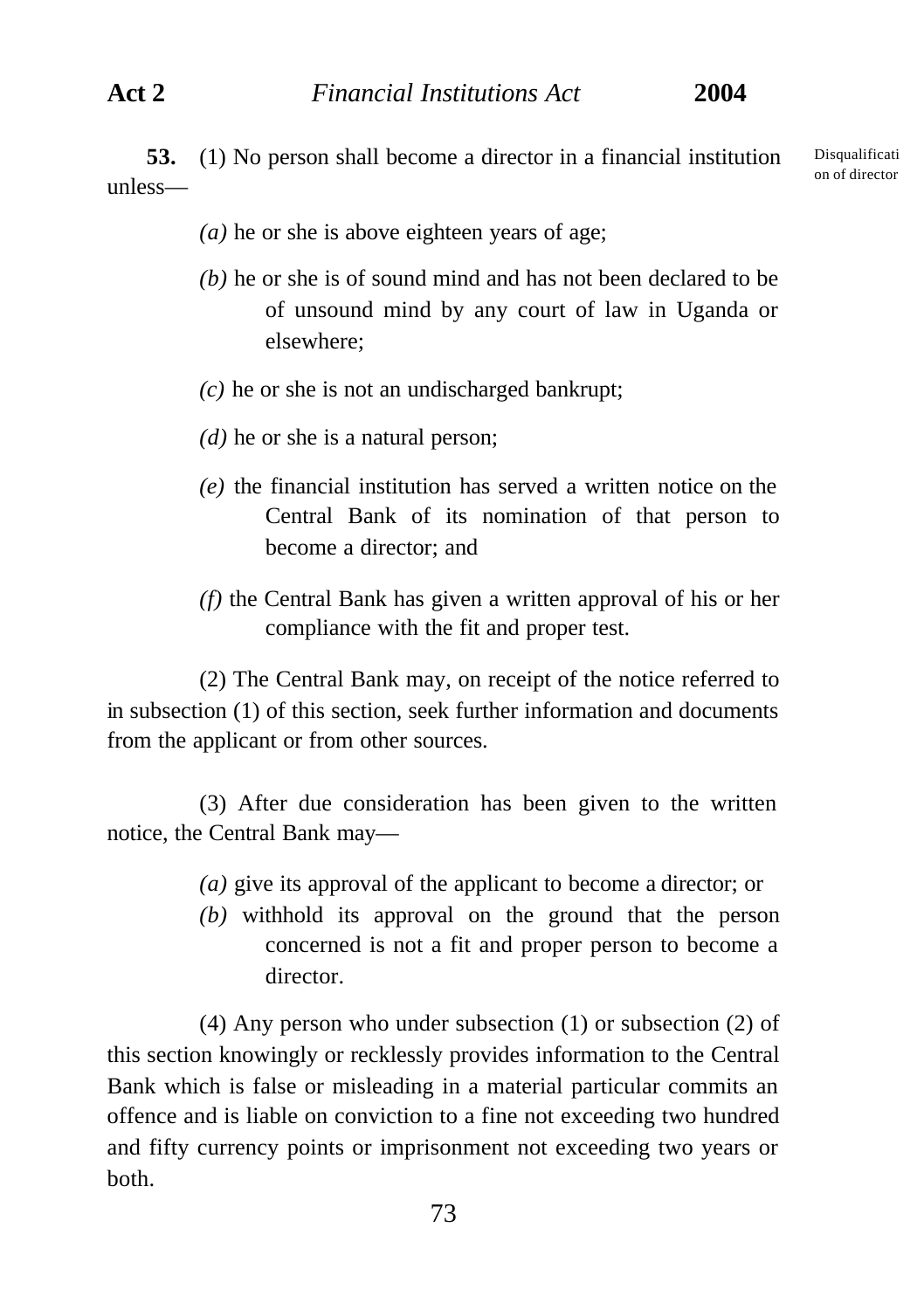(5) At least fifty percent of the directors of a financial institution licensed under this Act must, during the tenure of their office, be resident in Uganda.

Conflict of interest

**54.** (1) No director or officer of a financial institution shall take part in the discussion of or taking a decision on any matter in which that person or any of his or her related interest has an interest.

(2) In any meeting where subsection (1) of this section applies, every officer or director referred to in subsection (1) shall inform the meeting of his or her interest or that of any of the parties mentioned in subsection (1) and to the extent that the discussion or decision concerns any matter in which he or she has an interest, shall exclude himself or herself from further attendance at that meeting.

Responsibilities of the board

**55.** (1) The board of directors of a financial institution shall be responsible for—

- *(a)* good corporate governance and business performance of the financial institution;
- *(b)* ensuring that the board is in full control of the affairs and business operations of the financial institution;
- *(c)* ensuring that the business of the financial institution is carried on in compliance with all applicable laws and regulations and is conducive to safe and sound banking practices;
- *d*ensuring and reporting to the shareholders at the annual general meeting of the financial institution, that the internal controls and systems, and management information systems of the financial institution—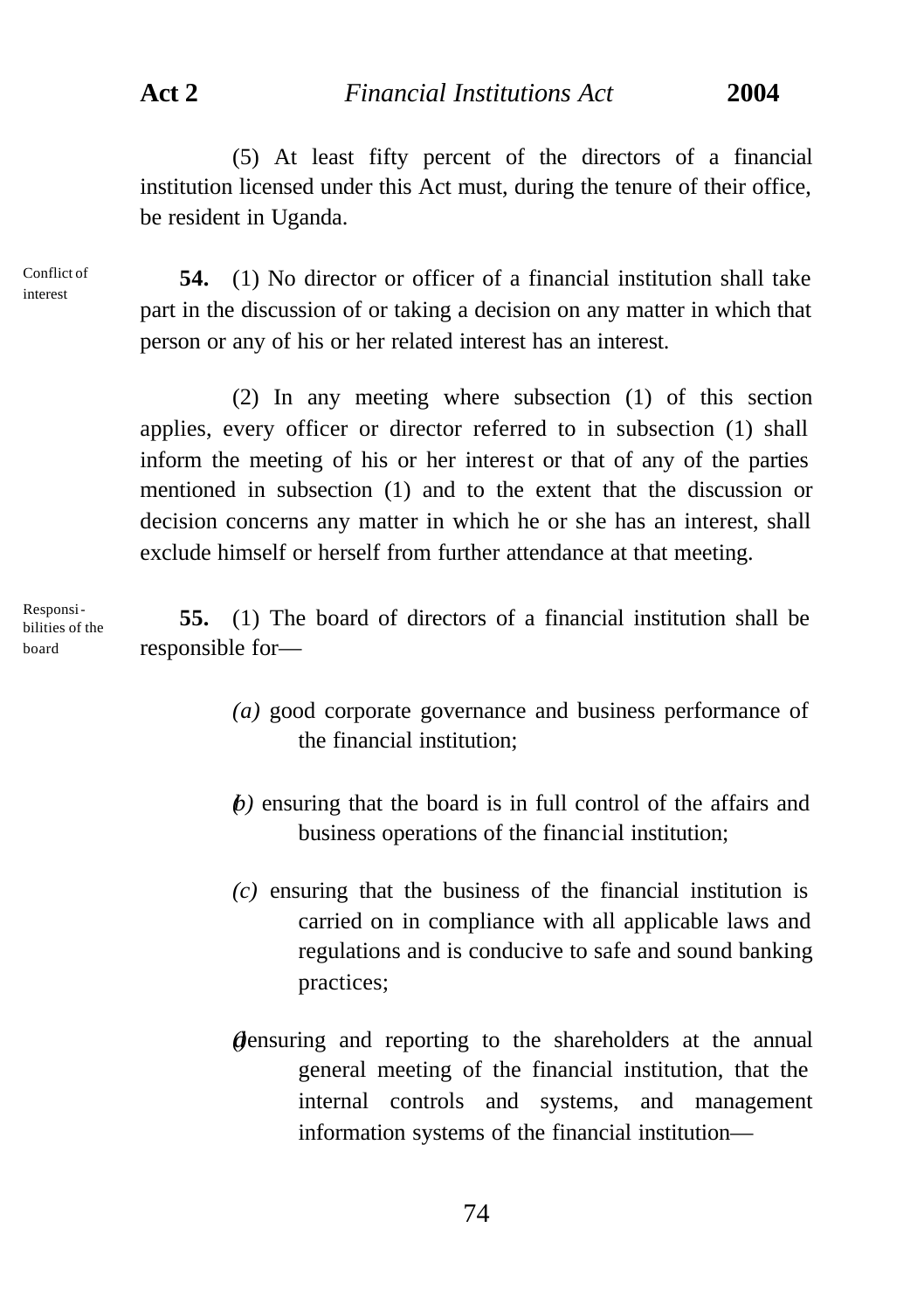(i) are designed to provide reasonable assurance as to the integrity

> and reliability of the financial statements of the financial institution and to adequately safeguard, verify and maintain accountability of its assets;

- (ii) are based on established and written policies and procedures, and are implemented by trained and skilled officers with an appropriate segregation of duties; and
- (iii) are continuously monitored, reviewed and updated by the board of directors to ensure that no material breakdown occurs in the functioning of such controls, procedures and systems.
- *(e)* for the purposes of this Act, 'corporate governance' shall cover the overall environment in which the financial institution operates comprising a system of checks and balances which promotes a healthy balancing of risk and return.

(2) The directors of a financial institution shall appoint from among their number two executive directors who must—

- *(a)* be ordinarily resident in Uganda;
- *(b)* have knowledge of the manner in which the institution's longer term strategy is pursued in practice and an ability to influence its policies; and
- *(c)* effectively direct the business of the financial institution.

**56.** (1) A director shall in relation to the financial institution in which he or she serves, stand in a fiduciary relationship and shall in addition and without derogation owe the financial institution and its shareholders the following duties—

Duties of directors.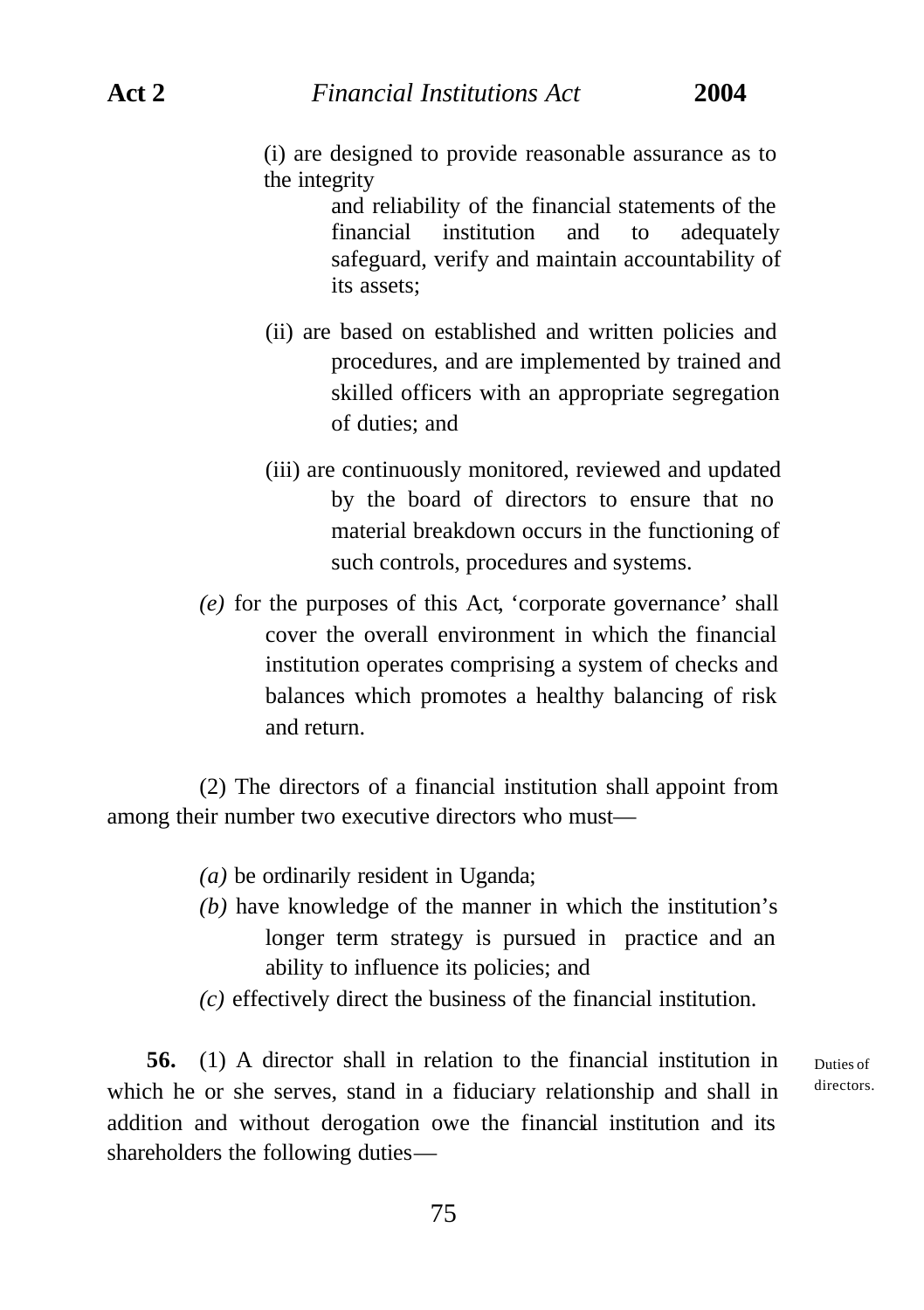- *(a)* a duty to act honestly and in good faith;
- *(b)* a duty to act in the best interest and for the benefit of the financial institution;
- *(c)* a duty to act independently, free from undue influence of any other person; and
- *(d)* a duty to access necessary information to enable him or her to discharge his or her responsibilities.

(2) The board of directors as an organ and each director individually shall immediately report in writing to the Central Bank if they have reason to believe that—

- *(a)* the financial institution may not be able to properly conduct its business as a going concern;
- *(b)* the financial institution appears to be or is likely in the near future to be unable to meet all, or any of its obligations;
- *(c)* the financial institution has suspended or is about to suspend any payment of any kind;
- *(d)* the financial institution does not, or may not be able to meet its capital requirements as prescribed in this Act.

(3) Any individual director who acts in accordance with this section shall make his or her intention known to the board in writing prior to reporting to the Central Bank.

(4) Where the board of directors or a director fails, omits or neglects to report to the Central Bank any matter required to be reported under subsection (2) of this section, the Central Bank may—

> *(a)* withdraw its approval of the board of directors as an organ, or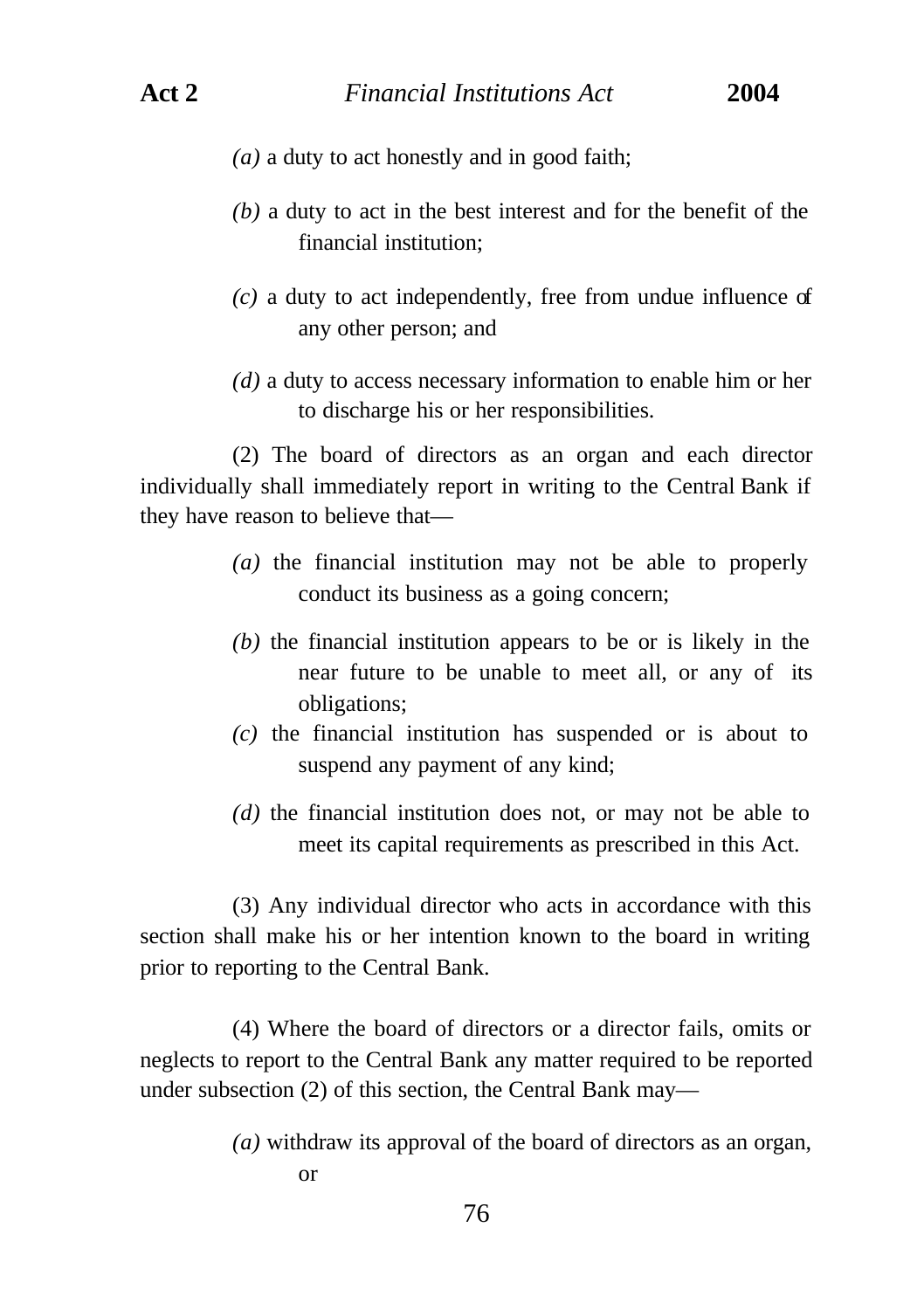- *(b)* withdraw its approval of any of the directors.
- **57.** (1) The Central Bank may, for sufficient cause—

Removal and suspension of directors

- *(a)* remove a director of a financial institution;
- *(b)* remove or suspend the whole board of directors of a financial institution; or
- *(c)* exclude any member of the board from qualifying to serve on a board of any financial institution in Uganda for a period of not less than ten years.

(2) For the purposes of subsection (1), 'sufficient cause' means—

- *(a)* in relation to a director or directors', ceasing to comply with the fit and proper test specified in the Third schedule;
- *(b)* in relation to the board of directors—
	- (i) failure, omission or neglect of their responsibilities in section 55;
	- (ii) failure, omission or neglect to report to the Central Bank as required by subsection (2) of section 56;
	- (iii) failure or omission or neglect of duties as prescribed by subsection (1) of section 56;
	- (iv) failure to attend without a lawful excuse, two consecutive meetings of the board or being absent from three board meetings for a consecutive period of six months.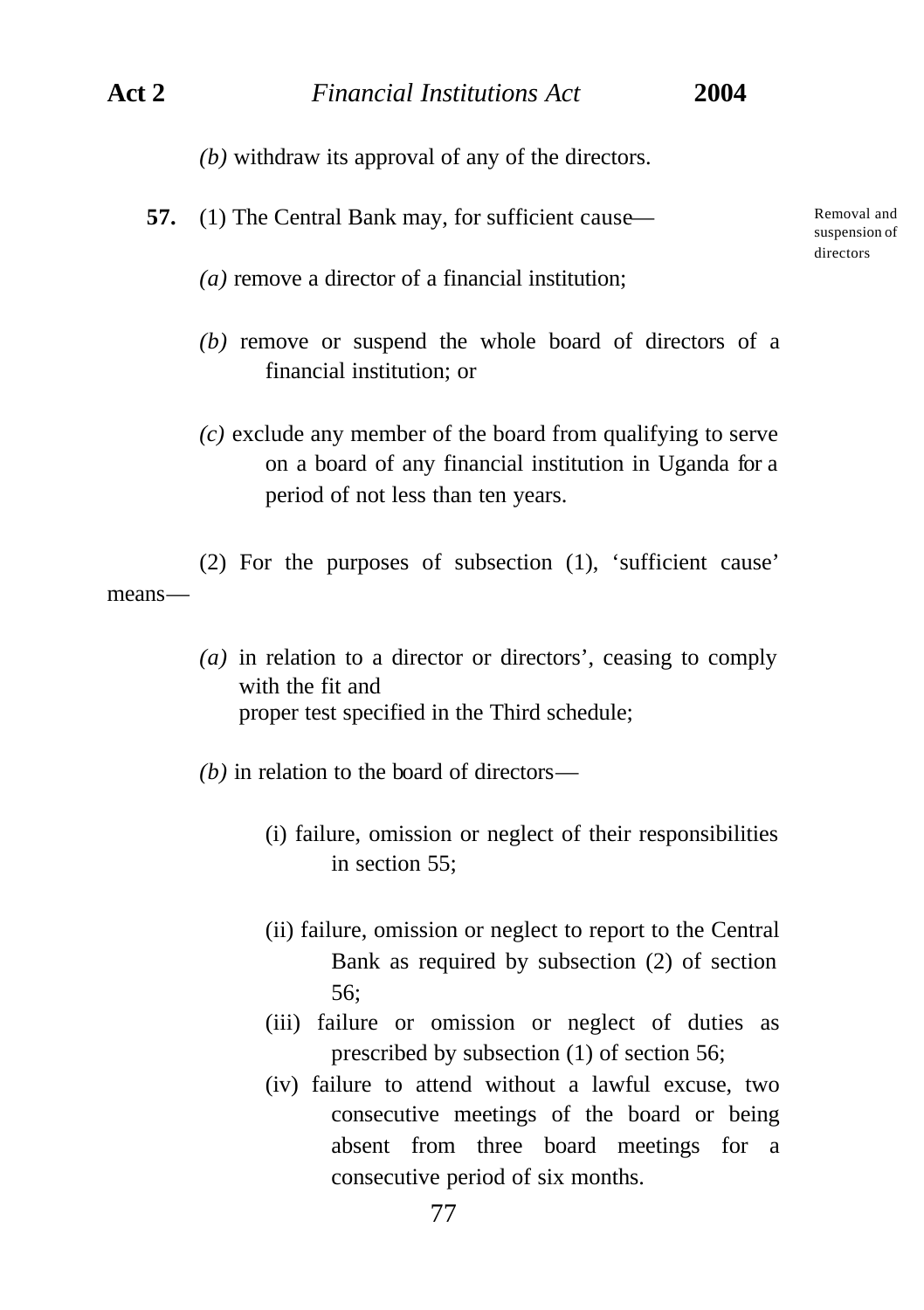(3) No director serving on the board of a financial institution shall simultaneously serve as a board member, or in any executive capacity, with any other financial institution or a subsidiary or affiliate of the financial institution in Uganda.

- (4) Where the Central Bank—
- *(a)* removes or suspends the whole board of directors; or
- *(b)* removes any directors from the board and as a result of the removal the number of board members falls below the minimum prescribed in this Act,

the Central Bank shall immediately assume the powers of the board of directors and shall within fourteen days summon a meeting of the shareholders for the purpose of electing a new board of directors, which shall be required to satisfy the provisions of this Act relating to the appointment of directors.

**58.**(1) The Central Bank may, by notice, order any financial institution to provide the Central Bank within a period specified in the notice, a copy of the board minutes and resolutions duly certified as a true record by the Secretary and Chairperson of the board.

(2) Notwithstanding anything in this Act and the memorandum and articles of association of a financial institution, or the Companies Act, the Central Bank may, in the interest of the financial institution or the safety of depositors—

- *(a)* order the board of directors of a financial institution to meet within three days and at such place in Uganda as the order shall specify;
- *(b)* order the board of directors of a financial institution to consider on the agenda of the convened meeting such items relating to the financia l institution as the Central Bank may deem necessary for purposes of the safety of the financial institution and its depositors;

Board meetings

Cap. 110.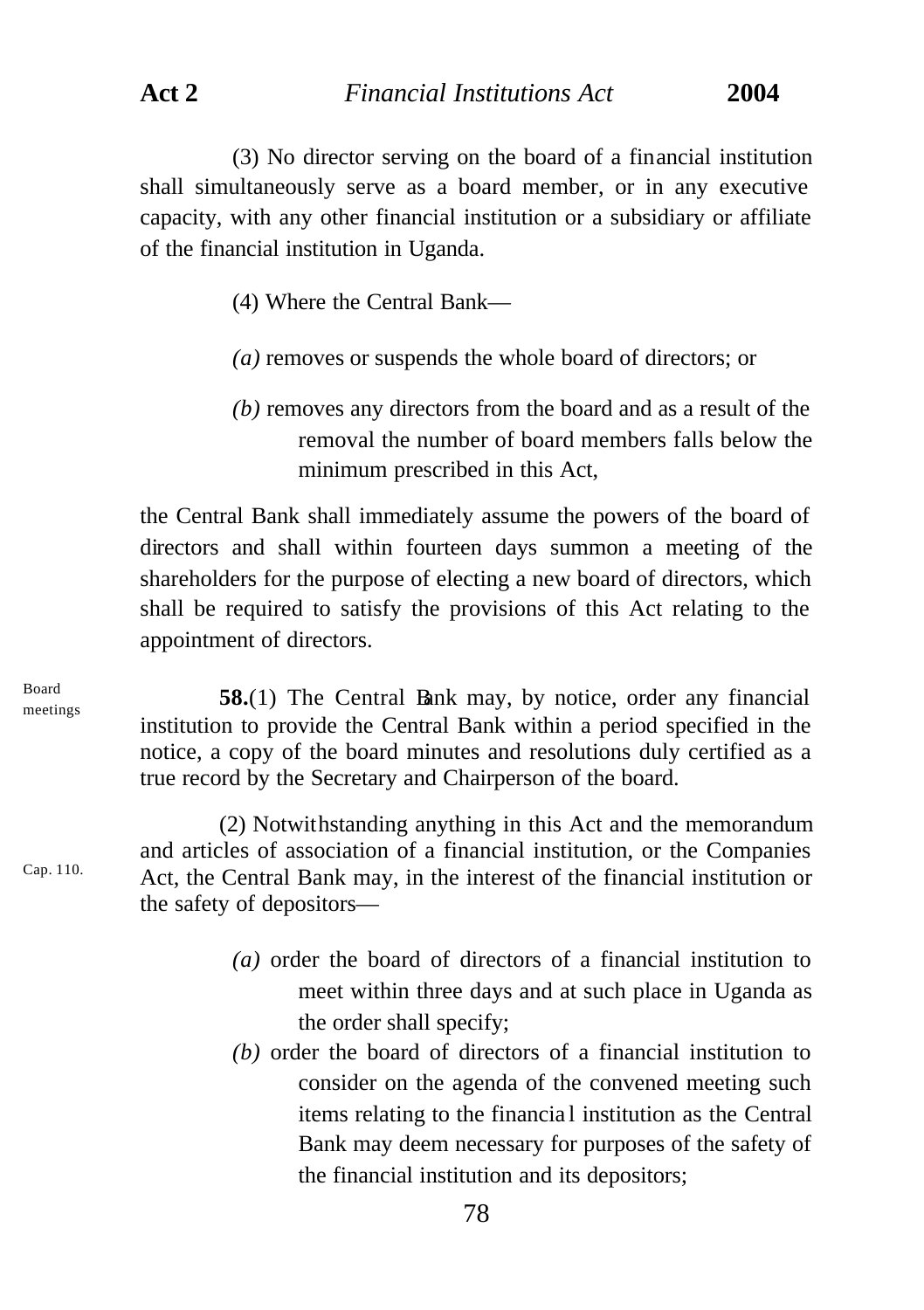*(c)* appoint an observer to any board meeting of a financial institution.

(3) Where a meeting of the board is convened under paragraph *(a)* of subsection (2) of this section, the quorum for the meeting shall be three directors or one third of the total directors present, whichever is greater, and decisions shall be taken by a simple majority.

(4) Any decision taken under subsection (3) shall be binding on the financial institution.

(5) Where no director turns up, the Central Bank shall take appropriate action as it deems fit.

**59.** (1) The board of directors shall constitute from among its members, a committee on audit, consisting of not less than two persons to perform such functions as the board of directors shall specify.

Audit Committee of the board

(2) Notwithstanding subsection (1), all directors employed by the financial institution in any other position except that of director, shall be disqualified from serving on the committee on audit.

(3) The committee on audit shall be headed by a Chairperson who shall be appointed by the board of directors.

(4) The Chairperson shall have such functions as are prescribed by the board.

(5) The committee on audit shall meet once in every quarter of the financial year of the financial institution.

(6) The following shall be required to attend all meetings of the committee on audit—

*(a)* the board members of the committee on audit;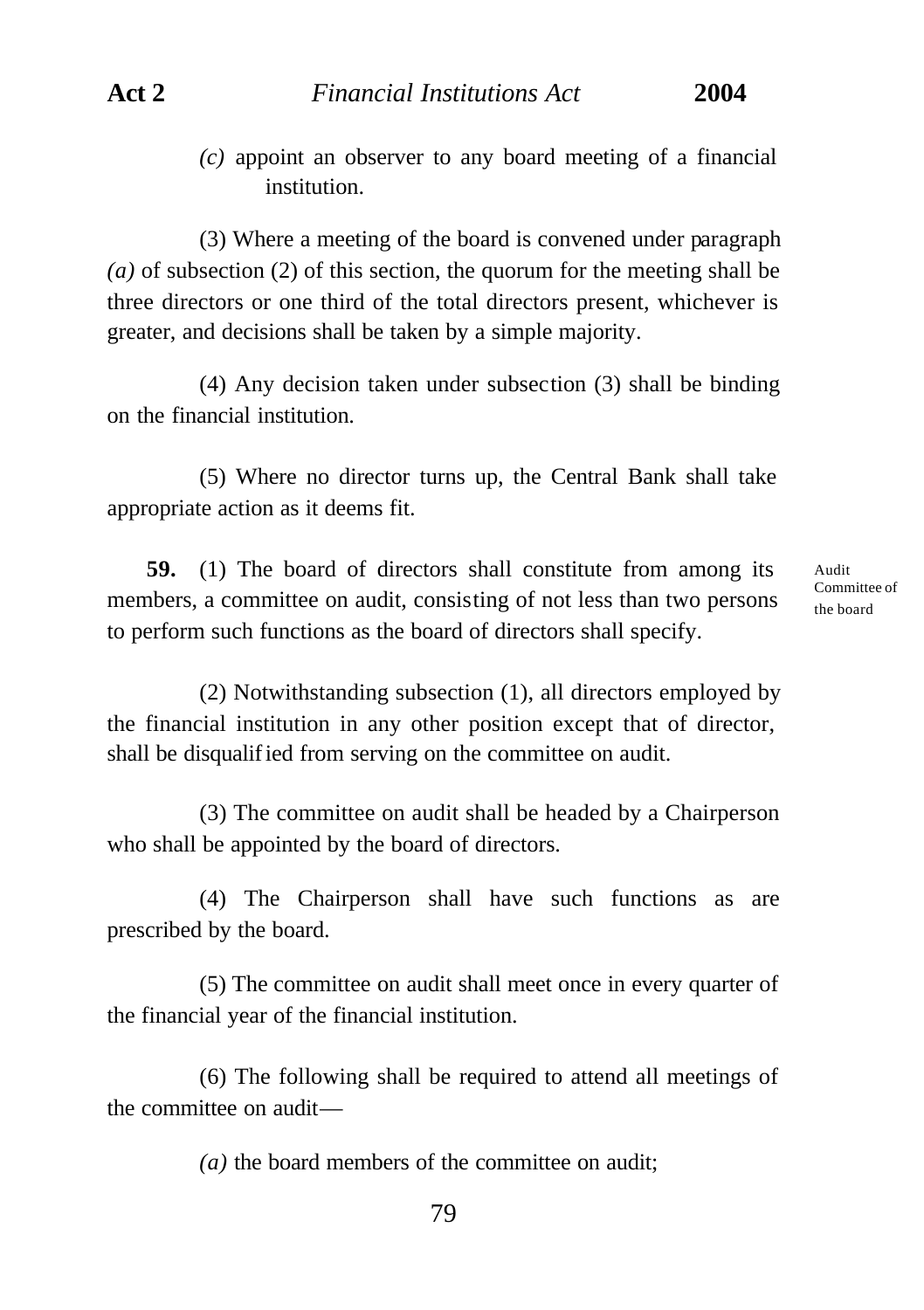- *(b)* the officer responsible for internal audit in the financial institution; and
- *(c)* the officers in charge of the financial and treasury functions of the financial institution.
- (7) The committee on audit shall have the following duties—
	- *(a)* to review the internal audit report and programs of the financial institution;
	- *(b)* to review the internal controls, operating procedures and systems and management information systems of the financial institution;
	- *(c)* to ensure that the audit function of the financial institution is adequately staffed;
	- *(d)* to ascertain the nature of the external audit, co-ordinate the internal and external audits and consider rectification and implementation of issues raised by the external auditor;
	- *(e)* to review the financial statements of the financial institution and make recommendations on them;
	- *(f)* to review such investments and transactions that could affect the well being of the financial institution as the auditor or auditors or any officer of the financial institution may bring to the attention of the committee;
	- *(g)* to review the practices of a financial institution to ensure that any insider transactions of the institution that have a material effect on the stability or solvency of the institution are identified and dealt with.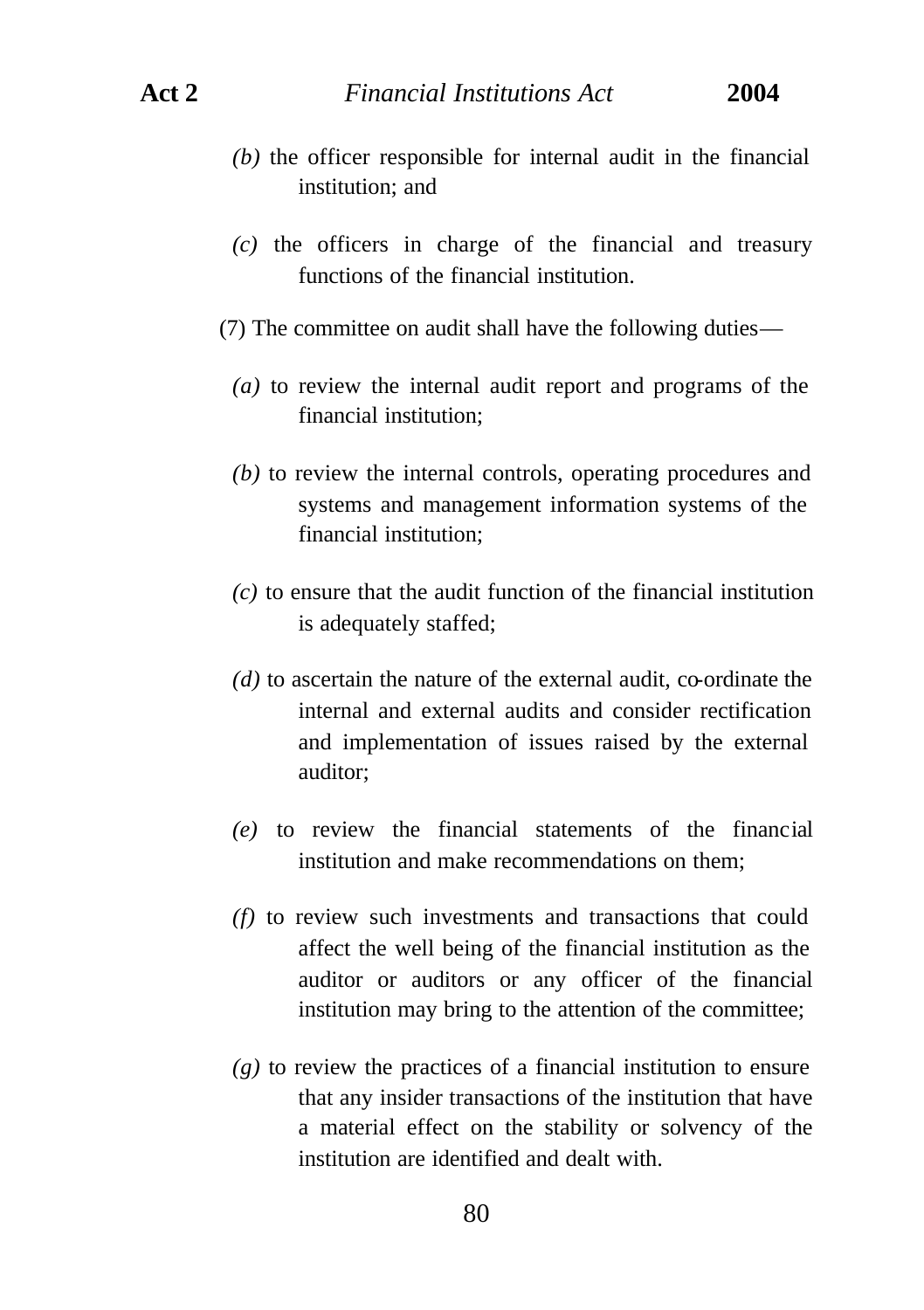**60.** (1) The board of directors shall constitute an Asset and Liability Management Committee consisting of not less than two persons to perform such functions as the board of directors shall specify in relation to establishing the broad guidelines on the financial institution's tolerance for risk and expectations from investment.

(2) The guidelines shall include but may not be limited to the following areas—

*(a)* limits on loan to deposit ratio;

- *(b)* limits on loan to capital ratio;
- *(c)* limits on exposure to single or related customers;
- *(d)* flexible limits on the percentage reliance on a particular deposit liability category;
- *(e)* maximum dependence on inter-bank and other volatile funding instruments;
- *(f)* limits on maximum and minimum maturities for newly acquired categories of assets and liabilities;
- *(g)* limits on maximum and minimum maturities for existing categories of assets and liabilities;
- *(h)* limits on the sensitivity of the net interest margin on changes in market interest rates;
- *(i)* maximum percentage imbalance between rates sensitive assets and liabilities;
- *(j)* limits on minimum spread acceptable between costs and yields of liabilities and assets;
- *(k)* limits on minimum liquidity provision to be maintained to sustain operations while longer term adjustments are made;
- *(l)* primary sources of meeting funds should be quantified.

Asset and liability management committee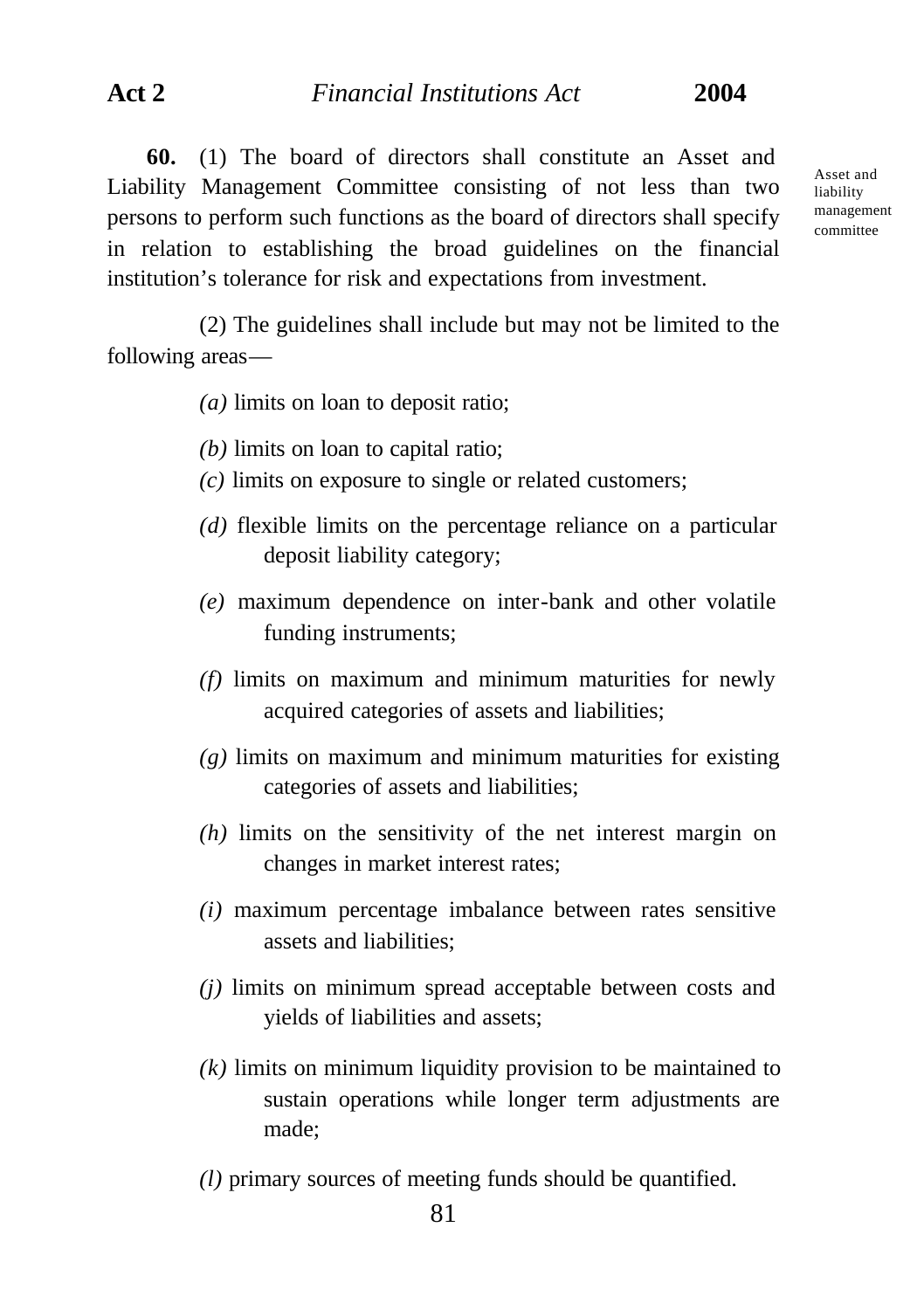(3) The Central Bank may from time to time issue notices to financial institutions concerning matters to be considered by the Asset and Liability Management Committee.

**61.** (1) Every financial institution shall appoint an internal auditor suitably qualified and experienced in banking who shall report to the committee on audit of the board of directors.

- (2) The duties of the internal auditor shall be—
- *(a)* to evaluate the reliability of the information produced by accounting and computer systems;
- *(b)* to provide an independent appraisal function;
- *(c)* to evaluate the effectiveness, efficiency and economy of operations;
- *(e)* to evaluate compliance with laws, policies and operating instructions;
- *(e)* to provide investigative services to line management; and
- *(f)* to certify returns submitted to the Central Bank by the financial institution.

**62.** (1) Subject to subsection (5) of this section, every financial institution shall nominate for appointment annually, from a pre-qualified list to be published by the Central Bank a firm of qualified auditors whose duty shall be to perform an audit of the financial statements of the financial institution and to give an opinion in accordance with this Act, the Companies Act, and International Standards on Auditing as adopted in Uganda on the following—

> *(a)* annual balance sheet, profit and loss account and other financial statements required to be submitted by the financial institution to the Central Bank under this Act;

Internal auditor

External auditors

Cap. 110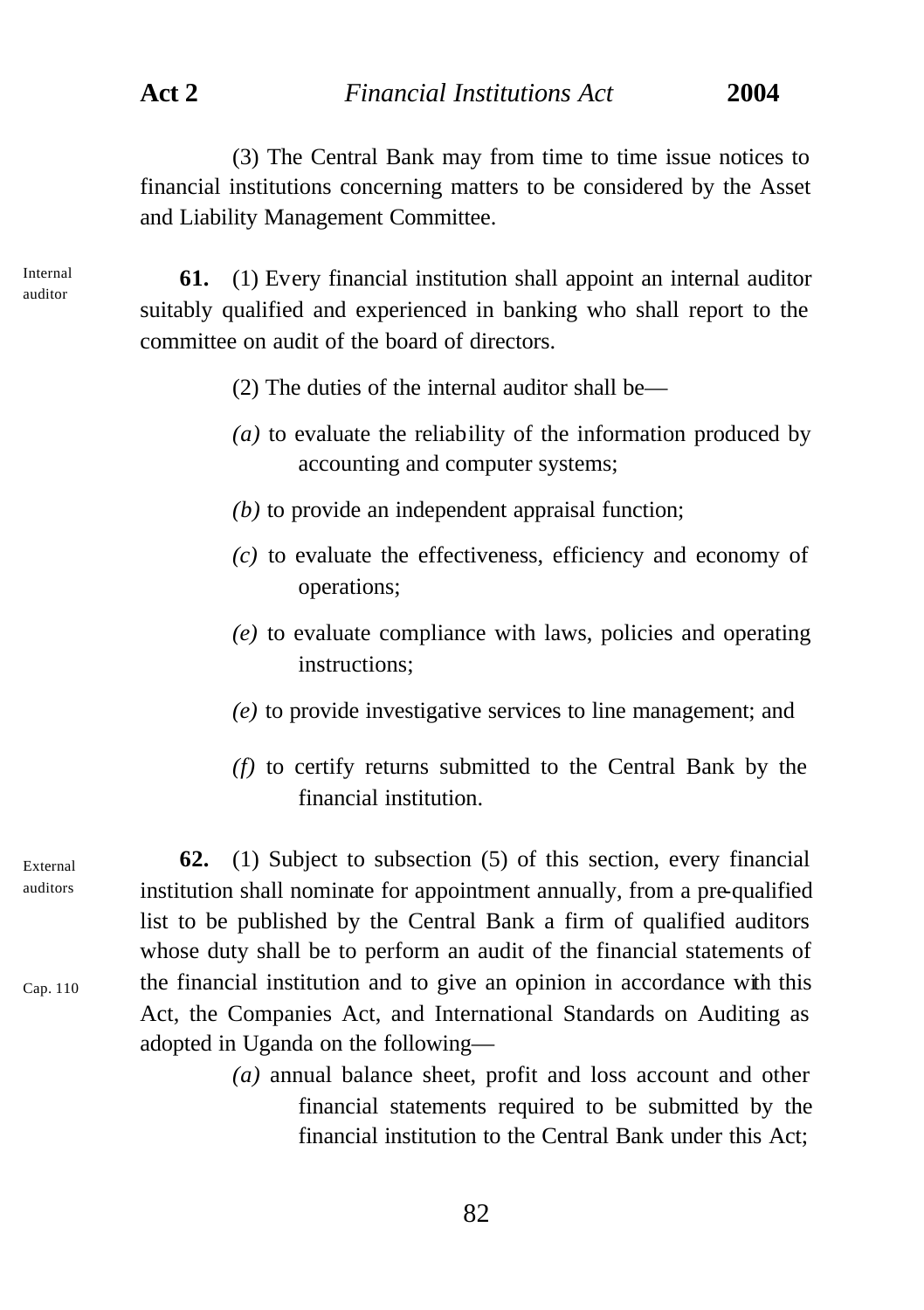- *(b)* compliance of the financial institution with the requirements of this Act;
- *(c)* compliance of the financial institution with the requirements of the Companies Act.

(2) A financial institution shall, within thirty days after the nomination for appointment of an external auditor, apply in writing to the Central Bank for the approval of the appointment.

(3) On receipt of an application under subsection (2), the Central Bank may in writing—

- *(a)* approve the appointment;
- *(b)* approve the appointment subject to such conditions as shall be specified in the approval;
- *(c)* decline to approve the appointment.

(4) Where the Central Bank declines to approve the appointment of an external auditor under subsection (3) or withdraws an approval under subsection (7), the financial institution shall nominate another firm as external auditors and subsection (2) shall apply with the necessary modifications in respect of that nomination.

 $(5)$  Where a financial institution fails to nominate  $\sigma$  obtain approval of an external auditor within two months after the lapse of the term of its previous external auditor, or fails to fill a vacancy for an external auditor, the Central Bank may appoint a qualified firm of auditors whose remuneration shall be paid by the financial institution.

(6) A person appointed as an external auditor under subsection  $(5)$  shall—

> *(a)* for the purposes of the Companies Act be deemed to have been appointed as an external auditor at the immediately preceding annual general meeting of the financial institution;

Cap. 110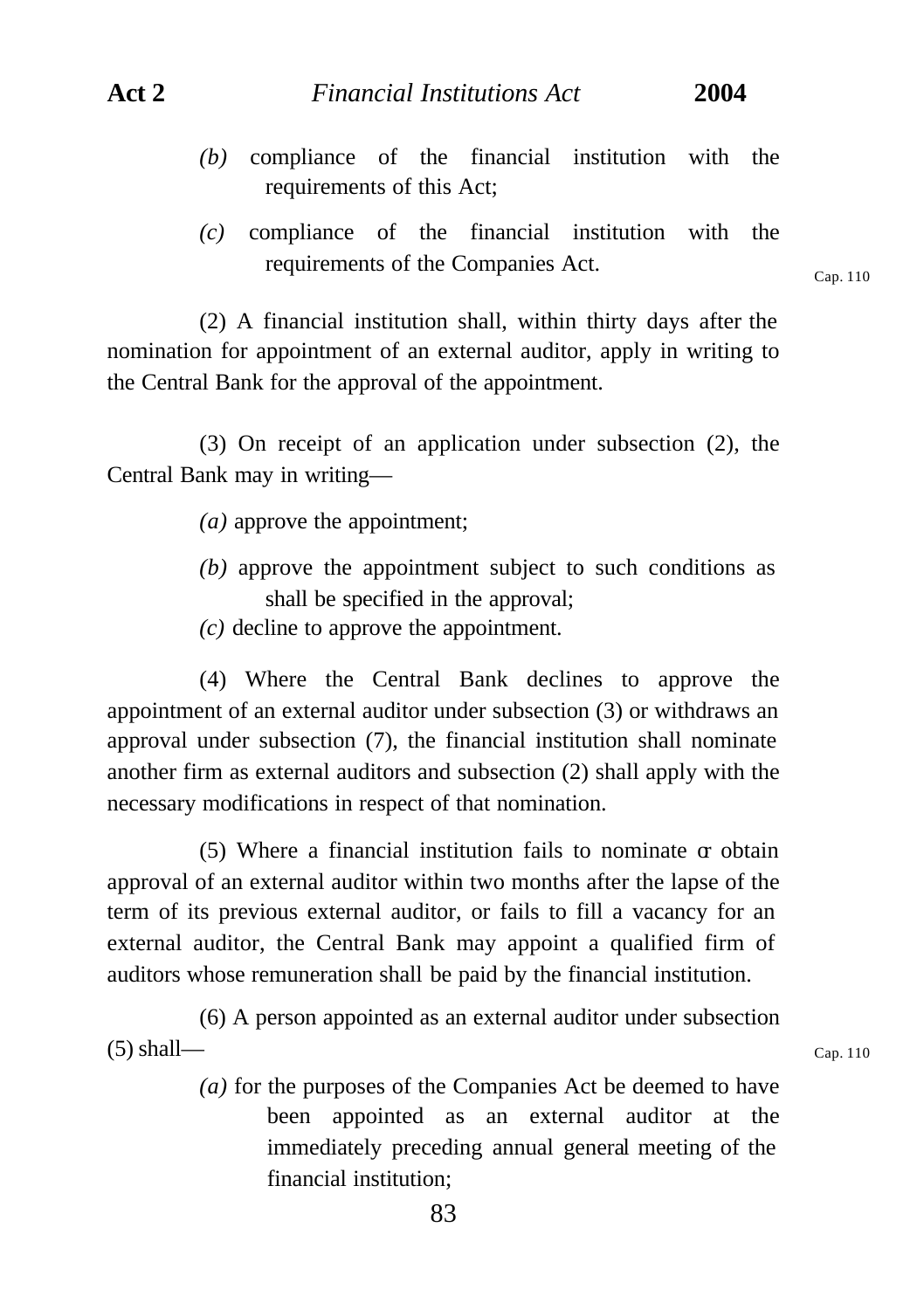*(b)* be deemed to be an external auditor appointed by the financial institution under subsection (1) of this section and approved by the Central Bank as required by subsection (3).

(7) The Central Bank may for suffic ient cause withdraw its approval of the appointment of an external auditor previously granted, and upon the withdrawal, the external auditor concerned shall vacate office.

(8) For the purposes of subsection (7), "sufficient cause" shall relate to any of the following—

*(a)* failure to comply with the requirements of this Act;

- *(b)* breach of duty as imposed by this Act;
- *(c)* inability to perform to the prescribed standard or at all;
- *(d)* any other reason that the Central Bank may, in its discretion consider applicable.

Approval of external Auditor Cap.110.

**63.** Notwithstanding the provisions of the Companies Act, no person shall hold office as an external auditor of a financial institution unless his or her appointment has been approved by the Central Bank under section 62.

Disqualification of External Auditor

**64.** A person shall not qualify to be appointed or to act as an external auditor of a financial institution if—

> *(a)* that person, and in case of a firm, every partner in the firm, is not registered as a member of the Institute of Certified Public Accountants established under the Accountants Act;

Cap. 266.

*(b)* that person, either directly or indirectly has a material interest in the financial institution or its affiliates;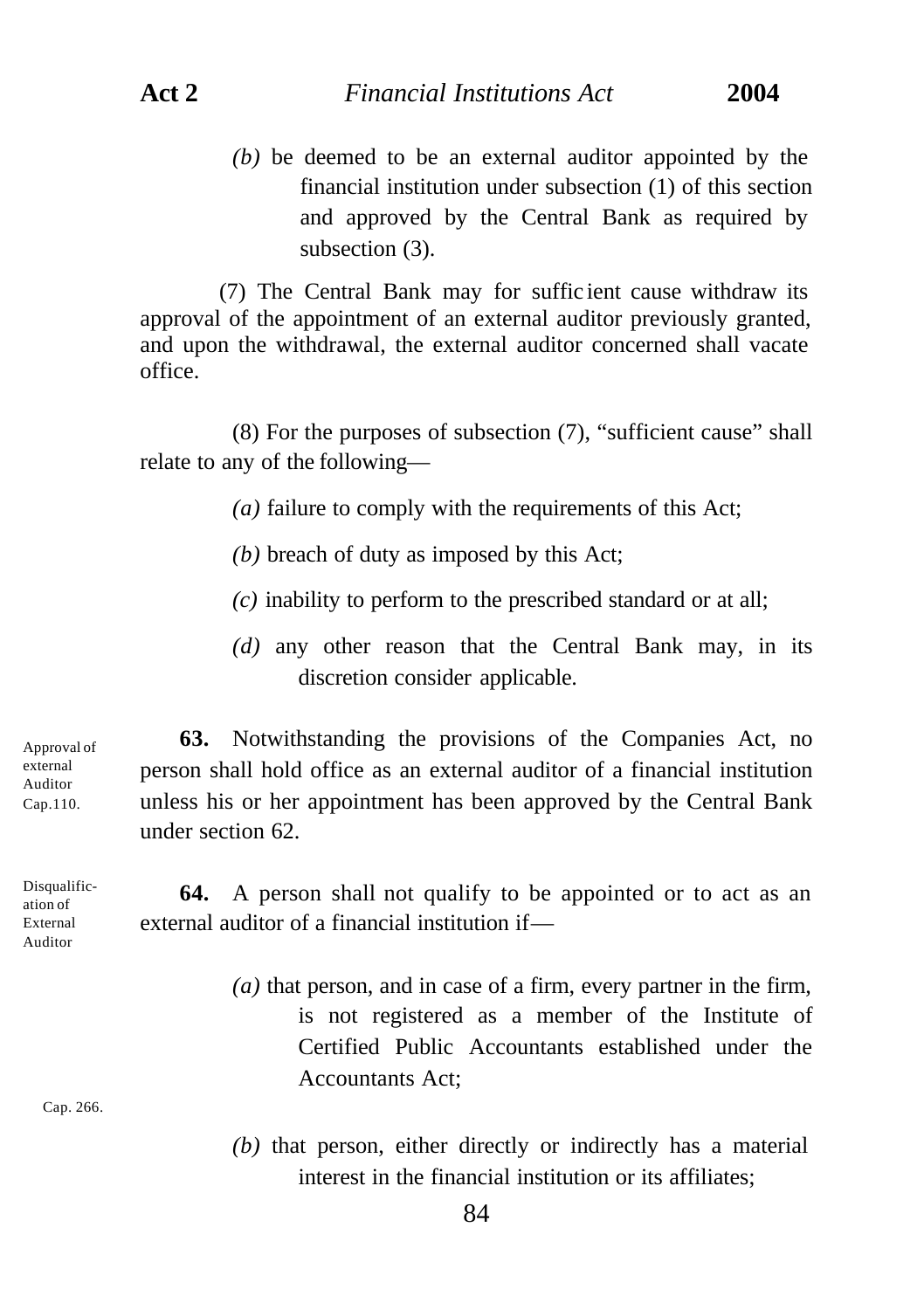$(c)$  in the opinion of the Central Bank, circumstances exist which may impair the independence or impartiality of that person in the performance of his or her duties as an external auditor of the financial institution;

> *(d)* that person is an officer or servant of the financial institution;

 *(e)* that person is a partner, or associate of a director or substantial shareholder of the financial institution;

> *(f)* that person by himself or herself, together with his or her partners or employees, performs the duties of secretary or book-keeper for the financial institution.

**65.**(1) No financial institution shall, before the expiry of the term of the current external auditor remove or change its auditor except with the prior written approval of the Central Bank.

No change of External Auditor

(2) Any person who is an external auditor of a financial institution shall give adequate written notice to the financial institution and the Central Bank of—

- *(a)* his or her decision to resign from office and the reasons for the resignation;
- *(b)* his or her decision not to seek to be re-appointed and the reasons for doing so.

**66.** Each firm of external auditors approved for appointment by the Central Bank under this Act shall have in force, before the commencement of the audit, a valid professional indemnity insurance cover for negligence in the performance of its duties under this Act.

**67.** No audit firm or individual auditor shall serve the same financial institution as external auditors for a continuous period exceeding four years.

Insurance cover by external auditor

Time limit for external auditor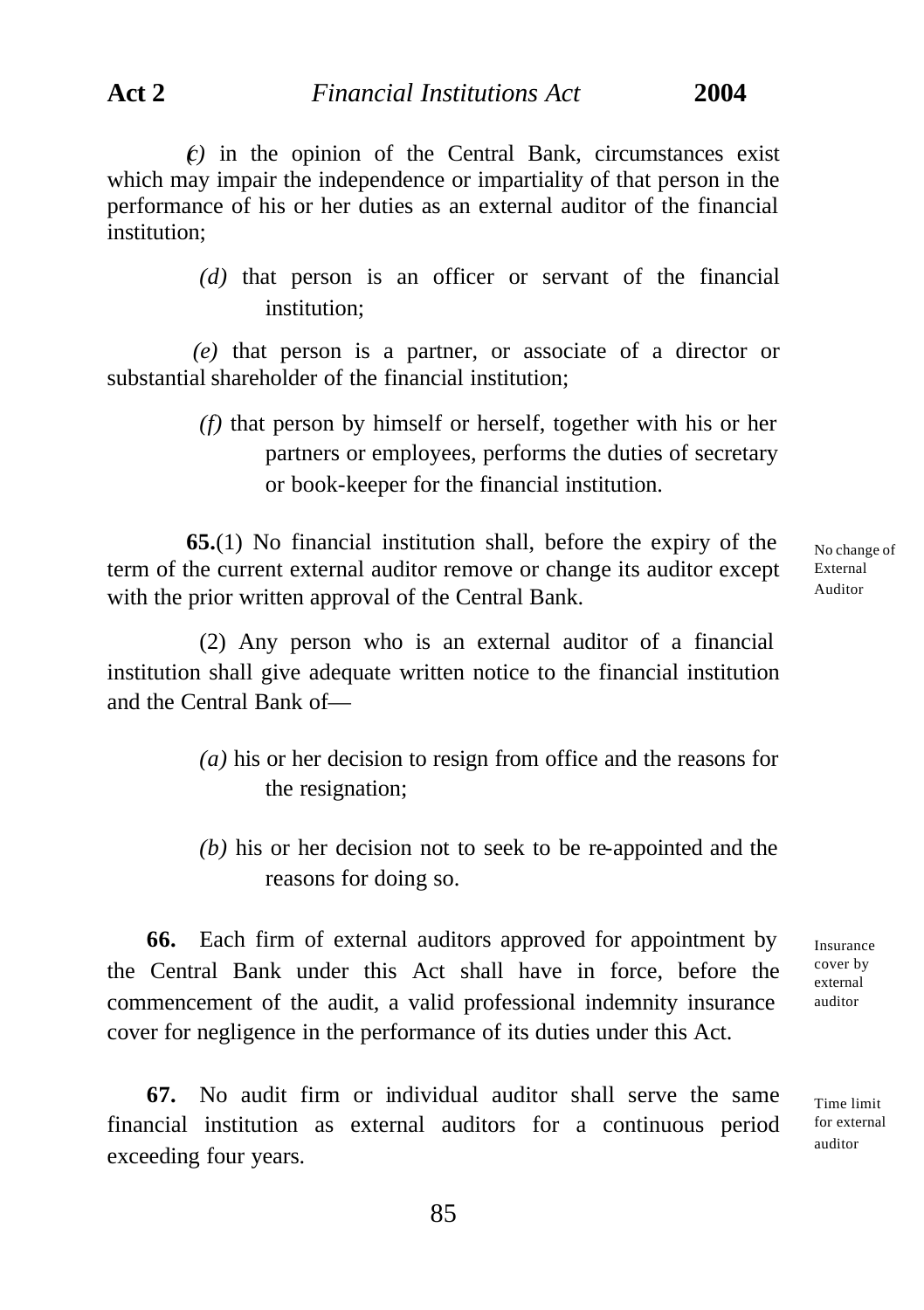Duties of financial auditor to financial institution

**68.** An external auditor appointed under this Act shall have a primary duty to audit, which shall include the following—

- *(a)* a duty to warn the board of directors of a financial institution of—
	- (i) the financial institution's ability or inability to meet the capital requirements;
	- (ii) the financial institution's ability or inability to meet the reserve and liquidity requirements;
	- (iii) the financial institution's credit, foreign exchange and operations risks;
	- (iv) any other matter which the auditor becomes aware of in the performance of his or her functions as an auditor which may—
		- *(aa)* prejudice the ability of the financial institution to continue conducting business as a going concern;
		- *(ab)* be detrimental to the interests of the depositors; or
		- *(ac)* violate the principles of sound financial management or the maintenance of adequate internal controls and systems by the financial institution.
- *(b)* a duty to obtain sufficient, relevant and reliable evidence to satisfy themselves of the various matters necessary to form their opinion;
- *(c)* a duty to carefully plan, supervise and review all their work including work performed by subordinate staff;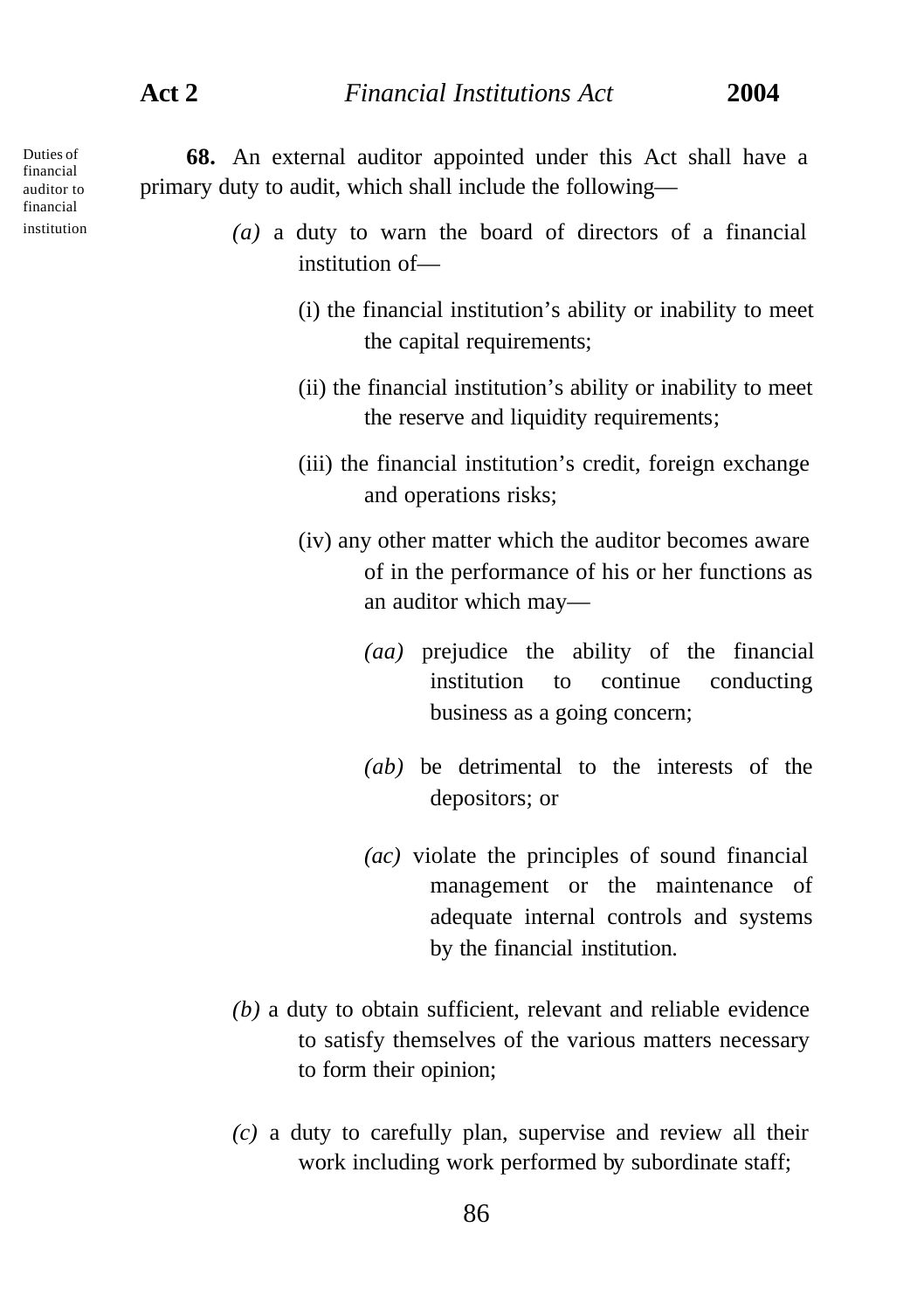*(d)* a duty to ascertain, evaluate and test internal controls before placing audit reliance on them;

*(e)* a duty to exercise reasonable care and skill in accordance with the current professional standards and practices, and to perform the audit in accordance with international auditing standards and such other regulations, directives, policies and guidelines as the Central Bank may issue;

> *(f)* a duty to assess, and in writing comment on, the report of the board of directors before the report is tabled at the annual general meeting.

**69.** (1) An external auditor appointed under this Act shall inform the Central Bank if there are reasonable grounds to believe thatDuties of External Auditor to Central Bank

- *(a)* the financial institution is insolvent, or there is a significant risk that the financial institution will become insolvent; or
- *(b)* the financial institution has contravened a—
	- (i) a prudential standard,
	- (ii) a requirement in this Act, regulation, notice or directive issued under this Act; or
	- (iii) a condition imposed on its license.

(2) The external auditor shall verify all quarterly returns and other reports of the financial institution which the Central Bank may from time to time require to be verified.

(3) The external auditor shall submit to the Central Bank a management letter in which they shall disclose all shortcomings or any contravention of the law which may not be sufficiently fundamental to lead to qualification of the accounts.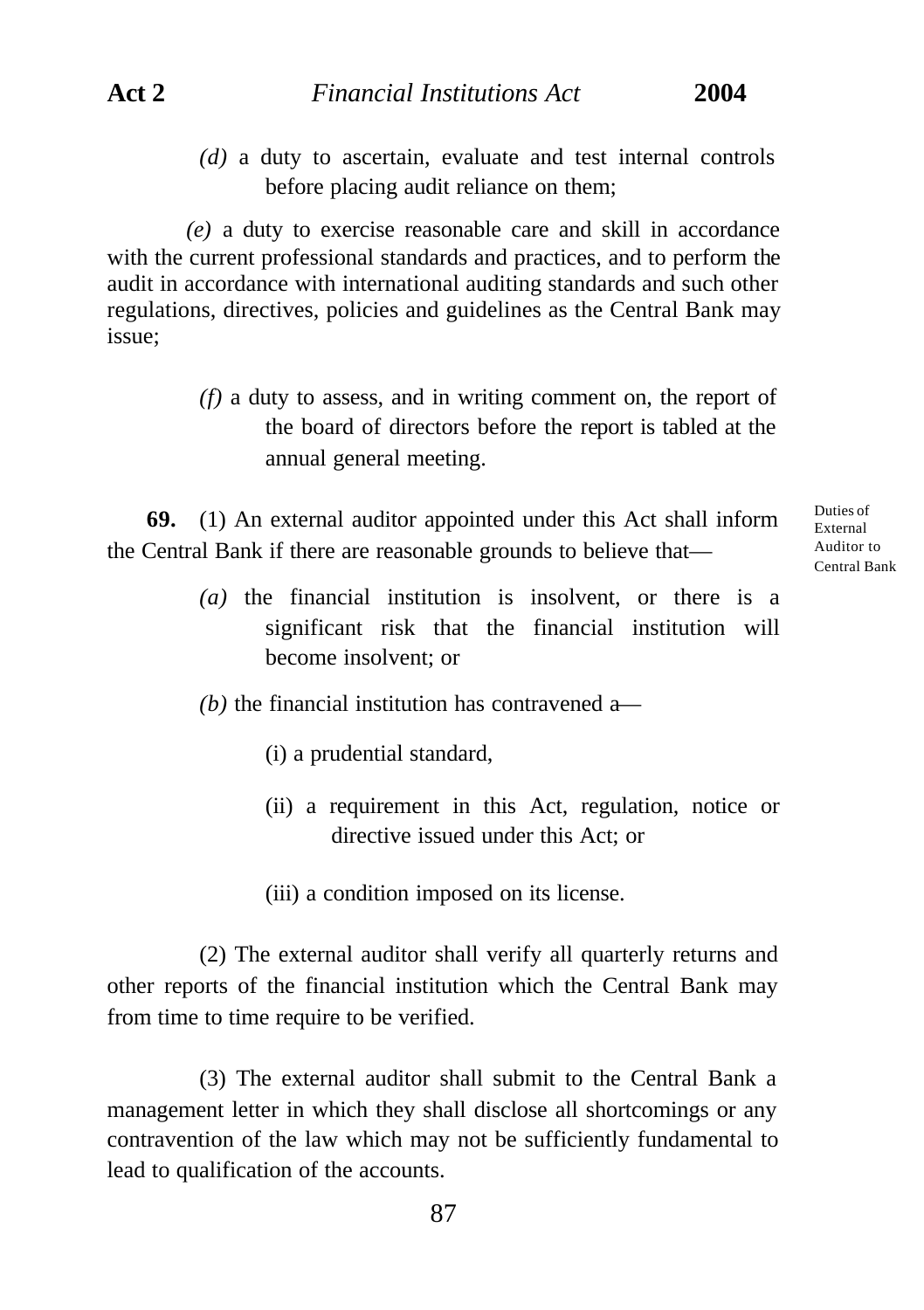(4) The external auditor shall perform any other functions as the Central Bank may by notice assign the auditor.

**70.**(1) The external auditor appointed under this Act shall have a right of access at all times to such books, accounts, computer systems, vouchers, financial records and securities of the financial institution and shall be entitled to receive from the officers and staff of the financial institution all information and explanations as he or she may require in the performance of his or her duties.

- (2) Any person who—
- *(a)* obstructs an external auditor in the performance of his or her duties under this Act;
- *(b)* fails, refuses or neglects to provide an external auditor with such books, accounts, computer systems, vouchers, financial records and securities as requested by the external auditor, commits an offence and is liable on conviction to a fine not exceeding one hundred currency points or imprisonment not exceeding one year or both.

**71.** (1) The Central Bank may, by notice in writing, require a person who is, or who has been an external auditor of—

*(a)* a financial institution; or

*(b)* a subsidiary or affiliate of a financial institution;

to provide such information about the financial institution, subsidiary or affiliate, if the Central Bank considers that the information will assist it in performing its functions.

(2) Where a person to whom a request to provide information has been made under subsection (1), fails, refuses or neglects to provide the information, or provides information which is false or misleading, that person commits an offence under this Act and is liable on conviction to a fine not exceeding two hundred and fifty currency points or imprisonment not exceeding two years or both.

Information by External Auditors to Central Bank

External auditors rights to access financial records.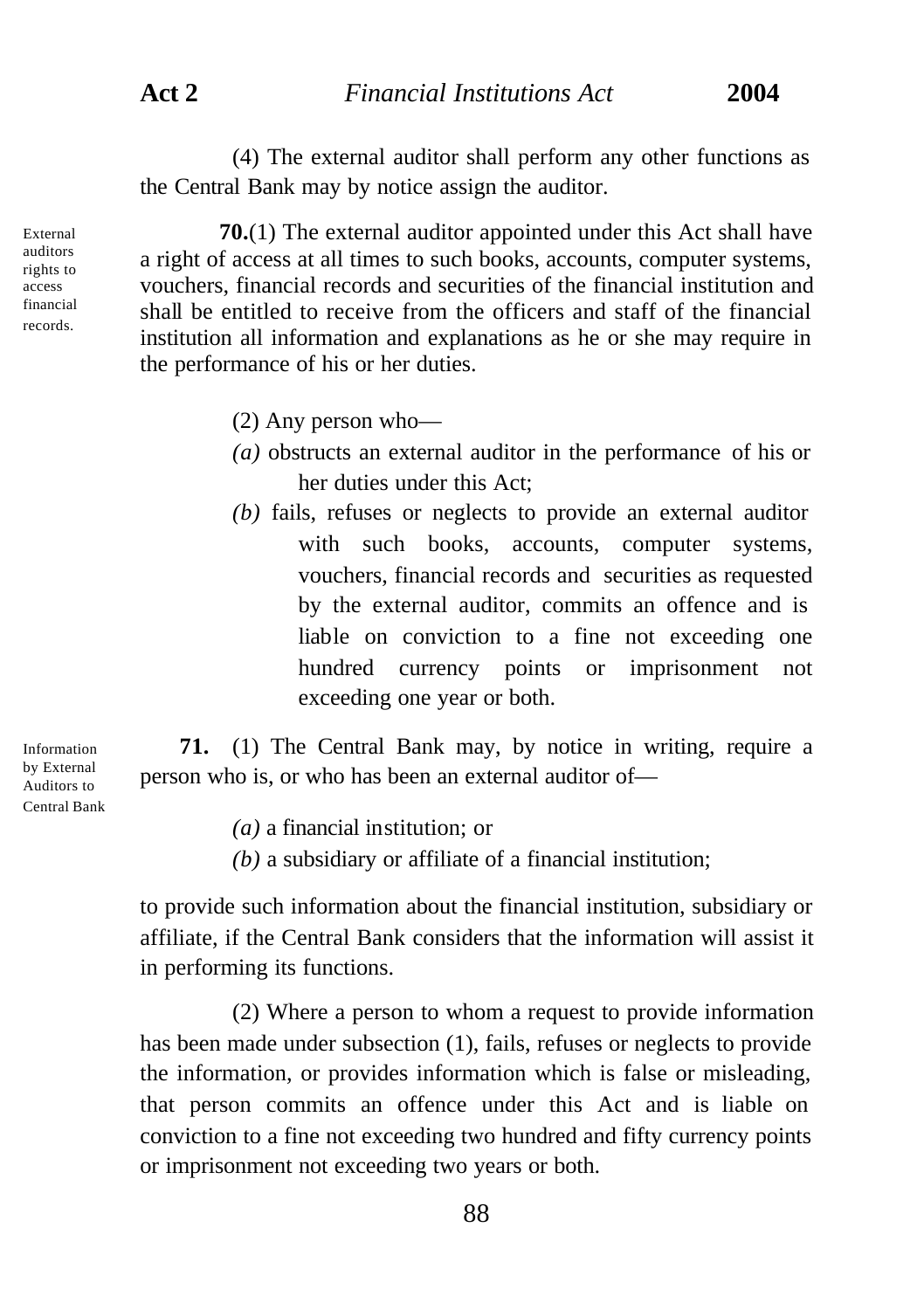**72.** (1) The external auditor shall, after performing the audit, submit to the financial institution an audit report.

(2) A financial institution shall ensure that a report made under subsection (1) of this section is submitted to the Central Bank within three months after the close of its financial year.

(3) A financial institution which contravenes subsection (2) of this section commits an offence and is liable on conviction to a fine of twenty currency points for each day exceeding the period prescribed in subsection (2) until submission of the report.

(4) A financial institution shall provide the external auditor with a letter of assurance from management stating that they have disclosed all financial and other related transactions both off and on balance sheet including contingent liabilities and a copy of the letter shall be submitted to the Central Bank with the audit report.

**73.** The auditor shall, in every report on the financial institutions' audited annual financial statements which include a qualification, identify and quantify the matters for qualification where possible.

**74.** (1) The Central Bank may, if dissatisfied with the standard or quality or both, of the audit, reject the audit report and call for a fresh audit at the expense of the financial institution concerned, the external auditor or both.

(2) Where the Central Bank rejects an audit report, it may appoint an auditor for the financial institution and shall fix the remuneration to be paid to the auditor by that financial institution.

**75.** The Central Bank shall, before annual accounts of a financial institution are finalized, dividends paid, and the capital requirements in sections 26 and 27 are met, require to be satisfied by the financial institution in respect ofQualified audit report

Rejection of audit report

Requirements on provisions

Audit report

89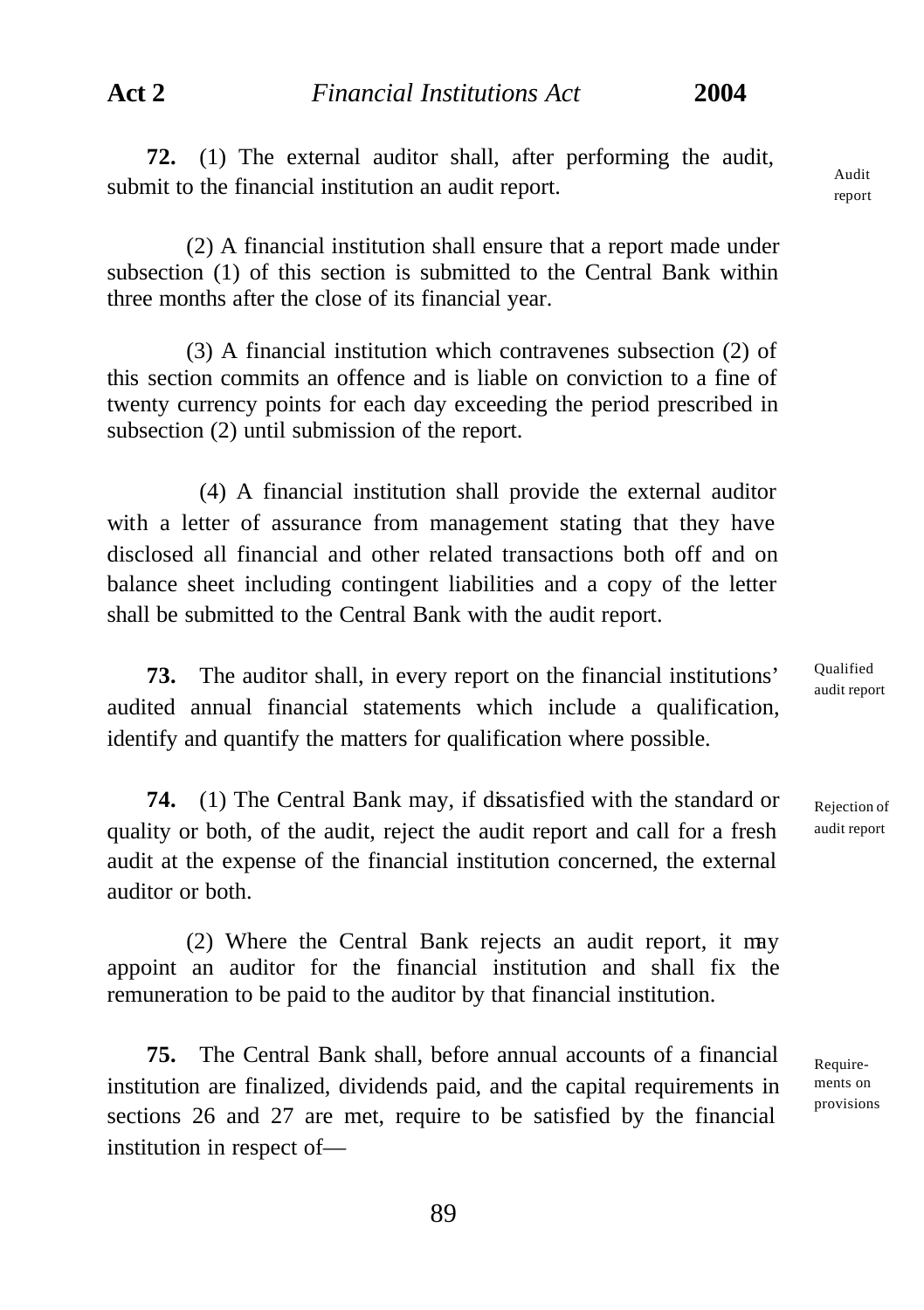- *(a)* sufficiency of provisions for bad debts;
- *(b)* existence and enforcement of a proper policy of nonaccrual of interest on non- performing loans;
- *(c)* amortization of preliminary expenses , goodwill and similar expenses.
- **76.** (1) The Central Bank may require an external auditor to—
	- *(a)* submit such additional information in relation to the audit as the Central Bank shall deem necessary;
	- *(b)* to carry out any other special investigation;
	- *(c)* carry out any further investigation;
	- *(d)* to submit a report on any of the matters referred to in paragraphs  $(a)$ ,  $(b)$ , and  $(c)$ ;

and the financial institution concerned shall remunerate the auditor in respect of the discharge by him or her of all or any of such additional duties.

(2) The Central Bank shall, at least once in every financial year arrange meetings between the Central Bank, a financial institution and its external auditor to discuss matters relevant to the Central Bank's supervisory responsibilities which have arisen in the course of the statutory audit of that financial institution, including relevant aspects of the business of the financial institution, its accounting and internal control systems, and its annual balance sheet, profit and loss accounts, and management letter.

(3) The Central Bank may, if it considers it necessary, arrange from time to time meetings with the external auditors of the financial institution.

further investingations by External Auditors

Special and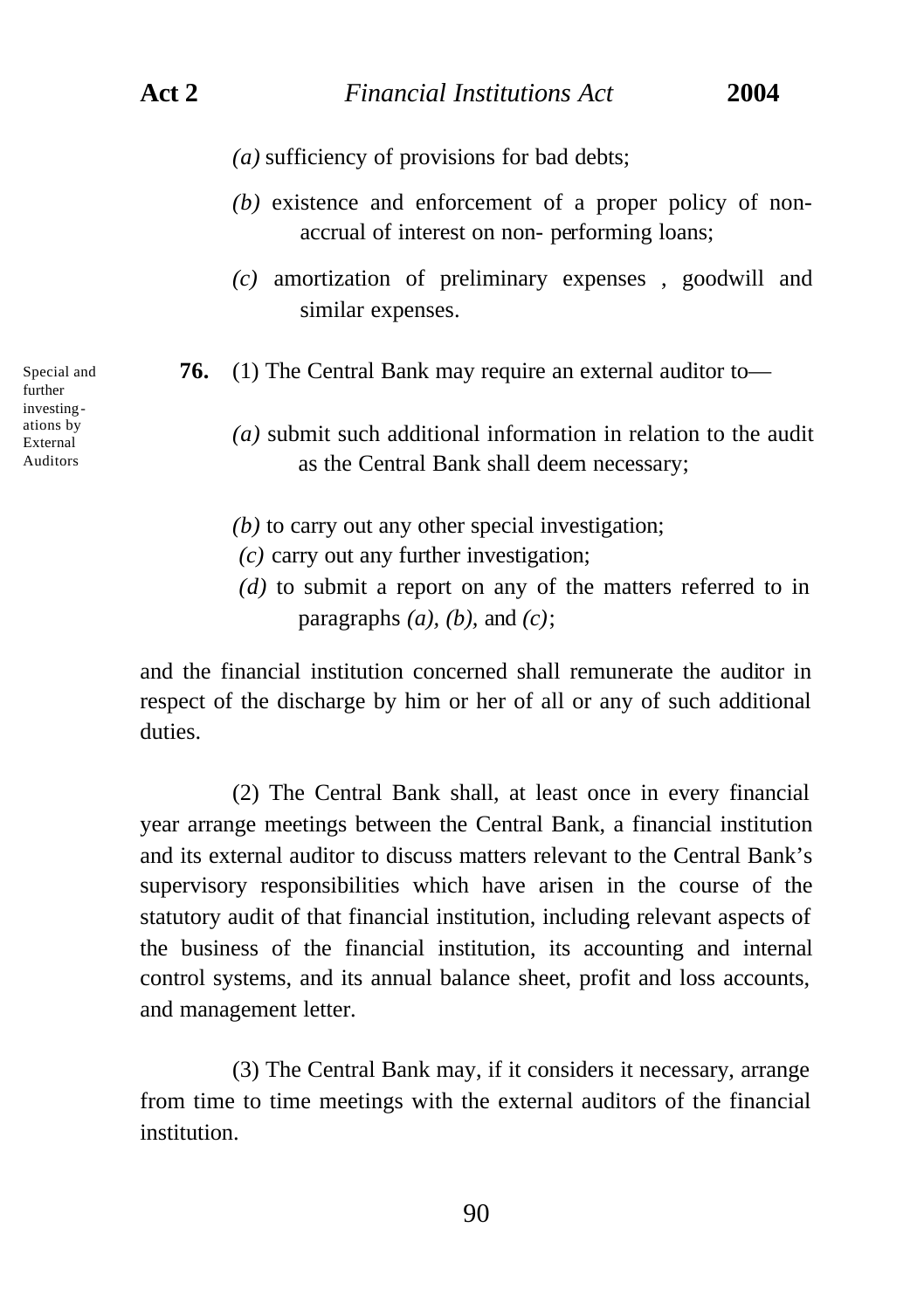(4) If an external auditor, acting in good faith and not negligently or with wrongful intent, furnishes to the Central Bank any information or opinion on a matter to which this Act applies and which is relevant to the supervisory function of the Central Bank whether or not in response to a request by it, such actions by the external auditor shall not—

- *(a)* constitute a breach of any duty which the external auditor may owe to any person, or
- *(b)* constitute a contravention of any code of professional conduct to whic h the external auditor may be subject.

(5) Subsection (4) shall apply to any matter of which the external auditor becomes aware in his or her capacity as an external auditor or in discharge of his or her duties under this Act and which relates to the business or affairs of the institution or its subsidiary or affiliate.

**77.** (1) The Central Bank may, by order in writing, remove from office a chairperson, director or the chief executive of a financial institution if satisfied that in the public interest  $\alpha$  for preventing the affairs of the financial institution being conducted in a manner detrimental to the interests of the depositors or for securing the proper management of the financial institution, it is necessary to do so.

(2) The removal under subsection (1) shall take effect from such date as may be prescribed by the Central Bank.

(3) Any person aggrieved by the decision of the Central Bank may, within fourteen days after making the order, make representations to the Central Bank and the Central Bank may modify, cancel or uphold its decision to remove that person or impose any conditions on the modification or cancellation.

Control over management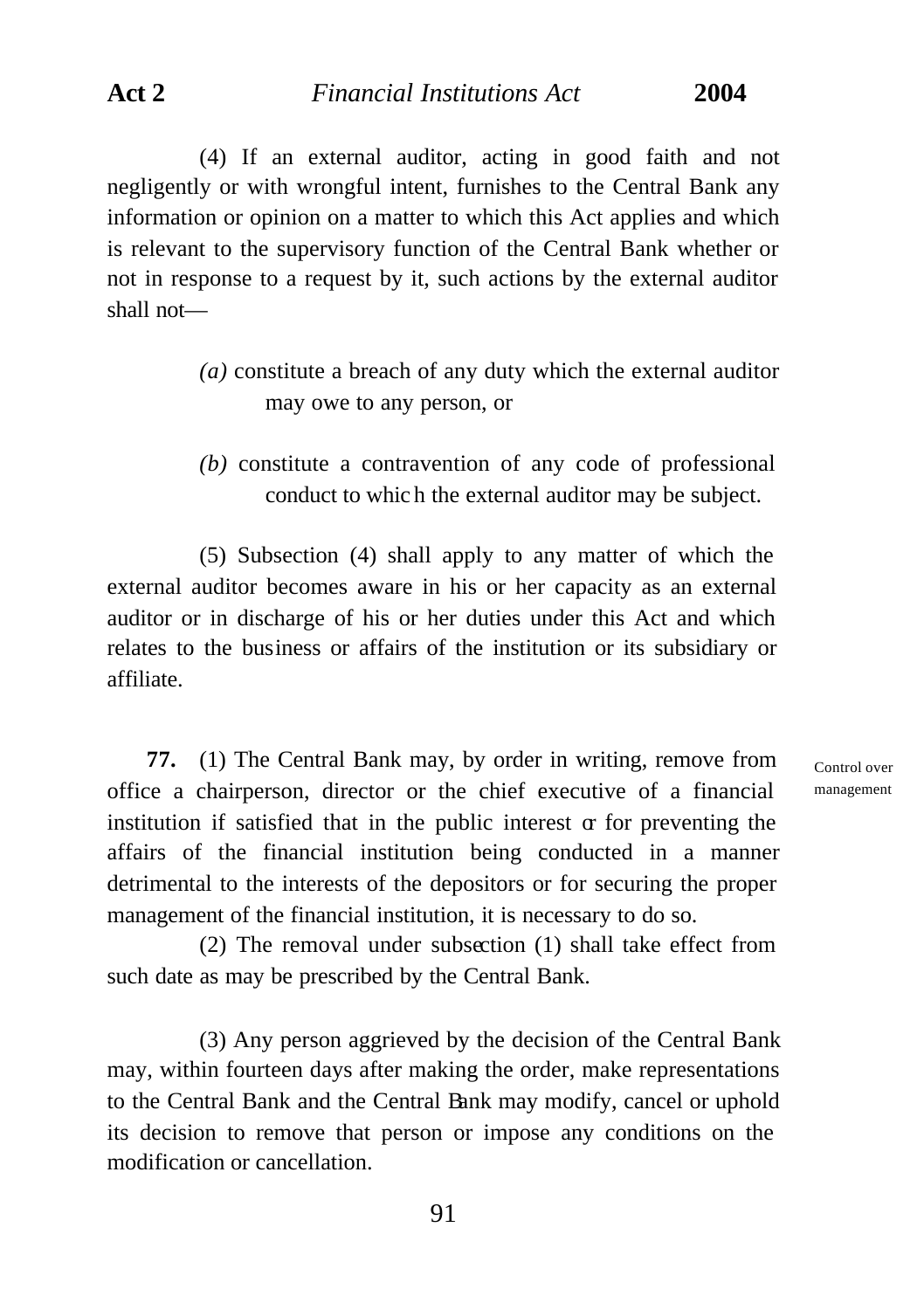**Act 2** *Financial Institutions Act* **2004**

(4) Where an order under subsection (1) has been made, the Central Bank may appoint any suitable person in place of the chairperson, director or chief executive who has been removed from office to hold that office for such period as the letter of appointment may specify.

(5) Notwithstanding anything in any law or in any contract, or memorandum and articles of association, a person removed by the Central Bank under this Act is entitled to compensation for loss or termination of employment of not more than three months' salary.

(6) A person who has been convicted of an offence involving financial impropriety, fraud, or financial loss shall not become or continue in the management of a financial institution.

**78.** (1) The Central Bank or its appointed agent or any other person authorised by the Central Bank shall establish a Credit Reference Bureau for the purpose of disseminating credit information among financial institutions for their business.

(2) All financial institutions shall promptly report to the Credit Reference Bureau—

- *(a)* all the details of non-performing loans classified as doubtful or loss in their portfolio, where the amount owed is not in dispute and the customer has not made any satisfactory proposals for repayment of the debt following formal demand, and the customer has been given at least twenty-eight days' notice of the intention to disclose that information to the Credit Reference Bureau;
- *(b)* information on customers involved in financial malpractices including bouncing of cheques due to lack of funds and fraud.

(3) No information other than that referred to in subsection (2) shall be divulged by any financial institution to the Credit Reference Bureau without the customers' consent.

Credit reference bureau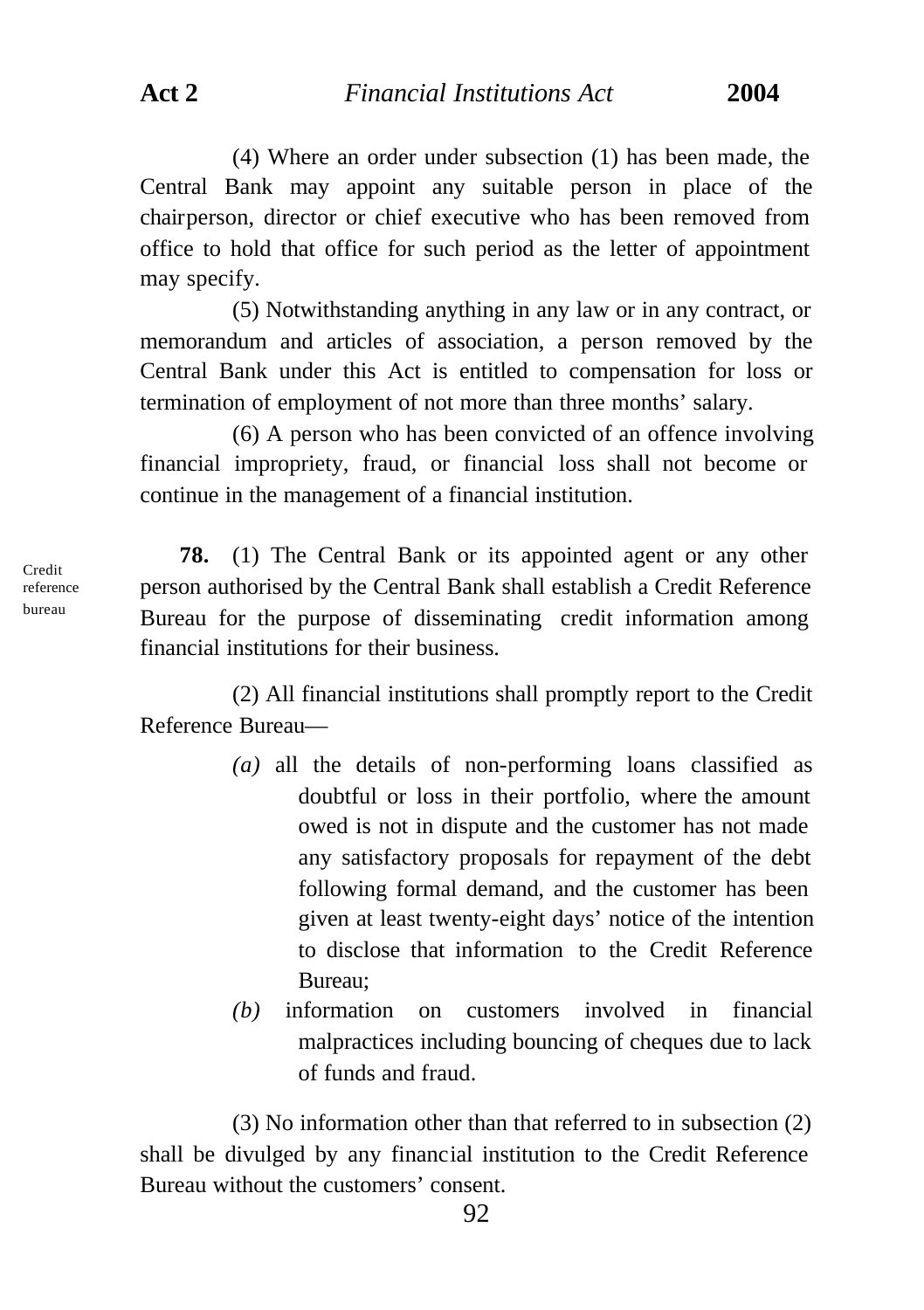- (4) Where—
- *(a)* a Credit Reference Bureau formed under this Act or its officer,
- *(b)* a financial institution or its officer;

discloses to a financial institution or its officer, the Credit Reference Bureau or its officer, the information referred to in subsection (2), in good faith, in the performance of their duties, no right of action shall accrue to or against that person for breach of the duty of confidentiality.

(5) Any customer of a financial institution has a right to know what information is held on him or her by the Credit Reference Bureau.

## PART VIII—SUPERVISION.

**79.**(1) The Central Bank may, periodically or at any time at its discretion, cause an inspection to be made, by an officer of the Central Bank or other person appointed by the Central Bank, of any financial institution and of its financial records and books of accounts on the premises of the financial institution and shall provide to that financial institution a copy of the report on inspection.

(2) The financial institution shall furnish to the officer making an inspection under subsection (1) of this section, all such books of accounts and financial records and other documents as well as assets including cash, notes and securities held by the financial institution in its custody or power and furnish the officer with such statements or information relating to the affairs of the financial institution as the officer may require of it within such reasonable time as the officer may specify.

(3) Any officer of a financial institution who fails to furnish any document in his or her custody or power as required under subsection (2) of this section commits an offence and is liable on conviction to a fine not exceeding fifty currency points or imprisonment not exceeding six months or both.

Inspection of financial institutions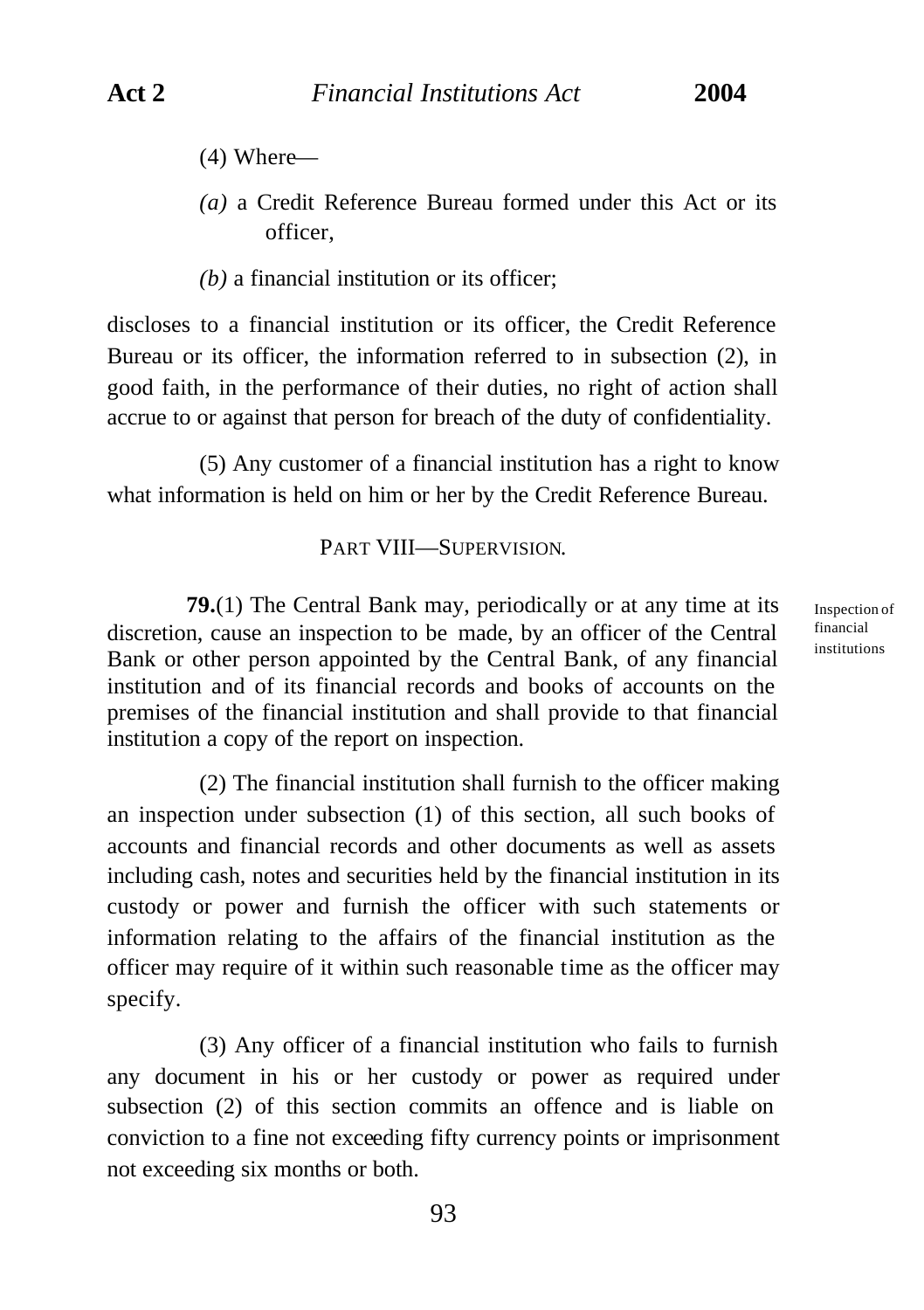(4) An officer of the Central Bank or any person appointed by the Central Bank under subsection (1) shall after inspection prepare and submit a report which shall draw attention to any breach or contravention of this Act, regulations, notices or directions issued under this Act, any weaknesses in systems control and procedures or in the manner of conduct of the business of the financial institution inspected, any mismanagement, and such other matter relating to the business of the financial institution not consistent with sound banking practice.

Information to be provided by financial institutions

**80.** (1) A financial institution shall furnish to the Central Bank at such times and in such form as the Central Bank may prescribe, all information and data of its operations in Uganda including periodic returns called for by the Central Bank and the audited balance sheet and profit and loss account and those of any company which is a subsidiary, affiliate, associate or holding company to that financial institution which the Central Bank may require for the proper discharge of its functions under this Act.

(2) A financial institution shall report to the Central Bank all loans granted or extended to its insiders at least once every month.

(3) Any financial institution which, without reasonable cause, fails to comply with subsection (1) or (2) of this section, or submits inaccurate returns, shall pay to the Central Bank a civil penalty of fifty currency points per day of default.

(4) The Central Bank may impose restrictions on the operations of a financial institution which fails to provide information required under this section or which provides false information.

(5) The Central Bank may, upon request made to it by any monetary or financial regulatory authority in the ordinary course of its business, disclose any of the information provided under this section to that monetary or financial regulatory authority within or outside Uganda; except that the Central Bank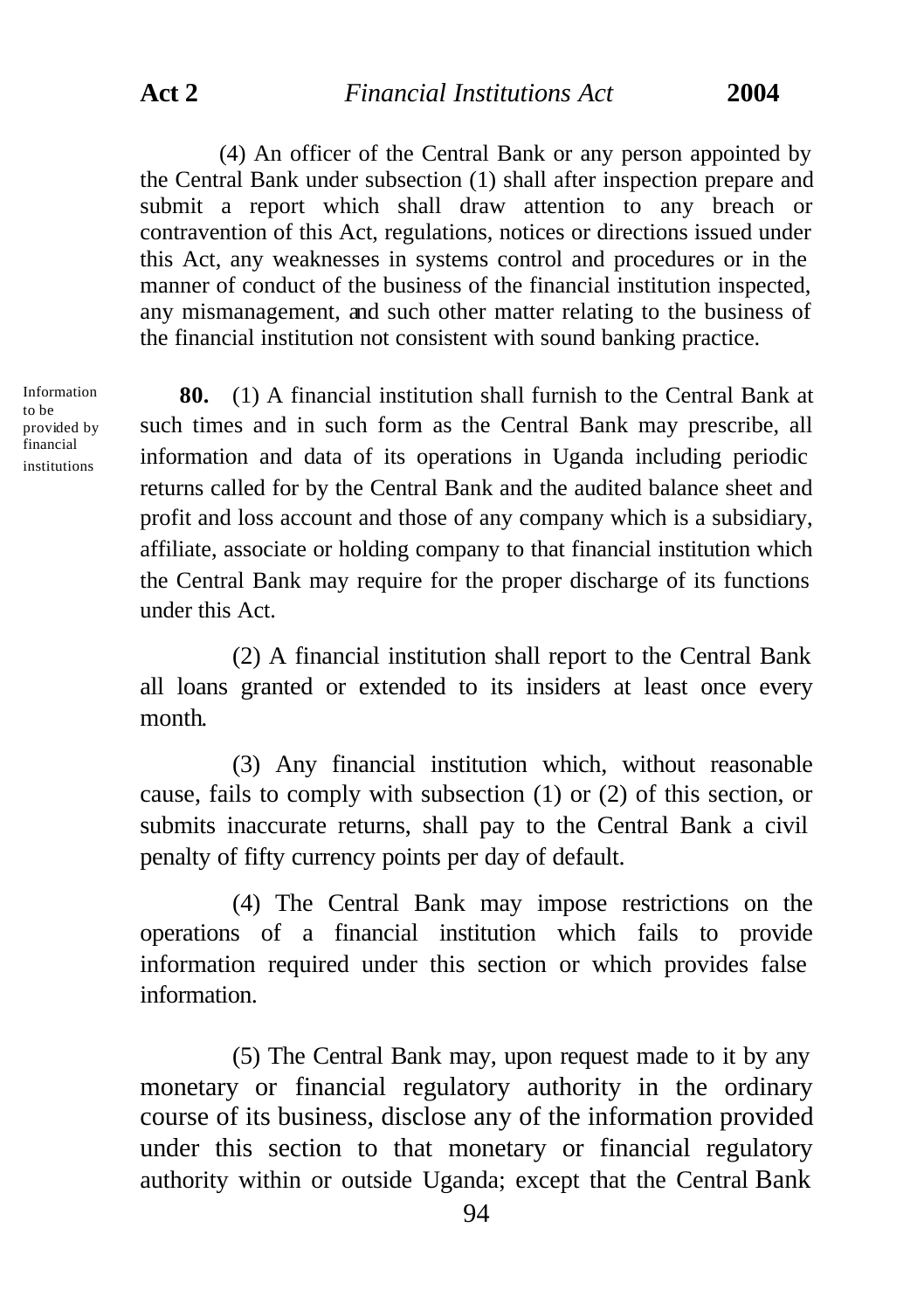shall, before disclosing any information under this section, first satisfy itself that the information is required for the proper discharge of the functions of the requesting monetary authority or financial regulatory authority.

**81.** (1) The Central Bank shall, if it deems necessary for the safety and soundness of the financial institution, or for the safety of the depositors or to determine whether the provisions of this Act are being duly complied with, require in writing any affiliates, associates, holding or subsidiary companies or any person who controls a financial institution to provide the Central Bank or its appointed agent such information or documents as may be necessary including the financial statements and other financial records of that affiliate, associate, holding or subsidiary company or controller within the period specified in the notice.

(2) The Central Bank may appoint a competent person to carry out an examination of the operations and affairs of the affiliate, associate, holding or subsidiary company of a financial institution; or of any person who exercises control over a financial institution in order to satisfy itself that the operations and affairs of the affiliate, associate or holding or subsidiary company or of the person who exercises control over a financial institution are not detrimental to the safety and soundness of the financial institution concerned.

(3) Any person who fails, refuses, omits or neglects to provide information requested under subsection (1) and/or (2) commits an offence and is liable on conviction to a fine not exceeding two hundred and fifty currency points or imprisonment not exceeding two years or both; and an additional fine not exceeding fifty currency points for each day on which the offence continues.

(4) Any substantial shareholder or director of a financial institution who—

Information for consolidated supervision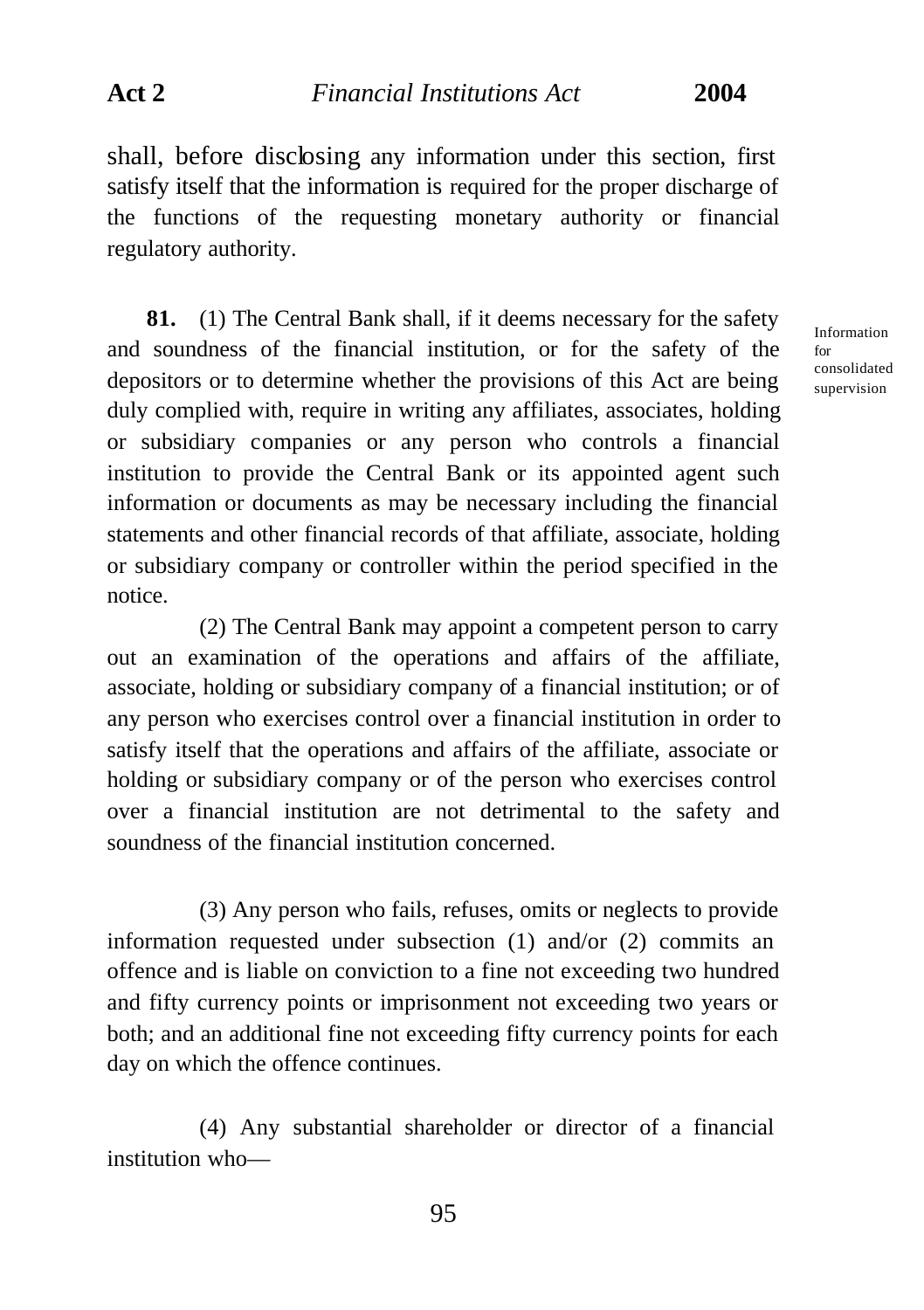**Act 2** *Financial Institutions Act* **2004**

*(a)* being a natural person fails, refuses, omits or neglects to provide information requested for under subsection (1) or (2) of this section or is a party to such failure, refusal, omission or neglect; or

> *(b)* being a company fails, refuses, omits or neglects to provide information requested under subsections (1) or (2) of this section or is a party to such failure, refusal, omission or neglect,

shall cease to be a fit and proper person and shall not remain a substantial shareholder or director in a financial institution.

PART IX—CORRECTIVE ACTIONS.

Intervention

**82.** (1) If the Central Bank has reason to believe or finds that the affairs of the financial institution are conducted in a manner detrimental to the interests of the depositors or prejudicial to the interests of the financial institution or in contravention of this Act, or any other written law or that the financial institution has refused to submit to inspection, or has provided false information, the Central Bank may, without prejudice to any other course of action—

*(a)* order in writing that the financial institution takes remedial action to comply with this Act or regulations, notices, or orders issued under this Act;

- *(b)* issue directions regarding measures to be taken to improve the management, financial soundness or business methods of the financial institution;
- *(c)* require the directors or management of the financial institution to execute an agreement concerning their implementation of orders or directions issued under paragraphs *(a)* and *(b)* of this subsection; or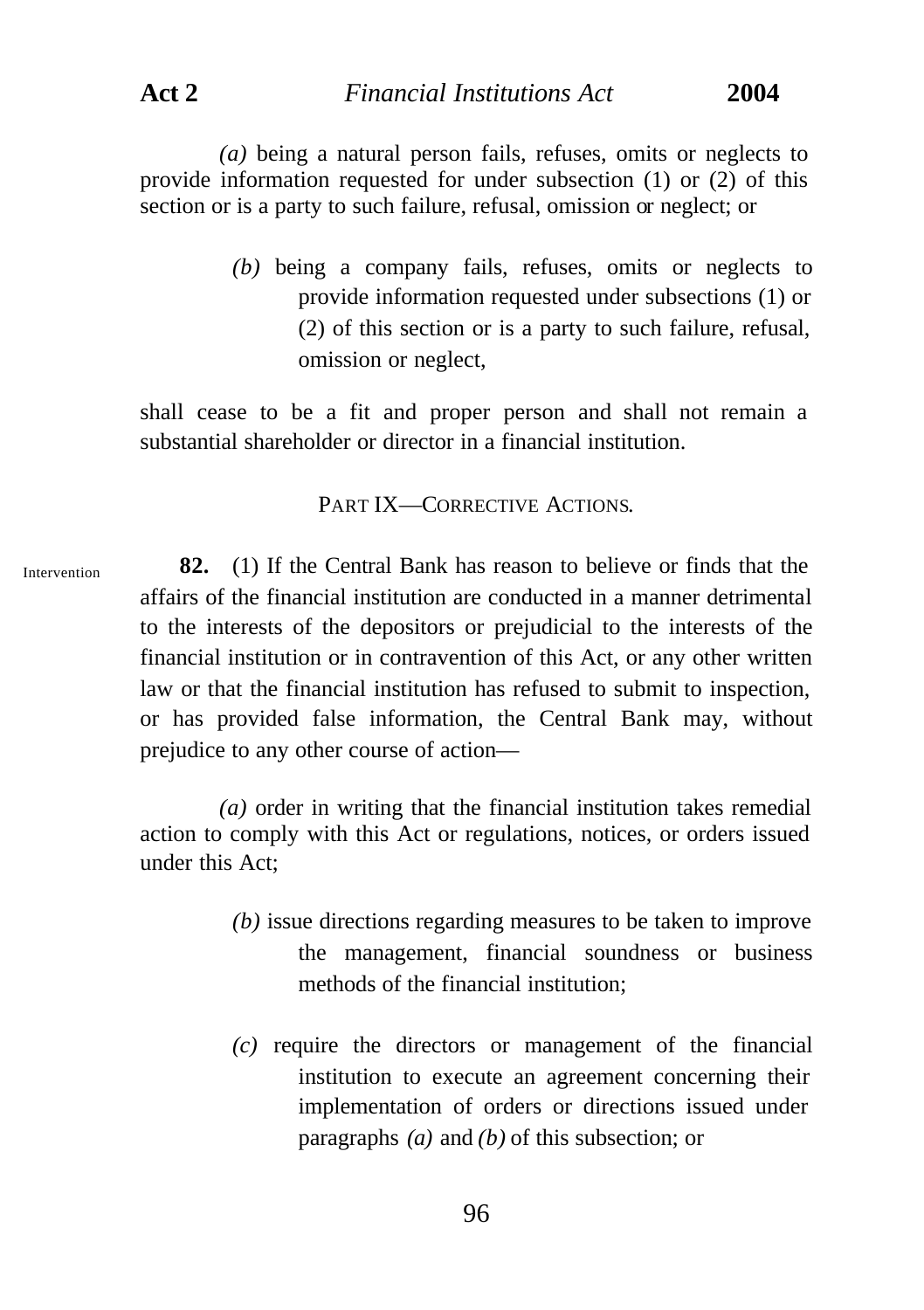*(d)* perform or appoint an agent to perform a special examination of the financial institution to determine the financial condition of the institution and evaluate resolution options, at the cost of the financial institution.

(2) Where a financial institution fails, refuses or neglects to comply with an order, direction, or agreement issued or made under subsection (1) then the Central Bank may do any or all of the following—

- *(a)* initiate a legally binding cease and desist order, of either temporary or indefinite duration requiring the financial institution and its management to—
	- (i) stop the improper or unacceptable practice;
	- (ii) put a limit to lending; or

(iii) stop any declaration of dividends.

- *(b)* remove or suspend any person from the management of the affairs of the financial institution;
- *(c)* impose penalties on the offending member of the management to be met personally;
- *(d)* appoint a person who, in the opinion of the Central Bank is, suitably qualified and competent to advise and assist the institution generally or for the purposes of implementing the orders, directions or agreements under paragraph *(a), (b)* or *(c)* of this subsection and the advice of a person so appointed shall have the same force and effect as a direction made under paragraph *(a), (b),* or *(c)* and shall be deemed to be a direction of the Central Bank under this section;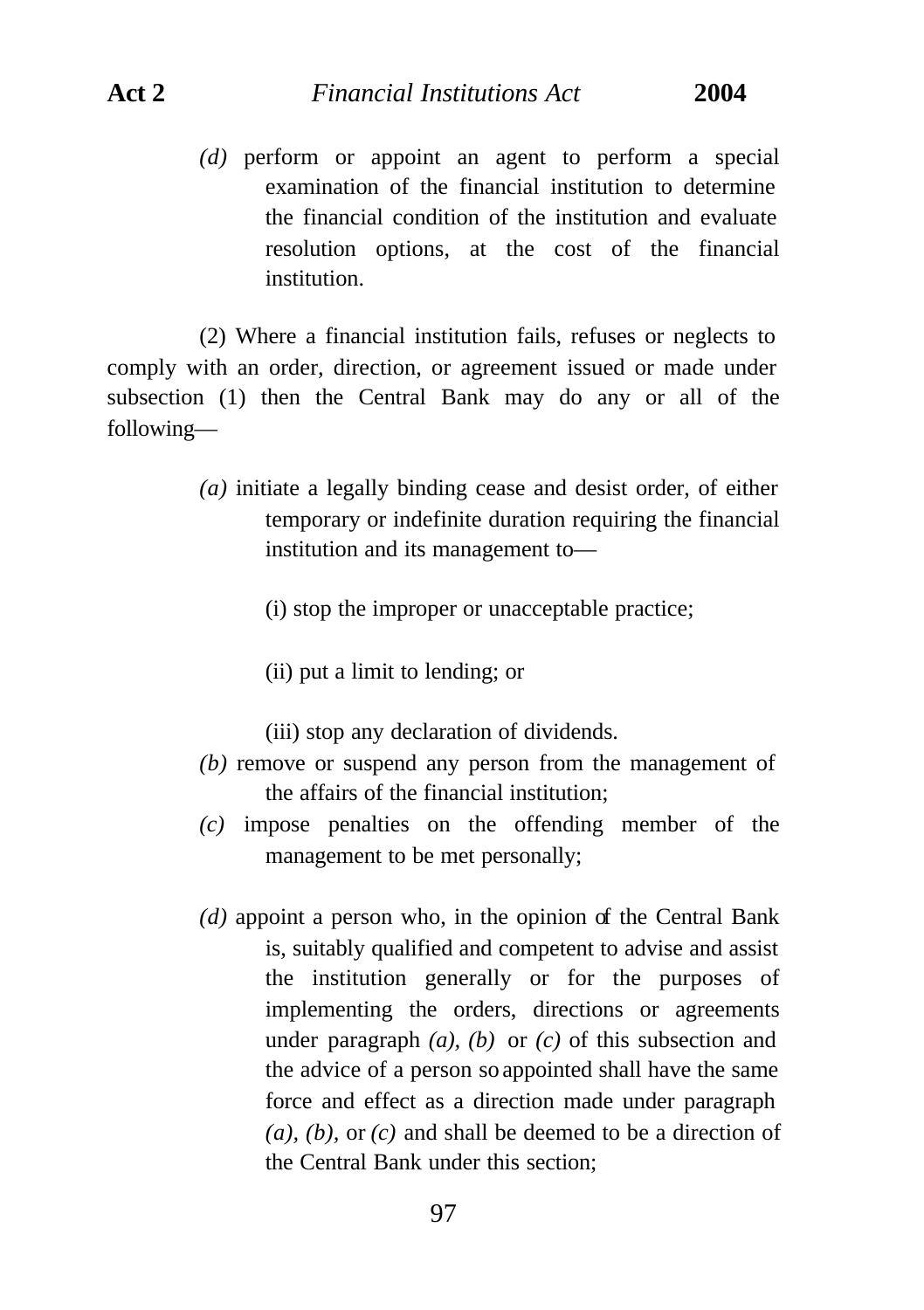- *(e)* appoint a person, suitably qualified and competent in the opinion of the Central Bank, to manage the affairs of the financial institution for such period as shall be necessary to rectify the problem;
- *(f)* require the financial institution to reconstitute its board of directors within such period as shall be specified;
- *(g)* withhold approvals on establishment of new branches;
- *(h)* withdraw the foreign exchange dealers' licence;
- *(i)* require the financial institution to add such capital as may be specified; or
- *(j)* impose any other sanctions as the Central Bank may deem appropriate in the circumstances.

Modification, cancellation and upholding of orders.

**83.** The Central Bank may, upon representation made to it or on its own motion, modify or cancel or uphold any order issued under section 82, and upon such modification or cancellation, impose such conditions as are necessary subject to which the modification or cancellation shall have effect.

Prompt mandatory corrective actions.

Adequately capitalised financial institutions suffering large losses

**84.** The prompt, mandatory corrective actions prescribed in sections 85 to 87 of this Act, shall take precedence over any discretionary corrective actions available to the Central Bank under this Act or any other law.

**85.** (1) Where a financial institution which complies with the capital requirements prescribed in sections 26 and 27 of this Act has incurred or is likely to incur large losses within any financial year, the Central Bank shall take the following actions against that financial institution—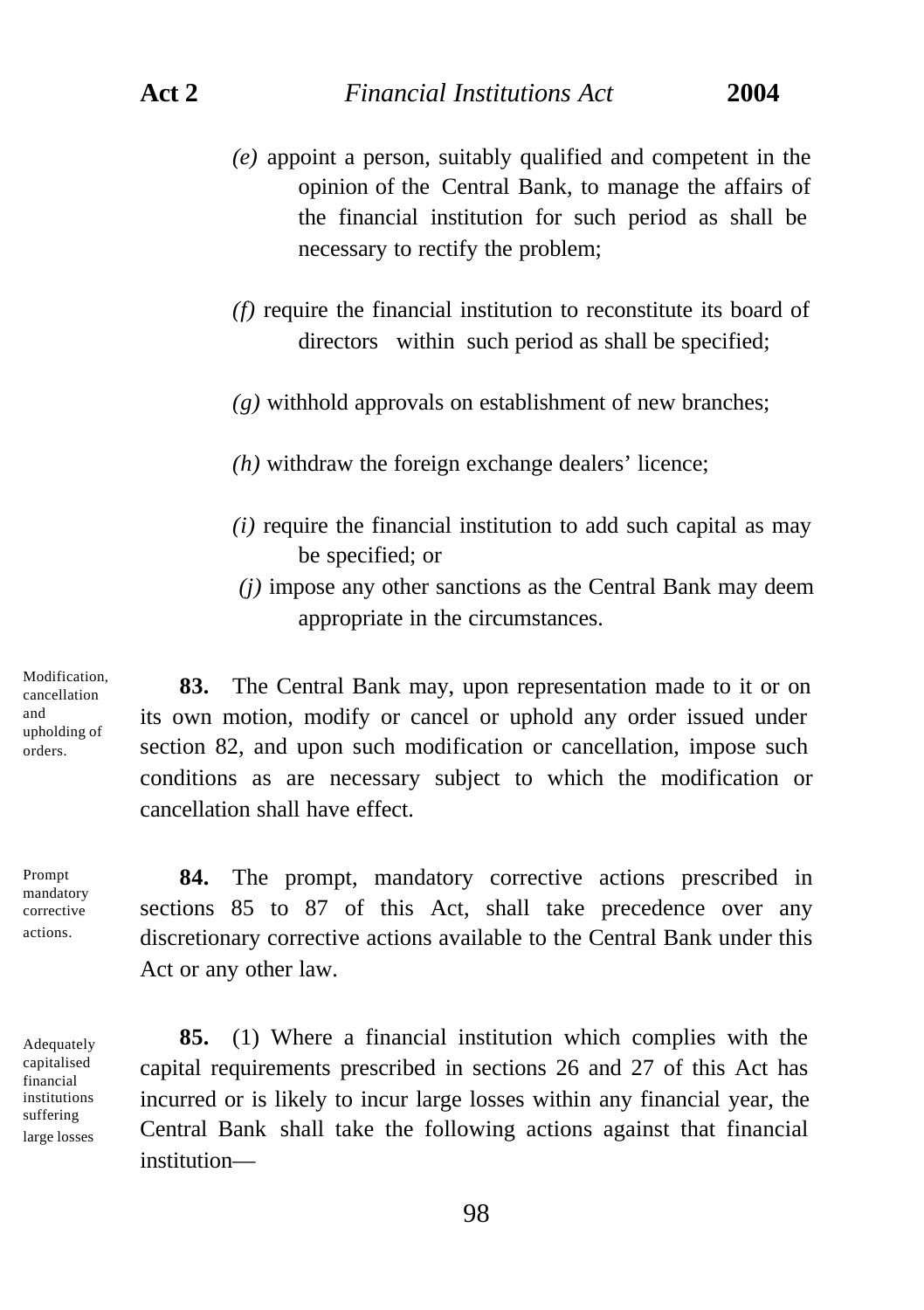- *(a)* prohibit the financial institution from declaring and distributing any dividends which are, in the opinion of the Central Bank, likely to cause the financial institution not to comply with the capital requirements prescribed in sections 26 and 27 of this Act;
- *(b)* undertake more frequent inspection of that financial institution.

(2) In addition to the actions prescribed in subsection (1) of this section, the Central Bank may require the directors or management of the financial institution to provide a written explanation detailing the causes of those losses and the measures to be taken by the financial institution to rectify the position and avert future losses.

**86.** (1) An "undercapitalised financial institution" is one which does not comply fully with any or all of the capital requirements prescribed in sections 26 and 27 of this Act.

Undercapitalised financial institutions

(2) Where a financial institution is undercapitalised, the Central Bank shall take the following actions against that financial institution—

*(a)* all of the actions prescribed in subsection (1) of section 85;

- *(b)* order the financial institution to submit to the Central Bank within forty five days after the making of the order, a capital restoration plan to restore the financial institution to capital adequacy as prescribed in sections 26 and 27 of this Act within one hundred and eighty days of making that order; and
- *(c)* prohibit the financial institution from awarding any bonuses, or increments in the salary, emoluments and other benefits of all directors and officers of the financial institution.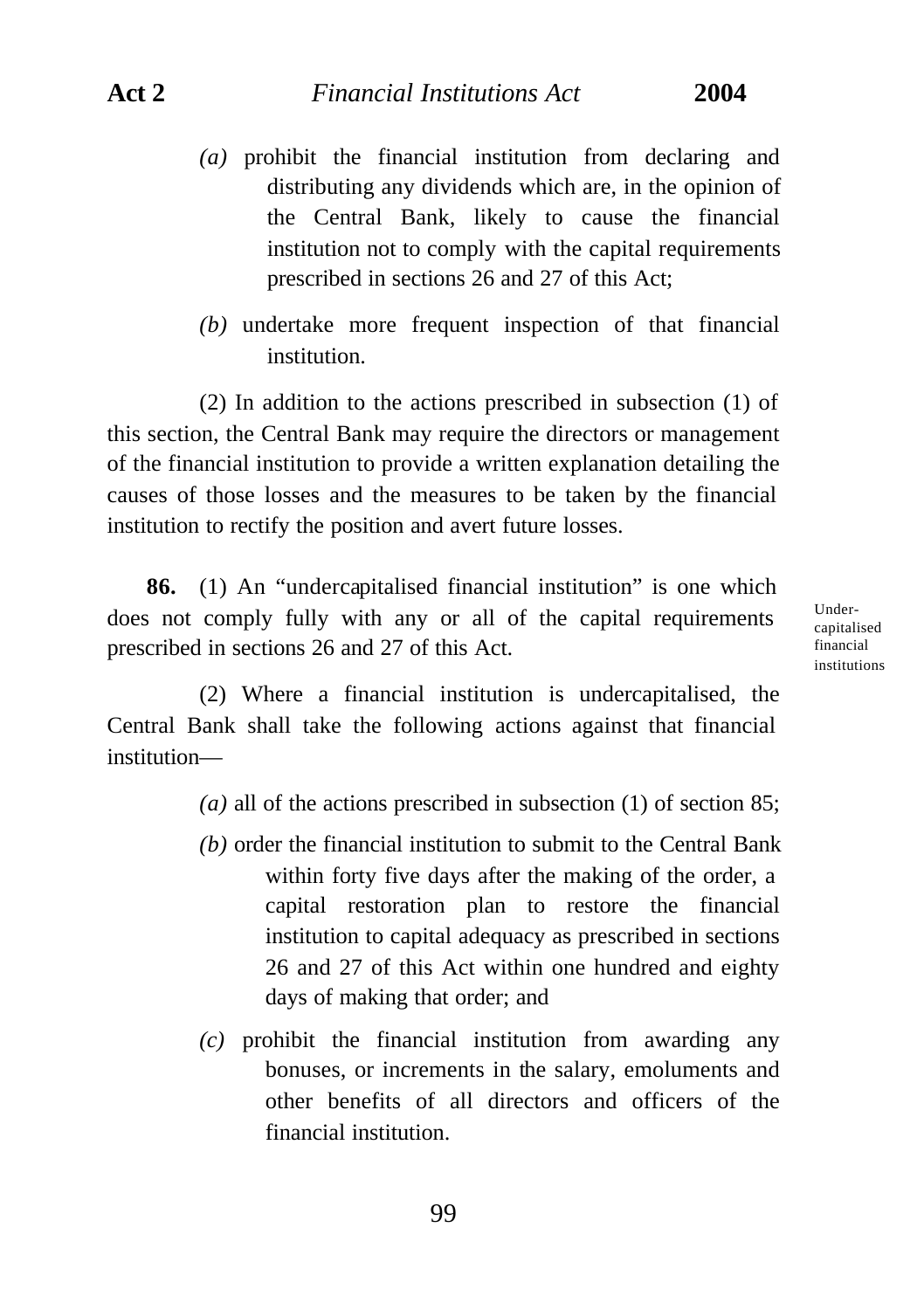**Act 2** *Financial Institutions Act* **2004**

(3) In addition to the actions prescribed in paragraphs *(a), (b)* and *(c)* of subsection (2) of this section, the Central Bank may appoint a person, suitably qualified and competent in the opinion of the Central Bank, to advise and assist the financial institution in designing and implementing the capital restoration plan, and the person appointed shall regularly report to the Central Bank on the progress of the capital restoration plan.

(4) Where a financial institution has been ordered by the Central Bank to submit a capital restoration plan or to add more capital, and the financial institution fails, refuses or neglects to comply with the order, or to implement the capital restoration plan, the Central Bank shall—

- *(a)* prohibit the financial institution from opening new branches;
- *(b)* impose restrictions on growth of assets or liabilities of the financial institution as it shall deem fit;
- *(c)* restrict the rate of interest on savings and time deposits payable by the financial institution to such rates as the Central Bank shall determine;
- *(d)* in addition to the actions prescribed in subsection (2) the Central Bank may—
	- (i) remove officers of the financial institution responsible for the financial institution's noncompliance with the orders;
	- (ii) order the financial institution to do any or such other things that the Central Bank may deem necessary to rectify the capital deficiency of the financial institution.

Significantly undercapitalised financial institutions

**87.** (1) Where a financial institution is significantly undercapitalized, the Central Bank shall immediately take any or all of the following actions against the financial institution—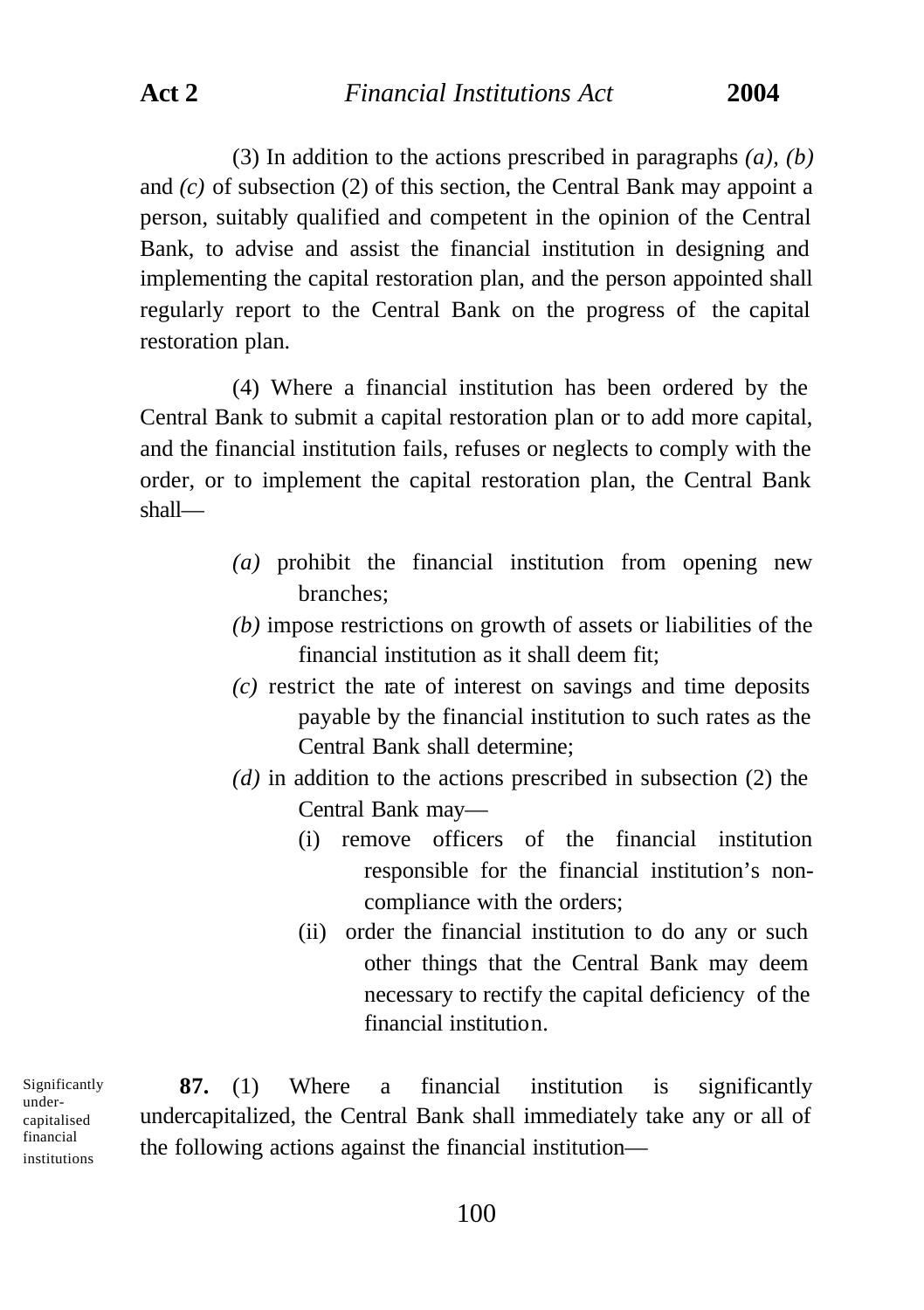- *(a)* take any or all of the actions prescribed in section 86 and this section;
- *(b)* enter into an agreement with the board of directors of the financial institution requiring the financial institution to rectify its significant undercapitalisation within ninety days, and to restore capital adequacy within one hundred and eighty days, or within such shorter periods as the Central Bank shall order.

(2) In addition to the actions prescribed in subsection (1) of this section, the Central Bank may take any or all of the following actions—

- *(a)* restrict the financial institution from engaging in new foreign exchange business;
- *(b)* prohibit the financial institution from engaging in new offbalance sheet transactions.
- (3) If at any time—
- *(a)* after the period specified in paragraph *(b)* of subsection (1), the financial institution has failed to raise its capital to the levels necessary to rectify its significant undercapitalisation; or
- *(b)* before the end of the period specified in paragraph *(b)* of subsection (1), the financial position of the institution continues to deteriorate,

the Central Bank shall without having to wait for the expiry of that period, close the financial institution and place it under receivership, or where the closure of the financial institution would pose a systemic risk to the stability of the financial system, the Central Bank shall take the financial institution into statutory management in accordance with section 88 of this Act; except that subsection (6) of section 89 of this Act shall not apply to a statutory management under this section.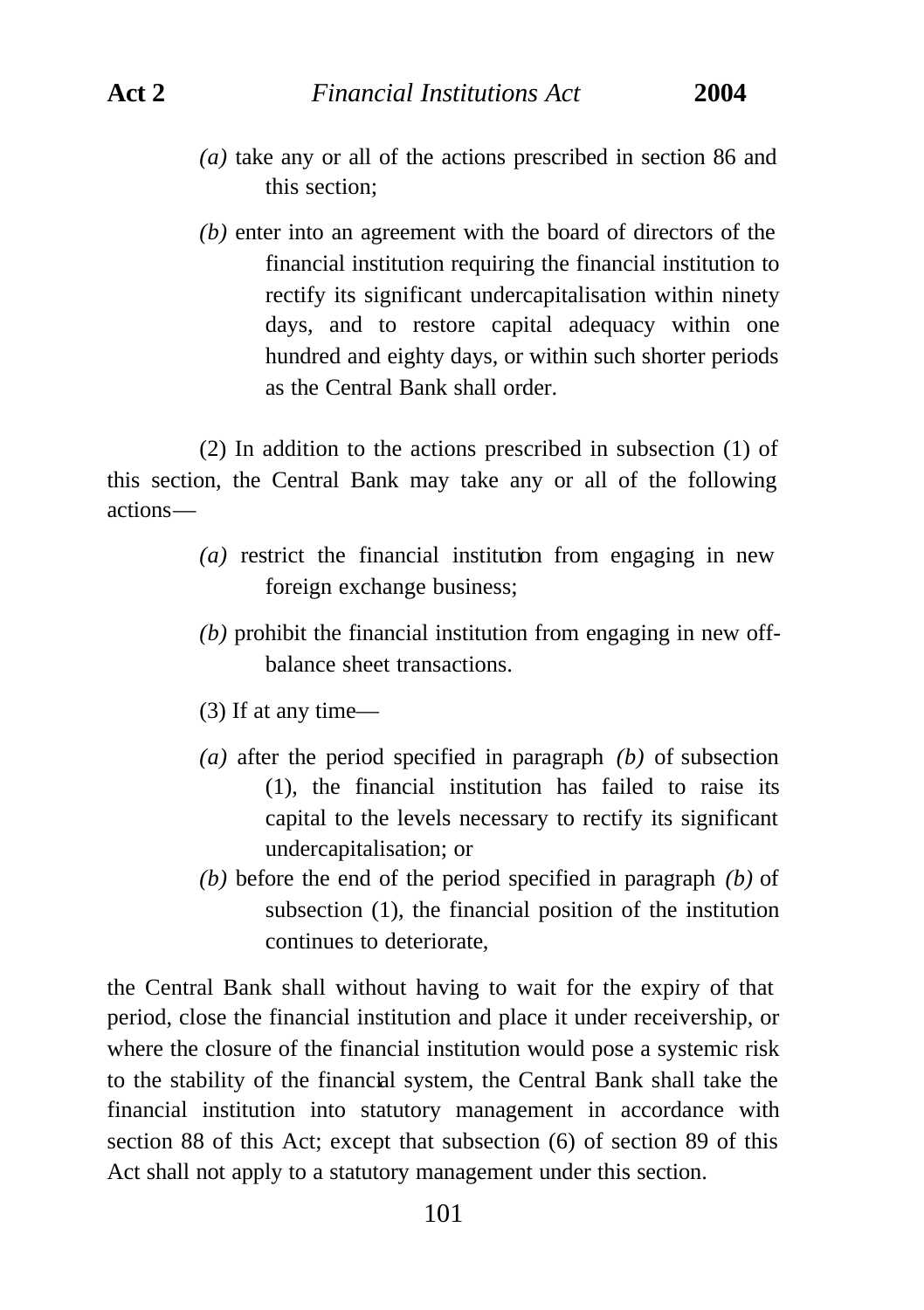(4) For the purposes of this Act, a "significantly undercapitalized" financial institution is one which does not comply with any of the following—

- *(a)* hold the minimum capital funds, unimpaired by losses, of at least fifty percent of the requirement prescribed in section 26 of this Act;
- *(b)* hold core capital of at least fifty percent of the requirement prescribed in section 27 of this Act;
- *(c)* hold total capital of at least fifty percent of the requirement prescribed in section 27 of this Act.

(5) This section shall not be construed so as to preclude the Central Bank from closing any financial institution under any other provision of this Act.

**88.** (1) The Central Bank may take over management of a financial institution if—

- *(a)* it is conducting its business in a manner contrary to this Act;
- *(b)* the continuation of its activities is detrimental to the interests of depositors;
- *(c)* it refuses to submit itself to inspection by the Central Bank as required by this Act;
- *(d)* its licence has been revoked under section 17 of this Act; or
- *(e)* it is engaged in or is knowingly facilitating criminal activities.

(2) Where the Central Bank takes over the management of a financial institution under this section or closes the financial institution under any provision of this Act, the following shall apply—

Management take-over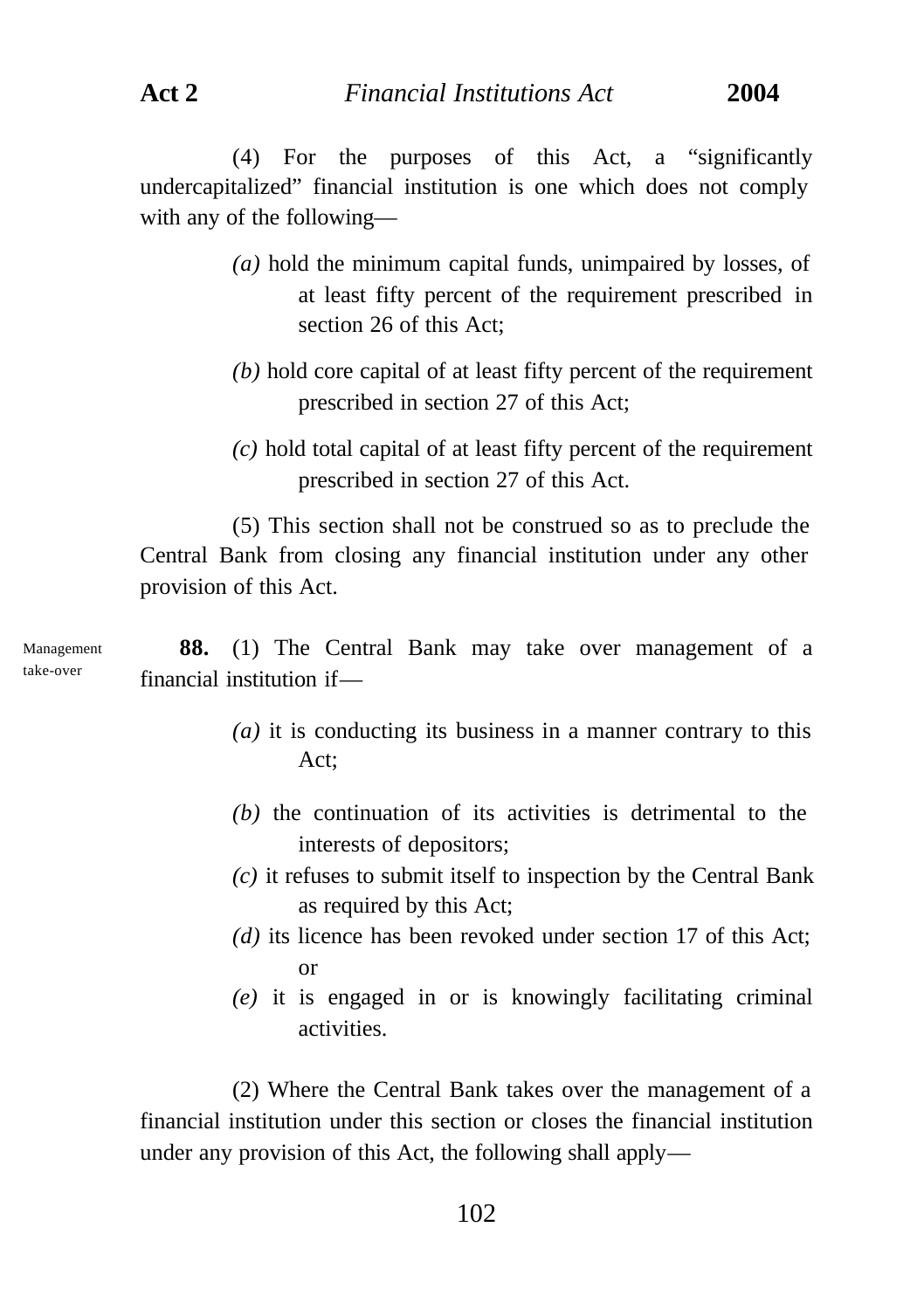## **Act 2** *Financial Institutions Act* **2004**

- *(a)* any term whether statutory, contractual or other-wise on the expiration of which a claim of right of the financial institution would expire or be extinguished, shall be extended six months from the date of taking over management;
- *(b)* any attachment or lien existing six months prior to the take over by the Central Bank of the management of the financial institution shall be vacated and no attachment or lien except a lien created by the Central Bank, shall attach to any property or asset of the financial institution as long as the Central Bank continues to manage the financial institution;
- *(c)* any transfer of any asset of the financial institution made six months before the take over by the Central Bank of the management, with intent to effect a preference or at less than the appraised book value is void;
- *(d)* any gratuitous transfer of any asset of the financial institution made within one year before the take over by the Central Bank of the management shall stand revoked and all such assets shall be surrendered to the Central Bank;
- *(e)* any lending to any officer, director or any related person of an officer or director on preferential terms or without adequate security made within six months prior to the take over by the Central Bank of the management of the financial institution shall be rescinded; and that officer, director or related person to the officer or director shall immediately refund the moneys advanced and the interest accrued at the going rate in the bank.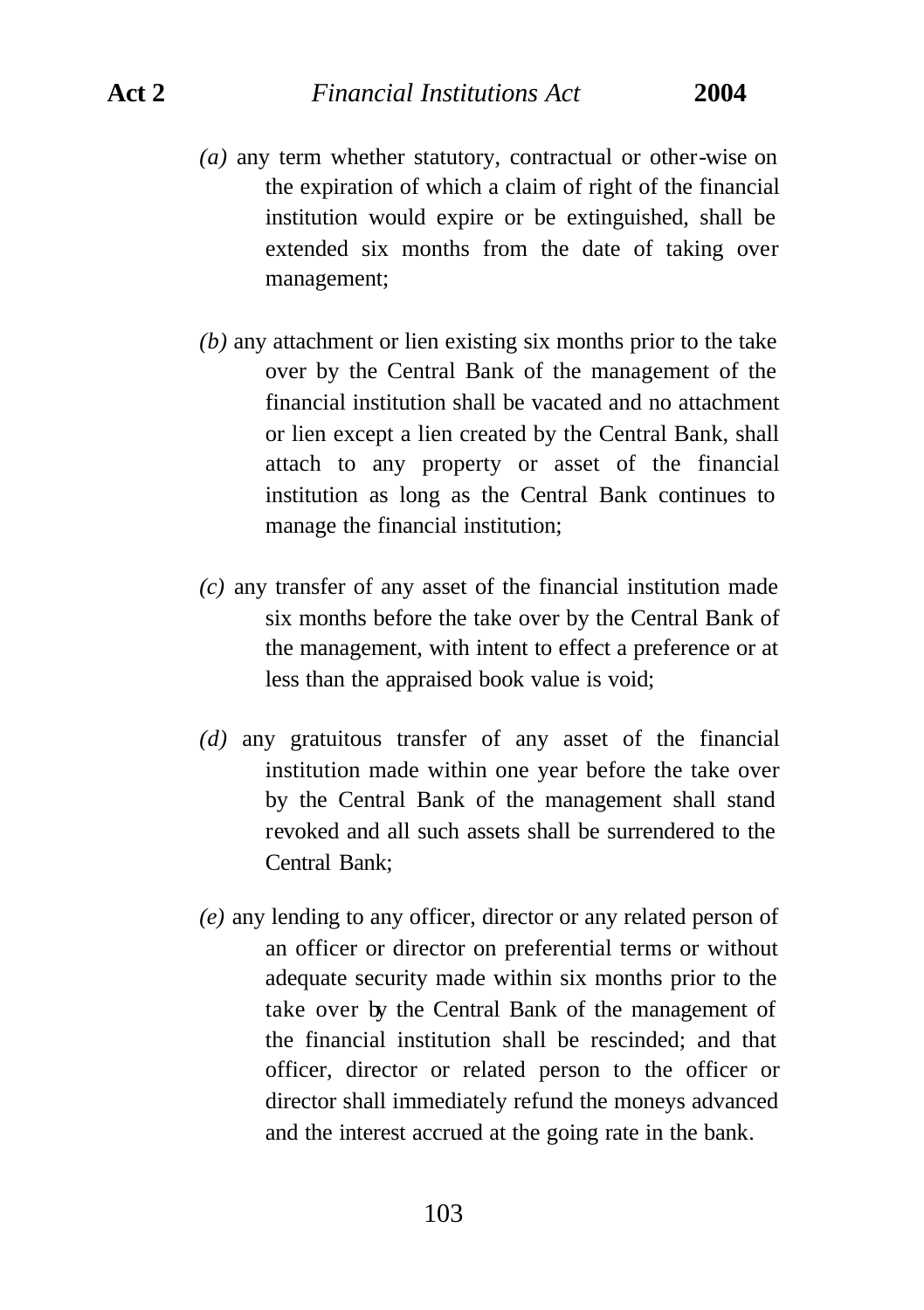Powers of Central Bank on taking over management of financial institutions

**89.** (1) The Central Bank shall, on taking over management of a financial institution under section 88 of this Act, have exclusive powers of management and control of the affairs of the financial institution.

(2) The powers referred to in subsection (1) of this section shall include power to—

- *(a)* continue or discontinue any of its operations as a financial institution notwithstanding the revocation of its licence;
- *(b)* stop or limit the payment of its obligations;
- *(c)* employ any necessary staff;
- *(d)* execute any instrument in the name of the financial institution;
- *(e)* initiate, defend and conduct in its name any action or proceeding to which the financial institution may be a party;
- *(f)* reorganize or liquidate the financial institution in accordance with this Act;
- *(g)* appoint a person to be known as a statutory manager to manage, control and direct the affairs of the financial institution;
- *(h)* assume or reject any executory contracts;
- *(i)* cancel any leases or tenancy agreements entered into by the financial institution as lessee or tenant;
- *(j)* appoint an advisory board of directors;
- *(k)* close the financial institution;
- *(l)* sell the financial institution; or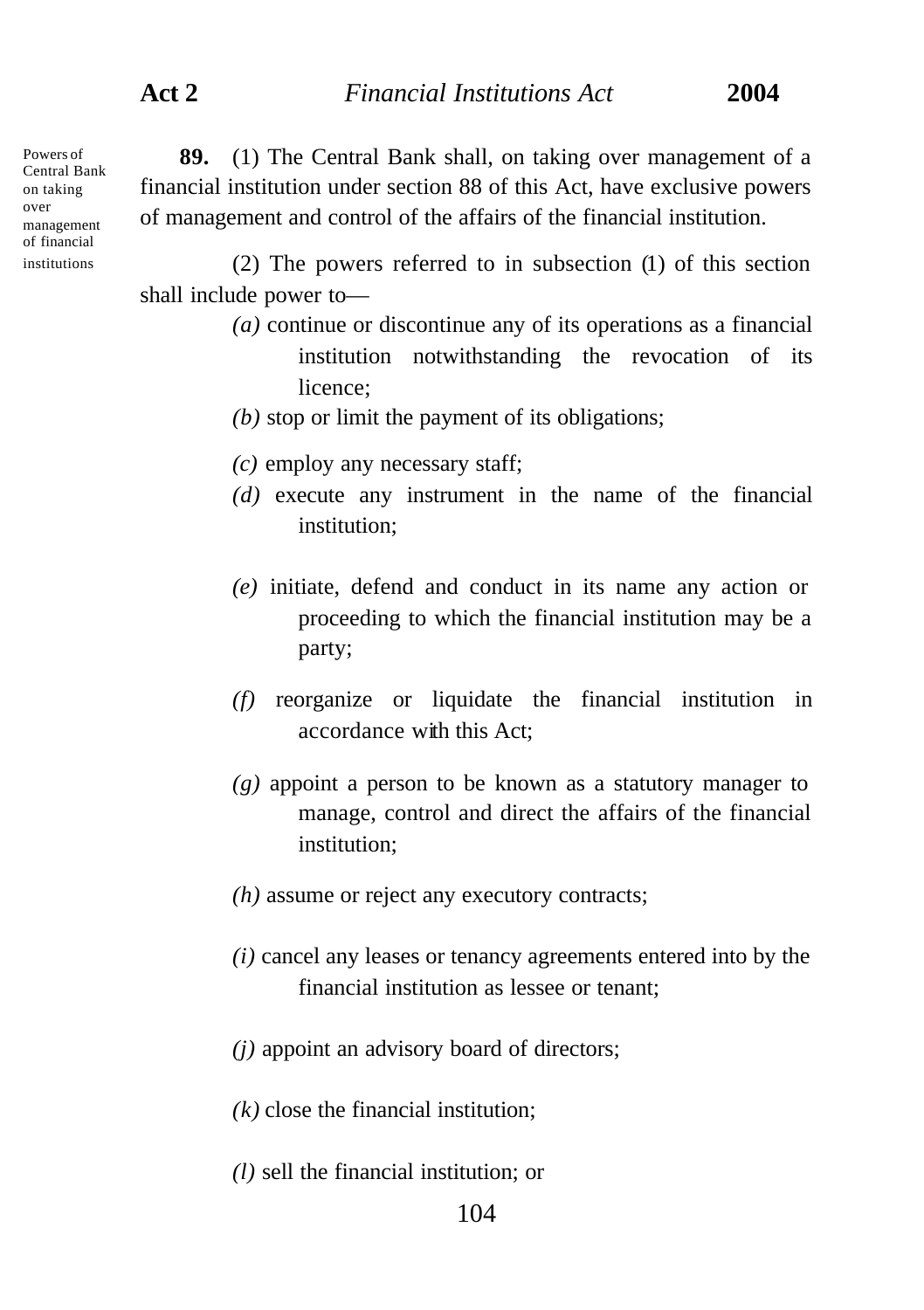*(m)* do any other act which is necessary to enable the Central Bank to carry out its obligations under this section.

(3) The Central Bank shall as soon as possible after taking over management of a financial institution, appoint an auditor at the cost of the financial institution to make an inventory of the assets and liabilities of the financial institution and submit a report to the Central Bank.

(4) The Central Bank shall upon taking over management of a financial institution immediately inform the public.

(5) The Central Bank shall exercise statutory management over a financial institution for the minimum time necessary to bring the financial institution into compliance with prudential standards.

(6) Where the financial institution does not comply with prudential standards within six months after its being placed under statutory management, the Central Bank shall close the financial institution and place it under receivership.

(7) Notwithstanding subsection (6), where the Central Bank is of the opinion that—

- *(a)* the financial institution is not likely to comply with prudential standards within the period specified in subsection (6) of this section;
- *(b)* the financial institution is not likely to be able to meet the demands of its depositors or pay its current obligations as and when they fall due;

*(c)* the continued operation of the financial institution would not be in the best interests of the depositors, the public, or the financial sector;

the Central Bank may at any time after taking over statutory management, close the financial institution.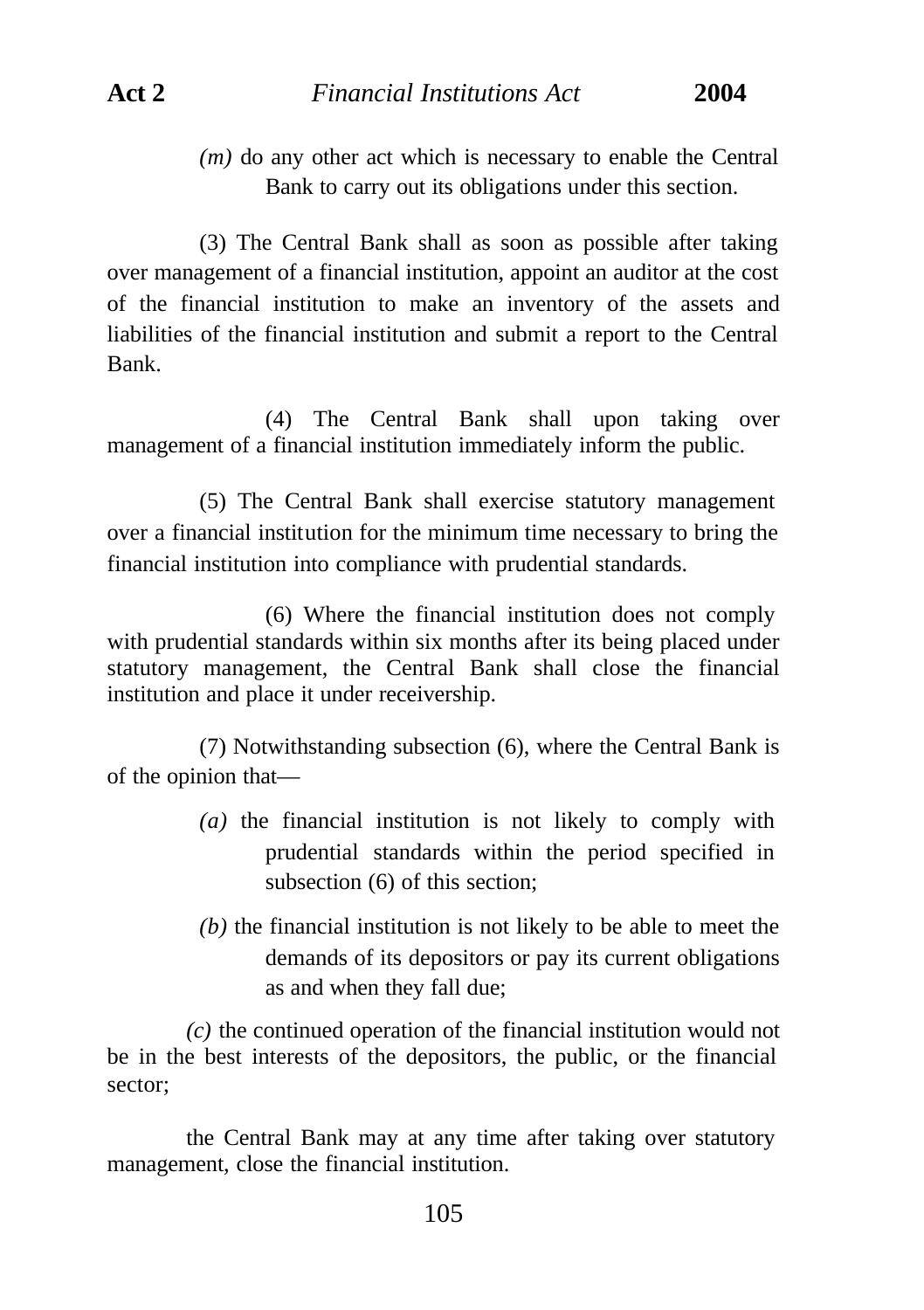(8) Upon appointment of a statutory manager, the board of directors shall stand suspended.

(9) A statutory manager appointed under paragraph *(g)* of subsection (2) of this section shall have the functions of the members of the board of directors collectively and individually, including the board's powers of delegation and use of the seal until such a time as the Central Bank shall appoint an advisory board.

(10) A statutory manager shall, upon assuming the management, control and conduct of the affairs and business of an institution, discharge his or her duties with diligence and in accordance with sound banking and financial principles and, in particular, with due regard to the interests of the institution, its depositors and other creditors.

Duties of the statutory manager

**90.** (1) Where a financial institution complies with the prudential standards within the period specified in this part, the Central Bank shall request the shareholders of the financial institution, subject to sections 52 and 53, to appoint an interim board of directors, charged with the management and control of the financial institution.

(2) The interim board of directors appointed under this section shall hold office on such terms and conditions as may be prescribed in the instrument of appointment, and in any case, at the cost of the financial institution.

(3) Where, within six months of its appointment, the Central Bank is of the opinion that the interim board of directors is managing the financial institution in accordance with prudential standards, the Central Bank shall request the shareholders of the financial institution, subject to section 52, to confirm the appointment of each eligible individual director.

(4) The duties of a statutory manager shall include—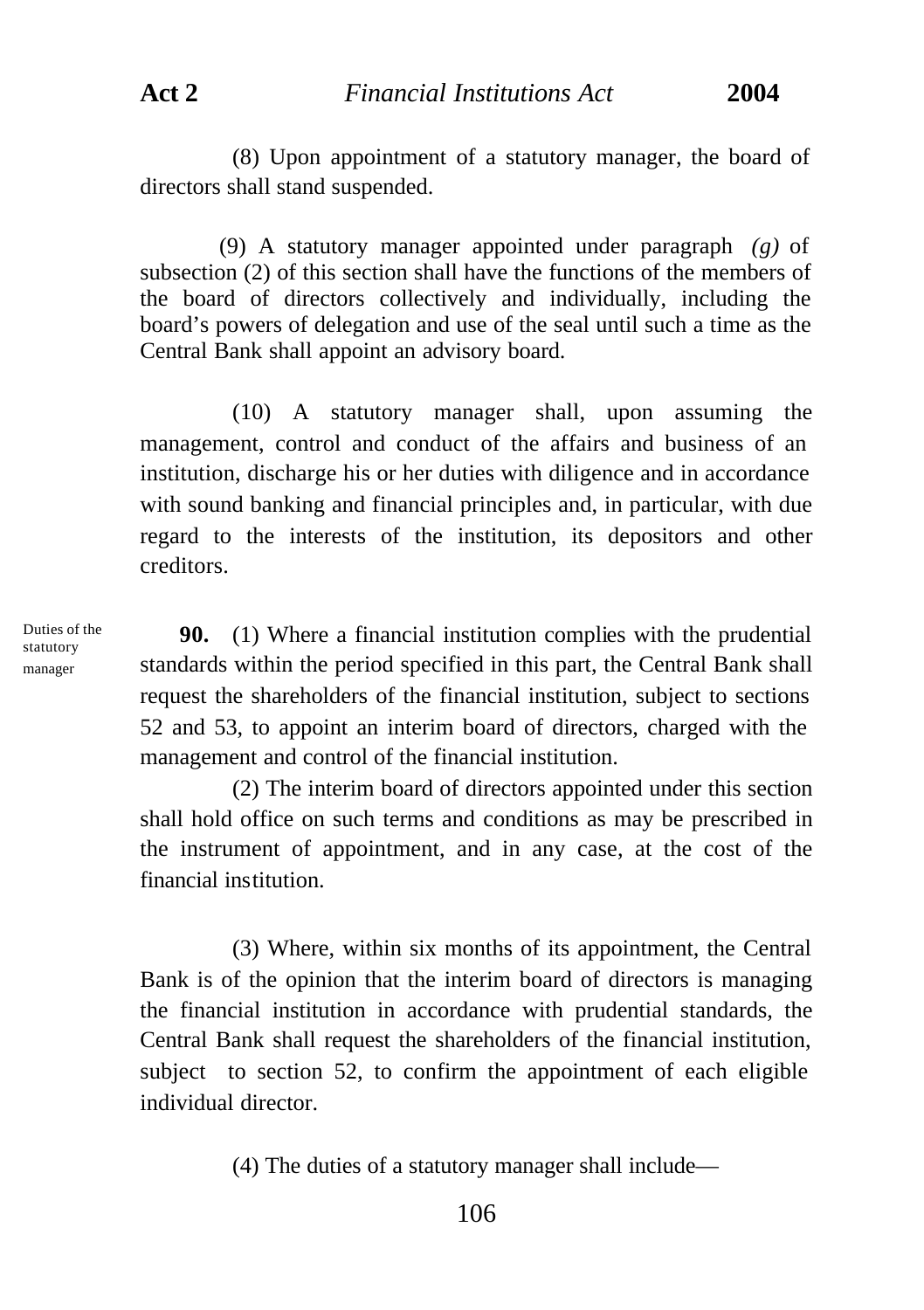- *(a)* tracing and preserving all the property and assets of the institution;
- *(b)* recovering debts and other sums of money due and owing to the institution;

*(c)* evaluating the capital structure and management of the institution and recommending to the Central Bank any restructuring or re-organization which he or she considers necessary and which, subject to the provisions of any other written law, may be implemented by him or her on behalf of the institution;

- *(d)* entering into contracts in the ordinary course of the business of the institution, including raising of funds by borrowing on such terms as he or she may consider reasonable;
- *(e)* obtaining from any officers or employees of the institution any documents, records, accounts, statements or information relating to its business;
- *(f)* issuing a new balance sheet and profit and loss accounts; and
- *(g)* any other duties that may be assigned to him or her by the Central Bank.

(5) For the purposes of discharging his or her functions under this section, the statutory manager may declare a moratorium on the payment by the institution of its liabilities to depositors and other creditors.

- (6) The declaration of a moratorium shall—
- *(a)* be applied equally and without discrimination to all classes of creditors;
- *(b)* limit the maximum rate of interest which shall accrue on deposits and other debts payable by the institution during the period of the moratorium to the minimum rate as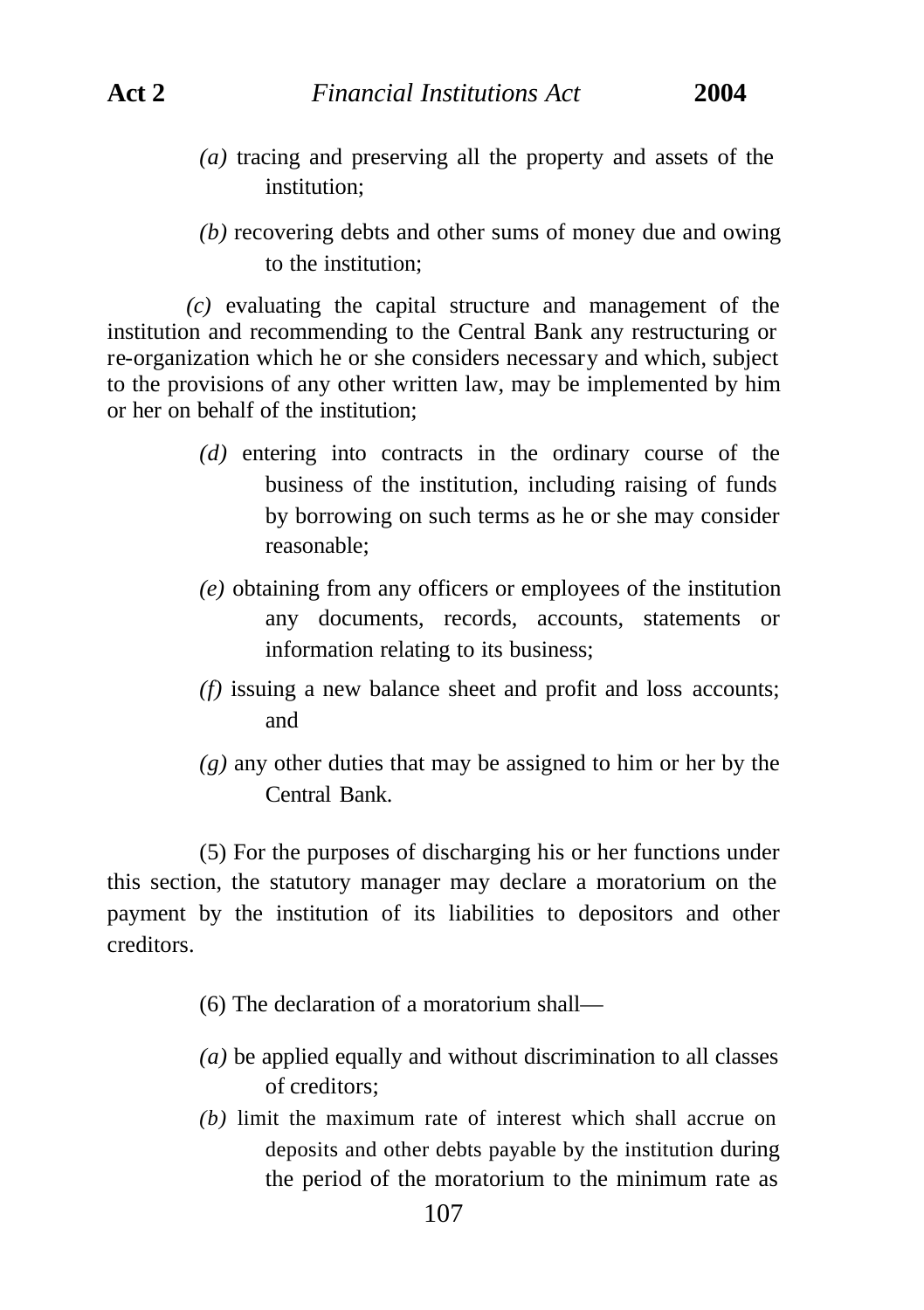may be prescribed by the Central Bank by notice for the purposes of this section except that this paragraph shall not be construed so to impose an obligation on the institution to pay interest or interest at a higher rate to any depositor or creditor than would otherwise have been the case;

- *(c)* suspend the running of time for the purposes of any law of limitation in respect of any claim by any depositor or creditor of the institution; or
- *(d)* cease to apply upon the termination of the manager's appointment in which case the rights and obligations of the institution, its depositors and creditors shall, except to the extent provided in paragraphs *(b)* and *(c),* be the same as if there had been no declaration under this subsection.

(7) A statutory manager may for the purposes of exercising his duties under this Act require any person who has at any time been an officer or director of the financial institution to provide the statutory manager with information relating to business of the financial institution.

(8) Any person who wilfully fails, refuses or neglects to provide any information requested under subsection (4) of this section commits an offence and is liable on conviction to a fine not exceeding two hundred and fifty currency points or imprisonment not exceeding two years or both.

Prohibition on legal proceedings against a financial institution under management of Central bank.

- **91.** (1) A person shall not except—
	- *(a)* with leave of court, on ground that he or she would be caused exceptional hardship if leave were not granted; or
	- *(b)* with the prior written consent of the Central Bank,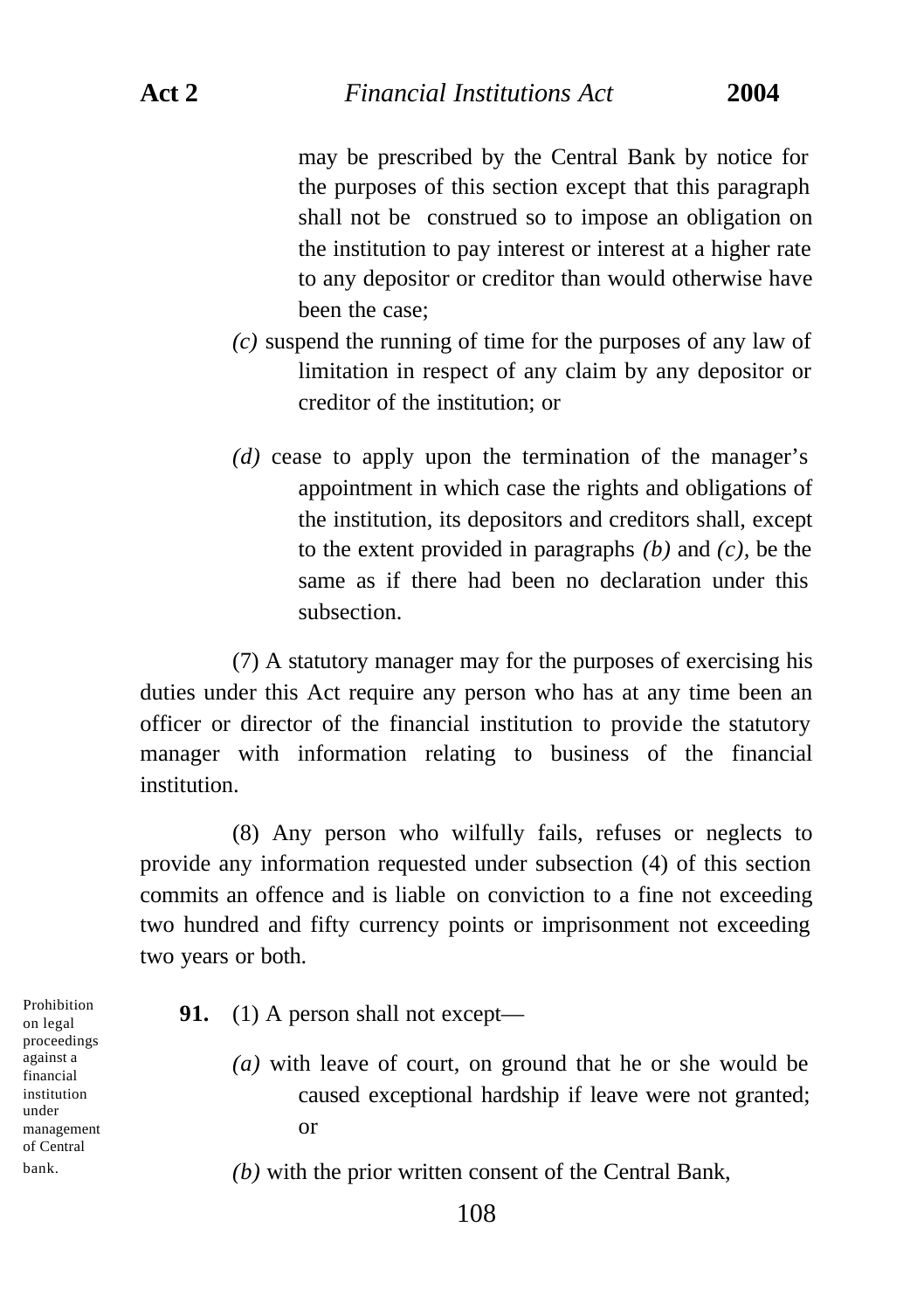commence or continue with any legal proceeding in any court against a financial institution while the financial institution is under management of the Central Bank.

(2) An application for leave under subsection (1) shall not be filed unless the Central Bank receives thirty days notice of the intention to apply.

(3) The Central Bank may apply to the court to be joined as a party to the proceedings for leave.

**92.** A party to a contract with a financial institution shall not be relieved of his or her obligations on the ground that the financial institution is under management of the Central Bank.

**93.** All costs of management by the Central Bank shall be payable by the financial institution and shall be a debt due from the financial institution to the Central Bank.

## PART X—RECEIVERSHIP.

**94.** (1) Subject to this section, the Central Bank may close a financial institution and place it under receivership.

(2) A financial institution may be placed under receivership—

- *(a)* if the Central Bank determines that there is a likelihood that the financial institution will not be able to meet the demands of its depositors or pay its obligations in the normal course of business;
- (b) if the Central Bank determines that the financial institution has incurred or is likely to incur losses that will deplete all or substantially all of its capital;
- *(c)* if it is significantly under capitalised.

by Central Bank not relief from contractual obligations

Management

Costs of management

Placing of financial institution under receivership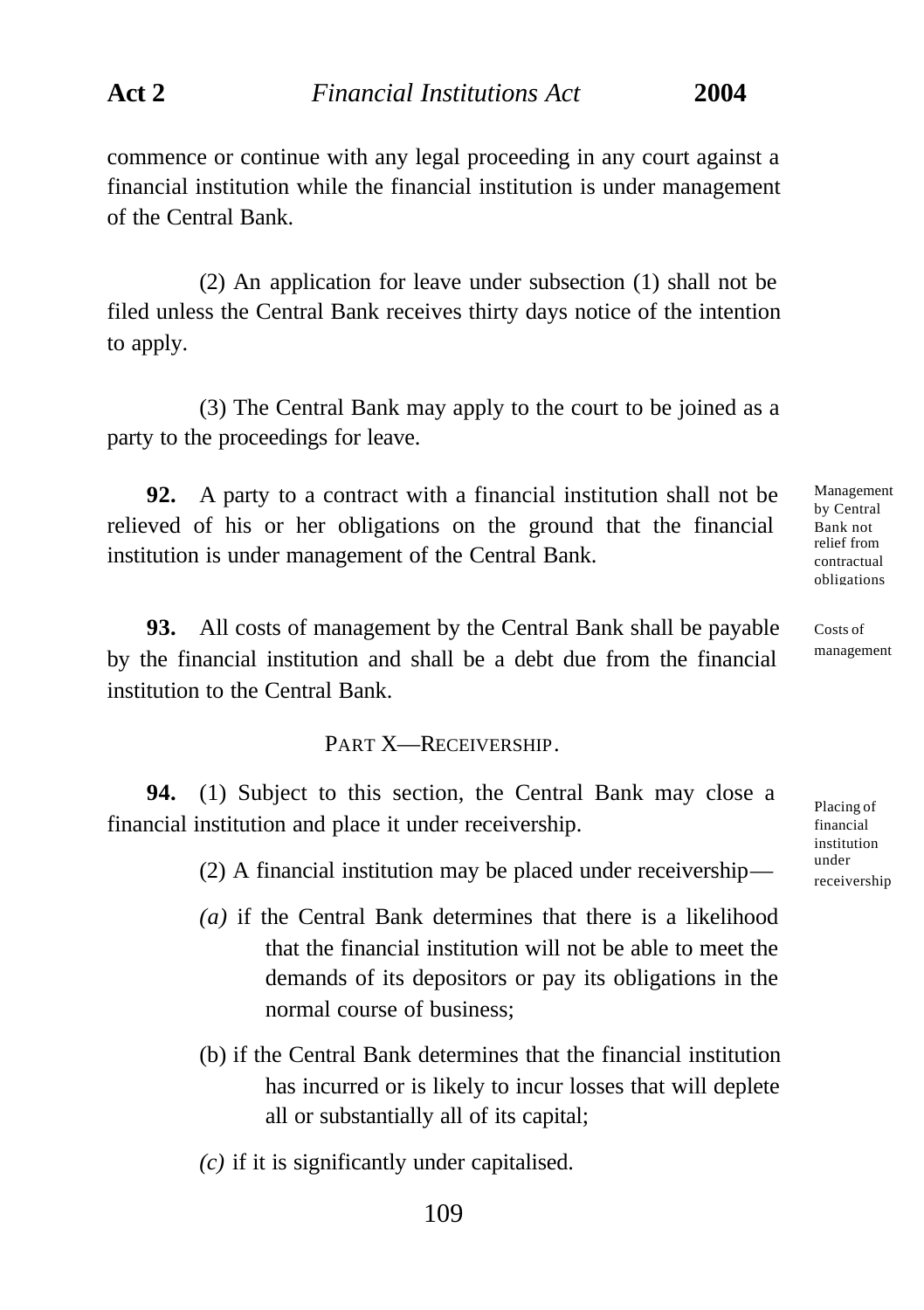(3) If a financial institution is placed under receivership, the Central Bank shall become the receiver of the closed financial institution.

Options available to the receiver

**95.** (1) The Central Bank shall, within twelve months from the date of taking over as a receiver, consider and implement any or all of the following options either singly or in combination—

- *(a)* arrange a merger with another financial institution
- *(b)* arrange for the purchase of assets and assumption of all or some of the liabilities by other financial institutions;

*(c)* arrange to sell the financial institution;

*(d)* liquidate the assets of the financial institution.

(2) The Central Bank shall take the action described in subsection (1) which in the opinion of the Central Bank—

- *(a)* is most likely to result in marshalling the greatest amount of the financial institution's assets; or
- *(b)* protects the interests of depositors including their interest in the unprotected deposit amounts; or
- *(c)* minimises costs to the Deposit Protection Fund and losses to other creditors; or
- *(d)* ensures stability of the financial sector.

(3) In determining the amount of assets that is likely to be realized from the financial institution's assets, the receiver shall—

> *(a)* evaluate the alternatives on a present value basis, using a realistic discount rate; or

*(b)* document the evaluation and the assumptions on which the evaluation is based, including any assumptions with regard to interest rates, asset recovery rates, inflation, asset holding and other costs.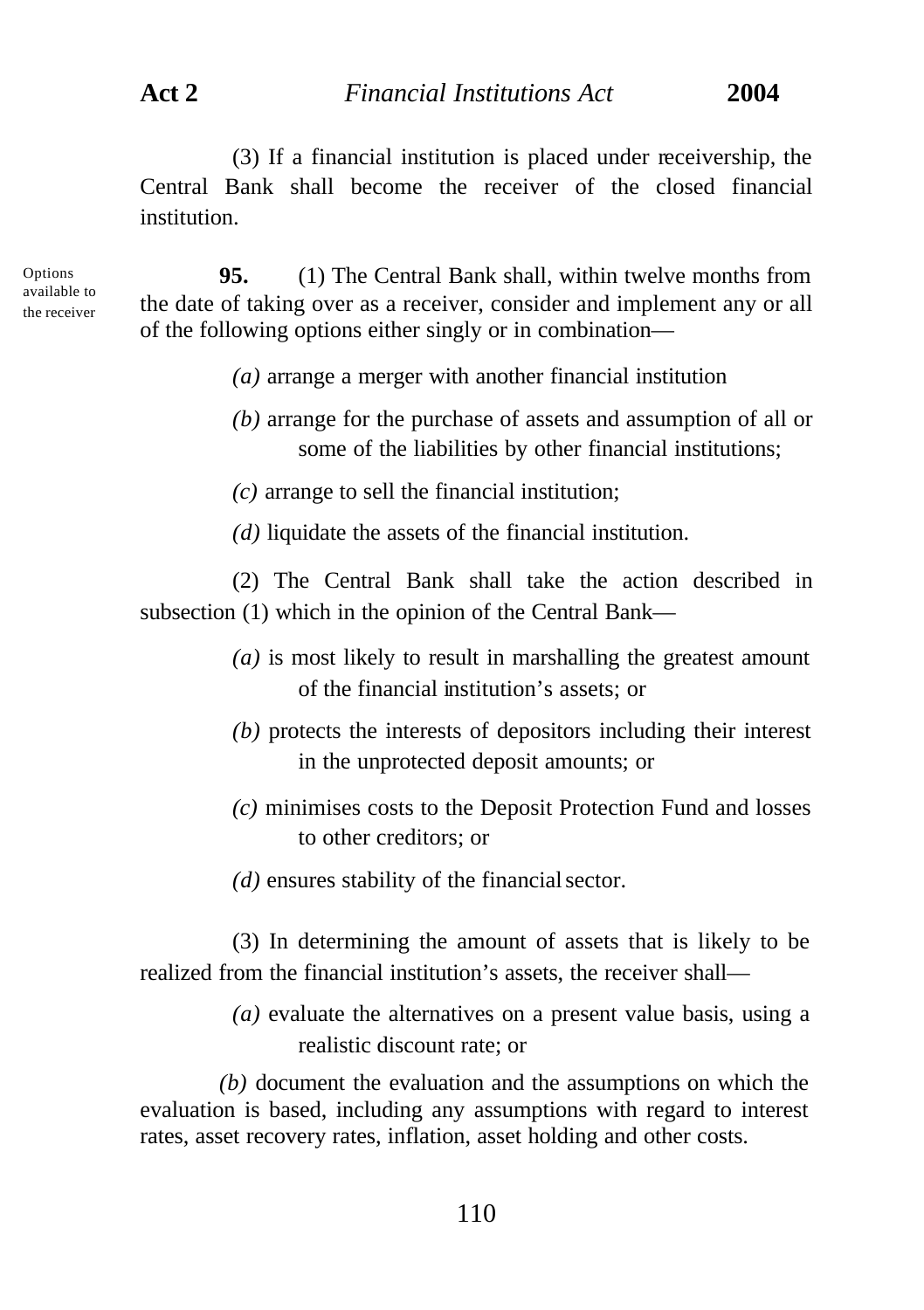**96.** Where a financial institution is placed under receivership—

- (i) no steps may be taken by any person to enforce any security over the property of the financial institution;
- (ii) no other proceedings and no execution or other legal process may be commenced or continued against the financial institution or its property.

### PART XI-LIQUIDATION.

**97.** (1) Notwithstanding any other law to the contrary, no proceedings for the winding up or liquidation of a financial institution shall be commenced or continued except—

- *(a)* where the proceedings are commenced by the Central Bank or its authorized agent; or
- *(b)* where the proceedings are commenced by a financial institution under section 98.

(2) A financial institution shall obtain the approval of the Central Bank before commencing any proceedings under this section.

**98.** (1) A financial institution may, with the prior approval of the Central Bank, apply to the High Court for voluntary liquidation of its operations.

(2) Subject to subsection (1) of this section, a financial institution under voluntary liquidation shall immediately cease all activities except those, which are incidental to the orderly realization, conservation and preservation of its assets and the settlement of its obligations.

(3) In case of a liquidation under this section—

Prohibitions on proceedings against a financial institution in receivership

Bar on liquidation or winding up proceedings

Voluntary liquidation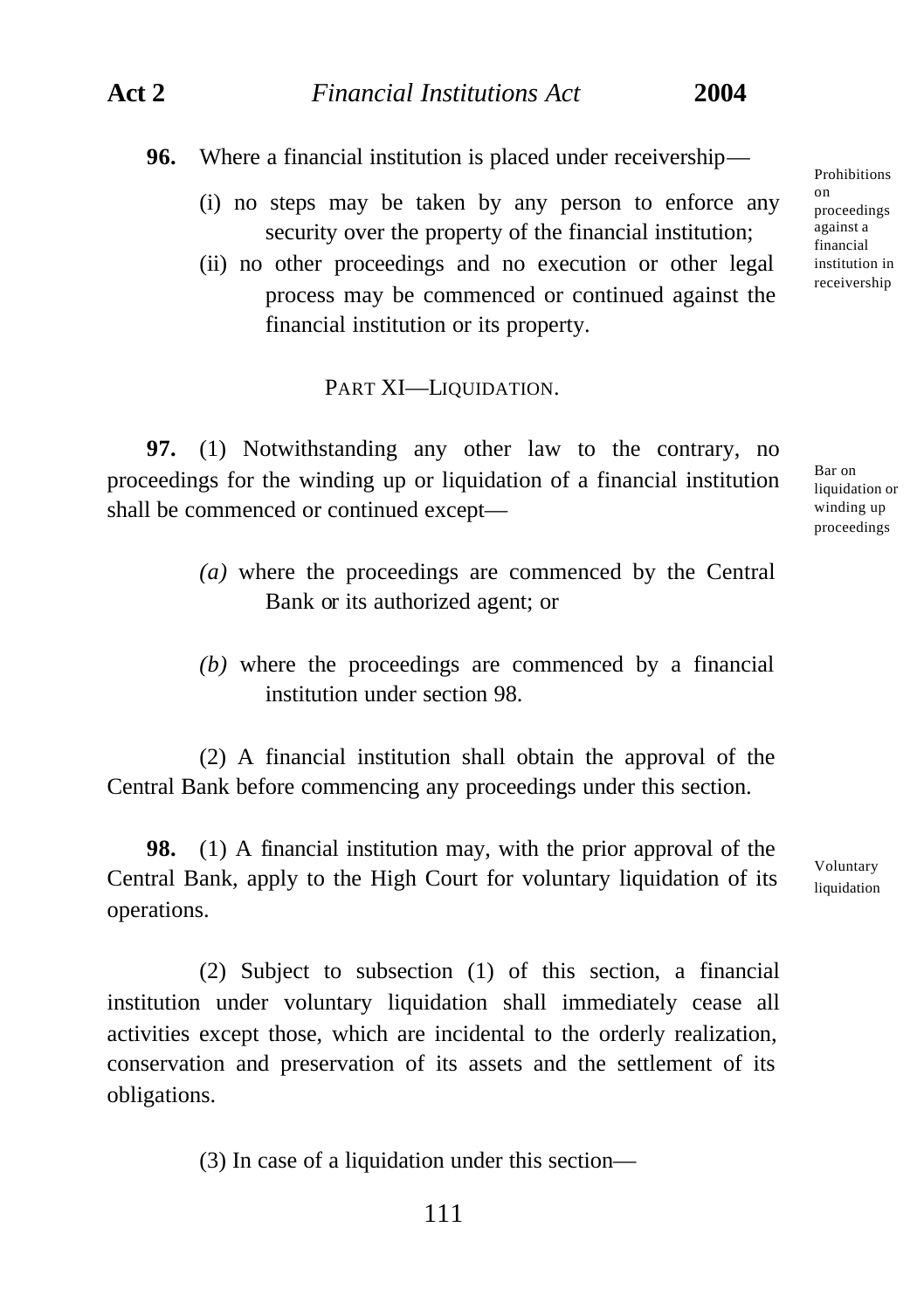- *(a)* the liability of the shareholders for uncalled subscriptions to the capital stock of the financial institution shall continue until the end of the liquidation process;
- *(b)* notwithstanding the provisions of the Companies Act, where a financial institution is in voluntary liquidation, the ranking of claims shall be in accordance with section 105 of this Act ; except that the provisions relating to preferential payments in section 315 of the Companies Act shall not be applicable to a voluntary liquidation of a financial institution;
- *(c)* the board of directors of the financial institution, shall, before paying creditors holding direct claims and with the approval of the Central Bank, make necessary arrangements to ensure a pro rata distribution among holders of claims that are likely to be reduced to judgement in a court.

(4) Where the Central Bank is satisfied that the assets of a financial institution which has applied for voluntary liquidation of its operations under this section are not sufficient to discharge its obligations or that the completion of the liquidation of its operation is unduly delayed, the Central Bank may, if it deems fit, place the financial institution in compulsory liquidation in accordance with section 99 of this Act.

Liquidation by the Central Bank

Cap. 110.

Cap. 110.

**99.** (1) The Central Bank shall, on determination that the financial institution should be liquidated, make an order for the winding up of the affairs of the financial institution.

(2) The order referred to in subsection (1) shall be published in a local newspaper of general circulation in Uganda.

(3) Notwithstanding anything in the Companies Act, where any proceeding for the liquidation of a financial institution is commenced under this section, the Central Bank or any other person appointed by the Central Bank shall be the liquidator of the financial institution.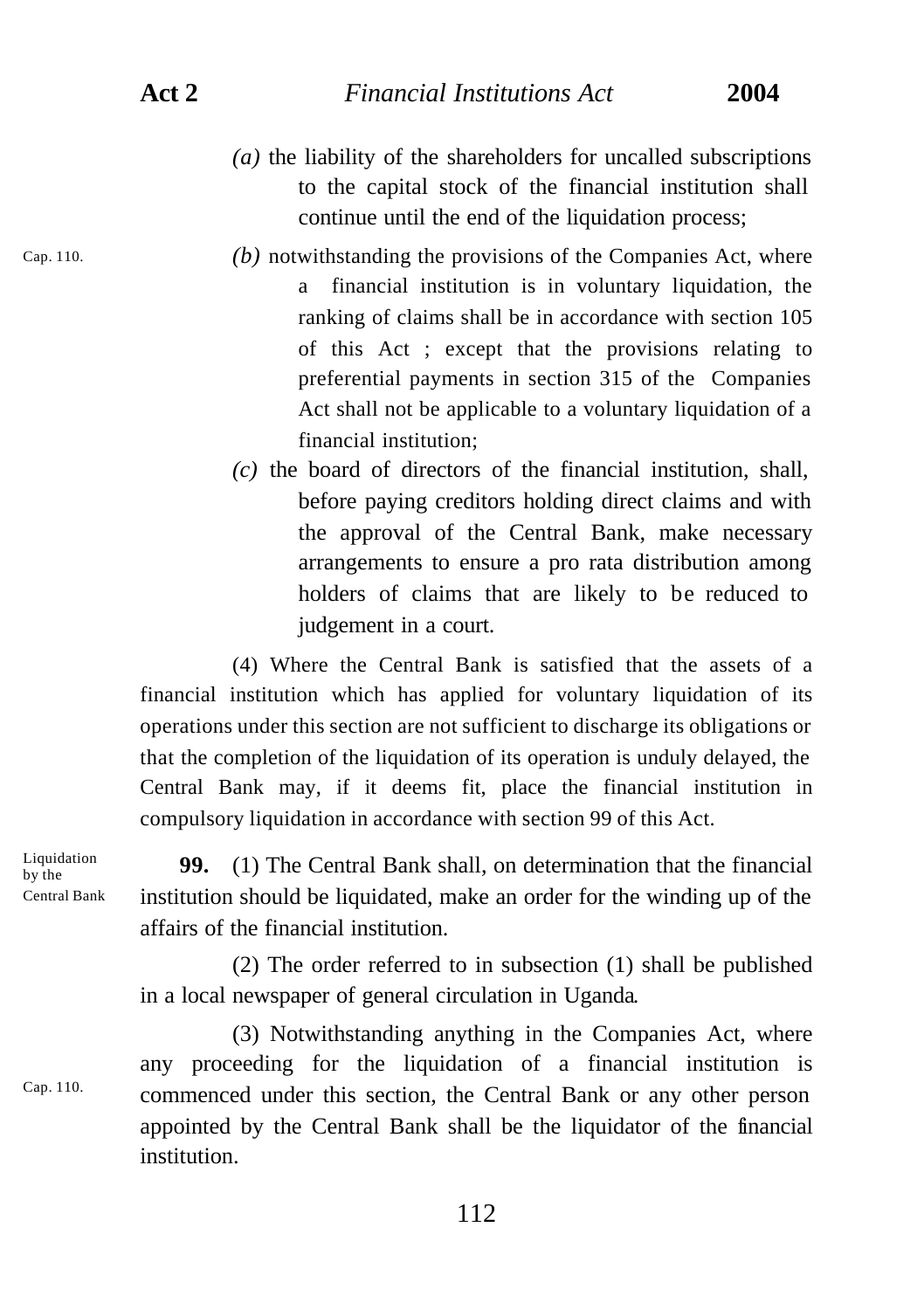(4) The remuneration of the liquidator appointed under this section, the cost and expenses of his or her establishment and the costs and expenses of the liquidation shall be met out of the assets of the financial institution under liquidation.

**100.** (1) The liquidator may, with the approval of the Central Bank—

Powers of liquidator

*(a)* bring or defend any action or other legal proceedings in the name and on behalf of the financial institution;

- *(b)* carry on the business of the financial institution so far as may be necessary for the beneficial winding up of the financial institution;
- *(c)* retain advocates, notaries, accountants, appraisers and other professional advisers as may be approved by the Central Bank.
- *(d)* make any compromise or arrangement with creditors, or persons claiming to be creditors, or having or alleging themselves to have any claim, present or future, certain or contingent, ascertained or sounding only in damages against the financial institution or by which the company may be rendered liable;

*(e)* compromise all calls and liabilities to calls, debts and liabilities capable of resulting in debts, and all claims, present or future, certain or contingent, ascertained or sounding only in damages, subsisting or supposed to subsist between the financial institution and a contributory or alleged contributory or other debtor or person apprehending liability to the financial institution and all questions in any way relating to or affecting the assets or the liquidation of the financial institution on such terms as may be agreed, and take any security for the discharge of any such call, debt, liability or claim and give a complete discharge in respect of it.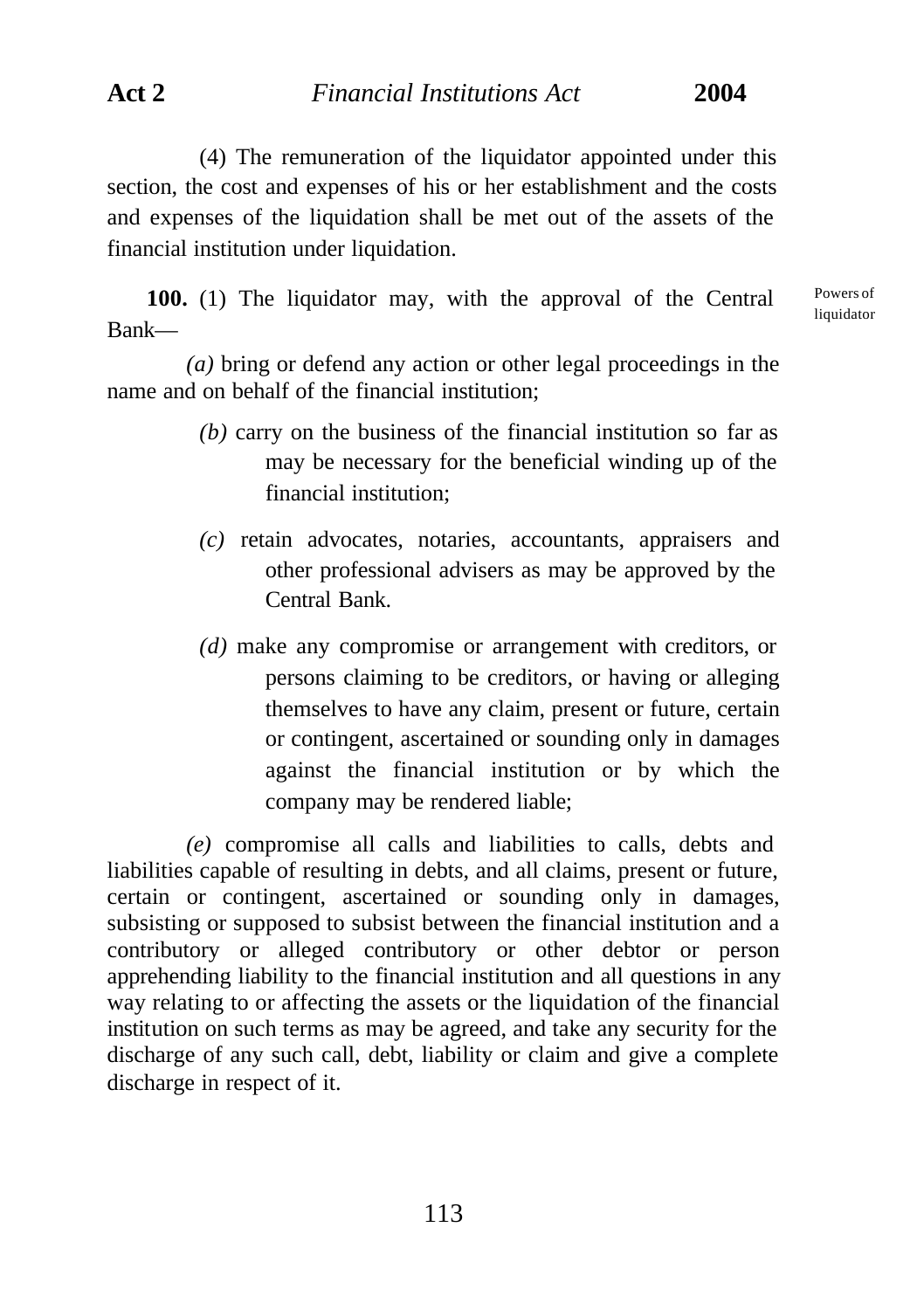(2) The liquidator may—

- *(a)* sell the movable and immovable property and things in action of the company by public auction or private contract, with power to transfer the whole of it to any person or company or to sell the same in parcels;
- *(b)* do all acts and execute in the name and on behalf of the financial institution, all deeds, receipts and other documents, and for that purpose to use, when necessary, the seal;
- *(c)* prove, rank and claim in the bankruptcy, insolvency or sequestration of any contributory for any balance against his or her estate, and receive dividends in the bankruptcy, insolvency or sequestration in respect of that balance, as a separate debt due from the bankrupt or insolvent, and rateably with the other separate creditors;
- *(d)* draw, accept, make and endorse any bill of exchange or promissory note in the name and on behalf of the financial institution with the same effect, with respect to the liability of the financial institution as if the bill or note had been drawn, accepted, made or endorsed by or on behalf of the financial institution in the course of its business;
- *(e)* raise on the security of the assets of the financial institution any money required;
- *(f)* take out in his or her official name letters of administration to any deceased contributory, and do in his or her official name any other act necessary for obtaining payment of any money due from a contributory or his or her estate which cannot be conveniently done in the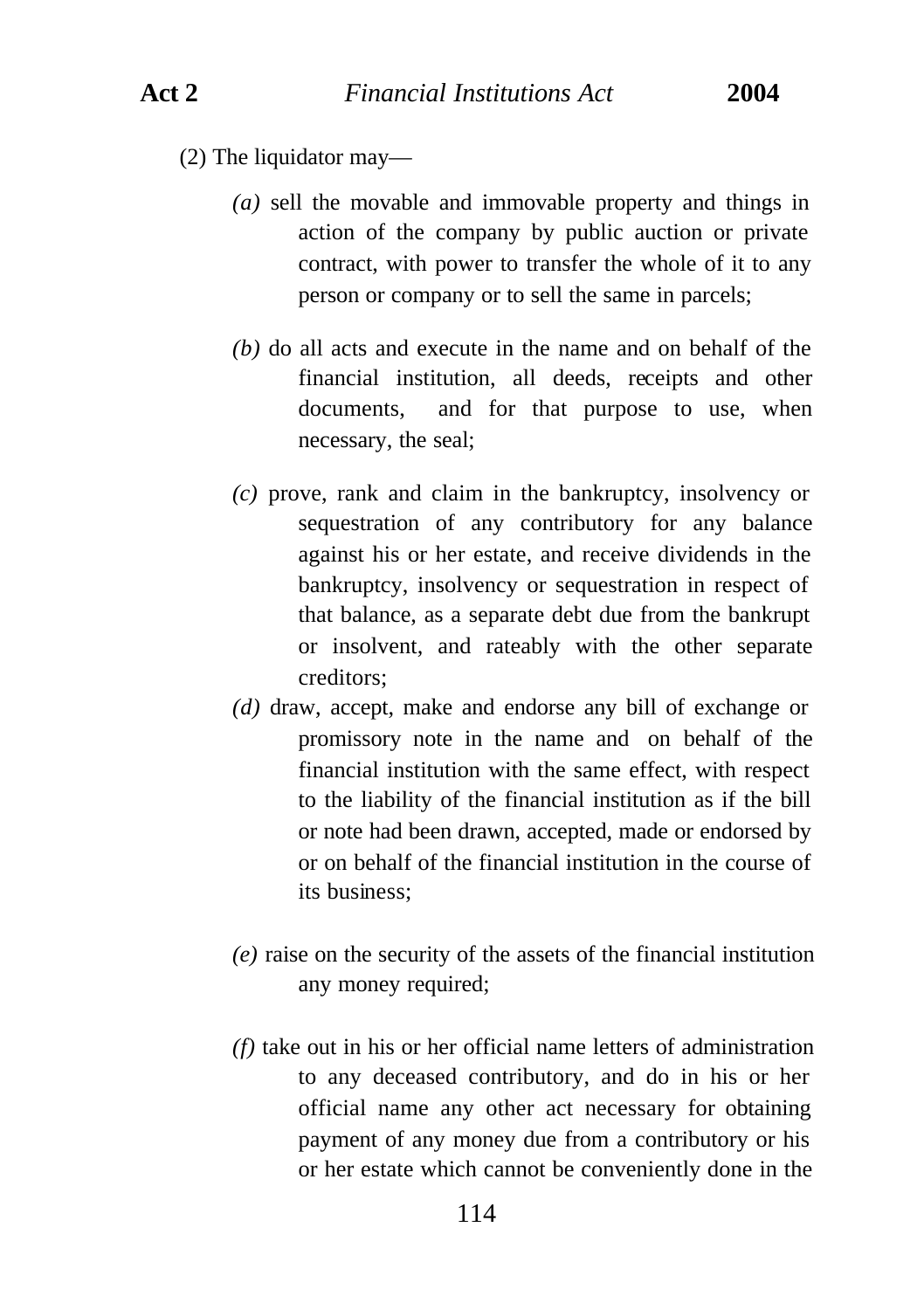## **Act 2** *Financial Institutions Act* **2004**

name of the company, and in all such cases the money due shall, for the purpose of enabling the liquidator to take out the letters of administration or recover the money, be deemed to be due to the liquidator; but nothing in this paragraph shall be deemed to affect the rights, duties and privileges of the Administrator General;

- $(g)$  appoint an agent to do any business which the liquidator is unable to do himself or herself;
- *(h)* enforce the individual liability of the shareholders and directors of the financial institution;
- *(i)* eliminate the interests of shareholders;

*(j)* where liquidation proceedings have been commenced in respect of the financial institution in one country or more, make such payments to a liquidator of the financial institution as may be necessary;

- *(k)* generally realise the assets of the insolvent financial institution;
- *(l)* arrange, negotiate and conclude in the interest of the depositors of the financial institution an agreement to the benefit of the depositors and for the purposes of—
	- (i) releasing the liquidator from its obligations in respect of the depositors' claims for payment of their deposits out of the liquidation proceeds;
	- (ii) imposing those obligations on any third party as shall be agreed.
- *(m)* by notice in writing require any person who is or has been a director, managing director, secretary, principal officer, manager, officer or employee, agent, accountant or auditor of the financial institution or any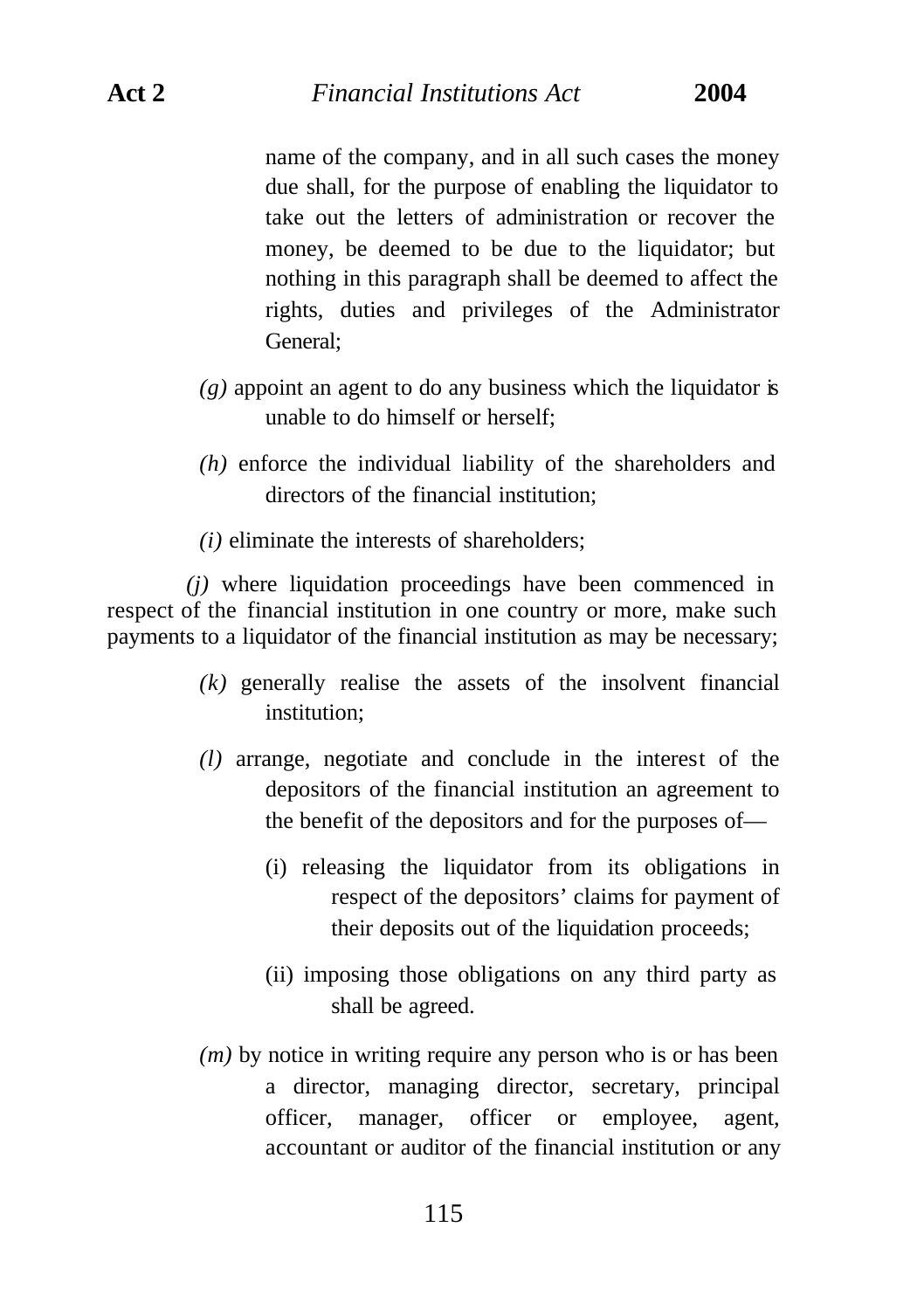person who has custody of any funds or other assets of the institution being liquidated, to—

(i) give to the liquidator all reasonable assistance in connection with the liquidation;

(ii) appear before the liquidator for examination concerning matters relevant to the liquidation;

> (iii) produce any books or documents that relate to the affairs of the institution being liquidated.

(3) The exercise by a liquidator of the powers conferred by this section shall be subject to the control of the Central Bank; and any creditor or contributory may apply to the High Court for review with respect to any exercise or proposed exercise of any of those powers.

(4) In exercise of its powers as a liquidator, the Central Bank or its appointed agent shall make a forensic investigation to determine the causes of failure of the financial institution and report on among other things, significant related party transactions, violations of the law and the institutions governing policies and regulations, and unsound business and lending practices.

(5) A person who—

*(a)* refuses or fails to comply with a requirement of the liquidator which is applicable to him or her, to the extent to which he or she is able to comply with it;

- *(b)* obstructs or hinders a liquidator in the exercise of the powers conferred under this Act;
- *(c)* furnishes information or makes a statement which he or she knows to be false or misleading in any material particular; or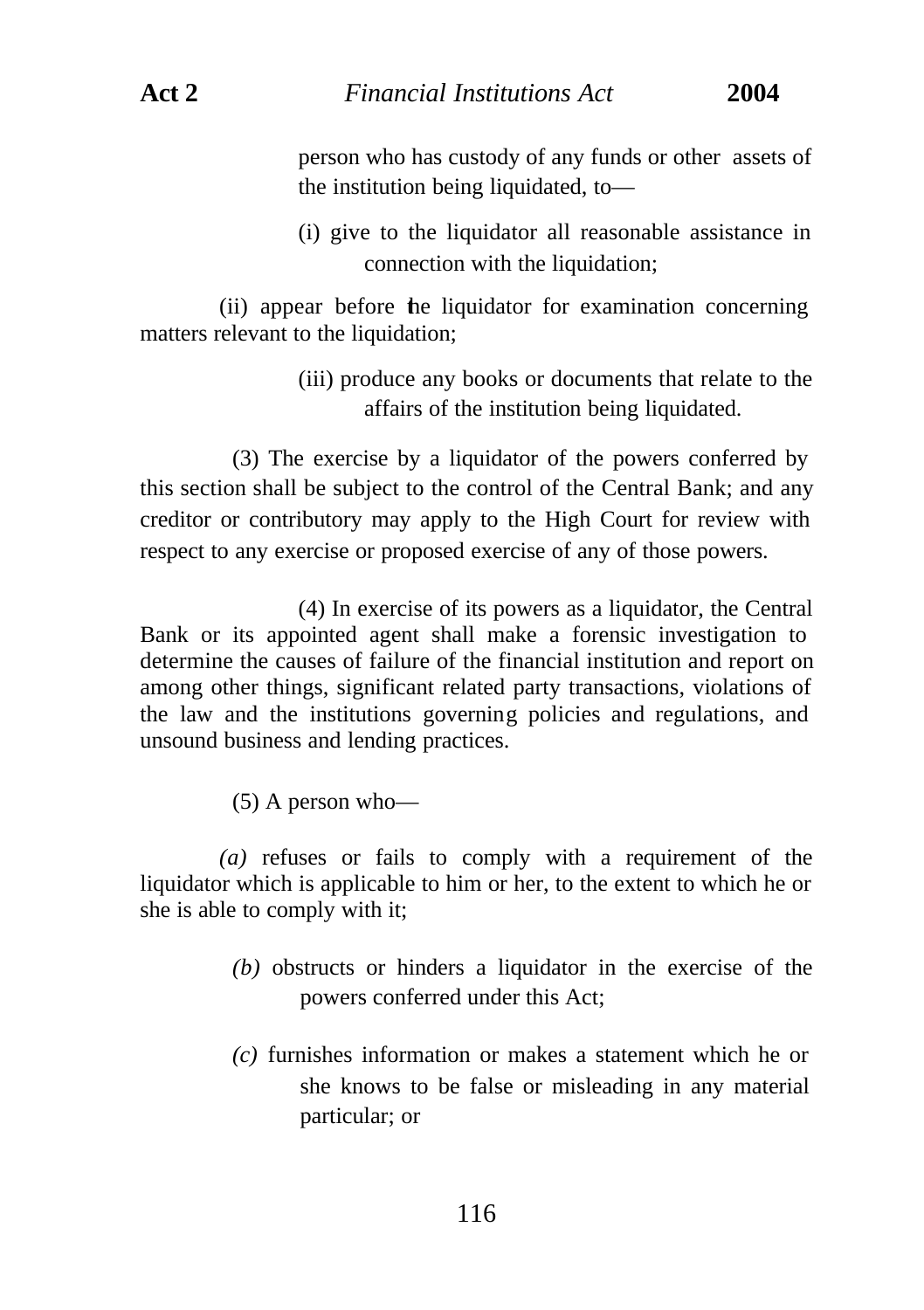*(d)* when appearing before a liquidator for examination in accordance with such requirement, makes a statement which he or she knows to be misleading in any material particular;

commits an offence and is liable on conviction to a fine not exceeding two hundred and fifty currency points, or imprisonment not exceeding three years, or both.

(6) Any person who, following the forensic investigation, is found to have contravened this Act and the institution's policies and regulations or significantly contributed to the failure of the institution shall cease to be a fit and proper person for the purposes of this Act.

**101.** (1) Notwithstanding anything to the contrary in any other law, a court shall not entertain any application for stay of proceedings in relation to the liquidation or winding up of a financial institution under this Act.

Stay of Proceedings.

Invitation of claims from creditors

(2) Subsection (1) does not apply to an application filed by the Central Bank.

**102.** The Central Bank or its appointed liquidator shall, within a period not exceeding forty five days from the date of publication of the intention to liquidate a financial institution, for the purpose of making an estimate of the debts and liabilities of the financial institution, publish in a local newspaper of national circulation a notice calling upon all creditors, secured and unsecured, including depositors, to submit to the Central Bank or the liquidator within one month from the date of publication, a statement of the amount claimed and the particulars of the claim.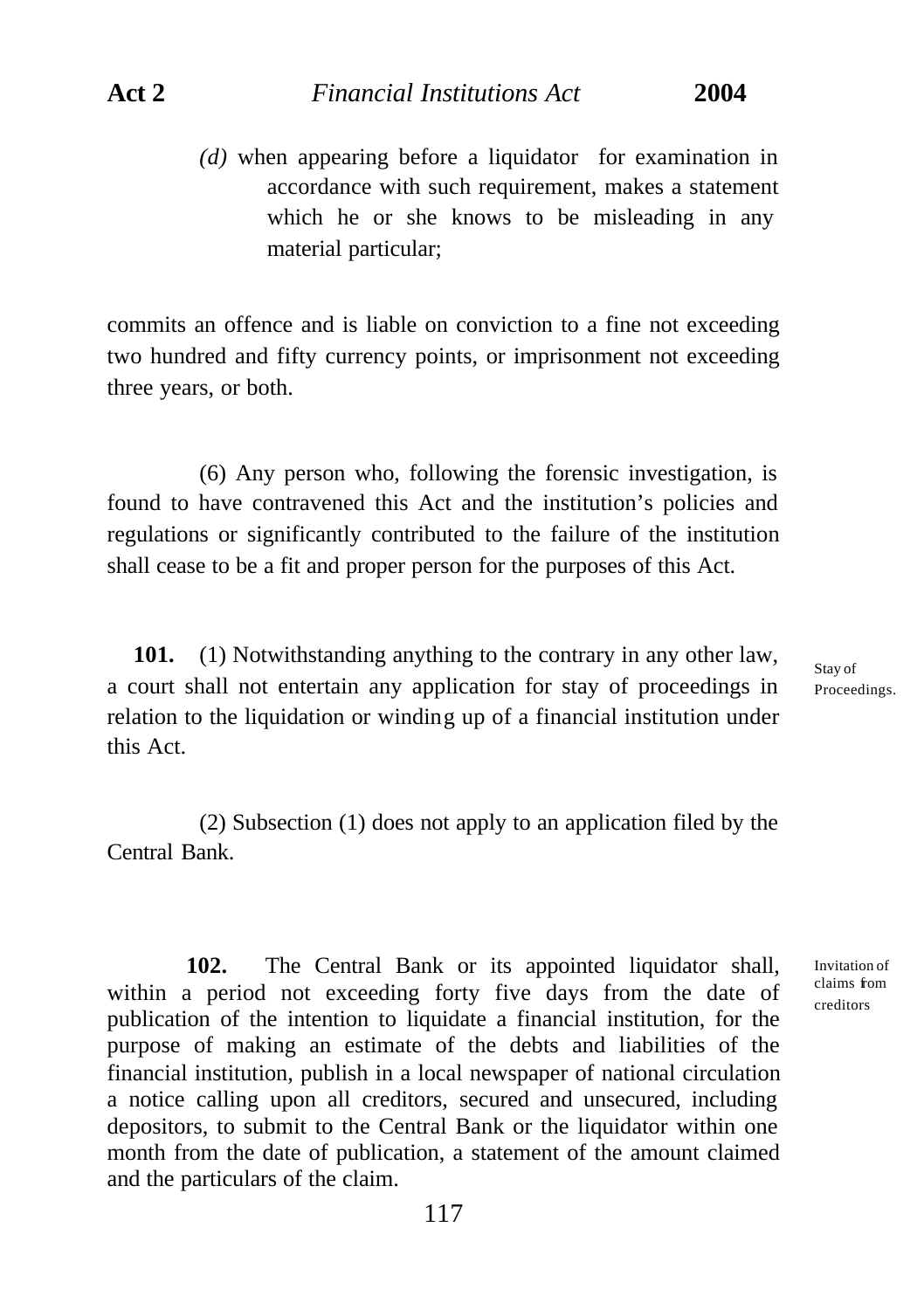Report on assets and liabilities by liquidator

**103.** (1) The liquidator shall within a period not exceeding five months from the date of his or her appointment, submit to the Central Bank a report detailing the assets of the financial institution in his or her custody or control and their value, and as far as can be established the liabilities of the financial institution to its depositors and other creditors.

(2) Where a notice is issued under section 102, any statement of claim which is not received by the liquidator before the expiry of thirty days from the date of publication, shall not be treated as a claim eligible for payment under liquidation but shall be treated as an ordinary debt due from the financial institution.

(3) Any person who fails to file a claim with the liquidator in the period prescribed in subsection (1) shall not be entitled to be paid in priority to other debts but shall be treated as an ordinary debt due from the financial institution.

(4) Where a financial institution is under liquidation, every depositor of the financial institution shall be deemed to have filed his or her claim for the amount shown in the books of the financial institution as standing to his or her credit.

(5) The liquidator shall be entitled to deduct from the amount referred to in subsection (4)—

- *(a)* any amount paid to the depositor from the Deposit Protection Fund;
- *(b)* such other amounts as may be due from the depositor to the financial institution.

(6) The liquidator shall in the administration of the assets of the financial institution and in the distribution of those assets among its creditors, comply with the directions of the Central Bank.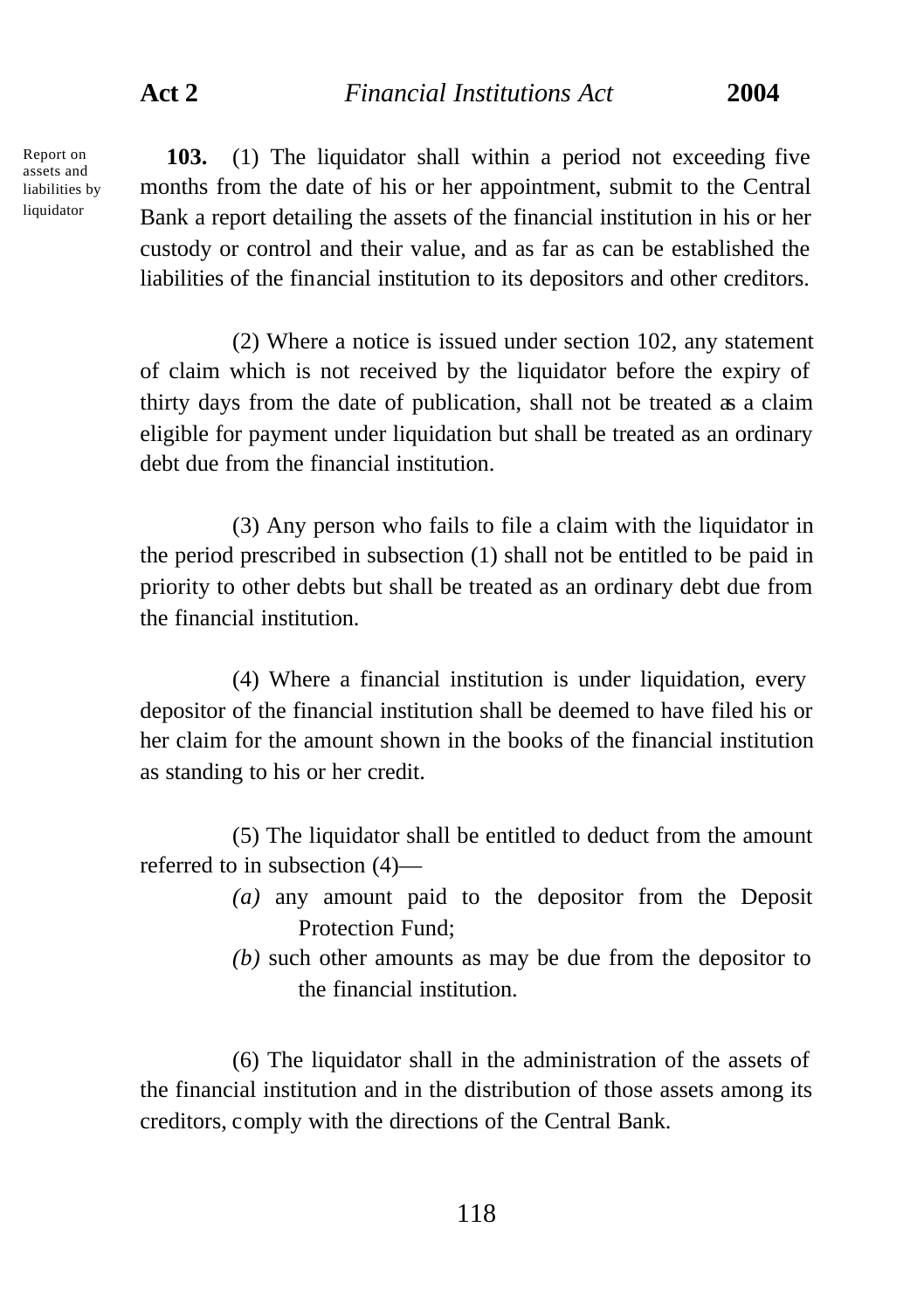**104.** The Central Bank or the liquidator may summon a meeting of creditors or contributories, except that where the Central Bank or the liquidator considers that no object will be achieved by the meeting, sufficient to justify the delay and expense, the meeting may be dispensed with.

**105.** (1) The liquidator shall, within two months after submission of a report of the assets and liabilities of the financial institution commence the payment to depositors and creditors of the financial institution except that—

> *(a)* payment shall be made first to the Deposit Protection Fund;

- *(b)* second to the liquidator for all expenses incurred in the process of liquidating the financial institution;
- *(c)* third to employees for all wages and salaries due net of any liabilities to the financial institution;
- *(d)* fourth to secured creditors in *pari passu;*
- *(e)* fifth to depositors for deposits which are in excess of the protected deposit amount;

*(f)* then to other creditors to rank in *pari passu*.

(2) Section 315 of the Companies Act shall not apply to a liquidation of a financial institution.

(3) Where any assets remain after the payment by the liquidator of all claims against the financial institution, the remaining assets shall be distributed among the shareholders in accordance with their respective rights and interests.

**106.** (1) A liquidator shall keep proper financial ledgers and financial records in a manner prescribed by the Central Bank in which shall be recorded all financial transactions relating to the liquidation.

Creditors and contributories meeting

Payment to Creditors and ranking of claims

Financial ledgers and financial records of liquidator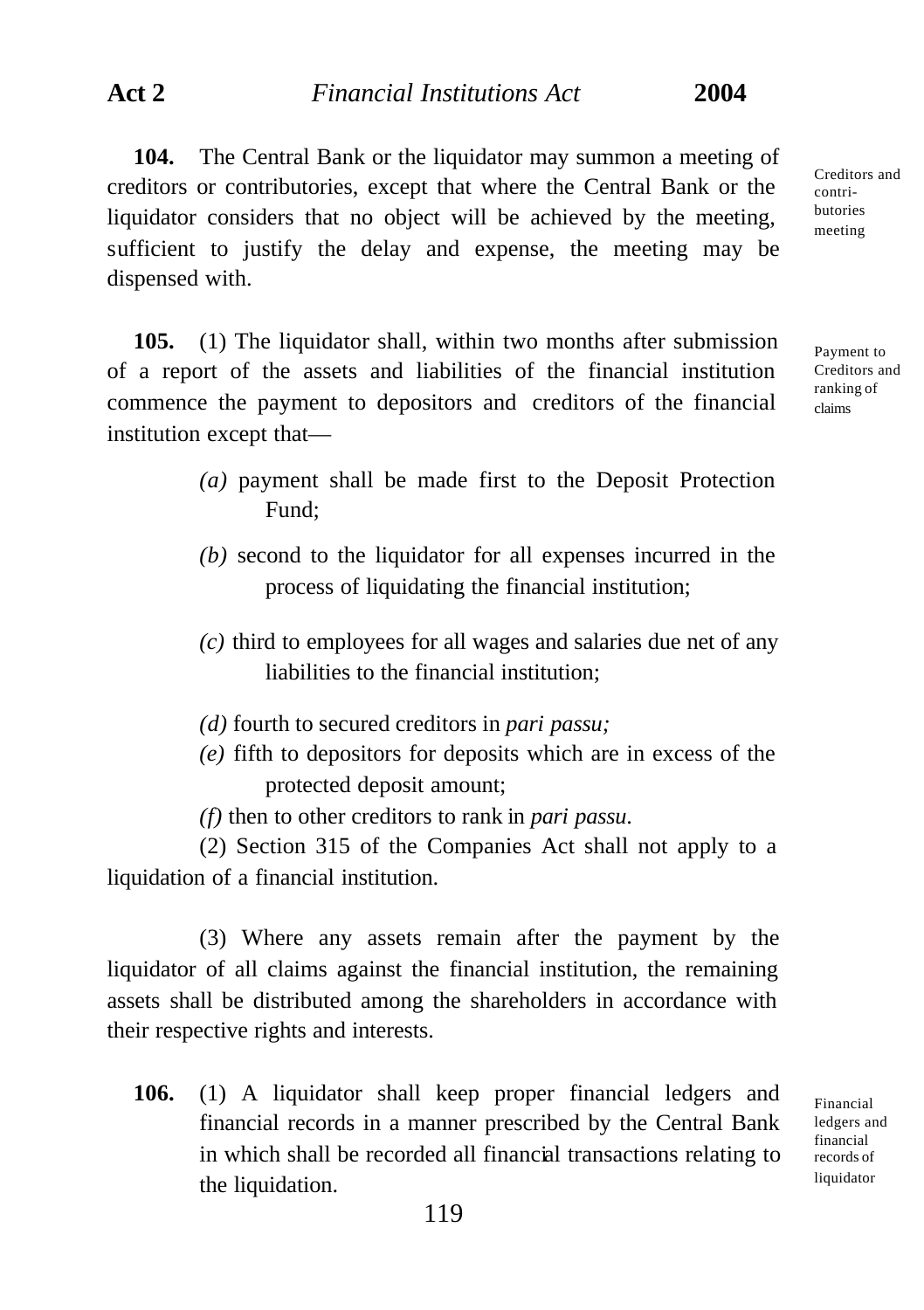**Act 2** *Financial Institutions Act* **2004**

(2) When the liquidator has realized all the property of the financial institution, or so much of it as can, in his opinion, be realized without needlessly protracting the liquidation, and has made distribution to all depositors and creditors, he or she shall cause audited financial statements to be submitted to the Central Bank.

Release of liquidator

**107.** (1) Where the Central Bank is satisfied that the audited financial statements present a correct state of affairs of the liquidation, and is satisfied with the performance of the liquidator, the Central Bank may release the liquidator and discharge him or her from all liability in respect of any act done or default made by him or her in the administration of the affairs of the financial institution; except that such order may be revoked on proof that it was obtained by fraud or by suppression or concealment of any material fact.

(2) The release of the liquidator shall operate as his or her removal from office.

PART XII—THE DEPOSIT PROTECTION FUND.

Establishment of Deposit Protection Fund

**108.** (1) The Fund in the Central Bank known immediately before the commencement of this Act as the Deposit Protection Fund, in this Part referred to as the Fund, shall continue in existence.

(2) The Fund shall be managed and controlled by the Central Bank

(3) There shall be paid into the Fund all contributions and other payments required by this Part of this Act to be paid into it and there shall be paid out of the Fund all monies required by this Part of this Act be paid out of it.

(4) The Minister may, from time to time, by notice in the *Gazette,* fix the size of the Fund sufficient to protect the interests of depositors to be made up by the contributions under section 109 and the Central Bank may borrow any such amount as it may require for temporary purposes of making up deficiency in the Fund pending collection of contributions.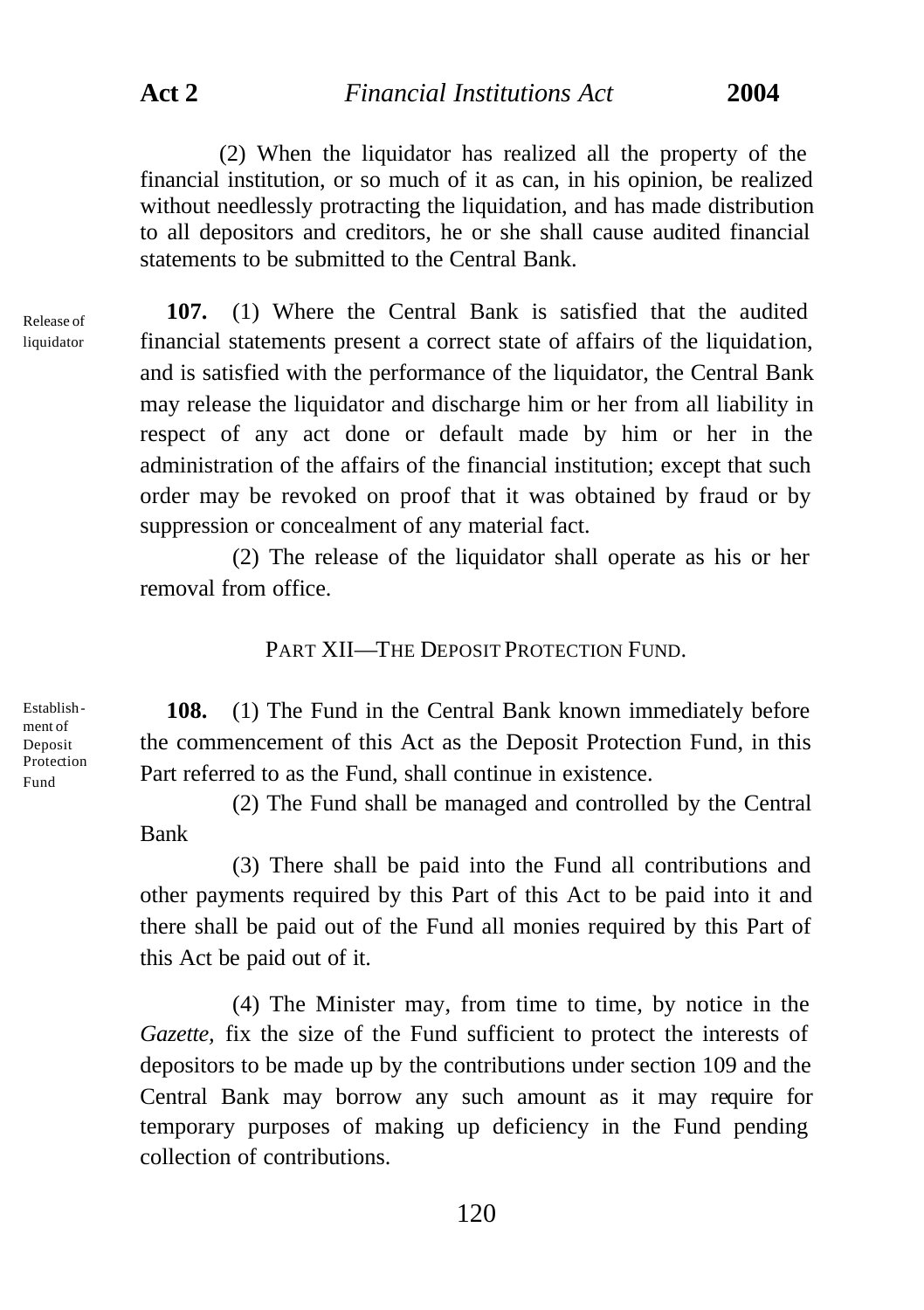- (5) The Fund shall consist of—
- *(a)* moneys contributed to the Fund by financial institutions under section 109;
- *(b)* income credited to the Fund under subsection (6) of this section;
- *(c)* money borrowed for purposes of the Fund under subsection  $(4)$ .

(6) The money constituting the Fund shall be placed in an account with the Central Bank to be invested in such manner as the Central Bank shall deem appropriate and any income from the investment shall be credited to the Fund.

(7) There shall be chargeable to the Fund the administrative expenses of the Central Bank, repayment of money borrowed by the Fund and payments made in respect of protected deposits.

**109.** (1) Every financial institution shall be a contributor to the Fund.

Contributions to the fund.

(2) The Central Bank shall serve on a financial institution a notice specifying the amount and the period, which shall not be later than twenty-one days after the date of service of the notice, within which the amount shall be paid into the Fund by the financial institution.

(3) A financial institution which for any reason fails to pay its contribution to the Fund within the period specified in a notice issued under subsection (2) shall be liable to pay to the Fund a civil penalty interest charge of one half per cent of the unpaid amount for every day outside the notice period on which the amount remains unpaid.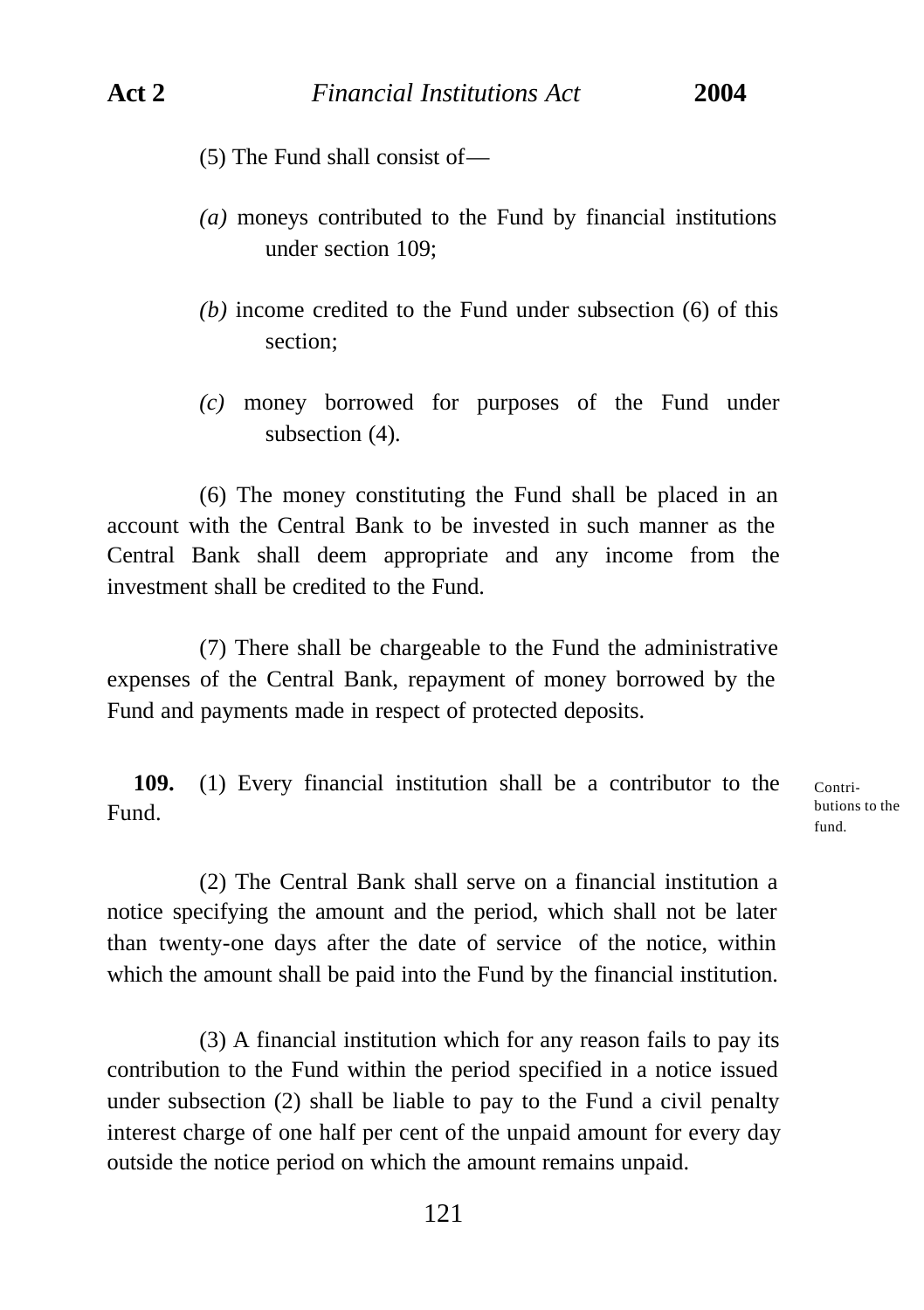**Act 2** *Financial Institutions Act* **2004**

(4) The minimum annual amount of contribution to the Fund under this section shall not be less than 0.2 per cent of the average weighted deposit liabilities of the financial institution in its previous financial year; except that the Central Bank may from time to time issue statutory instruments varying the percentage and advising on the basis of weighting.

(5) If the Central Bank finds that the affairs of a financial institution are being conducted in a manner detrimental to the interests of depositors or the financial institution and it is of the opinion that the continued conduct may cause loss to the Fund, the Central Bank may, by notice, increase the contributions of that financial institution beyond the rate set out in subsection (4) of this section.

(6) The increased contributions effected under subsection (5) shall be risk adjusted contributions based on the quarterly ratings resulting from the Central Bank's off-site surveillance reports.

(7) A financial institution whose overall performance shows an unsatisfactory or marginal rating shall be charged on a quarterly basis as follows— *(a)* marginal: additional charge of 0.1 percent of the average weighted deposit liabilities on top of the contribution in subsection (3); *(b)* unsatisfactory: additional charge of 0.2 percent of the average weighted deposit liabilities on top of the contribution in subsection(3).

(8) The charges prescribed by subsection (7) of this section shall be averaged out for a year after full scope examination.

Protection of Deposits and payments out of the Fund.

**110.** (1) For the purpose of determining a protected deposit under this section, the amount being the aggregate credit balance of any accounts maintained by a customer at a financial institution less any liability of the customer to the financial institution, shall be a protected deposit to the extent determined by the Central Bank, from time to time, by statutory order.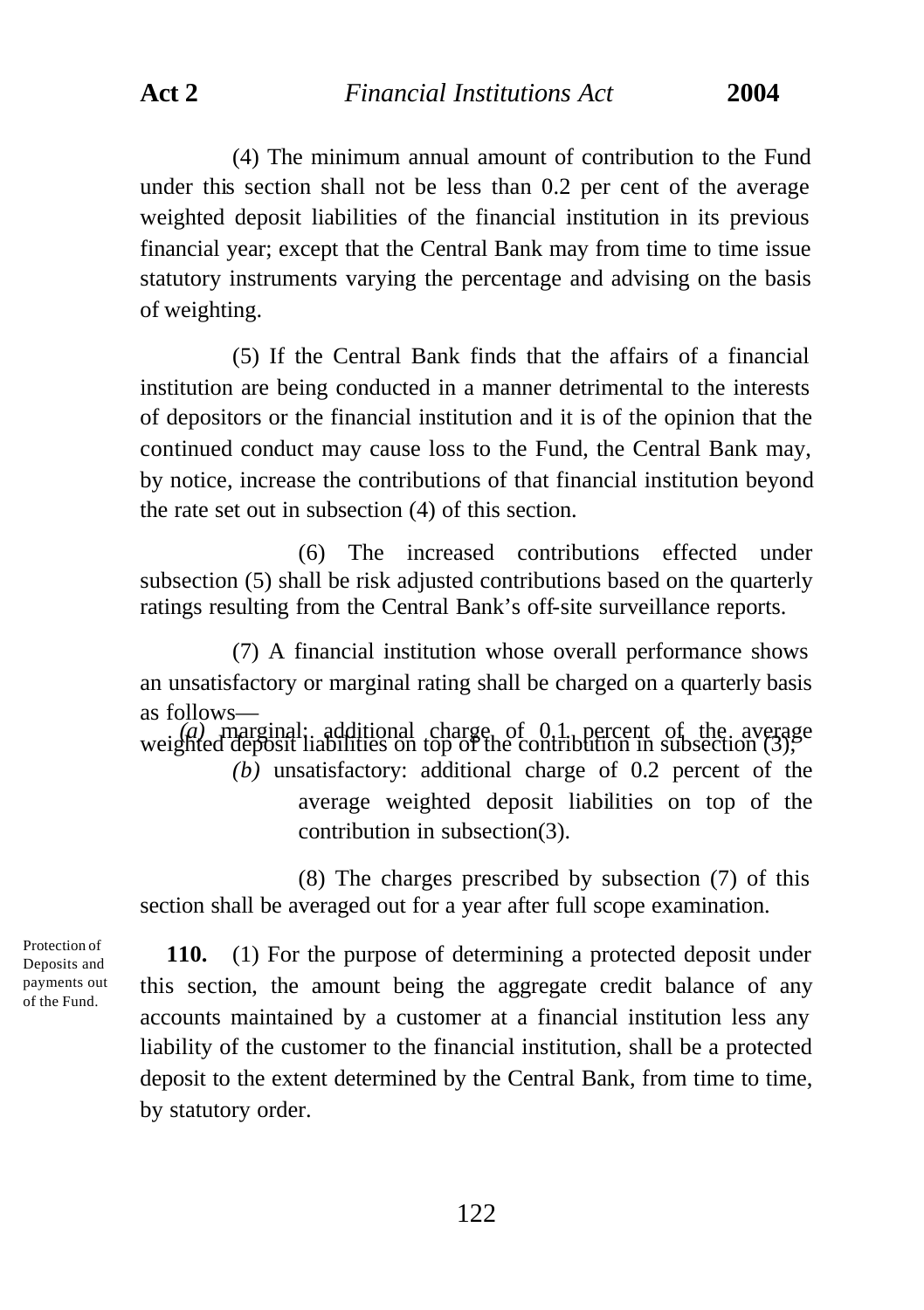(2) Subsection (1) of this section shall not be construed so as to impose an obligation on the liquidator to set off any liability of a depositor in a financial institution.

(3) A customer of a financial institution may, if the financial institution becomes closed, lodge a claim with the Central Bank in such form as the Central Bank may approve for payment to him or her out of the Fund of any protected deposit which he or she would but for the closure have been paid if he or she had demanded payment from the financial institution.

(4) The Central Bank shall make payment of the protected deposit to customers after ninety days of closure of the financial institution.

(5) The Central Bank may, before paying any claim lodged under subsection (3), require the claimant to furnish it with such documentary proof as may be proper to show that the person is entitled to payment out of the Fund, and the Central Bank may decline to make any payment under this section to a person who, in the opinion of the Central Bank, had any responsibility for or has profited directly or indirectly from the circumstances leading up to the financial institution being closed.

(6) The Central Bank or its appointed liquidator may direct the Deposit Protection Fund to withhold payment of such portion of the protected deposit of any customer in an insolvent institution as may be required to satisfy, whether fully or in part, any liability of that customer to the insolvent institution.

(7) Notwithstanding subsections (5) and (6), the Central Bank may carry out inspections and ascertain the type, number and values of the protected deposits which, but for the closure would be payable by the financial institution.

(8) Upon payment of a protected deposit the Fund shall be entitled to receive from the financial institution or liquidator, as the case may be, an amount equal to the payment made by the Fund on account of its sub-rogation to the claims of any customer or depositor in accordance with this Act.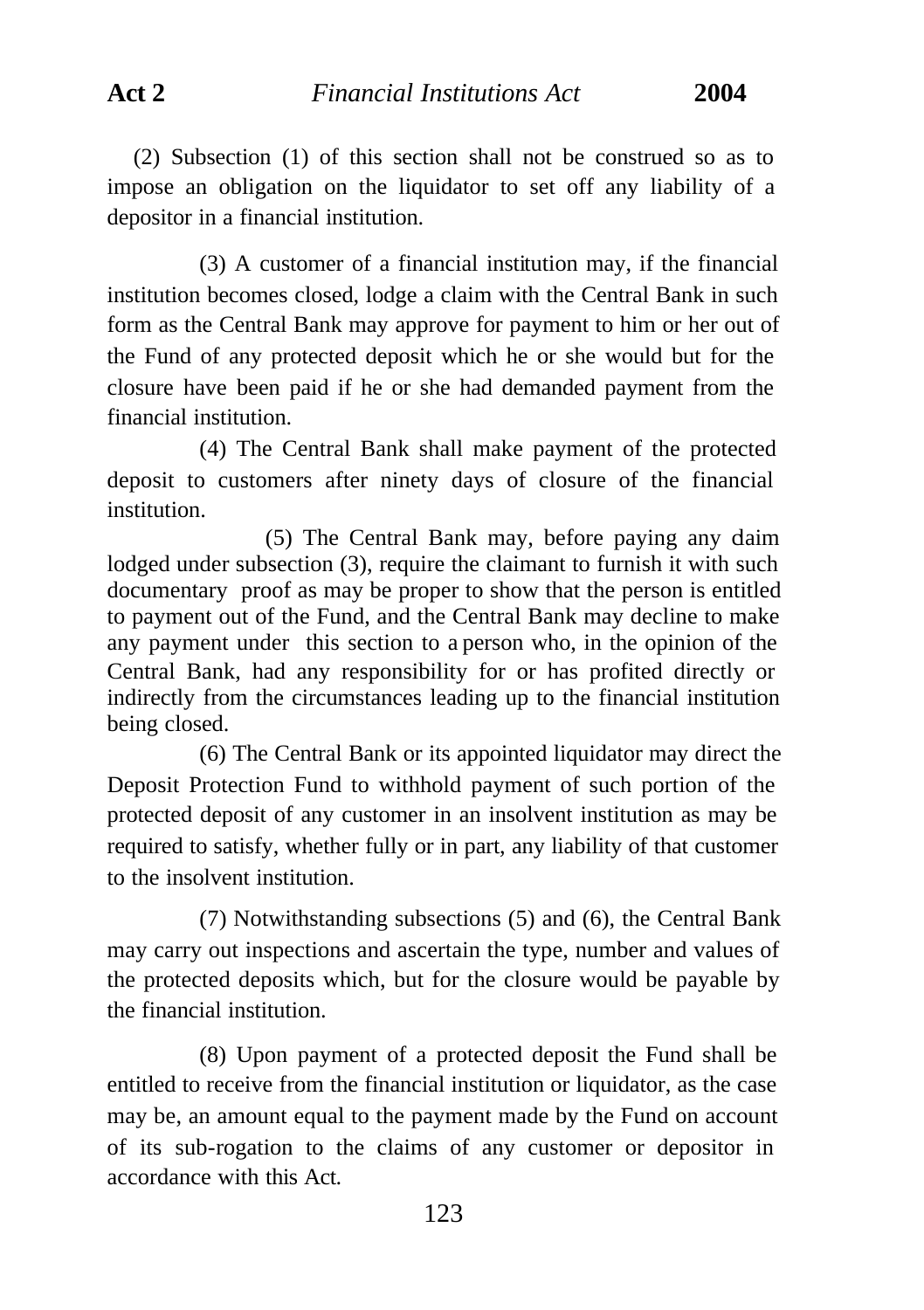(9) For the purposes of this section "customer" includes any person entitled to a deposit as trustee or a person holding any deposits jointly.

(10) No person or authority shall pay a depositor of a failed or closed financial institution any money in excess of the protected deposits under the Deposit Protection Fund.

Annual Report of the Deposit Protection Fund.

**111.** (1) The Central Bank shall, within four months after the close of each financial year, submit audited financial statements and an annual report of its operation of the Deposit Protection Fund to the Minister and contributing banks.

(2) The financial year of the Fund shall be the same as the financial year prescribed for financial institutions in this Act.

(3) The financial statements shall be prepared and audited within four months after the end of the financial year.

> PART XIII—AMALGAMATIONS, ARRANGEMENTS AND AFFECTED TRANSACTIONS.

Amalgamations and arrangements

**112.** (1) No amalgamation or arrangement which involves a financial institution as one of the principal parties to the relevant transaction, and no arrangement for the transfer of all or any part of the assets and liabilities of a financial institution to another person, shall have legal force unless the prior consent of the Central Bank to the transaction in question has been obtained.

(2) The Central Bank shall not grant its consent referred to in subsection (1) unless—

> *(a)* it is satisfied that the transaction in question will not be detrimental to the public interest;

*(b)* in the case of an amalgamation referred to in subsection (1), the amalgamation is an amalgamation of financial institutions only; or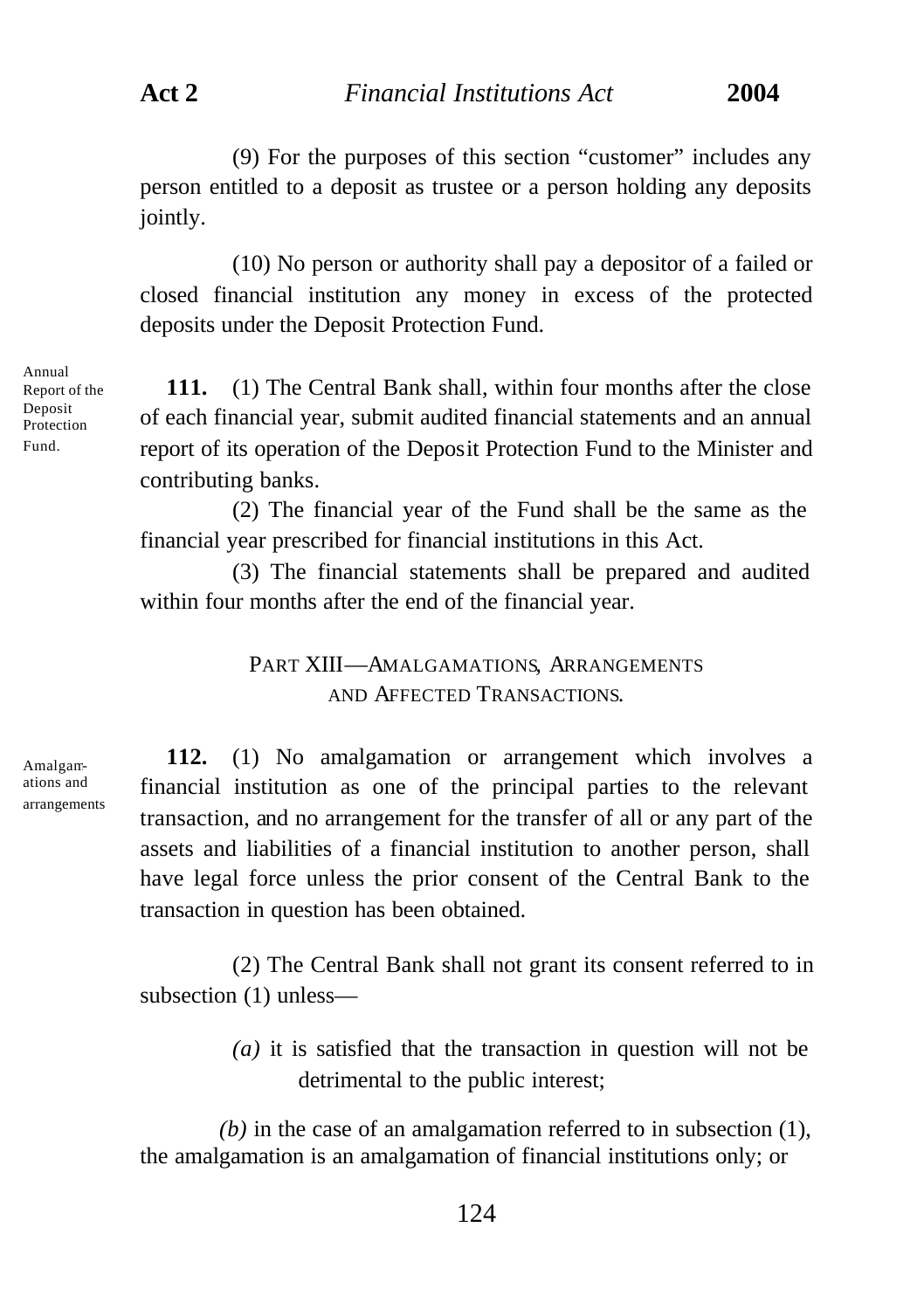*(c)* in the case of an acquisition or a transfer of assets and liabilities referred to in subsection (1) which involves the transfer by the transferor financial institution of the whole or any part of its business as a financial institution, the transfer is effected to another financial institution approved by the Central Bank for the purpose of that transfer.

(3) Upon the coming into effect of a transaction effecting the amalgamation of one financial institution with another financial institution under paragraph *(b)* of subsection (2), or effecting the transfer of all or part of the assets and liabilities of one financial institution to another financial institution under paragraph *(c)* of subsection (2)—

*(a)* all the assets and liabilities of the amalgamating financial institutions or, in the case of the transfer of assets and liabilities, those assets and liabilities of the transferor financial institution that are transferred under the transaction, shall vest in and become binding upon the amalgamated financial institution or, as the case may be, the financial institution taking transfer of those assets and liabilities;

> *(b)* the amalgamated financial institution or, in the case of the transfer of assets and liabilities, the financial institution taking transfer of those assets and liabilities, shall have the same rights and be subject to the same obligations as those which the amalgamating financial institution or, as the case may be, the transferor financial institution is or to which they or it is subject immediately before the amalgamation or transfer;

*(c)* all agreements, appointments, transactions and documents entered into, made, drawn up or executed with, by or in favour of any of the amalgamating financial institutions or, as the case may be, the transferor financial institution, and in force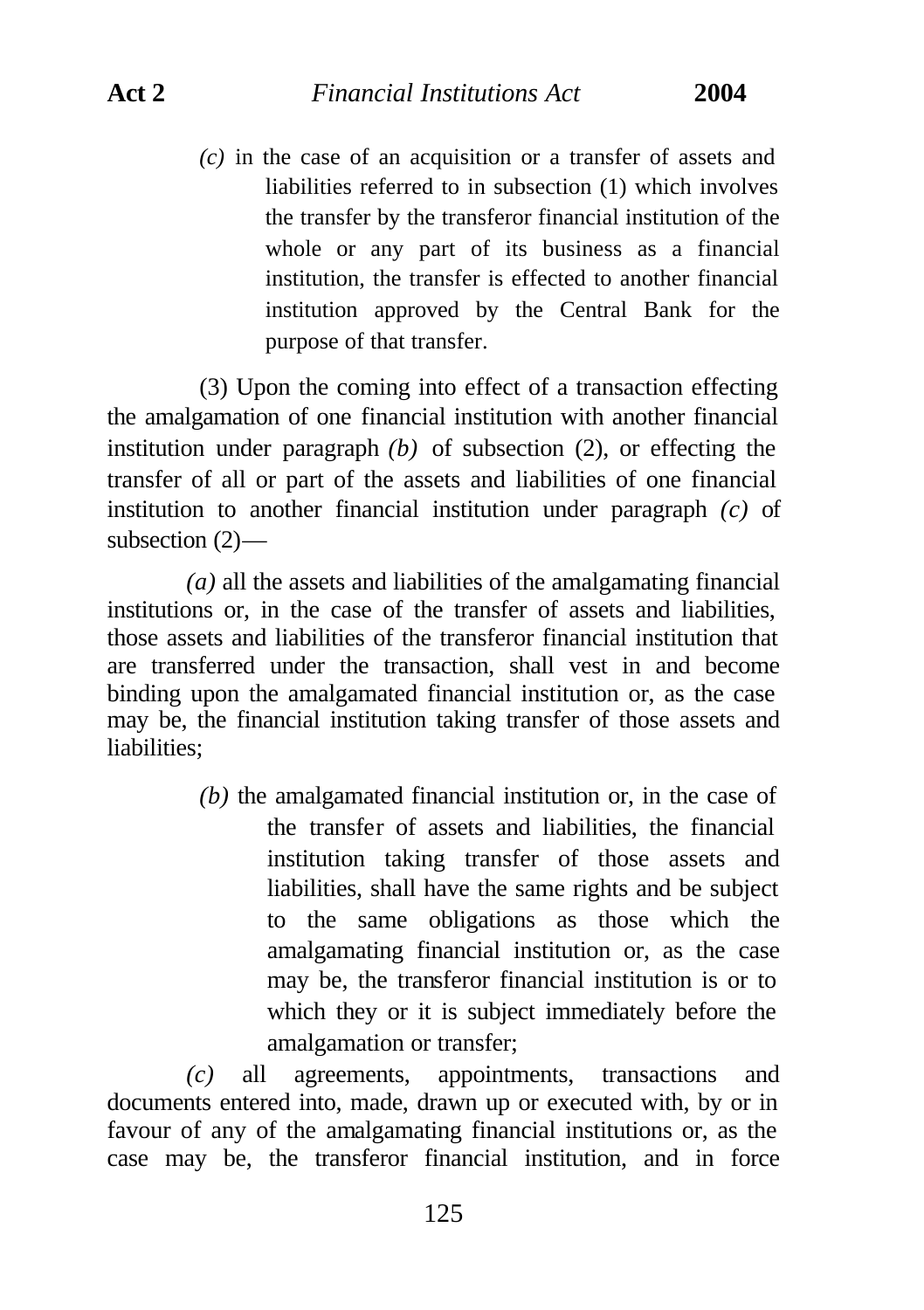immediately prior to the amalgamation or transfer, but excluding such agreements, appointments, transactions and documents that, by virtue of the terms and conditions of the amalgamation or transfer, are not to be retained in force, shall remain in force and shall be construed for all purposes as if they had been entered into, made, drawn up or executed with, by or in favour of the amalgamated financial institution or, as the case may be, the financial institution or person taking transfer of the assets and liabilities in question; and

> *(d)* any bond, pledge, guarantee or instrument to secure future advances, facilities or services by any of the amalgamating financial institutions or, as the case may be, by the transferor financial institution, which was in force immediately prior to the amalgamation or transfer, shall remain in force and shall be construed as a bond, pledge, guarantee or instrument given to or in favour of the amalgamated financial institution or, as the case may be, the financial institution or person taking transfer of those assets and liabilities, as security for future advances, facilities or services by that financial institution  $\sigma$ person except where, in the case of the transfer, any obligation to provide such advances, facilities or services is not included in the transfer.

(4) Any amalgamation or arrangement or any arrangement for the transfer of assets and liabilities, referred to in subsection (1), excluding a transfer other than a transfer that is referred to in paragraph *(c)* of subsection (2), shall be subject—

> *(a)* to confirmation at a general meeting of shareholders of each of the financial institutions concerned; or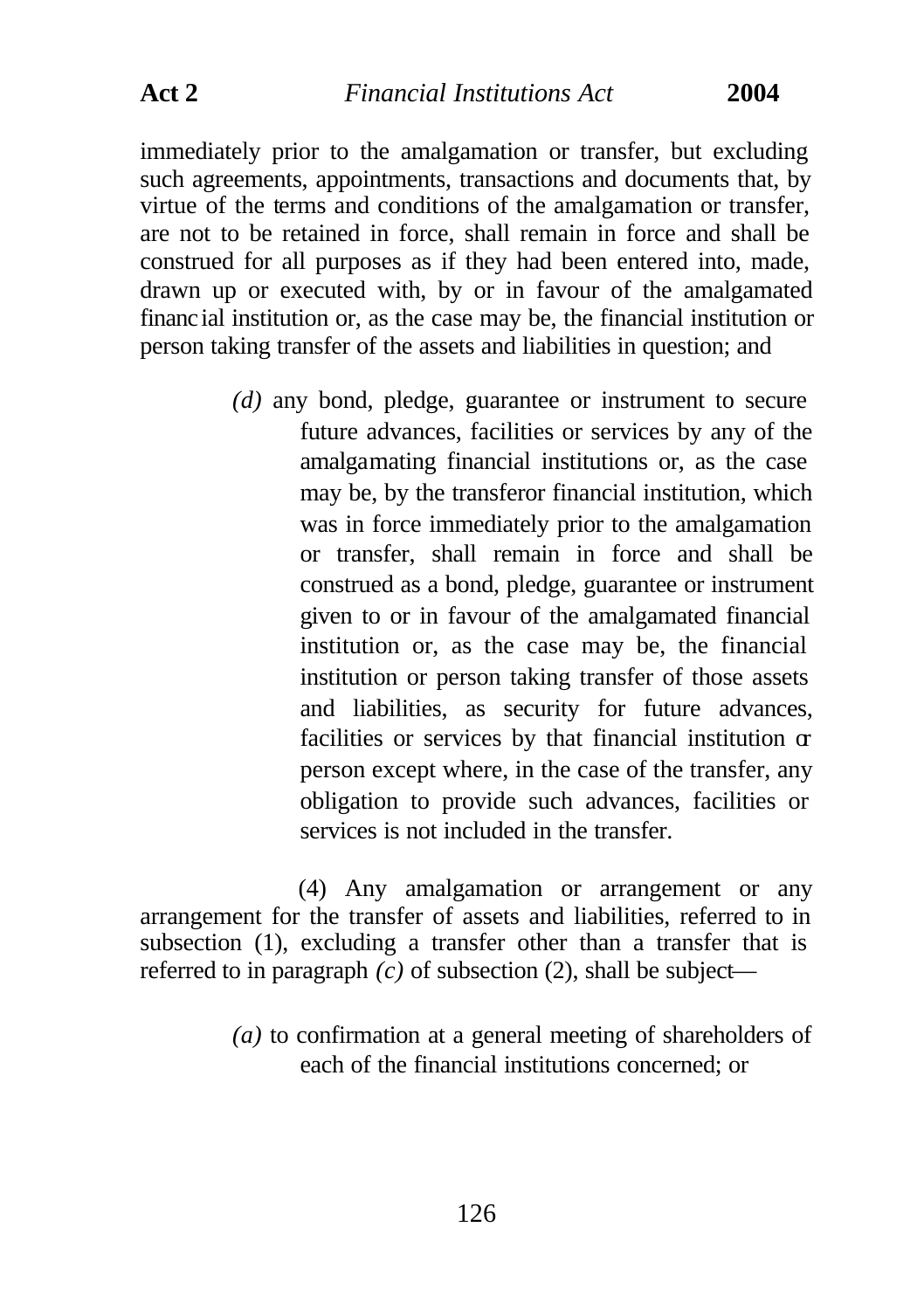*(b)* in the case of a transaction effecting the transfer of assets and liabilities of one financial institution to another financial institution under paragraph *(c)* of subsection (2), to confirmation at a general meeting of shareholders of the transferor financial institution and the financial institution taking transfer of those assets and liabilities; and the notice convening the meeting shall contain or have attached to it the terms and conditions of the relevant agreement or arrangement.

(5) Notice of the passing of the resolution confirming any amalgamation or arrangement, or any arrangement for the transfer of assets and liabilities, under subsection (4) together with a copy of the resolution and the terms and conditions of the relevant agreement or arrangement, duly certified by the chairperson of the meeting at which the resolution was passed and by the secretary of the financial institution or person concerned, shall be sent to the Central Bank by each of the financial institutions involved or, in the case of a transaction effecting the transfer of assets and liabilities of one financial institution to another financial under paragraph *(c)* of subsection (2), by the relevant transferor financial institution and the financial institution taking transfer of the assets and liabilities, and after having received the notices from all the parties to the relevant agreement or arrangement, the Central Bank shall register those notices.

(6) Upon the registration by the Central Bank of the notices referred to in subsection (5)—

> *(a)* of any amalgamation of two or more financial institutions, the licences of the individual financial institutions which were parties to the amalgamation shall be deemed to be cancelled and the Central Bank shall withdraw those licences and, on payment by the financial institution created by the amalgamation of the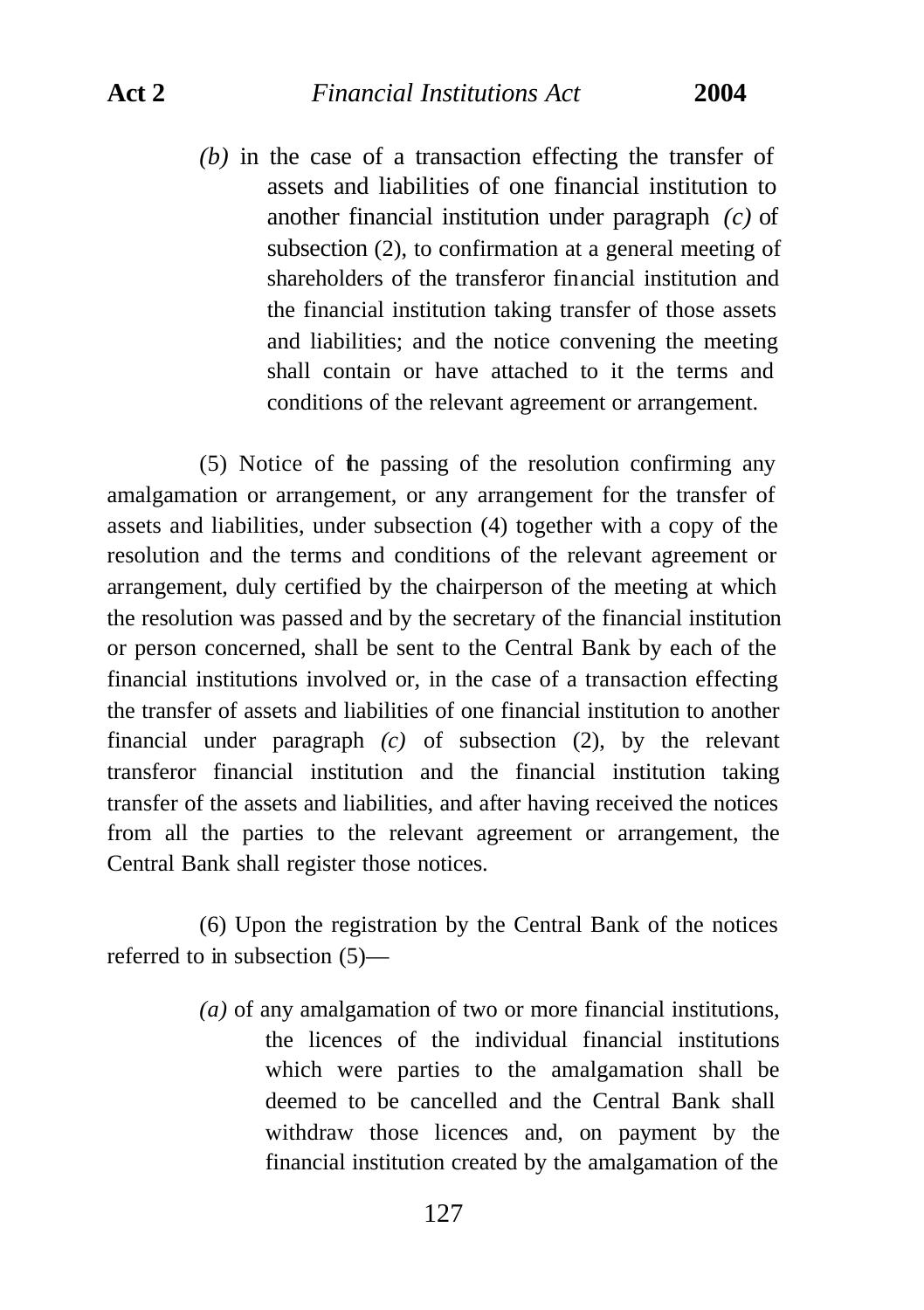prescribed registration fee, licence the financial institution subject to the necessary modifications to the provisions of Part II of this Act, as a financial institution; or

*(b)* of any arrangement for the transfer of all the assets and liabilities of a financial institution, the licence of that financial institution shall be deemed to be cancelled and shall be withdrawn by the Central Bank.

(7) Upon licensing of a financia l institution by the Central Bank under subsection (6), the Central Bank shall issue a licence to the financial institution.

(8) The Registrar of Companies, Registrar of Titles and every officer or person in charge of a deeds registry or any other office, if, in his or her office or any register under his or her control there—

- *(a)* is registered any title to property belonging to, or any bond or other right in favour of, or any appointment of or by; or
- *(b)* is registered any share, stock, debenture or other marketable security in favour of; or
- *(c)* has been issued any licence to or in favour of, any financial institution which has amalgamated with any other financial institution, or any financial institution which has transferred all or part of its assets and liabilities to any other financial institution, shall, if satisfied—
	- (i) that the Central Bank has consented under subsection (1) to the amalgamation of transfer; and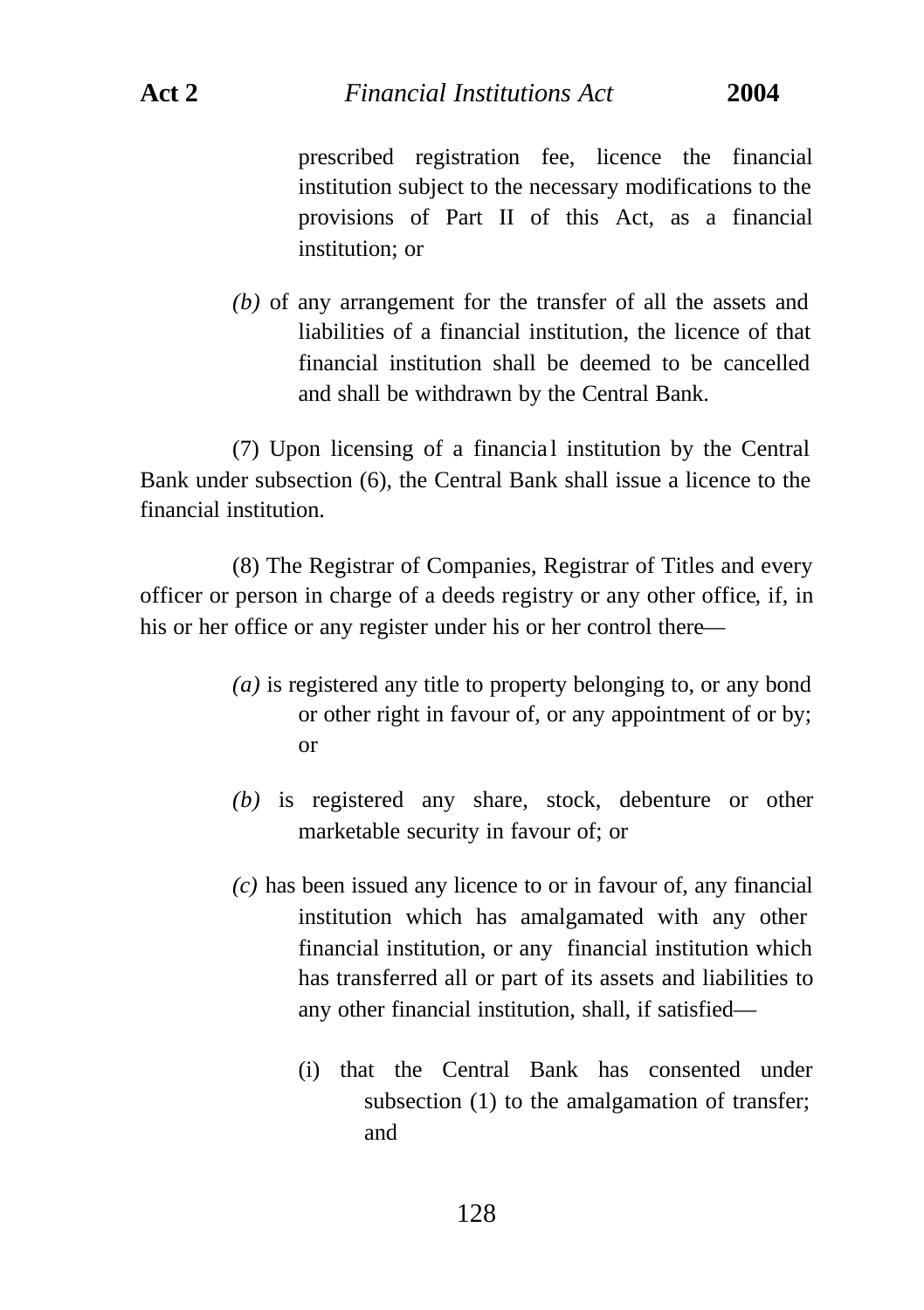(ii) that the amalgamation or transfer has been duly effected, and upon production to him or her of any relevant deed, bond, share, stock debenture, certificate, letter of appointment, licence or other document, make such endorsements on the documents and effect such alterations in the registers as may be necessary to record the transfer of the relevant property, bond or other right, share, stock, debenture, marketable security, letter of appointment or licence and of any rights under it to the amalgamated financial institution or, as the case may be, to the financial institution that has taken transfer of the assets and liabilities.

(9) No transfer duty, stamp duty, registration fees, licence duty or other charges shall be payable in respect of—

- *(a)* a transfer under subsection (8) taking place in the execution of a transaction entered into at the instance of the Central Bank in the interest of the financial institution or its depositors or the maintenance of a stable financial sector; or
- *(b)* any endorsement or alteration made to record the transfer, upon submission to the Registrar of Companies, Registrar of Titles or person referred to in subsection (8), as the case may be.

(10) This section shall not affect the rights of any creditor of a financial institution, which has amalgamated with or transferred all its assets and liabilities to any other financial institution or taken over all the assets and liabilities of any other financial institution, except to the extent provided in this section.

(11) In the case of an acquisition to which this section applies, the Central Bank shall, at the cost of the acquiring financial institution, appoint a firm of accountants to examine and report on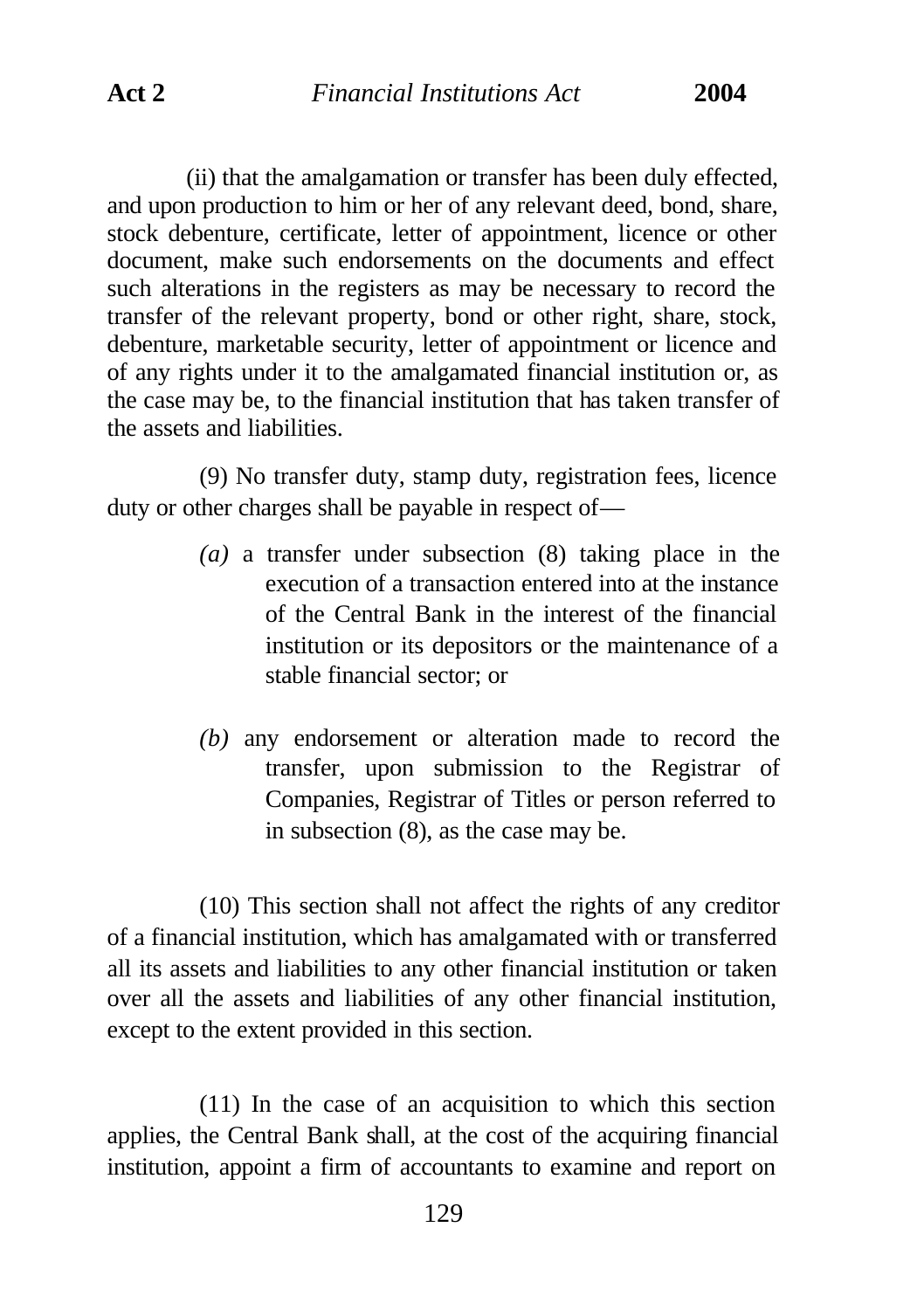**Act 2** *Financial Institutions Act* **2004**

the financial position of the undertaking being acquired to ensure that the acquisition is not detrimental to the interests of the depositors of the acquiring financial institution.

Reconstruction within group of companies

Alteration of memo -randum and articles Cap.110.

**113.** No reconstruction of companies within a group of which a financial institution or subsidiary of a financial institution is a member shall be effected without the prior written approval of the Central Bank.

**114.** (1) No—

- *(a)* alteration under the Companies Act, of the memorandum of association or articles of association of a company registered as a financial institution; or
- *(b)* change under the Companies Act, of the name of any such company, shall have legal force for the purposes of this Act or any other law unless the alteration or change of name has been approved in writing by the Central Bank prior to the registration of the alteration or change of name by the Registrar of Companies.

(2) Any application for the Central Bank's approval under subsection (1) shall be lodged with the Central Bank before the proposed special resolution authorizing the alteration or change in question is laid before a general meeting of the company; and the application shall be accompanied by—

*(a)* two copies of the proposed special resolution; and

*(b)* an explanation of the reasons for the resolution.

(3) The Central Bank shall not approve the alteration or change of name if it is of the opinion—

> *(a)* that the proposed alteration is inconsistent with any provision of this Act or is undesirable in so far as it concerns the activities of financial institutions; or

Cap.110.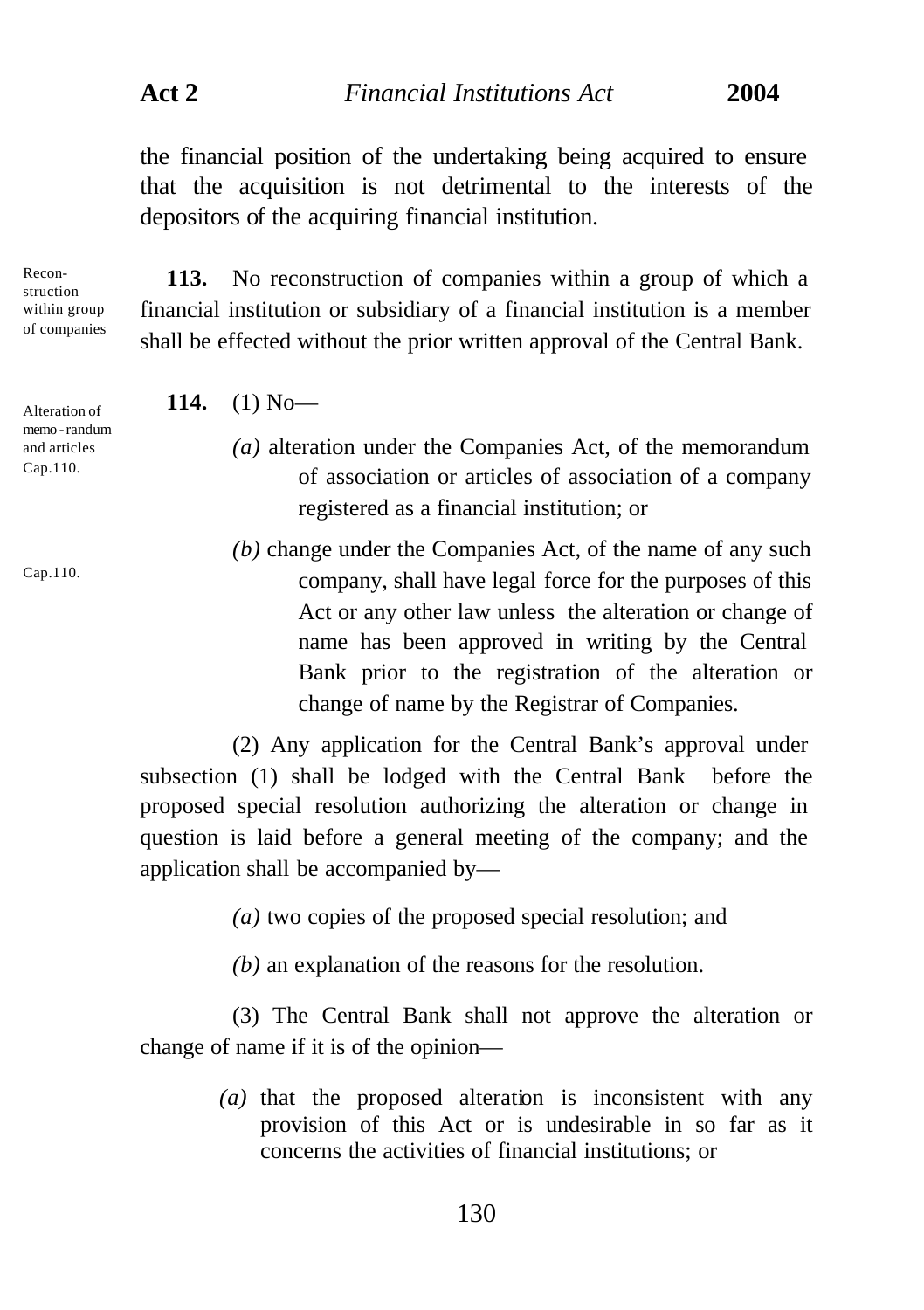(b) that the proposed new name is unacceptable on the ground that it is identical with the name of an existing financial institution, or that it closely resembles the name of an existing financial institution that one is likely to be mistaken for the other.

(4) A financial institution shall, within twenty one days after the registration by the Registrar of Companies of an alteration of its memorandum of association or articles of association or a change of its name, furnish the Central Bank with a certified copy of the special resolution which sets out the alteration or change of name, as the case may be.

(5) Upon receipt under subsection (4) of a copy of a special resolution, and payment by the concerned financial institution of the prescribed fee, the Central Bank shall—

- *(a)* in the case of a special resolution relating to an alteration of a memorandum of association or articles of association, register the alteration in question and issue to the financial institution a certificate to the effect that the alteration has been registered by the Central Bank with effect from a date specified in the certificate; or
- *(b)* in the case of a special resolution relating to a change of name, change the name of the financial institution in the register of financial institutions, and issue to the financial institution a certificate of the change of name.

(6) An alteration referred to in paragraph *(a)* of subsection (5) shall not take effect until it has been registered under that subsection.

(7) Subsections (1), (2) and (3) shall not apply with respect to any alteration of a memorandum of association or articles of association of a financial institution in accordance with a direction by the Central Bank under this Act.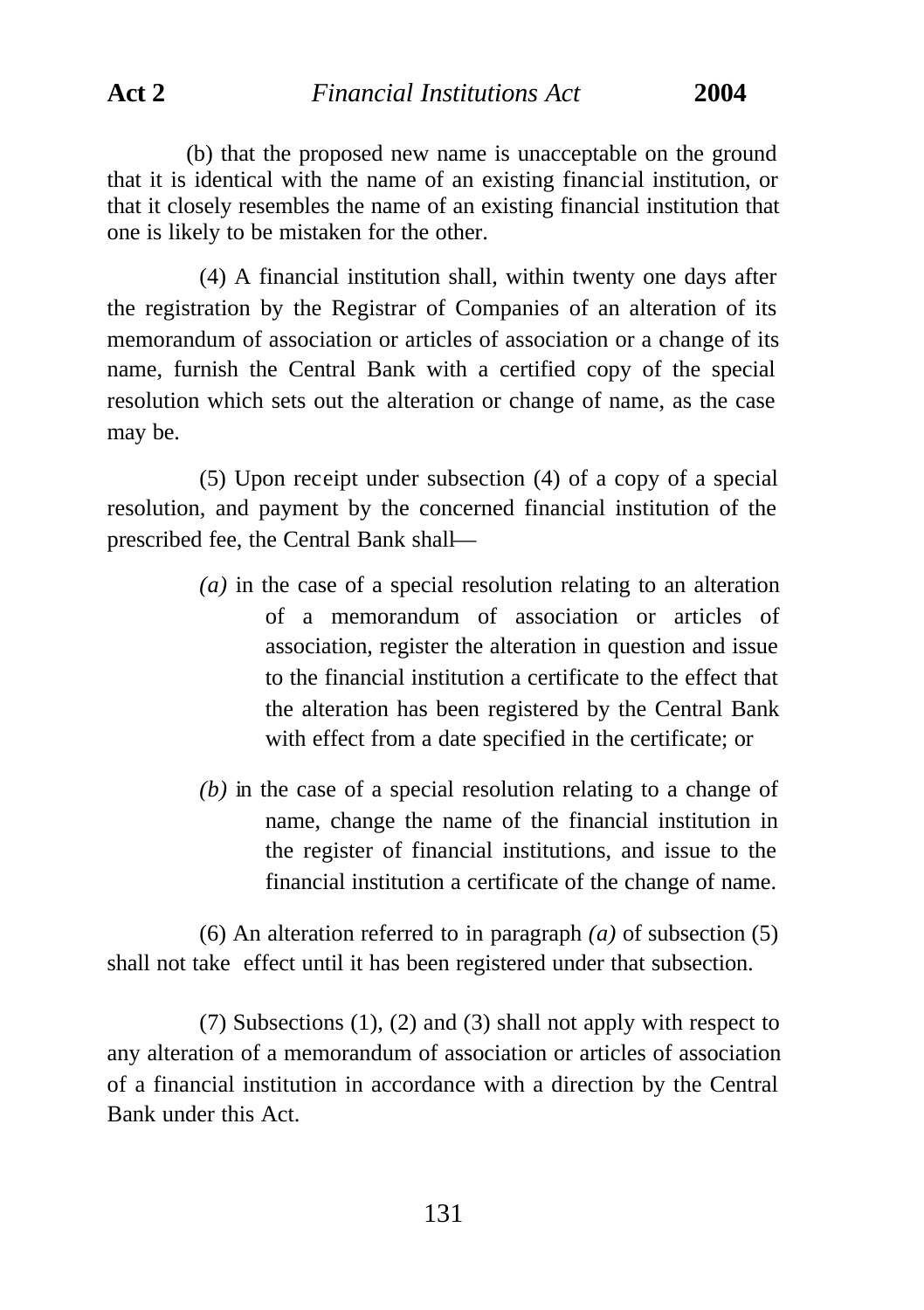Alteration of memorandum and articles of association in accordance with directions of Central Bank

Cap.110.

**115.** (1) The Central Bank may, at any time in writing direct a financial institution to effect such alteration, not contrary to any provision of this Act, to its memorandum of association or articles of association as the Central Bank may deem desirable in order to remove anomalies or undesirable divergences in the activities of different financial institutions.

(2) An alteration directed by the Central Bank under subsection (1) shall, on or before the day of the first annual general meeting, referred to in the Companies Act, after the date of the direction, be submitted for consideration by the shareholders of the financial institution.

(3) If a financial institution refuses or fails to alter its memorandum of association or articles of association in accordance with a direction of the Central Bank under subsection (1), the Central Bank may submit a copy of that direction to the Registrar of Companies, who shall deal with the proposed alteration in accordance with the Companies Act, as if it were contained in a special resolution adopted by the financial institution and submitted to him or her by that financial institution in accordance with that Act.

## PART XIV—MISCELLANEOUS.

Branches

Cap. 110.

**116.** (1) A financial institution shall not open a new place of business or change the location of an existing place of business or change its hours of business without the approval of the Central Bank.

(2) Before granting any approval under this section in respect of opening a new place of business or change of location of an existing place of business, the Central Bank may require to be satisfied by an inspection of the financial institution or otherwise as to—

> *(a)* the history and financial condition of the financial institution;

> > 132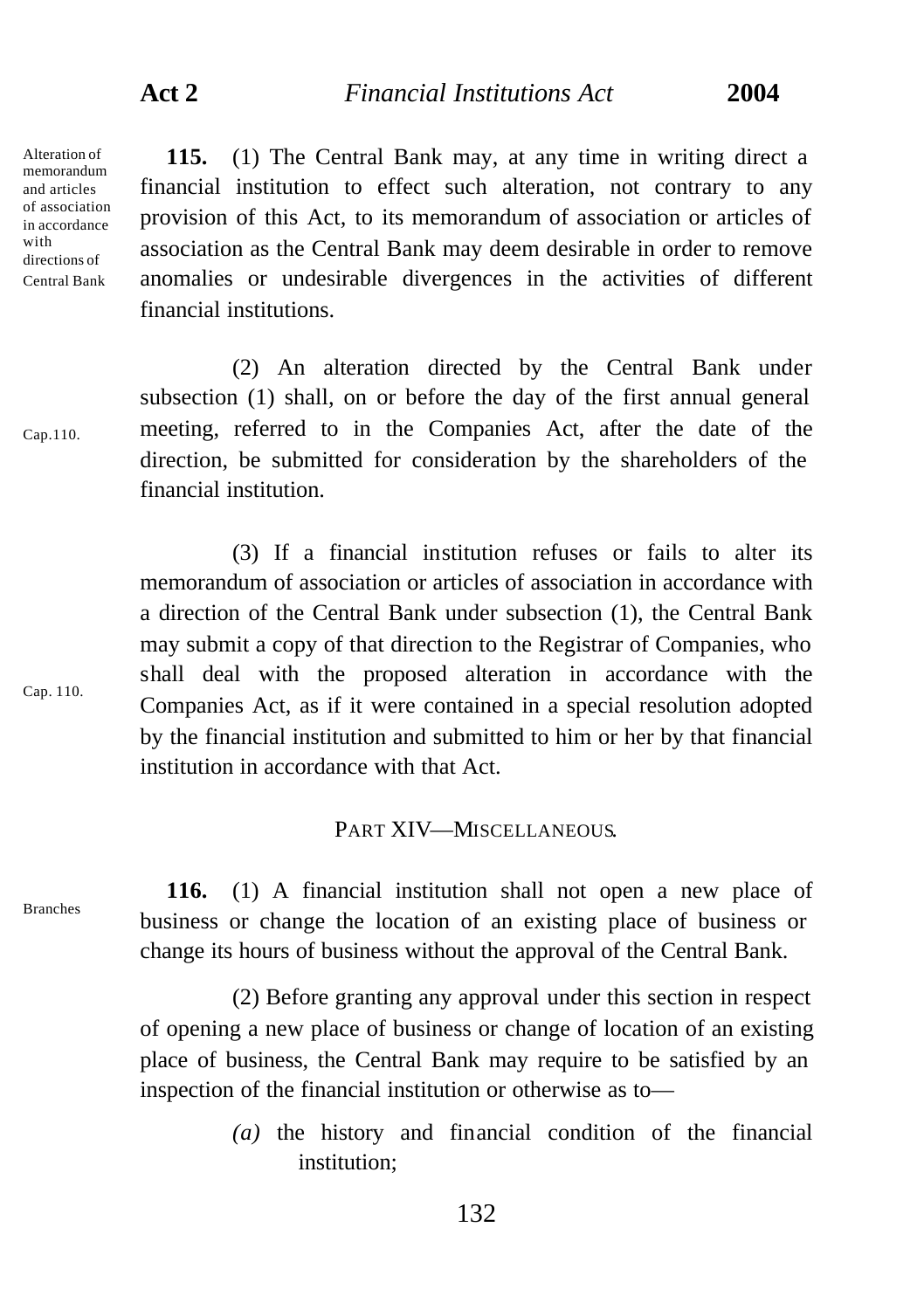- *(b)* whether the proposed management are fit and proper;
- *(c)* adequacy of its capital structure and earning prospects;
- *(d)* the convenience and needs of the community to be served; and
- *(e)* whether the public interest will be served by the opening of a new place of business or changing of the location of the place or hours of business.

(3) A financial institution shall not close an existing place of business unless it has given six months' notice to the Central Bank, or such shorter period of notice as the Central Bank may consider reasonable, of its intention to close the place of business.

(4) A financial institution which contravenes subsection (1) or (3) of this section commits an offence and is liable on conviction to a fine not exceeding two hundred and fifty currency points.

**117.** (1) A foreign bank may, in such form and in such manner as shall be prescribed by the Central Bank by statutory instrument apply to the Central Bank for permission to establish a representative office in Uganda to engage in such limited activities, excluding the taking of deposits as the Central Bank may approve.

Representative officers for foreign banks.

(2) An application under subsection (1) shall be accompanied by the prescribed application fee.

(3) Where a foreign bank is granted permission to establish a representative office in Uganda, it shall not, without the prior permission of the Central Bank, do any of the following—

*(a)* change its name;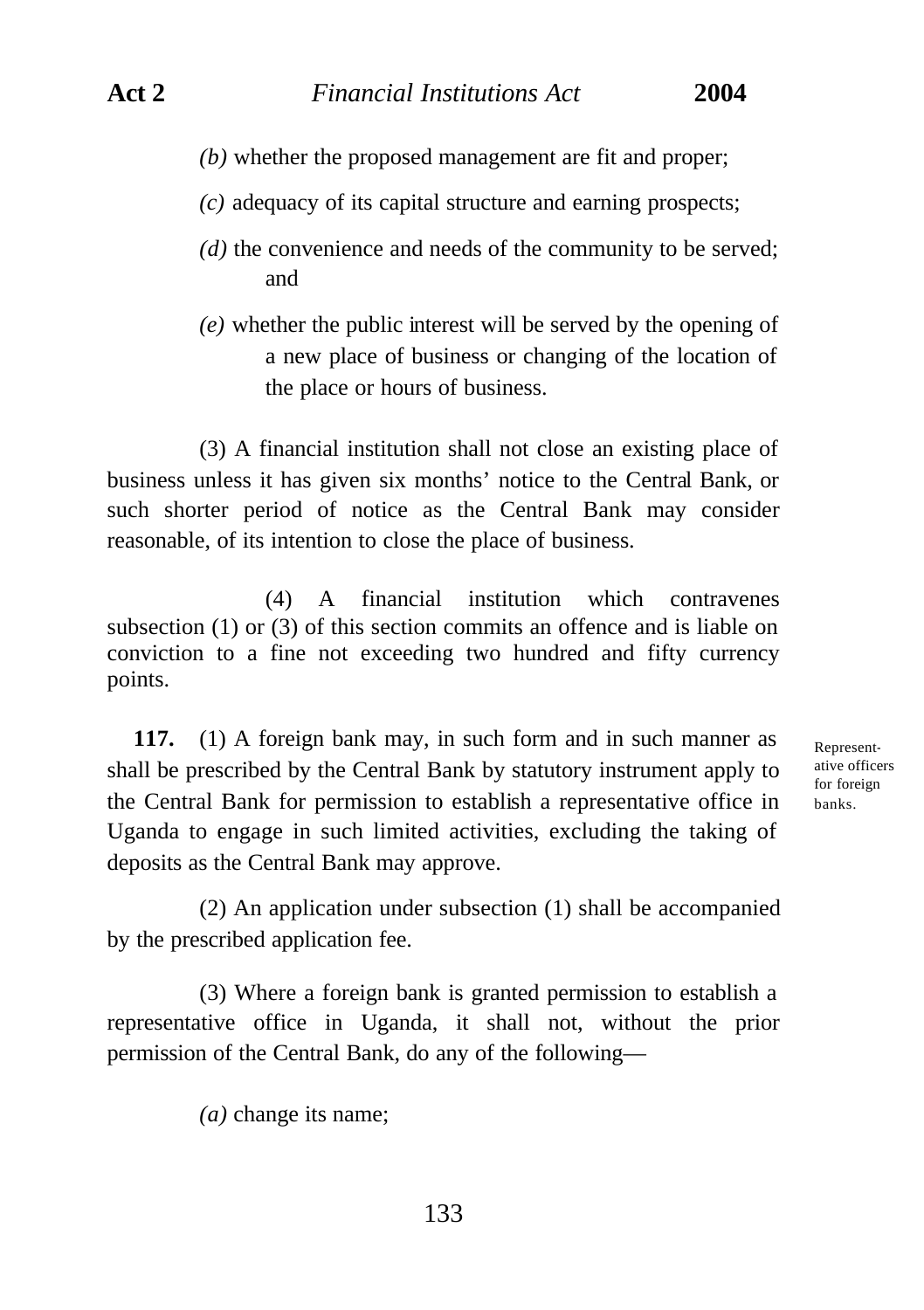- *(b)* change its management;
- *(c)* change its address or location of its registered office in Uganda;
- *(d)* close down the representative office; or
- *(e)* engage in any other activity other than such limited activity as the Central Bank may authorise the foreign bank to conduct.
- (4) Any person who—
- *(a)* establishes a representative office of a foreign bank in Uganda without the permission of the Central Bank; or
- *(b)* contravenes any of the provisions of subsection (3) of this section, commits an offence and is liable on conviction to a fine not exceeding two hundred and fifty currency points or imprisonment not exceeding two years or both.

(5) The Central Bank may by statutory instrument prescribe the provisions of this Act which shall apply to representative offices of foreign banks in Uganda.

**118.** (1) The Central Bank shall if it has reason to believe that any account held in any financial institution has funds on the account which are the proceeds of crime, direct in writing the financial institution at which the account is maintained to freeze the account in accordance with the direction

(2) A financial institution acting in compliance with a direction under subsection (1) of this section shall incur no liability solely as a result of that action.

Unclaimed balances

Freezing of accounts

> **119.** (1) Whenever any current or savings account has not been operated for a period of two years or a time deposit account has not been operated for a period of two years after the date of maturity of the deposit, no withdrawals shall be allowed on the account except with the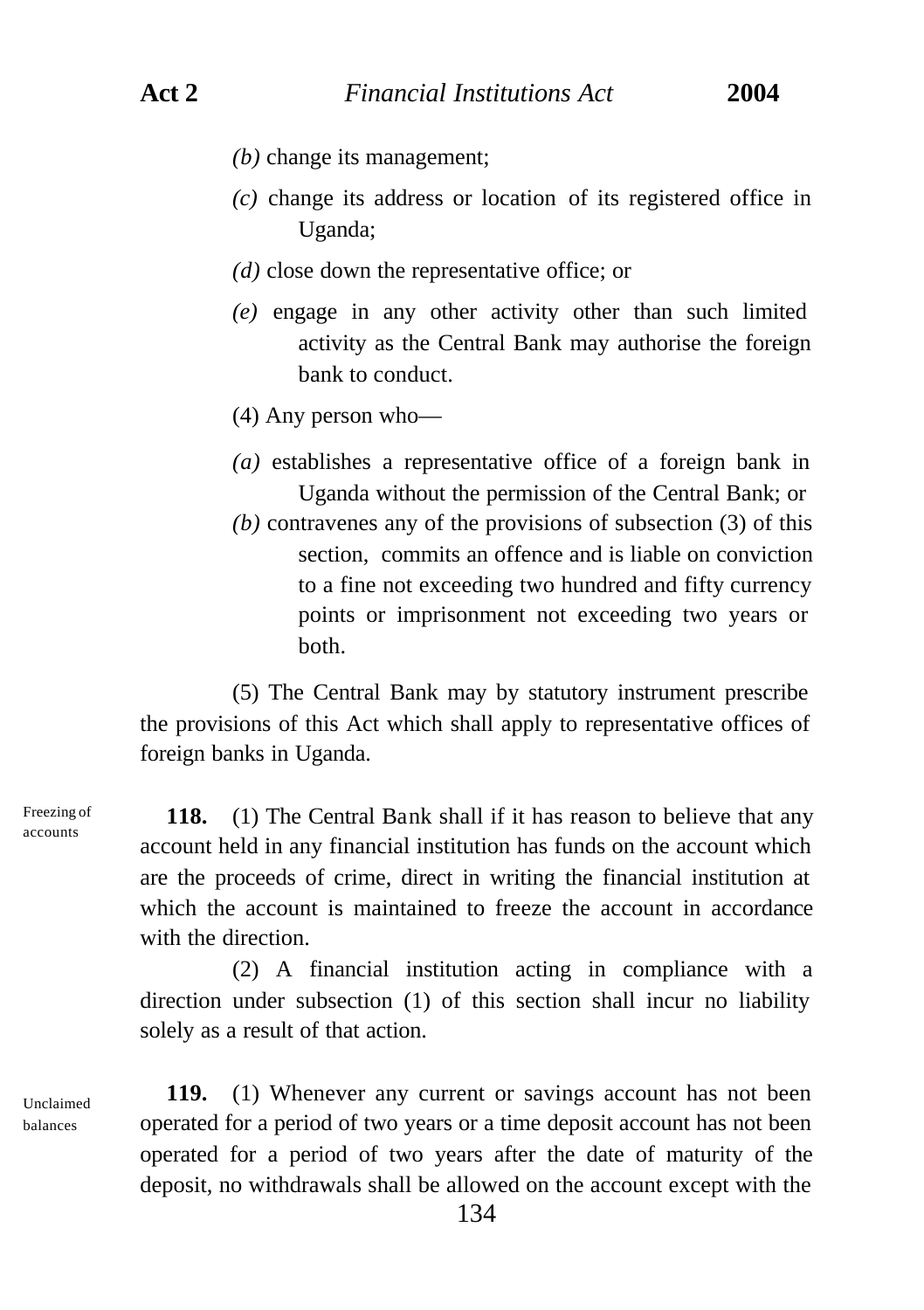permission of two officers of the financial institution out of a number of signatories authorized to grant the permission.

(2) An account referred to in subsection (1) of this section shall be transferred to a separate register of dormant accounts in the books of the financial institution and a notice in writing of that action shall be given to the depositor at his or her last known address.

(3) Where any account which is transferable under subsection (2) of this section is subject to a service charge, the charge may continue to be levied up to the date on which the account has been transferred to the separate ledger of dormant accounts; except that no charge shall be levied beyond two years.

(4) Where an account is transferred to a register of dormant accounts and the account has been on the register for three years, the institution shall advertise in the print media the fact that it has been on the register for three years.

(5) Any account may be transferred out of the register of dormant accounts if the depositor or, if the depositor is dead, his or her legal representative, makes such request.

(6) Unclaimed balances shall after a period of five years from the date of the advertisement be transferred to the Central Bank and the Central Bank shall employ them to off set costs of supervising financial institutions or as may be prescribed.

(7) The Central Bank shall refund any unclaimed balances to the depositor of those balances with the financial institution or, if the depositor is dead, his or her legal representative if a request is made after the dormant account has been transferred to the Central Bank.

**120.** (1) A person—

Disqualification of officers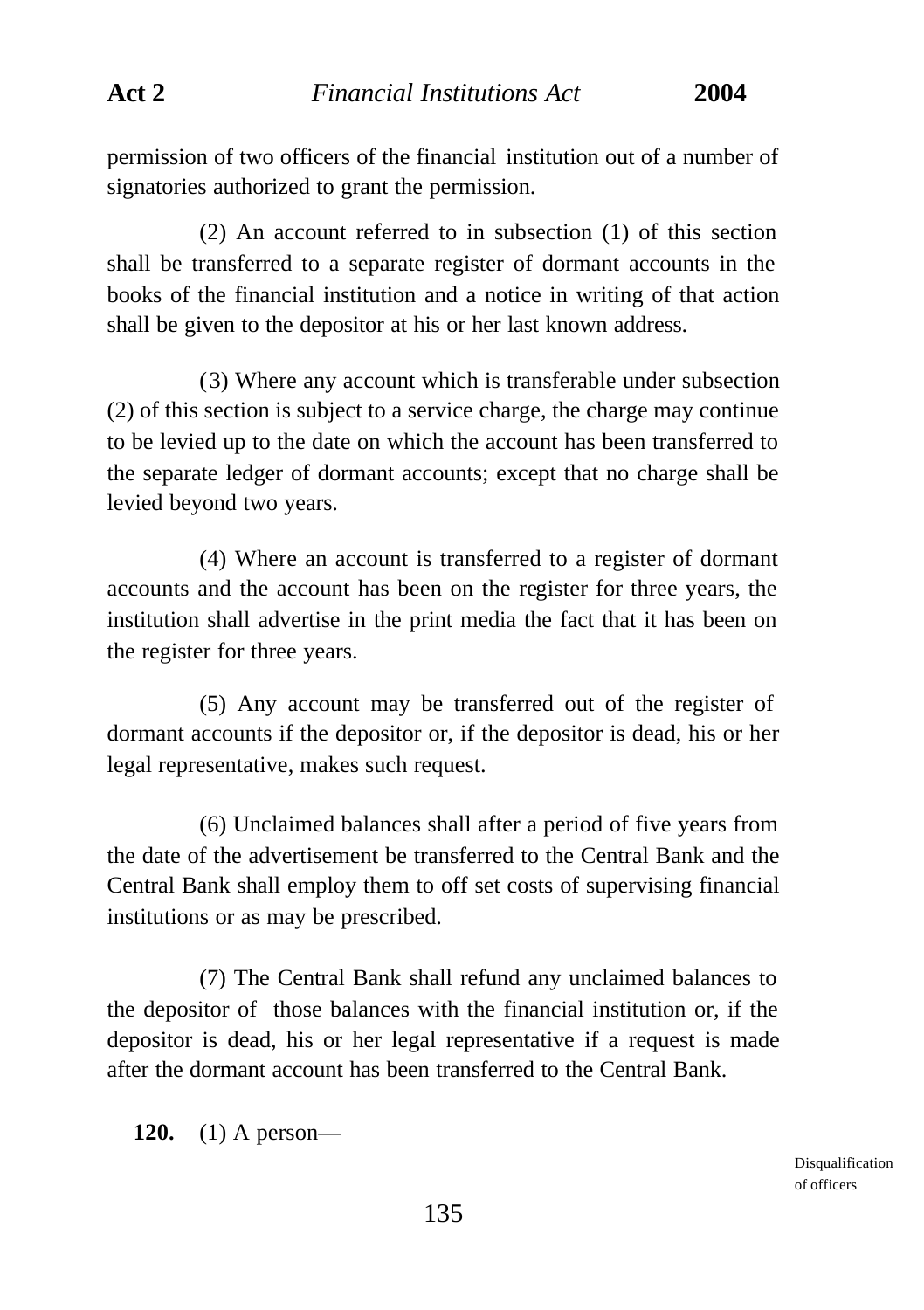- *(a)* who has been a director or officer of, or directly responsible for the mismanagement of a financial institution leading to its liquidation or its being placed under receivership or its management being taken over by the Central Bank; or
- *(b)* who has been convicted of an offence under section 4 of this Act; or
- *(c)* who is a bankrupt or who suspends payment or compounds with his or her creditors,

shall not, without the express authorization of the Central Bank, act or continue to act as a director or officer, or be directly or indirectly involved in the management of a financial institution.

(2) A person who has been convicted of an offence involving dishonesty or fraud shall not act or continue to act in any way in the management of a financial institution.

**121.** An officer or servant of a financial institution shall be deemed to be a person employed in the public service for the purposes of sections 87, 89 and 93 of the Penal Code Act.

**122.** All fines and penalties expressed in monetary terms and recovered by the Central Bank under the provisions of this law shall be paid to the Consolidated Fund.

Obligations under companies Act. Cap 110. Cap 108.

**123.** Nothing in this Act shall be deemed to relieve a financial institution from any of its obligations under the Companies Act or the Building Societies Act.

**124.** No suit or other legal proceedings shall lie against the Central Bank or any officer, employee or agent of the Central Bank for anything which is done or is intended to be done in good faith under this Act.

Bank holidays

Protection of Central Bank.

> **125.** (1) The Minister may, at any time, by statutory instrument, declare any day to be a bank holiday.

**Officers** deemed public officers Cap.120

Fines and penalties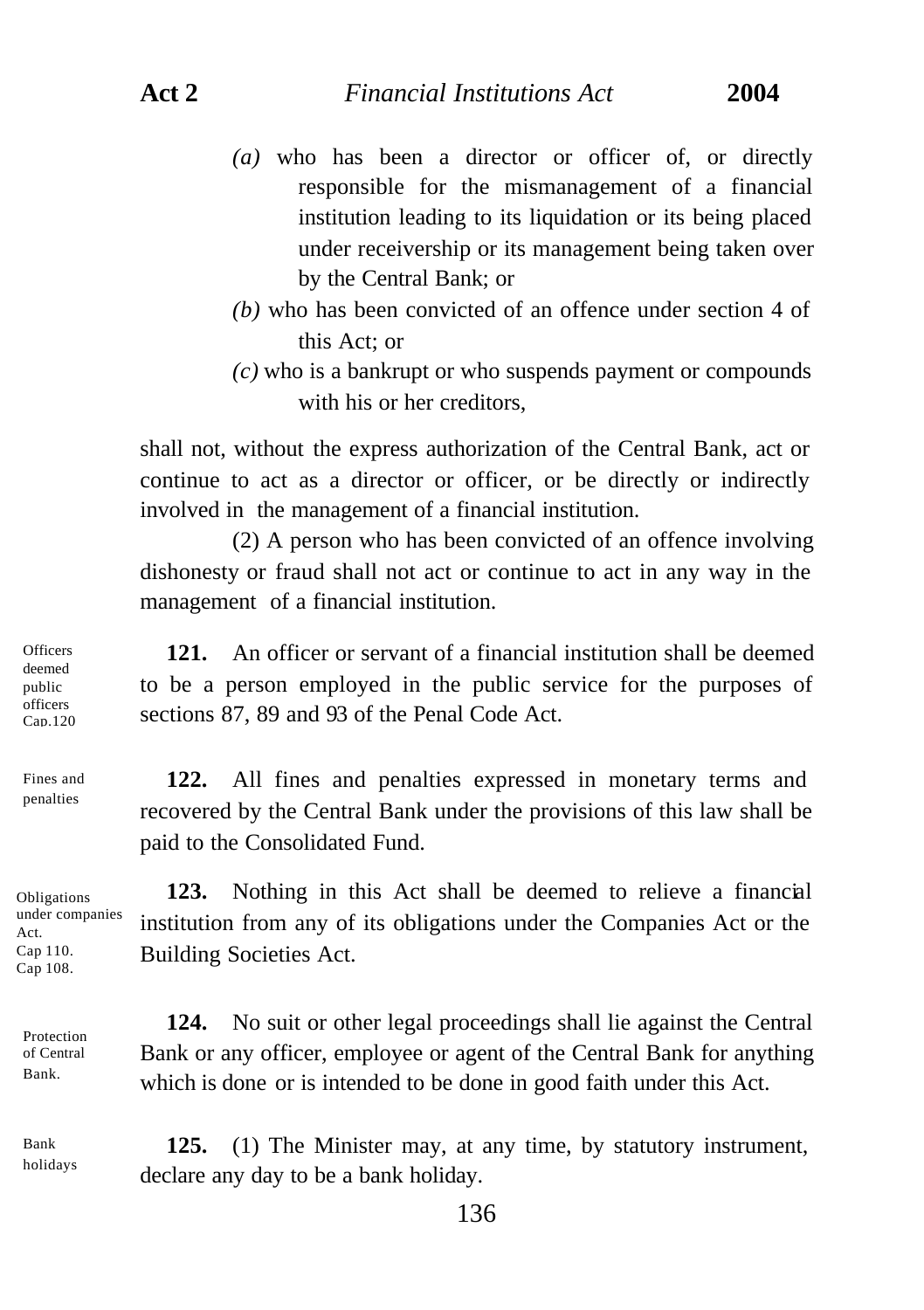(2) A financial institution shall not be open to the public on a bank holiday.

(3) A bank holiday declared under subsection (1) of this section shall not necessarily be a public holiday and nothing in this section shall be deemed to affect the provisions of any law in force relating to public holidays.

**126.** (1) Any person who, being a director, manager or officer of a financial institution—

Offences, etc.

- *(a)* fails to take any reasonable steps to secure compliance with the requirements of this Act,
- *(b)* knowingly or recklessly makes any statement or gives any information which is false or misleading in any material particular in answer to any request for information made under any provisions of this Act,
- *(c)* is privy to the furnishing of any false information supplied under this Act,

commits an offence and is liable on conviction, to a fine not exceeding two hundred and fifty currency points or imprisonment not exceeding three years or both.

(2) A financial institution which fails to comply with an order issued by the Central Bank under this Act is liable to pay to the Central Bank a civil penalty of one hundred currency points per day on which the financial institution fails to comply with the order.

(3) A financial institution which does any act prohibited by this Act or fails to do anything required by this Act commits an offence and where no specific penalty is provided the financial institution is liable on conviction to a fine not exceeding two hundred and fifty currency points and in the case of a continuing offence to an additional fine not exceeding fifty currency points for each day on which the offence continues.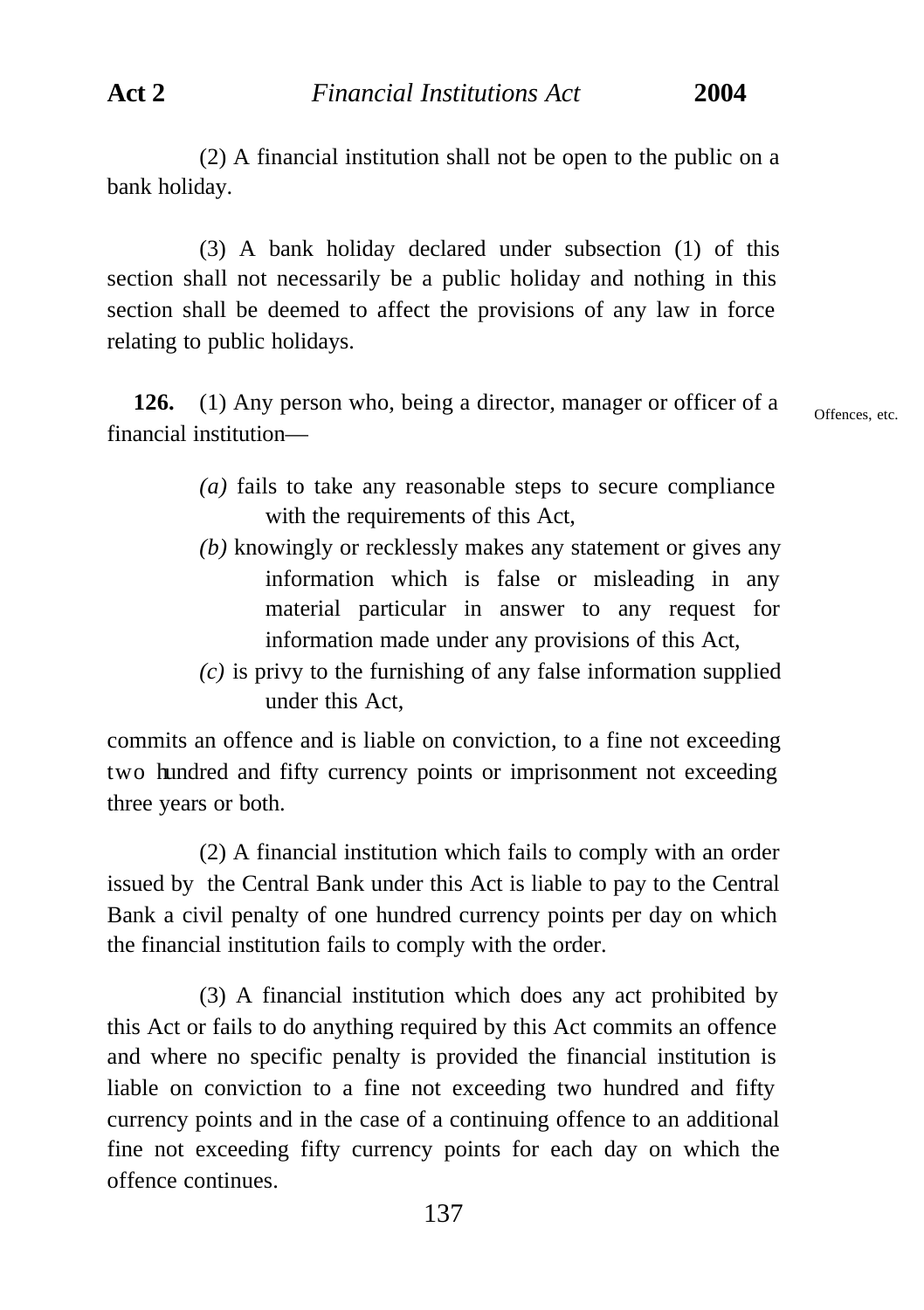(4) Where a director or officer of a financial institution authorizes a contravention of, or contravenes any provision of this Act, he or she shall be personally liable to the penalty specified in relation to the contravention.

(5) Any person who being an officer or director of a financial institution with intent to defraud causes loss to the financial institution directly or indirectly, commits an offence and is liable on conviction to a fine not exceeding two hundred and fifty currency points or imprisonment not exceeding one year or both.

(6) Any person who being a director or officer of a financial institution receives or possesses or takes for himself or herself or for any related person of the director or officer any of the property of the financial institution otherwise than in payment for it of the full value, commits an offence and is liable on conviction to a fine not exceeding two hundred and fifty currency points or imprisonment not exceeding two years or both.

Powers to summon officers' directors and shareholders

**127.** (1) Where the Central Bank is of the opinion that any officer, director or shareholder, past or present, of a financial institution has any information relating to the operations of the financial institution which the Central Bank considers necessary for the performance of its supervisory functions, the Central Bank may on notice summon that officer, director or shareholder, past or present of a financial institution for an examination.

(2) Any person who when summoned by the Central Bank under this section—

> *(a)* fails without reasonable excuse to appear before the Central Bank to answer the summons;

*(b)* withholds any information in his or her knowledge;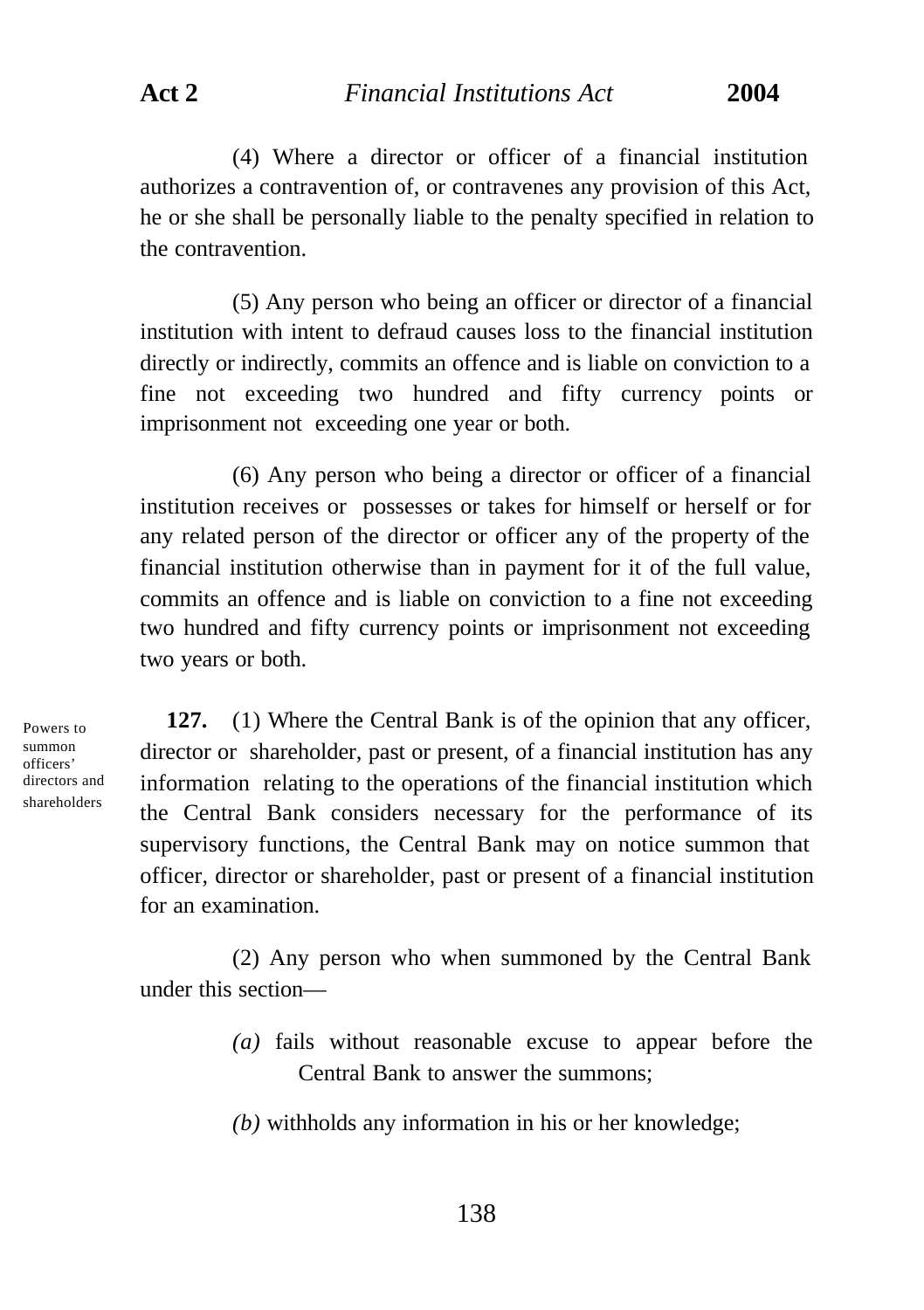- *(c)* provides any information which is false in any material particular; or
- *(d)* refuses to answer any question put to him or her;

commits an offence and is liable on conviction to imprisonment not exceeding two years.

**128.** (1) Before imposing a civil penalty on any financial institution or person under this Act, the Central Bank shall, except in the case of an emergency, give to the financial institution or person not less than three days notice in writing requiring the financial institution or person to show cause why the civil penalty should not be imposed.

(2) Unless special provision is otherwise exp ressly made for the purpose in this Act , where any provision of this Act imposes a civil penalty on any financial institution the amount of the civil penalty shall constitute a debt due from the financial institution to the Central Bank, and the Central Bank may—

- *(a)* sue the financial institution or person for the recovery of the civil penalty;
- *(b)* debit the amount of the civil penalty to the account (if any) of the financial institution or person with the Central Bank;

*(c)* direct that any part of the civil penalty which remains unpaid after a particular period notified to the financial institution and the officials concerned,

shall constitute a debt payable by the directors and particular officers of the financial institution specified in the notification; and the Central Bank is entitled to sue those directors and officers jointly and severally for the amount due.

(3) Any amount recoverable as a debt under this section shall be paid subject to such interest as is payable in respect of a judgment debt calculated from the date on which the debt became due.

**129.** (1) A financial institution in Uganda shall—

*(a)* demand proof of and record the identity of its clients or customers, whether usual or occasional, when Recovery of civil penalties

Control of money laundering.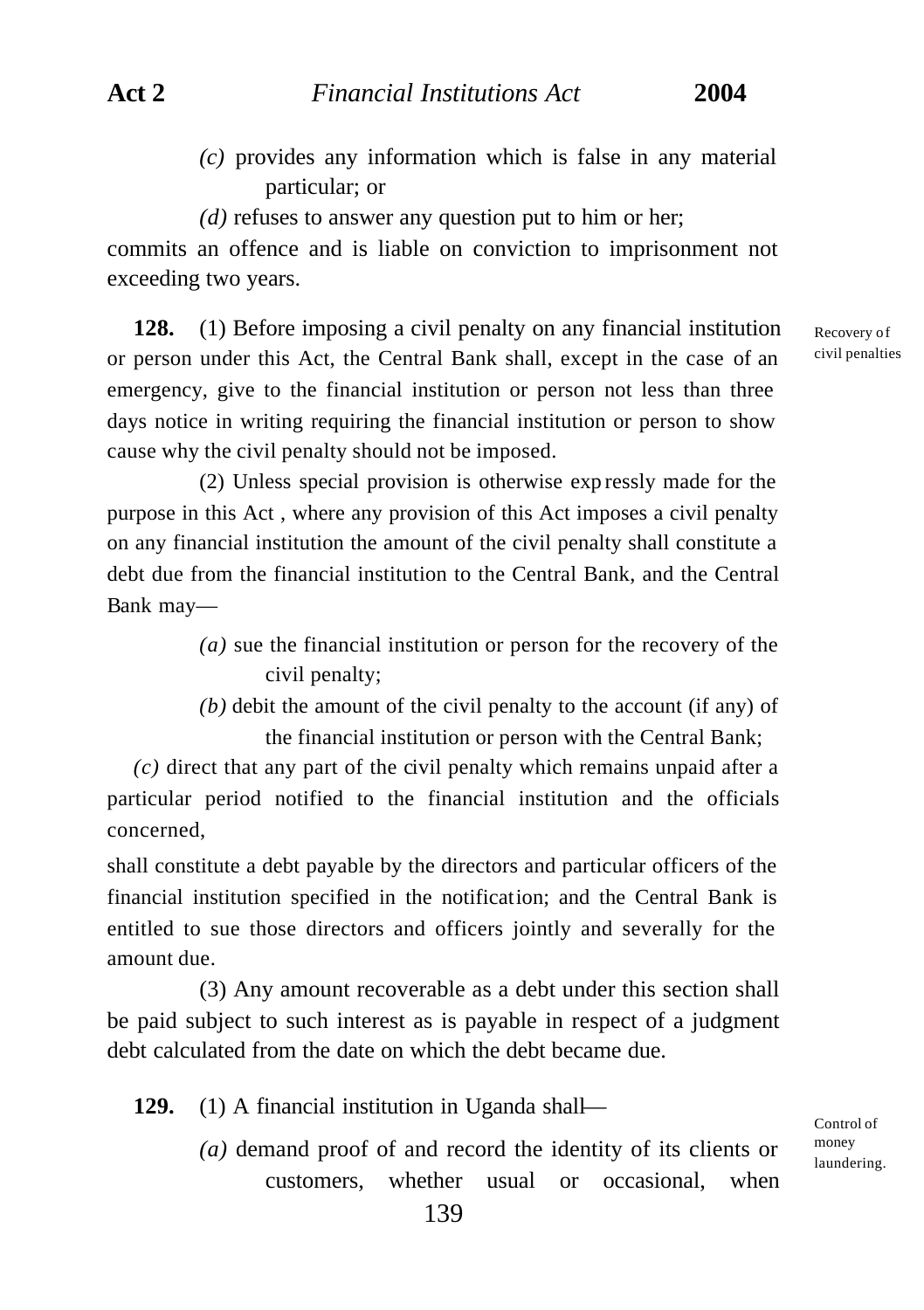establishing business relations or conducting transactions, in particular opening of accounts or issuing of passbooks, entering into fiduciary transactions, renting of safe deposit boxes, or performing large cash transactions;

*(b)* together with its directors, officers and employees report promptly to the national law enforcement agencies any suspected money laundering activity related to any account held with the financial institution.

(2) Any financial institution or director, officer or employee of a financial institution which or who contravenes subsection (1) of this section, as applicable, commits an offence and is liable on conviction to a fine not exceeding two hundred and fifty currency points.

**130.** (1) A financial institution shall promptly report to the national law enforcement agencies any suspected money laundering activity related to any account held with the financial institution.

(2) For purposes of this Act, 'money laundering' shall cover all activities and procedures designed to change the identity of illegally obtained money so that it appears to have originated from a legitimate source.

(3) Any financial institution which contravenes the provisions of this section commits an offence and is liable, on conviction, to a fine not exceeding two hundred and fifty currency points.

**131.** (1) The Central Bank, in consultation with the minister, may make regulations —

- *(a)* prescribing prudential norms on asset quality, including bad debt provisions and write-offs;
- *(b)* providing for the licensing of financial institutions;

140

*(c)* providing for the minimum level of capital for financial institutions;

against money laundering

Action

Regulations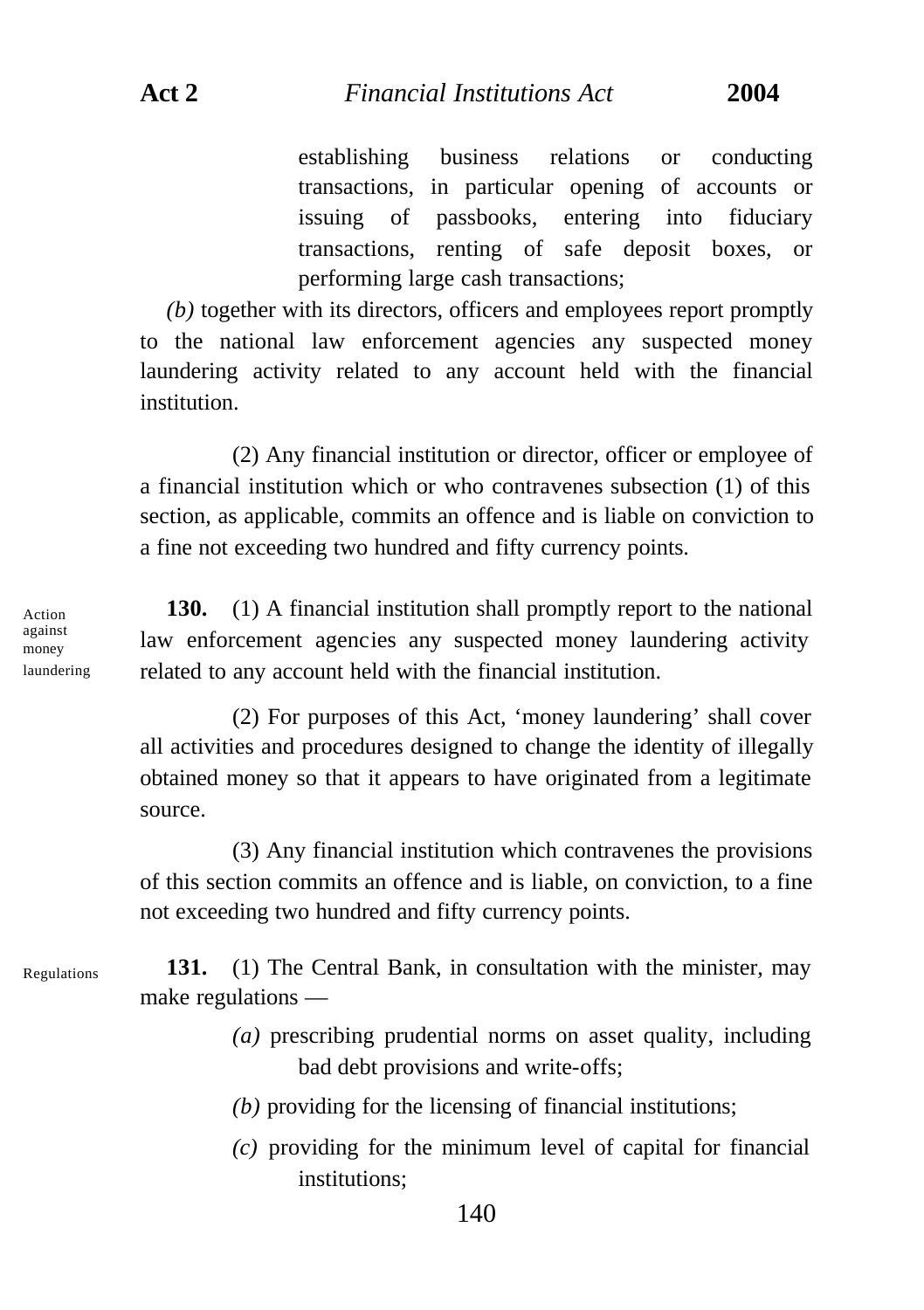- *(d)* providing for the computation of on-going capital adequacy requirements for financial institutions;
- *(e)* providing for lending limits on credits extended to insiders;
- *(f)* providing for the limitations for advances or credit facilities to a single borrower;
- *(g)* providing for rules and regulations against the use of financial institutions for money laundering purposes;
- *(h)* classifying institutions as financial institutions for the purposes of the definition of a financial institution in section 3 of this Act;
- *(i)* providing for reporting requirements by financial institutions to the Central Bank;
- *(j)* providing for the issue, form and content of advertisements for deposits;
- *(k)* providing for any thing required or authorised by this Act to be provided for by regulations or by notice;
- *(l)* providing for the allotment or issuance and/or registration of the transfer of five percent or more of any of the shares of a financial institution listed on the stock exchange;
- *(m)* generally for giving effect to the provisions of this Act.

(2) Regulations made under this section may in respect of any contravention of any of the regulations under this section—

> *(a)* prescribe a penalty of a fine not exceeding two hundred and fifty currency points or imprisonment not exceeding two years or both;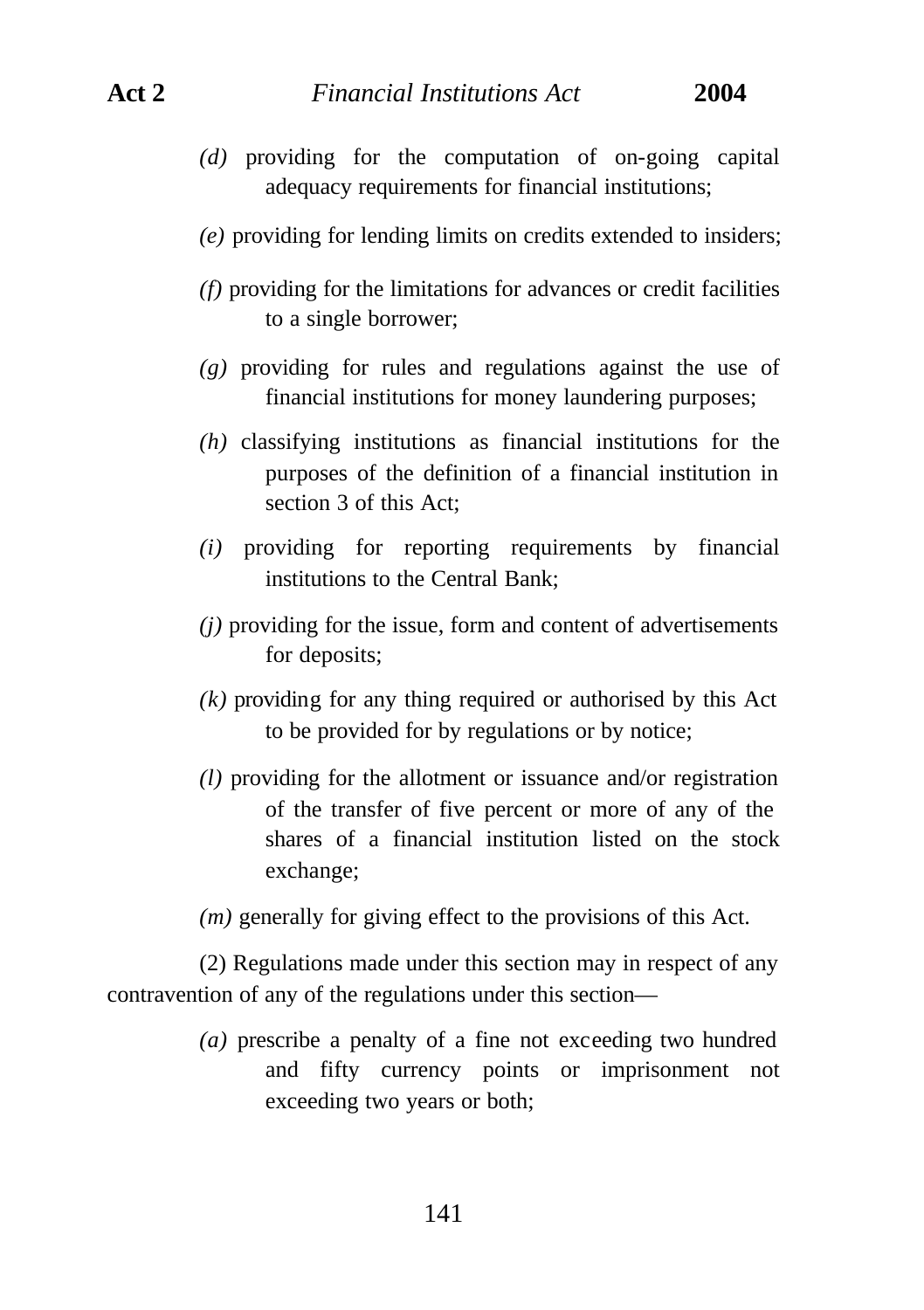- *(b)* in the case of a continuing contravention prescribe an additional penalty not exceeding fifty currency points in respect of each day on which the offence continues;
- *(c)* prescribe a higher penalty in respect of a second or subsequent contravention;
- *(d)* provide that a court which convicts the offender may forfeit to the State any document or other matter involved in the commission of the contravention.

Amendment of schedules

**132.** (1) The Minister may, with the approval of Parliament, by statutory instrument amend the First Schedule to this Act.

(2) The Minister may, by statutory instrument, amend the Second and the Third Schedule to this Act.

Precedence of Act.

**133.** For the purposes of any matter concerning financial institutions, this Act shall take precedence over any enactment and in the case of conflict, this Act shall prevail.

Repeal and saving. Cap.54.

**134.** (1) The Financial Institutions Act is repealed.

(2) Notwithstanding the repeal by subsection (1) of this section all regulations, instruments, instructions, licences, orders and decisions made under the repealed Act, shall, in so far as they are consistent with this Act, remain valid and binding and shall be deemed to have been made under the Act.

(3) Upon the coming into force of this Act, any reference to the repealed Act in any enactment immediately before the commencement of this Act shall be construed as a reference to this Act.

## **SCHEDULES.**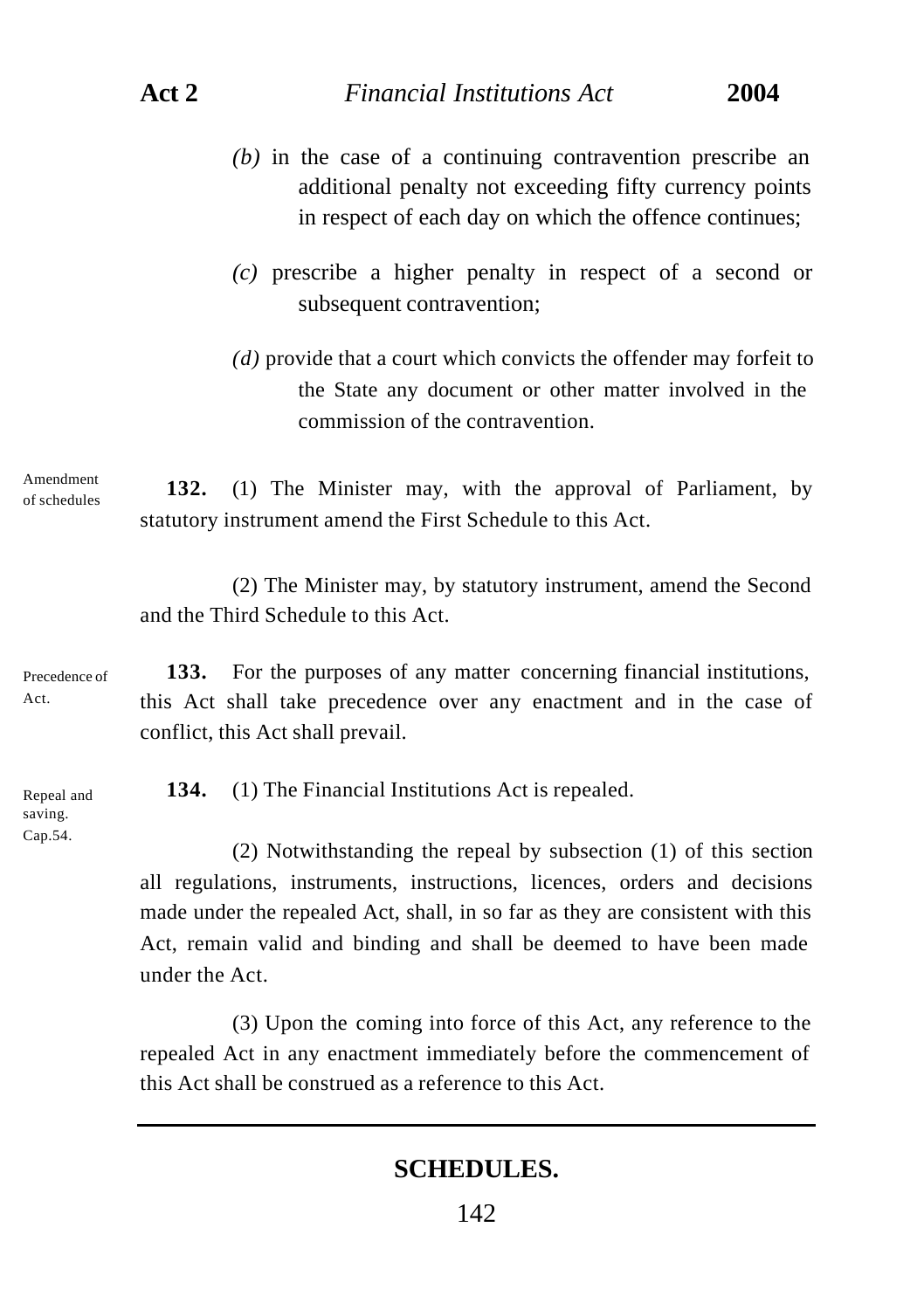FIRST SCHEDULE.

SECTION 3.

# CURRENCY POINT.

A currency point is equivalent to twenty thousand shillings.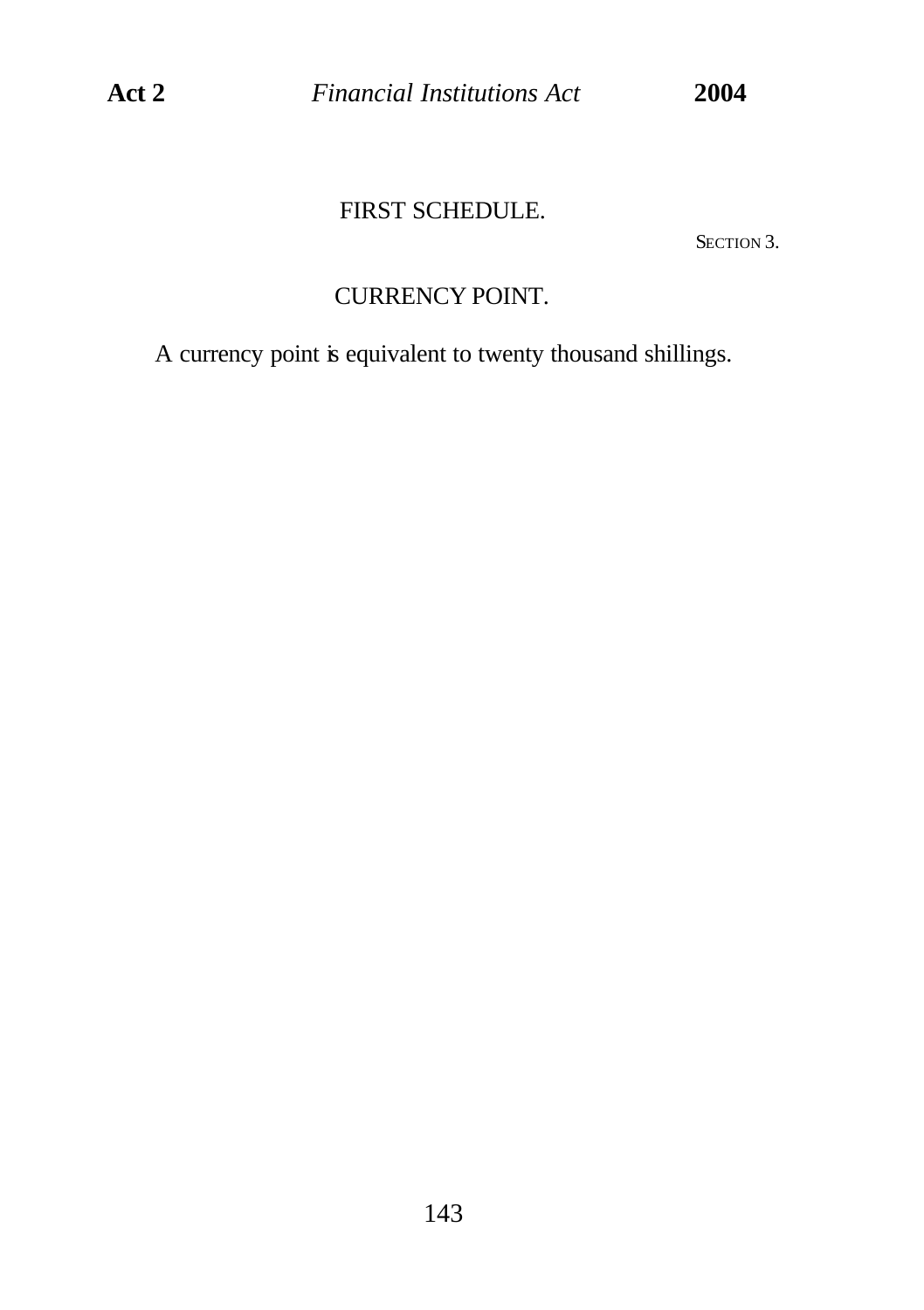### SECOND SCHEDULE

### SECTION 3, 10(3) AND 12(7) TYPES OF FINANCIAL INSTITUTIONS

| TYPE<br>ΟF<br><b>INSTITUTION</b>  | MAIN FINANCIAL SERVICES PROVIDED/<br><b>BUSINESSES</b><br><b>CONDUCTED</b>                                                                                                                                                                                                                                                                                                                                                                                                                                                                                                                                                                                                                                                                                                                                                                                      |
|-----------------------------------|-----------------------------------------------------------------------------------------------------------------------------------------------------------------------------------------------------------------------------------------------------------------------------------------------------------------------------------------------------------------------------------------------------------------------------------------------------------------------------------------------------------------------------------------------------------------------------------------------------------------------------------------------------------------------------------------------------------------------------------------------------------------------------------------------------------------------------------------------------------------|
| (A) BANKS                         | Acceptance of call, demand, savings and time<br>$\bullet$<br>deposits withdrawable by cheque or otherwise;                                                                                                                                                                                                                                                                                                                                                                                                                                                                                                                                                                                                                                                                                                                                                      |
| Commercial<br>(i)<br><b>Banks</b> | Provision of overdrafts and short to medium term<br>loans:                                                                                                                                                                                                                                                                                                                                                                                                                                                                                                                                                                                                                                                                                                                                                                                                      |
|                                   | Provision of foreign exchange facilities;                                                                                                                                                                                                                                                                                                                                                                                                                                                                                                                                                                                                                                                                                                                                                                                                                       |
|                                   | Acceptance and discounting of bills of exchange;                                                                                                                                                                                                                                                                                                                                                                                                                                                                                                                                                                                                                                                                                                                                                                                                                |
|                                   | Provision of financial and investment advice:                                                                                                                                                                                                                                                                                                                                                                                                                                                                                                                                                                                                                                                                                                                                                                                                                   |
|                                   | Participation in inter-bank clearing systems;                                                                                                                                                                                                                                                                                                                                                                                                                                                                                                                                                                                                                                                                                                                                                                                                                   |
|                                   | Give guarantees, bonds or other forms of collateral,<br>and accept and                                                                                                                                                                                                                                                                                                                                                                                                                                                                                                                                                                                                                                                                                                                                                                                          |
|                                   | place third party drafts and promissory notes                                                                                                                                                                                                                                                                                                                                                                                                                                                                                                                                                                                                                                                                                                                                                                                                                   |
|                                   | connected with operations in which they take part.                                                                                                                                                                                                                                                                                                                                                                                                                                                                                                                                                                                                                                                                                                                                                                                                              |
| Post-Office<br>(ii)               | Acceptance of savings and fixed deposits;                                                                                                                                                                                                                                                                                                                                                                                                                                                                                                                                                                                                                                                                                                                                                                                                                       |
| <b>Savings</b><br>Bank            | Investment in Government Securities ;                                                                                                                                                                                                                                                                                                                                                                                                                                                                                                                                                                                                                                                                                                                                                                                                                           |
| Merchant<br>(iii)<br><b>Banks</b> | Acceptance of corporate call and time deposits;<br>Provision of foreign exchange facilities;<br>Facilitation of trade through the granting of<br>acceptance facilities;<br>Provision of corporate finance advisory services<br>through:<br>(a)<br>share issues:<br>rights issues;<br>(b)<br>(c)<br>mergers and acquisitions and corporate<br>reconstruction:<br>(d)<br>private placement,<br>excluding underwriting arrangements;<br>Issue of bonds, debt obligations and certificates in<br>such loans as they may grant or any other<br>instrument traded in the domestic market or abroad<br>according to the regulations the Central Bank may<br>set forth;<br>Investment portfolio management,<br>investment<br>advisory services and nominee services;<br>Arranging of finance, lending or participation in<br>syndicated loans and acting as guarantors; |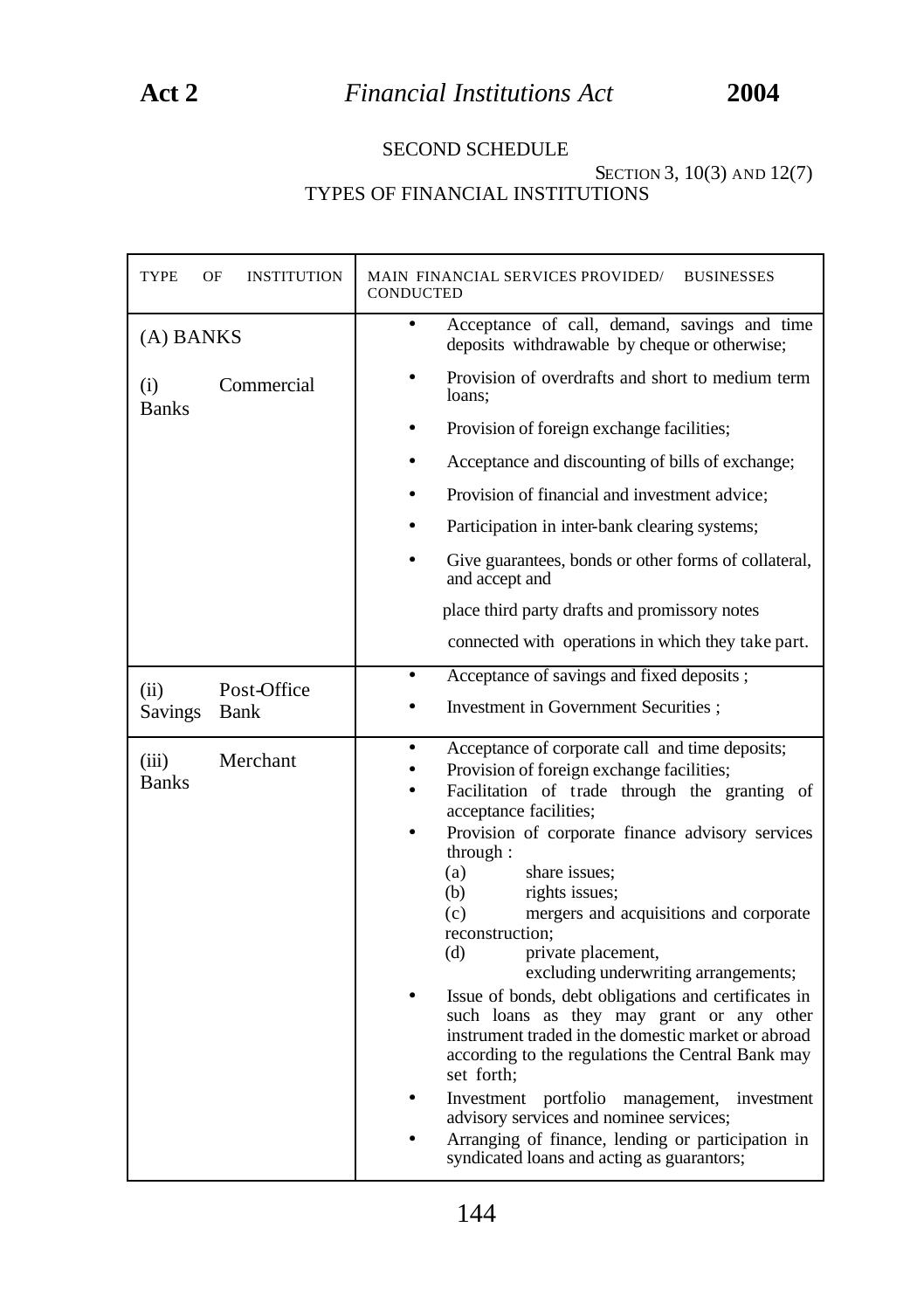|                                    | Financing or lending in the institutional markets.                                                                                                                                                                                                                    |
|------------------------------------|-----------------------------------------------------------------------------------------------------------------------------------------------------------------------------------------------------------------------------------------------------------------------|
| (iv)<br>Mortgage<br><b>Banks</b>   | deposits<br>of participation<br>Receiving<br>in<br>mortgage loans and in special accounts;                                                                                                                                                                            |
|                                    | Granting of loans for the<br>acquisition,<br>construction,<br>enlargement,<br>repair,<br>improvement and maintenance of urban or<br>rural real estate, and for the substitution of<br>mortgages taken out for that purpose;                                           |
|                                    | Giving of guarantees, bonds or other forms of<br>collateral connected with the operations in<br>which they may take part;                                                                                                                                             |
|                                    | Obtaining of foreign loans and acting as<br>intermediary in loans extended in local and<br>foreign currency, having the<br>previous<br>authorisation of the Central Bank for such<br>loans exceeding a specified limit<br>as<br>prescribed by the Central Bank.       |
|                                    |                                                                                                                                                                                                                                                                       |
| (B)                                | NON-BANK FINANCIAL INSTITUTIONS                                                                                                                                                                                                                                       |
| Credit<br>(i)<br>Institutions      | of call<br>and time deposits<br>Acceptance<br>repayable after a fixed period or after notice<br>and employment of such deposits wholly and<br>partly by lending or any other means for the<br>the risk of the person<br>and at<br>account<br>accepting such deposits. |
| (ii)<br>Acceptance<br>Houses       | Granting of Acceptance Facilities.                                                                                                                                                                                                                                    |
| Discount<br>(iii)<br><b>Houses</b> | Dealing mainly in short term assets such as<br>treasury bills, bills<br>of<br>exchange<br>and<br>negotiable certificates of deposit.                                                                                                                                  |

## THIRD SCHEDULE

SECTIONS 3, 11, 18, 19, 52, 53 & 57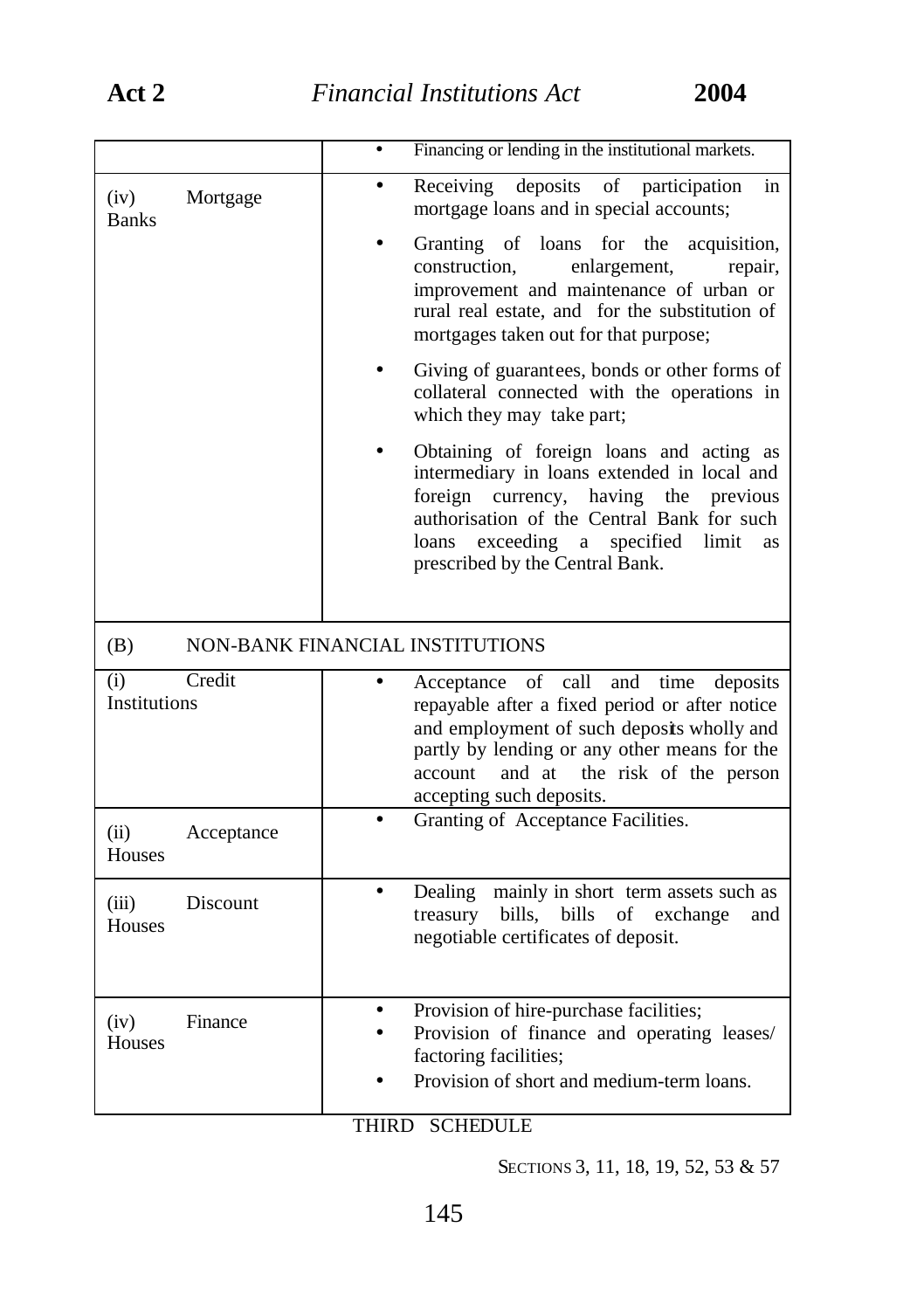## CRITERIA FOR DETERMINING WHETHER A PERSON IS A FIT AND PROPER PERSON TO MANAGE, CONTROL, BECOME A DIRECTOR OR SUBSTANTIAL SHAREHOLDER IN A FINANCIAL INSTITUTION

1. In order to determine, for the purposes of this Act, the professional and moral suitability of persons proposed to manage or control a financial institution, to become a substantial shareholder, or director, the Central Bank, shall have regard to the following qualities, in so far as they are reasonably determinable, in respect of the person concerned—

*(a)* his or her general probity;

- *(b)* his or her competence and soundness of judgement for the fulfilment of the responsibilities of the office in question;
- *(c)* the diligence with which the person concerned is fulfilling or likely to fulfil those responsibilities; and
- *(d)* whether the interests of depositors or potential depositors of the institution are, or are likely to be in any way threatened by his or her holding that position.

2. For the purposes of and without prejudice to the general effect of paragraph (1), the Central Bank may have regard to the previous conduct and activities of the person concerned in business or financial matters and, in particular, to any evidence that the person—

- *(a)* has been convicted of the offence of fraud or any other offence of which dishonesty or violence is an element;
- (b) has contravened any law designed for the protection of members of the public against financial loss due to the dishonesty or incompetence of, or malpractice by, persons engaged in the provision of banking, insurance, investment or other financial services or the management of companies or against financial loss due to the conduct of a discharged or undischarged bankrupt;
- *(c)* was a director of an institut ion that has been liquidated or is under liquidation or management of the Central Bank or under receivership;

(d) has taken part in any business practice that in the opinion of the Central Bank, was deceitful or oppressive, fraudulent, prejudicial or otherwise improper whether unlawful or not, or which otherwise reflect discredit on his or her method of conducting business;